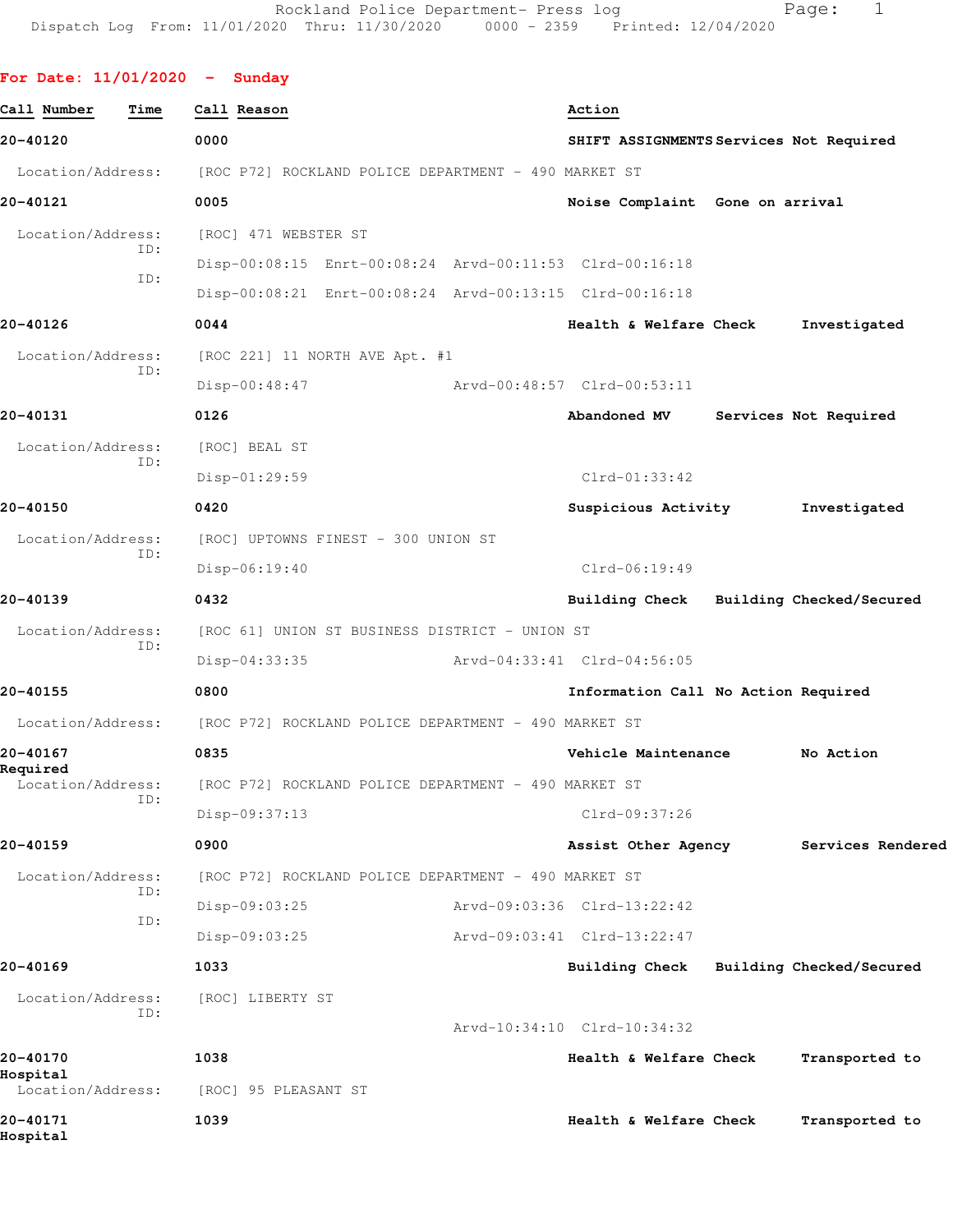|                          | Dispatch Log From: 11/01/2020 Thru: 11/30/2020 0000 - 2359 Printed: 12/04/2020                                                                         | Rockland Police Department- Press log |                                         |              | 2<br>Page:     |  |
|--------------------------|--------------------------------------------------------------------------------------------------------------------------------------------------------|---------------------------------------|-----------------------------------------|--------------|----------------|--|
| Location/Address:        | [ROC] 95 PLEASANT ST                                                                                                                                   |                                       |                                         |              |                |  |
| ID:                      | Disp-10:39:50 Enrt-10:41:21 Arvd-10:44:23 Clrd-11:08:49                                                                                                |                                       |                                         |              |                |  |
| Fire Unit:               | ROCKEN3-Pumper-Rockland Engine 3<br>Disp-10:40:30 Enrt-10:41:15 Arvd-10:48:19 Clrd-11:01:34<br>InQrtsUnavl-11:01:34 InSrvce-11:01:34                   |                                       |                                         |              |                |  |
| EMS Unit:                | ROCKAM1-Rockland A1<br>Disp-10:40:41 Enrt-10:41:12 Arvd-10:48:16 Clrd-11:01:31<br>Hosp-11:07:24 ClrHosp-11:22:54 InQrtsUnavl-11:47:59 InSrvce-11:47:59 |                                       |                                         |              |                |  |
| ID:                      | Disp-10:41:15 Enrt-10:41:21 Arvd-10:44:26 Clrd-11:09:02                                                                                                |                                       |                                         |              |                |  |
| ID:                      | Disp-10:45:01 Enrt-10:45:05 Arvd-10:45:08 Clrd-11:09:05                                                                                                |                                       |                                         |              |                |  |
| 20-40172                 | 1045                                                                                                                                                   |                                       | Information Call No Action Required     |              |                |  |
| Location/Address:        | [ROC P72] ROCKLAND POLICE DEPARTMENT - 490 MARKET ST                                                                                                   |                                       |                                         |              |                |  |
| 20-40178                 | 1110                                                                                                                                                   |                                       | Building Check Building Checked/Secured |              |                |  |
| Location/Address:        | [ROC] VERNON ST                                                                                                                                        |                                       |                                         |              |                |  |
| TD:                      |                                                                                                                                                        |                                       | Arvd-11:12:10 Clrd-11:12:33             |              |                |  |
| 20-40179                 | 1121                                                                                                                                                   |                                       | Building Check Building Checked/Secured |              |                |  |
| Location/Address:        | [ROC] HARTSUFF ST                                                                                                                                      |                                       |                                         |              |                |  |
| ID:                      |                                                                                                                                                        |                                       | Arvd-11:22:05 Clrd-11:22:19             |              |                |  |
| 20-40183                 | 1151                                                                                                                                                   |                                       | Motor Vehicle Complaint                 |              | Peace Restored |  |
| Location/Address:<br>ID: | [ROC] 294 HOWARD ST                                                                                                                                    |                                       |                                         |              |                |  |
| ID:                      | Disp-11:55:12 Enrt-11:55:36 Arvd-11:55:48 Clrd-12:13:18                                                                                                |                                       |                                         |              |                |  |
|                          | Disp-11:55:27 Enrt-11:55:36 Arvd-12:02:35 Clrd-12:13:11                                                                                                |                                       |                                         |              |                |  |
| 20-40267                 | 1200                                                                                                                                                   |                                       | Animal Complaint Services Rendered      |              |                |  |
|                          | Location/Address: [ROC] 56 LINDEN PARK                                                                                                                 |                                       |                                         |              |                |  |
| 20-40187                 | 1215                                                                                                                                                   |                                       | Identity Theft Services Rendered        |              |                |  |
| Location/Address:<br>ID: | [ROC] 9 MORNINGSIDE DR                                                                                                                                 |                                       |                                         |              |                |  |
|                          | $Disp-12:17:44$                                                                                                                                        |                                       | $Clrd-13:04:55$                         |              |                |  |
| 20-40188                 | 1224                                                                                                                                                   |                                       | 911 Hang Up                             | Investigated |                |  |
| Location/Address:<br>ID: | [ROC P83] ROCKLAND GOLF COURSE - 276 PLAIN ST                                                                                                          |                                       |                                         |              |                |  |
|                          | Disp-12:25:55 Enrt-12:26:05 Arvd-12:36:33 Clrd-12:37:21                                                                                                |                                       |                                         |              |                |  |
| 20-40193                 | 1312                                                                                                                                                   |                                       | 911 Accidental                          | Investigated |                |  |
| Location/Address:<br>ID: | [ROC P83] ROCKLAND GOLF COURSE - 276 PLAIN ST                                                                                                          |                                       |                                         |              |                |  |
|                          | Disp-13:13:08 Enrt-13:13:11 Arvd-13:20:59 Clrd-13:23:44                                                                                                |                                       |                                         |              |                |  |
| 20-40197                 | 1340                                                                                                                                                   |                                       | Suspicious Activity Could Not Locate    |              |                |  |
| Location/Address:<br>ID: | [ROC] 230 CRESCENT ST                                                                                                                                  |                                       |                                         |              |                |  |
|                          | $Disp-13:42:36$                                                                                                                                        |                                       | Arvd-13:42:43 Clrd-13:45:15             |              |                |  |
| 20-40198                 | 1343                                                                                                                                                   |                                       | Assist Other Agency                     |              | Report Follows |  |
| Location/Address:<br>ID: | [ROC P97] SOMEPLACE BAR & GRILL - 363 UNION ST                                                                                                         |                                       |                                         |              |                |  |
|                          | $Disp-13:47:03$                                                                                                                                        |                                       | Arvd-13:58:19 Clrd-14:22:59             |              |                |  |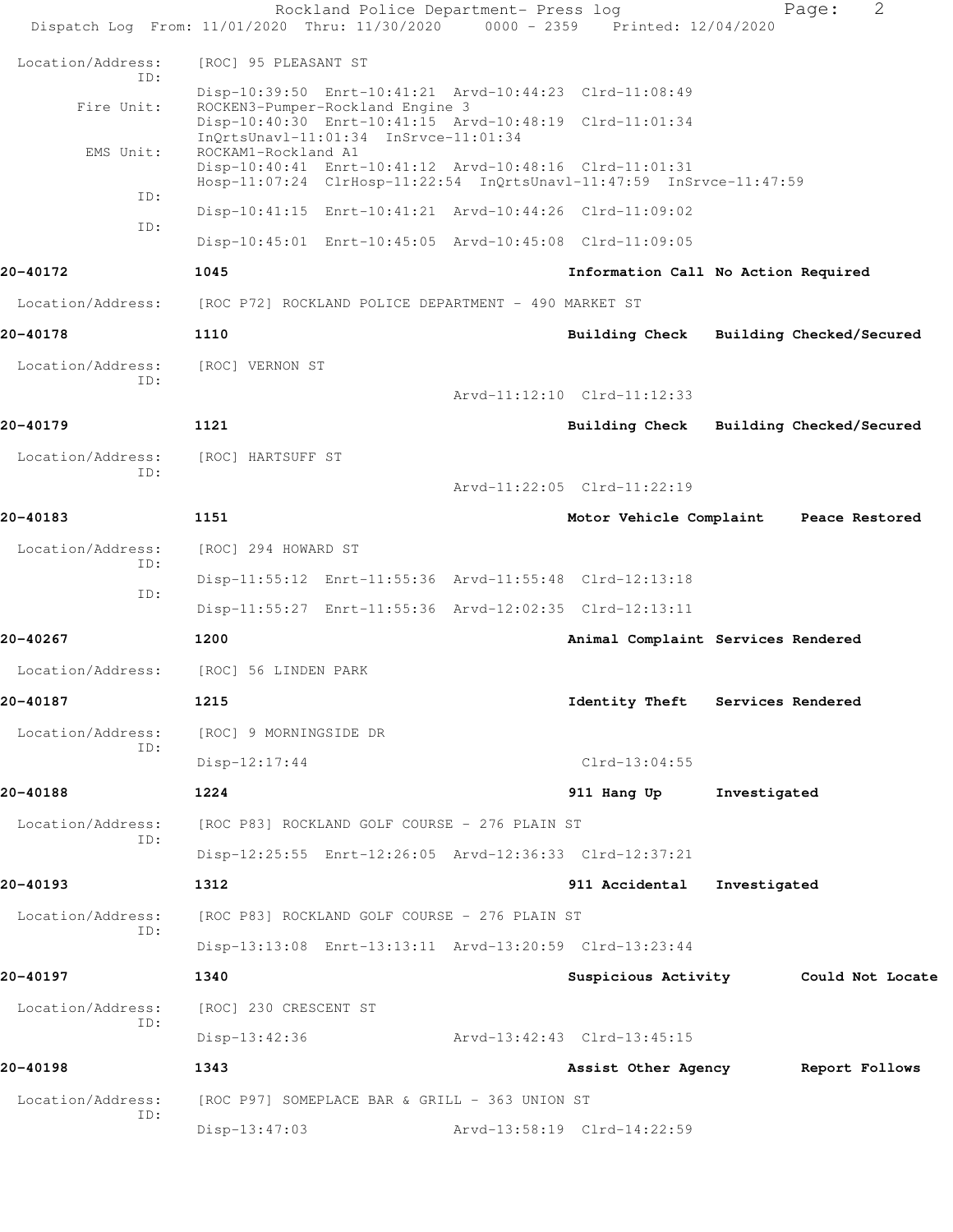Rockland Police Department- Press log Fage: 3

Dispatch Log From: 11/01/2020 Thru: 11/30/2020 0000 - 2359 Printed: 12/04/2020

**20-40206 1345 Information Call No Action Required** Location/Address: [ROC P72] ROCKLAND POLICE DEPARTMENT - 490 MARKET ST **20-40201 1434 Disturbance Report Follows** Location/Address: [ROC] 296 HOWARD ST ID: Disp-14:36:29 Enrt-14:36:59 Arvd-14:38:31 Clrd-15:00:55 ID: Disp-14:36:29 Enrt-14:36:56 Arvd-14:39:31 Clrd-15:20:58 Refer To Summons: 20ROC-40201-A-AR Summons: MARTINEZ, JONATHAN Address: 296 HOWARD ST ROCKLAND, MA<br>Age: 31 Age: Charges: HARASSMENT, CRIMINAL DISTURBING THE PEACE Refer To Summons: 20ROC-40201-AR Summons: RICH-SARRO, DINA M Address: 294 HOWARD ST ROCKLAND, MA Age: Charges: HARASSMENT PREVENTION ORDER, VIOLATE DISTURBING THE PEACE Refer To Summons: 20ROC-40201-B-AR Summons: MERLINO, TIA MARIE Address: 296 HOWARD ST ROCKLAND, MA Age: 26 Charges: HARASSMENT PREVENTION ORDER, VIOLATE Refer To Summons:  $20ROC-40201-C-AR$  Summons: ROCHA, MICHAEL A Address: 294 HOWARD ST ROCKLAND, MA Age: 23<br>Charges: HA HARASSMENT PREVENTION ORDER, VIOLATE **20-40202 1504 911 Accidental Investigated** Location/Address: [ROC 309] 812 BROOKLINE WAY ID: Disp-15:06:50 Enrt-15:08:15 Arvd-15:08:55 Clrd-15:15:39 **20-40205 1509 Identity Theft Services Rendered** Location/Address: [ROC] 63 HANNAH WAY ID: Disp-15:14:21 Clrd-15:17:44 **20-40208 1612 General Info Services Rendered** Location/Address: [ROC P72] ROCKLAND POLICE DEPARTMENT - 490 MARKET ST ID: Arvd-16:12:00 Clrd-16:14:41 **20-40210 1717 Assist Public Services Rendered** Location/Address: [ROC] 51 FOREST ST ID: Arvd-17:17:00 Clrd-17:33:52 ID: Disp-17:21:01 Clrd-17:30:54 ID: Disp-17:31:04 Arvd-17:31:09 Clrd-17:33:49 **20-40212 1741 Traffic Enforcement Services Rendered** Location/Address: [ROC] SALEM ST ID: Arvd-17:41:53 Clrd-18:01:08 **20-40216 1758 MVA Property Damage Only Paper Exchange**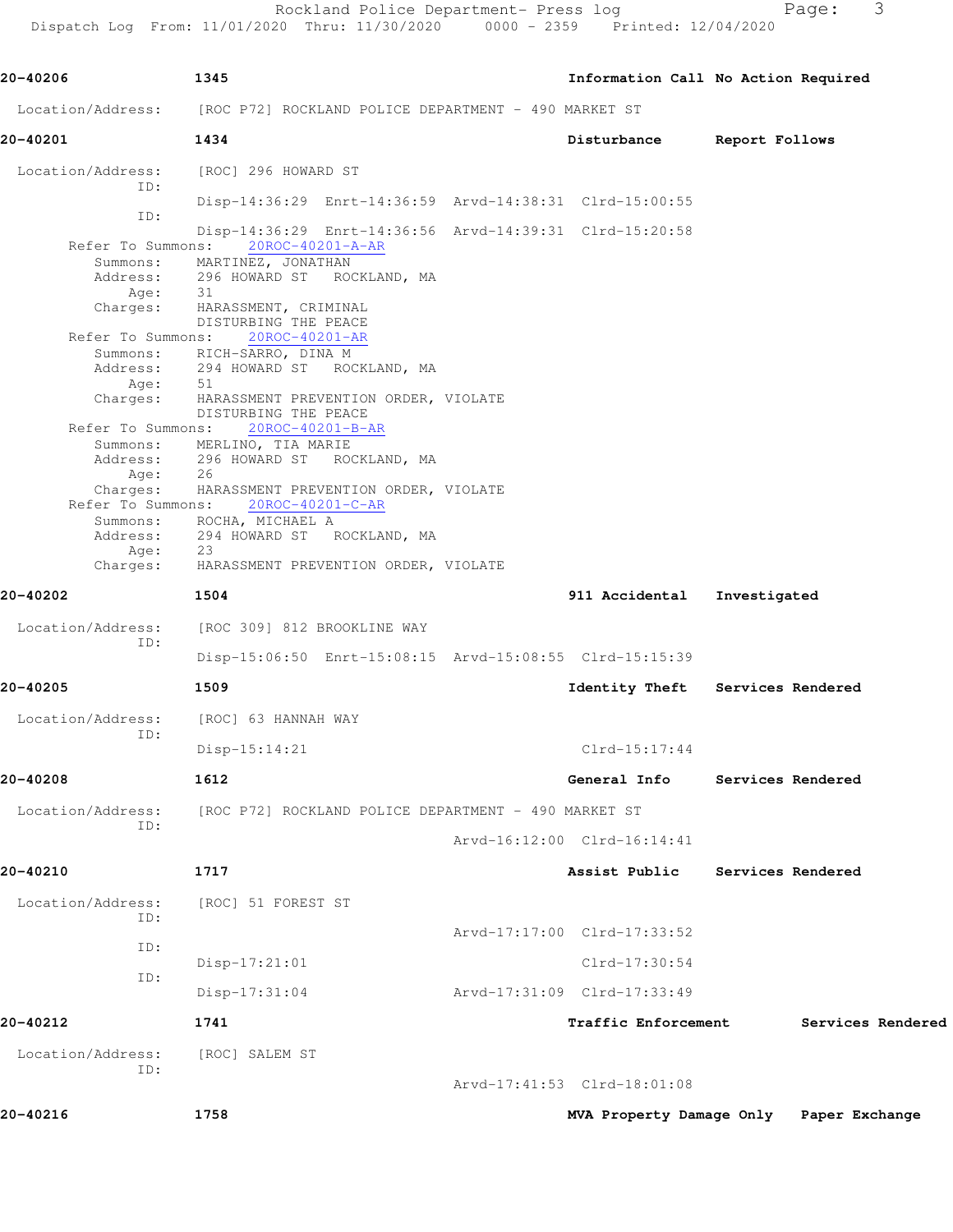|                                 | Rockland Police Department- Press log<br>Dispatch Log From: 11/01/2020 Thru: 11/30/2020 0000 - 2359 Printed: 12/04/2020 |                             |                   | 4<br>Page:               |  |
|---------------------------------|-------------------------------------------------------------------------------------------------------------------------|-----------------------------|-------------------|--------------------------|--|
| Location/Address:               | [ROC] 294 WEST WATER ST                                                                                                 |                             |                   |                          |  |
| ID:                             | Disp-17:59:52 Enrt-18:01:20 Arvd-18:03:07 Clrd-18:17:13                                                                 |                             |                   |                          |  |
| ID:                             | Disp-18:01:19 Enrt-18:01:22 Arvd-18:03:00 Clrd-18:17:18                                                                 |                             |                   |                          |  |
| 20-40219                        | 1811                                                                                                                    | Assist Public               |                   | Services Rendered        |  |
| Location/Address:               | [ROC] 119 GROVE ST Apt. #218                                                                                            |                             |                   |                          |  |
| ID:<br>ID:                      |                                                                                                                         | Arvd-18:11:00 Clrd-18:25:29 |                   |                          |  |
|                                 | Disp-18:27:24 Enrt-18:31:11 Arvd-18:33:29 Clrd-18:44:07                                                                 |                             |                   |                          |  |
| 20-40220                        | 1819                                                                                                                    | MVA Property Damage Only    |                   | Investigated             |  |
| Location/Address:<br>ID:        | [ROC] CANNA VANNA - 256 WEYMOUTH ST                                                                                     |                             |                   |                          |  |
|                                 |                                                                                                                         | Arvd-18:19:00 Clrd-19:14:58 |                   |                          |  |
| 20-40224                        | 1917                                                                                                                    | Complaint                   | Services Rendered |                          |  |
| Location/Address:<br>ID:        | [ROC P97] SOMEPLACE BAR & GRILL - 363 UNION ST                                                                          |                             |                   |                          |  |
|                                 |                                                                                                                         | Arvd-19:17:00 Clrd-19:49:02 |                   |                          |  |
| 20-40223                        | 1923                                                                                                                    | Motor Vehicle Stop          |                   | Verbal Warning           |  |
| Vicinity of:<br>TD:             | [ROC] 333 UNION ST @ 15 WEBSTER ST                                                                                      |                             |                   |                          |  |
| ID:                             |                                                                                                                         | Arvd-19:23:00 Clrd-19:24:49 |                   |                          |  |
| ID:                             |                                                                                                                         | Arvd-19:24:37 Clrd-19:39:26 |                   |                          |  |
|                                 |                                                                                                                         | Arvd-19:24:43 Clrd-19:39:23 |                   |                          |  |
| 20-40235                        | 2334                                                                                                                    | Suspicious Activity         |                   | Gone on arrival          |  |
| Location/Address:<br>ID:        | [ROC P51] DOUBLE TREE - 929 HINGHAM ST                                                                                  |                             |                   |                          |  |
| ID:                             |                                                                                                                         | Arvd-23:34:00 Clrd-23:49:48 |                   |                          |  |
| ID:                             | Disp-23:36:55 Enrt-23:37:00 Arvd-23:40:43 Clrd-23:49:45                                                                 |                             |                   |                          |  |
|                                 | Disp-23:42:31                                                                                                           | Arvd-23:42:42 Clrd-23:49:42 |                   |                          |  |
| 20-40236                        | 2351                                                                                                                    | Suspicious Activity         |                   | Gone on arrival          |  |
| Location/Address:<br>ID:        | [ROC P65] 7-ELEVEN CONVENIENCE STORE - 92 MARKET ST                                                                     |                             |                   |                          |  |
|                                 |                                                                                                                         | Arvd-23:51:00 Clrd-23:56:47 |                   |                          |  |
| For Date: $11/02/2020 -$ Monday |                                                                                                                         |                             |                   |                          |  |
| 20-40237                        | 0007                                                                                                                    | General Info                | No Service        |                          |  |
| Location/Address:               | [ROC P72] ROCKLAND POLICE DEPARTMENT - 490 MARKET ST                                                                    |                             |                   |                          |  |
| ID:                             | Disp-00:09:16                                                                                                           | $Clrd-00:09:24$             |                   |                          |  |
| 20-40251                        | 0556                                                                                                                    | Building Check              |                   | Building Checked/Secured |  |
| Location/Address:               | [ROC 61] UNION ST BUSINESS DISTRICT - UNION ST                                                                          |                             |                   |                          |  |
| ID:                             |                                                                                                                         | Arvd-05:57:49 Clrd-06:18:13 |                   |                          |  |
| 20-40255                        | 0634                                                                                                                    | <b>Building Check</b>       |                   | Building Checked/Secured |  |
| Location/Address:<br>ID:        | [ROC] SALEM ST                                                                                                          |                             |                   |                          |  |
|                                 |                                                                                                                         |                             |                   |                          |  |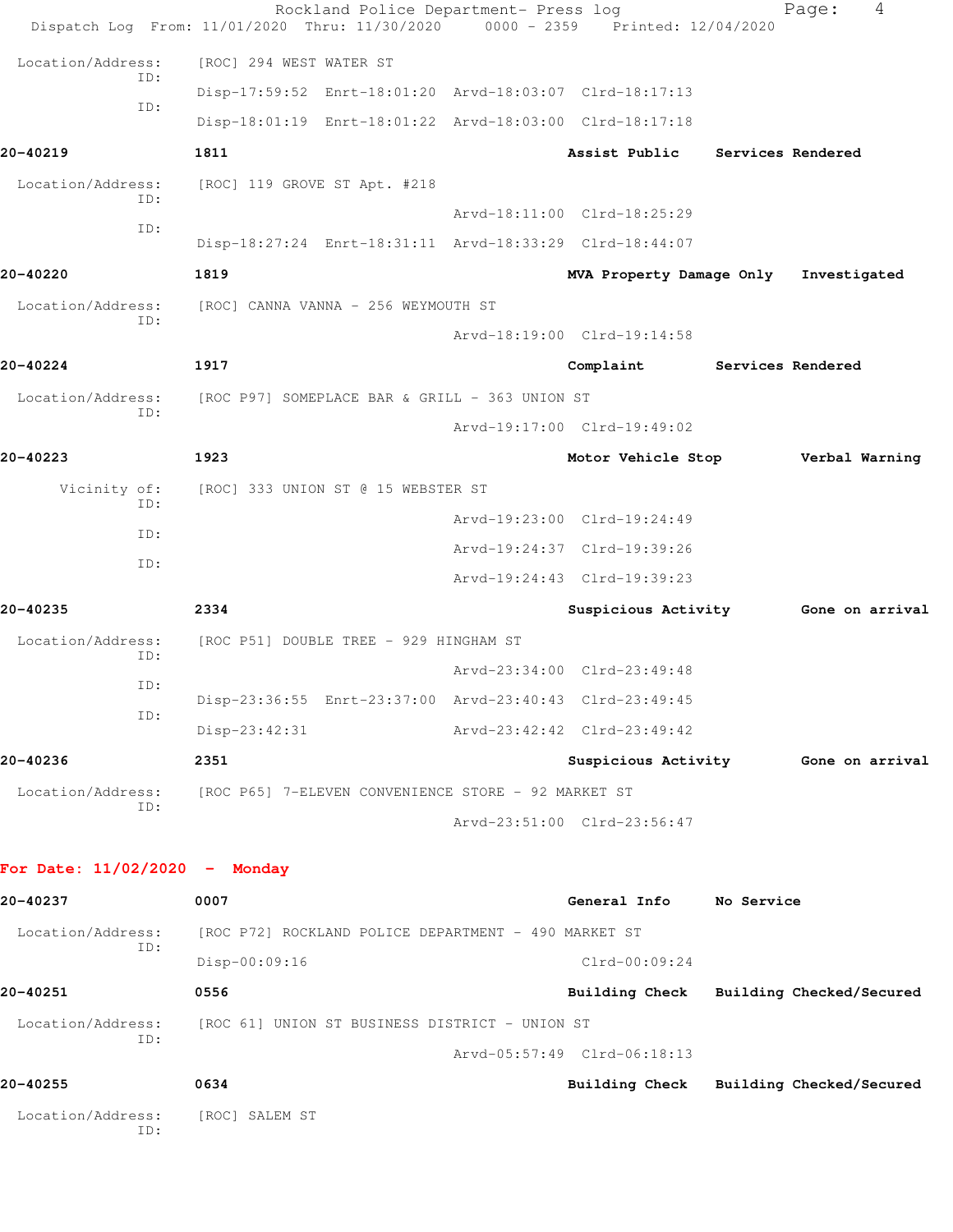Arvd-06:34:56 Clrd-07:12:58

| 20-40256                       | 0639                                                                                                                                                       | Details / Time off 1 HOUR COMP          |                   |                     |
|--------------------------------|------------------------------------------------------------------------------------------------------------------------------------------------------------|-----------------------------------------|-------------------|---------------------|
| Services Rendered<br>Location: | [ROC]                                                                                                                                                      |                                         |                   |                     |
| 20-40258                       | 0711                                                                                                                                                       | MVA Property Damage Only Report Follows |                   |                     |
| Location/Address:<br>ID:       | [ROC] 354 WEBSTER ST @ 25 HARTSUFF ST                                                                                                                      |                                         |                   |                     |
| ID:                            | Disp-07:13:20 Enrt-07:13:30 Arvd-07:14:44 Clrd-07:34:22                                                                                                    |                                         |                   |                     |
| ID:                            | Disp-07:13:25 Enrt-07:13:30 Arvd-07:14:42 Clrd-07:36:18                                                                                                    |                                         |                   |                     |
| ID:                            | $Disp-07:36:12$                                                                                                                                            | Arvd-07:36:15 Clrd-07:45:58             |                   |                     |
| Address:<br>Age:<br>Charges:   | Disp-07:45:49<br>Refer To Summons: 20ROC-40258-AR<br>Summons: CAMPOS DA SILVA, REYNALDO<br>398 WEBSTER ST ROCKLAND, MA<br>38<br>UNLICENSED OPERATION OF MV | $Clrd-07:46:02$                         |                   |                     |
| 20-40260                       | 0733                                                                                                                                                       | Lockout                                 |                   | Provided Assistance |
| Location/Address:              | [ROC] 67 LINDEN ST                                                                                                                                         |                                         |                   |                     |
| ID:                            | Disp-07:34:22 Enrt-07:34:25 Arvd-07:34:27 Clrd-07:36:12                                                                                                    |                                         |                   |                     |
| ID:                            | Disp-07:36:18                                                                                                                                              | $Clrd-07:45:49$                         |                   |                     |
| 20-40265                       | 0808                                                                                                                                                       | General Info                            |                   | Services Rendered   |
| Location/Address:              | [ROC P72] ROCKLAND POLICE DEPARTMENT - 490 MARKET ST                                                                                                       |                                         |                   |                     |
| ID:                            | Disp-08:12:35 Enrt-08:12:42 Arvd-08:12:45 Clrd-08:12:49                                                                                                    |                                         |                   |                     |
| 20-40270                       | 0847                                                                                                                                                       | Assist Public                           | Services Rendered |                     |
| Location/Address:<br>ID:       | [ROC] 169 NORTH AVE Apt. #1                                                                                                                                |                                         |                   |                     |
|                                | $Disp-08:53:17$                                                                                                                                            | Arvd-08:53:20 Clrd-08:56:29             |                   |                     |
| 20-40271                       | 0850                                                                                                                                                       | General Info                            |                   | Services Rendered   |
| Location/Address:              | [ROC] 106 BEECH ST                                                                                                                                         |                                         |                   |                     |
| 20-40275                       | 0924                                                                                                                                                       | General Info                            |                   | Services Rendered   |
| Location/Address:              | [ROC P72] ROCKLAND POLICE DEPARTMENT - 490 MARKET ST                                                                                                       |                                         |                   |                     |
| 20-40278                       | 0934                                                                                                                                                       | 911 Hang Up Appears Secure              |                   |                     |
| Location/Address:              | [ROC] 14 TANGLEWOOD LN                                                                                                                                     |                                         |                   |                     |
| ID:                            | Disp-09:36:25 Enrt-09:36:31 Arvd-09:45:15 Clrd-09:46:58                                                                                                    |                                         |                   |                     |
| 20-40282                       | 0957                                                                                                                                                       | General Info                            | Services Rendered |                     |
| Location/Address:              | [ROC] VERNON ST                                                                                                                                            |                                         |                   |                     |
| 20-40290                       | 1017                                                                                                                                                       | Motor Vehicle Stop                      |                   | Citation/Warning    |
| Issued<br>Vicinity of:<br>ID:  | [ROC] 59 LIBERTY ST                                                                                                                                        | Arvd-10:17:00 Clrd-10:23:52             |                   |                     |
| 20-40292                       | 1042                                                                                                                                                       | Suspicious Activity                     |                   | Report Follows      |
| Location/Address:<br>ID:       | [ROC] 256 WEYMOUTH ST                                                                                                                                      |                                         |                   |                     |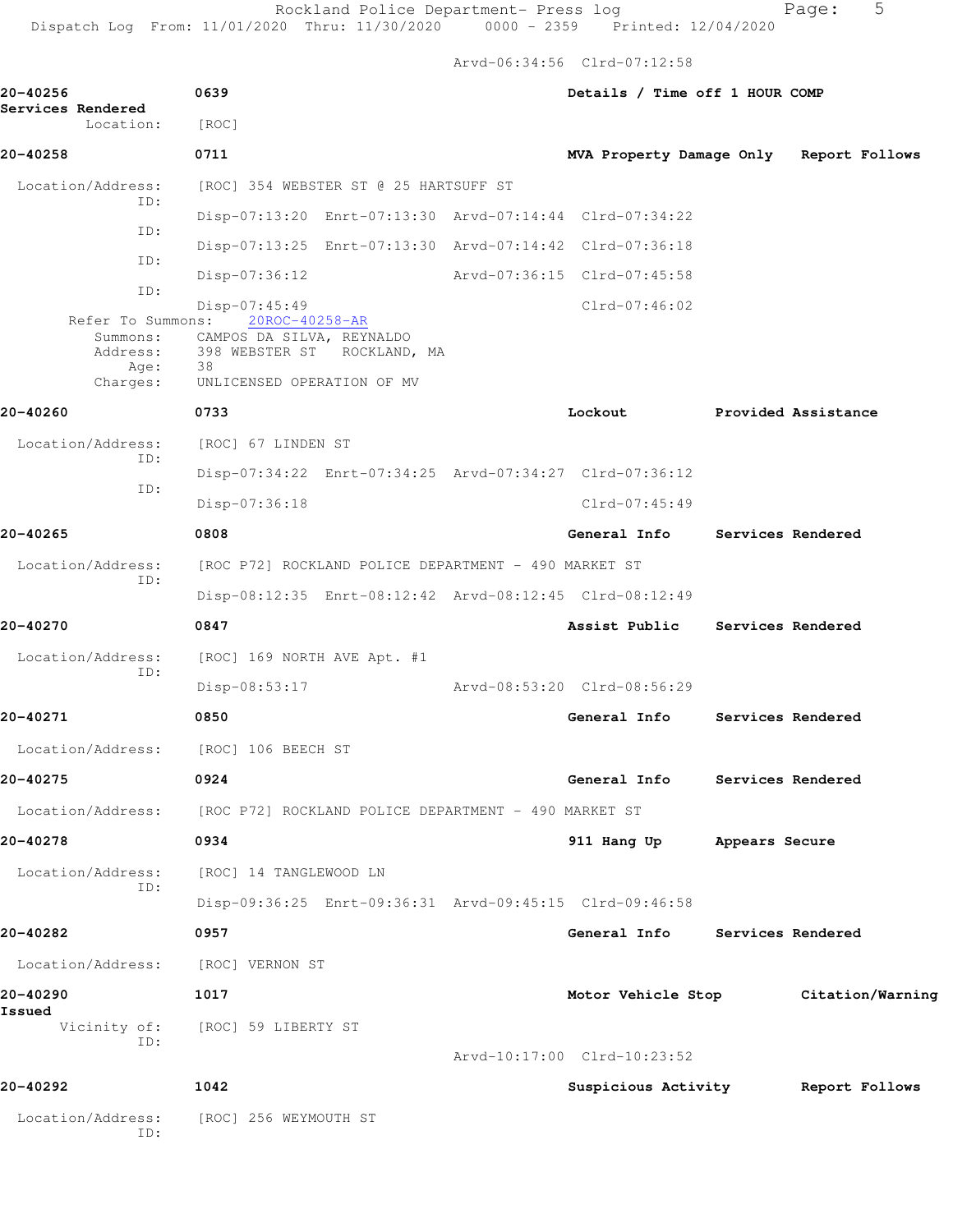|                                        | Rockland Police Department- Press log<br>Dispatch Log From: 11/01/2020 Thru: 11/30/2020 0000 - 2359 Printed: 12/04/2020 |                                         | Page: | 6 |
|----------------------------------------|-------------------------------------------------------------------------------------------------------------------------|-----------------------------------------|-------|---|
|                                        | Disp-10:47:19 Enrt-10:47:25 Arvd-10:47:29 Clrd-10:54:31                                                                 |                                         |       |   |
| 20-40293                               | 1051                                                                                                                    | Details / Time off Services Rendered    |       |   |
| Location:                              | [ROC]                                                                                                                   |                                         |       |   |
| 20-40321                               | 1055                                                                                                                    | Animal Complaint Services Rendered      |       |   |
| Location/Address: [ROC] 4 DOMIGAN DR   |                                                                                                                         |                                         |       |   |
| 20-40294                               | 1113                                                                                                                    | General Info Services Rendered          |       |   |
|                                        | Location/Address: [ROC P72] ROCKLAND POLICE DEPARTMENT - 490 MARKET ST                                                  |                                         |       |   |
| 20-40295                               | 1121                                                                                                                    | General Info Services Rendered          |       |   |
| Location/Address: [ROC] LIBERTY ST     |                                                                                                                         |                                         |       |   |
| 20-40296                               | 1122                                                                                                                    | General Info Services Rendered          |       |   |
|                                        | Location/Address: [ROC P72] ROCKLAND POLICE DEPARTMENT - 490 MARKET ST                                                  |                                         |       |   |
| 20-40298                               | 1129                                                                                                                    | Details / Time off Services Rendered    |       |   |
| Location:                              | [ROC]                                                                                                                   |                                         |       |   |
| 20-40301                               | 1133                                                                                                                    | Building Check Building Checked/Secured |       |   |
| Location/Address:                      | [ROC] 146 HINGHAM ST                                                                                                    |                                         |       |   |
| ID:                                    |                                                                                                                         | Arvd-11:36:58 Clrd-11:37:39             |       |   |
| 20-40304                               | 1137                                                                                                                    | General Info Services Rendered          |       |   |
| Location/Address:                      | [ROC] HINGHAM ST                                                                                                        |                                         |       |   |
| ID:                                    | Disp-11:45:42 Enrt-11:45:48 Arvd-11:45:54 Clrd-11:45:57                                                                 |                                         |       |   |
| 20-40303                               | 1140                                                                                                                    | Road Obstruction Services Rendered      |       |   |
| Location/Address: [ROC] 487 HINGHAM ST |                                                                                                                         |                                         |       |   |
| ID:                                    |                                                                                                                         | Arvd-11:40:00 Clrd-11:45:06             |       |   |
| 20-40305                               | 1143                                                                                                                    | 911 Accidental Appears Secure           |       |   |
| Location/Address:<br>ID:               | [ROC] 26 WARDSON CIR                                                                                                    |                                         |       |   |
|                                        | Disp-11:46:47 Enrt-11:46:51 Arvd-11:52:12 Clrd-11:55:27                                                                 |                                         |       |   |
| 20-40306                               | 1152                                                                                                                    | Road Obstruction Services Rendered      |       |   |
| Location/Address:<br>ID:               | [ROC 64] ROCKLAND SANITARY LANDFILL - 1000 BEECH ST                                                                     |                                         |       |   |
|                                        |                                                                                                                         | Arvd-11:52:00 Clrd-11:59:44             |       |   |
| 20-40309                               | 1234                                                                                                                    | Motor Vehicle Stop Services Rendered    |       |   |
| Location/Address:<br>ID:               | [ROC] 578 SALEM ST                                                                                                      |                                         |       |   |
| ID:                                    |                                                                                                                         | Arvd-12:34:00 Clrd-13:06:18             |       |   |
| Refer To Summons:                      | $Disp-12:51:43$<br>20ROC-40309-AR                                                                                       | Arvd-12:51:48 Clrd-13:03:22             |       |   |
| Summons:<br>Address:                   | VEGA, STEPHANIE<br>175 TALL OAKS DR Apt. #D WEYMOUTH, MA                                                                |                                         |       |   |
| Age:<br>Charges:                       | 33<br>UNREGISTERED MOTOR VEHICLE                                                                                        |                                         |       |   |
|                                        | UNINSURED MOTOR VEHICLE<br>SPEEDING RATE OF SPEED EXCEEDING POSTED LIMIT                                                |                                         |       |   |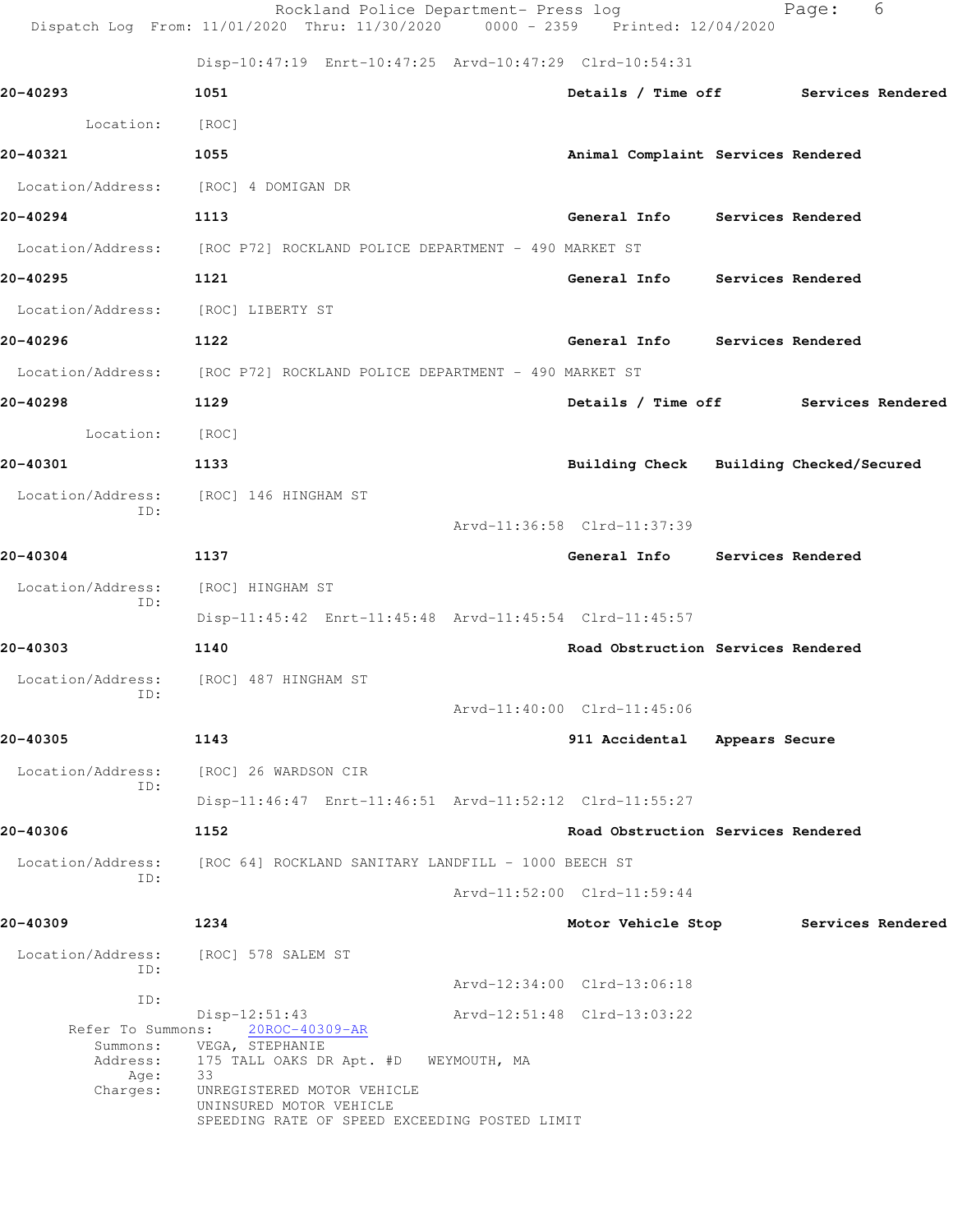Rockland Police Department- Press log Page: 7 Dispatch Log From: 11/01/2020 Thru: 11/30/2020 0000 - 2359 Printed: 12/04/2020 **20-40312 1249 Disabled Motor Vehicle Services Rendered** Location/Address: [ROC P55] HOME DEPOT - 1149 HINGHAM ST ID: Disp-12:49:43 Enrt-12:50:04 Arvd-12:57:12 Clrd-13:00:51 ID: Disp-12:57:03 Arvd-12:57:08 Clrd-13:00:55 **20-40315 1325 Animal Complaint Services Rendered** Location/Address: [ROC] 20 STANLEY AVE ID: Arvd-13:25:00 Clrd-14:37:01 **20-40323 1410 Juvenile Offenses Report Follows** Location/Address: [ROC] 133 CRESCENT ST ID: Arvd-14:10:00 Clrd-15:04:59 **20-40330 1435 911 Accidental Appears Secure** Location/Address: [ROC] 240 CENTRAL ST ID: Disp-14:36:28 Enrt-14:40:34 Arvd-14:42:05 Clrd-14:49:59 **20-40332 1444 General Info Services Rendered** Location/Address: [ROC] 92 CHURCH ST **20-40333 1448 Building Check Building Checked/Secured** Location/Address: [ROC] 146 HINGHAM ST ID: Arvd-14:52:14 Clrd-14:53:14 **20-40335 1455 911 Accidental Appears Secure** Location/Address: [ROC 95] ROCKLAND TRUST - 288 UNION ST ID: Disp-14:55:50 Enrt-14:56:20 Arvd-14:58:21 Clrd-15:04:29 **20-40337 1500 Motor Vehicle Stop Verbal Warning** Location/Address: [ROC] 155 EAST WATER ST ID: Arvd-15:00:00 Clrd-15:04:48 **20-40341 1516 Details / Time off Services Rendered** Location: [ROC] **20-40346 1600 General Info Services Rendered** Location/Address: [ROC P72] ROCKLAND POLICE DEPARTMENT - 490 MARKET ST **20-40349 1625 Details Services Rendered** Location: [ROC] **20-40351 1647 911 Accidental Appears Secure** Location/Address: [ROC] 23 HERITAGE DR ID: Disp-16:48:45 Enrt-16:48:49 Arvd-16:54:43 Clrd-16:56:24 **20-40360 1708 Traffic Enforcement Services Rendered** Location/Address: [ROC] SALEM ST ID: Arvd-17:09:36 Clrd-17:37:38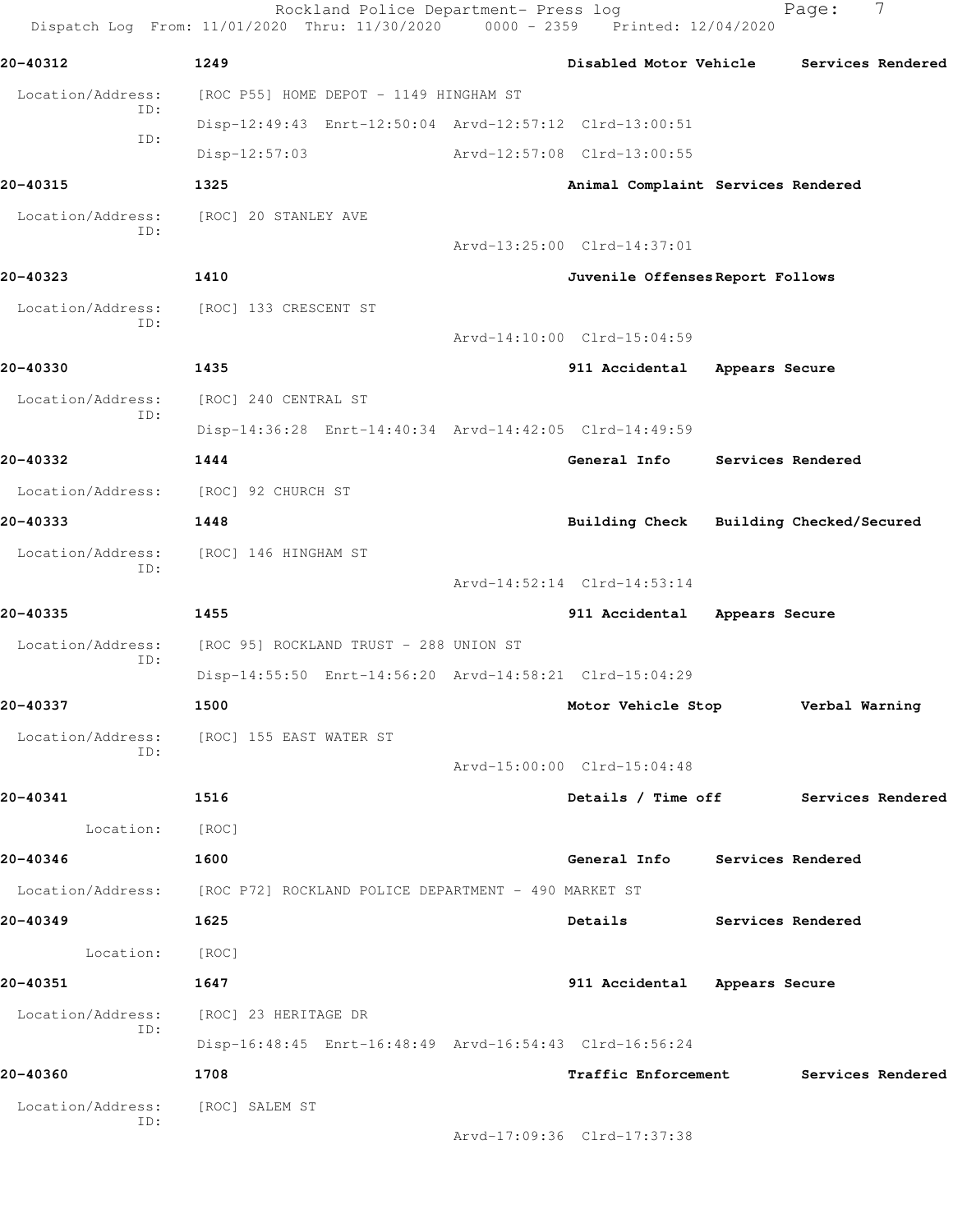Rockland Police Department- Press log Fage: 8 Dispatch Log From: 11/01/2020 Thru: 11/30/2020 0000 - 2359 Printed: 12/04/2020

**20-40362 1718 911 Accidental Appears Secure** Location/Address: [ROC 35] SOUTHEAST METAL FABRICATION - 30 AIR STATION INDUSTRIAL PARK ID: Disp-17:22:23 Enrt-17:24:01 Arvd-17:30:38 Clrd-17:32:10 **20-40365 1735 Suspicious Activity Gone on arrival** Location/Address: [ROC] 77 OREGON AVE ID: Disp-17:37:32 Enrt-17:38:02 Arvd-17:38:37 Clrd-17:43:27 ID: Disp-17:37:59 Enrt-17:38:04 Arvd-17:38:40 Clrd-17:41:26 **20-40366 1739 Disturbance Appears Secure** Location/Address: [ROC 206] 51 MAPLE ST ID: Disp-17:43:17 Enrt-17:43:54 Arvd-17:44:28 Clrd-17:53:51 ID: Disp-17:43:24 Enrt-17:44:01 Arvd-17:44:06 Clrd-17:53:00 ID: Disp-17:43:47 Enrt-17:43:51 Arvd-17:44:57 Clrd-17:52:56 **20-40367 1755 Disturbance Services Rendered** Location/Address: [ROC 206] 51 MAPLE ST ID: Disp-18:00:23 Enrt-18:01:07 Arvd-18:02:25 Clrd-18:17:46 ID: Disp-18:01:40 Enrt-18:01:44 Arvd-18:04:13 Clrd-18:17:37 **20-40369 1810 Harassment Services Rendered** Location/Address: [ROC] 92 VERNON ST ID: Disp-18:18:20 Arvd-18:19:39 Clrd-18:39:00 **20-40370 1841 Details / Time off Services Rendered** Location: [ROC] **20-40376 2019 Animal Complaint Services Rendered** Location/Address: [ROC] WEST WATER ST @ PROSPECT ST ID: Disp-20:21:27 Enrt-20:21:47 Arvd-20:24:02 Clrd-20:27:24 **For Date: 11/03/2020 - Tuesday 20-40384 0000 SHIFT ASSIGNMENTS No Service** Location/Address: [ROC P72] ROCKLAND POLICE DEPARTMENT - 490 MARKET ST ID: Arvd-00:00:00 Clrd-00:02:13 **20-40389 0047 Breaking & Entering Services Not Required**  Location/Address: [ROC] 159 UNION ST ID: Disp-00:48:54 Enrt-00:50:05 Arvd-00:52:00 Clrd-00:54:00 ID: Disp-00:49:11 Enrt-00:50:05 Arvd-00:52:18 Clrd-00:54:10 ID: Disp-00:49:52 Enrt-00:50:05 Arvd-00:52:36 Clrd-00:54:04 ID: Disp-00:51:27 Enrt-00:51:31 Arvd-00:52:40 Clrd-00:54:07

**20-40396 0113 Motor Vehicle Stop Verbal Warning**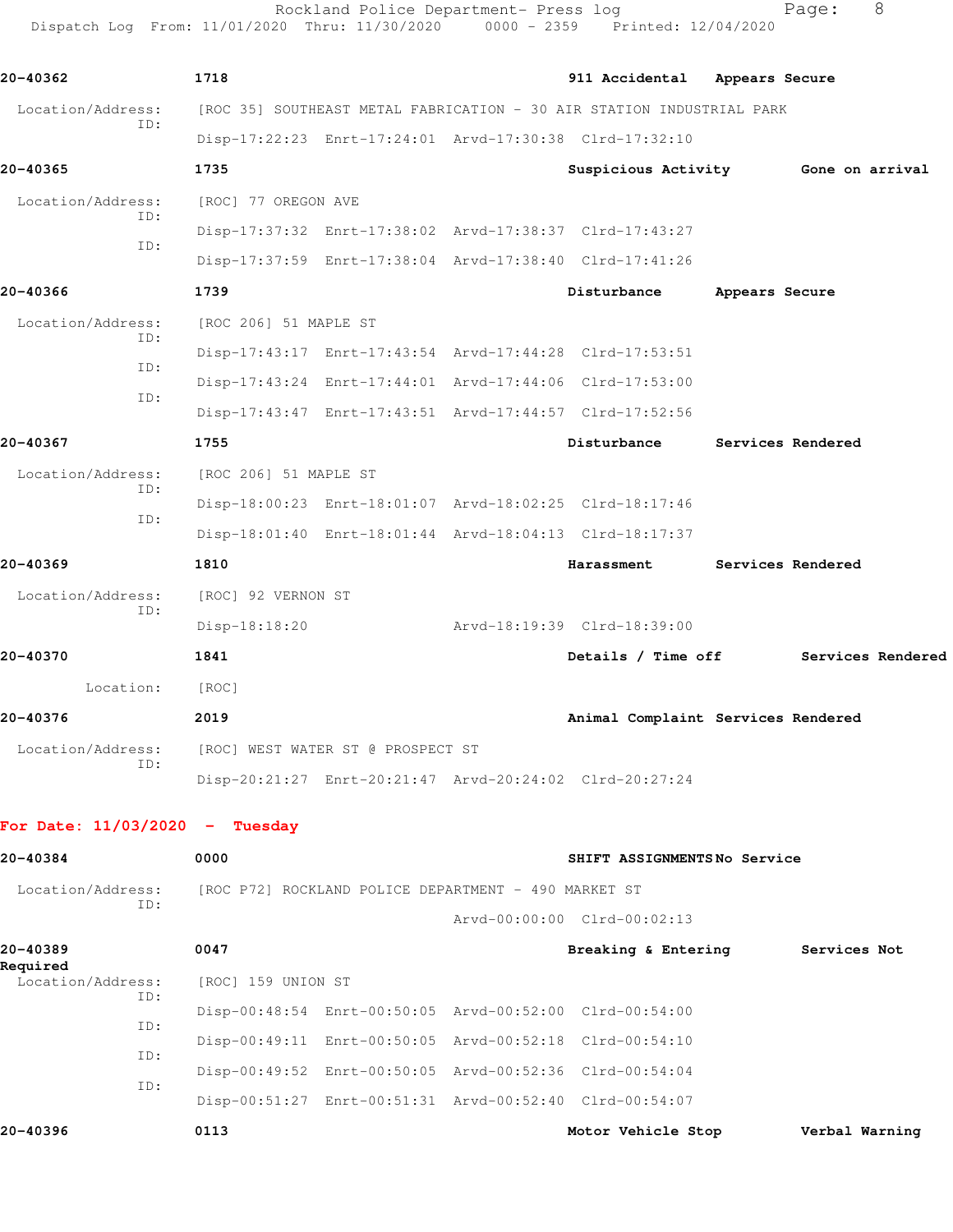|                                                   | Rockland Police Department- Press log<br>Dispatch Log From: 11/01/2020 Thru: 11/30/2020 0000 - 2359 Printed: 12/04/2020              |                                         | 9<br>Page:       |
|---------------------------------------------------|--------------------------------------------------------------------------------------------------------------------------------------|-----------------------------------------|------------------|
| Location/Address:                                 | [ROC] 355 HINGHAM ST                                                                                                                 |                                         |                  |
| ID:                                               |                                                                                                                                      | Arvd-01:13:00 Clrd-01:16:09             |                  |
| ID:                                               | $Disp-01:13:41$                                                                                                                      | Arvd-01:13:46 Clrd-01:16:04             |                  |
| 20-40397                                          | 0126                                                                                                                                 | Animal Complaint Services Rendered      |                  |
| Location/Address:                                 | [ROC] 2 FORSYTHIA LN                                                                                                                 |                                         |                  |
| ID:                                               | Disp-01:27:09 Enrt-01:27:23 Arvd-01:41:08 Clrd-01:41:22                                                                              |                                         |                  |
| TD:                                               | Disp-01:27:18 Enrt-01:27:23 Arvd-01:41:12 Clrd-01:41:15                                                                              |                                         |                  |
| 20-40401                                          | 0320                                                                                                                                 | Details / Time off                      | No Service       |
| Location:                                         | [ROC]                                                                                                                                |                                         |                  |
| 20-40404                                          | 0555                                                                                                                                 | Building Check Building Checked/Secured |                  |
| Location/Address:                                 | [ROC 61] UNION ST BUSINESS DISTRICT - UNION ST                                                                                       |                                         |                  |
| TD:                                               |                                                                                                                                      | Arvd-05:56:17 Clrd-06:13:53             |                  |
| 20-40406                                          | 0638                                                                                                                                 | MVA Property Damage Only                | Report Follows   |
| Location/Address:                                 | [ROC] BILL DELAHUNT PKWY                                                                                                             |                                         |                  |
| ID:                                               |                                                                                                                                      | Arvd-06:38:00 Clrd-07:55:24             |                  |
| ID:                                               | Disp-06:42:02                                                                                                                        | Arvd-06:42:07 Clrd-06:59:15             |                  |
| 20-40413                                          | 0800                                                                                                                                 | SHIFT ASSIGNMENTS Services Rendered     |                  |
| Location/Address:                                 | [ROC P72] ROCKLAND POLICE DEPARTMENT - 490 MARKET ST                                                                                 |                                         |                  |
| 20-40423                                          | 0856                                                                                                                                 | Motor Vehicle Stop                      | Citation/Warning |
| Issued<br>Location/Address:<br>ID:                | [ROC] BILL DELAHUNT PKWY                                                                                                             | Arvd-08:56:00 Clrd-09:05:30             |                  |
| 20-40424                                          | 0907                                                                                                                                 | Motor Vehicle Stop Verbal Warning       |                  |
| Location/Address:<br>ID:                          | [ROC] 80 MARKET ST                                                                                                                   |                                         |                  |
|                                                   |                                                                                                                                      | Arvd-09:07:00 Clrd-09:09:40             |                  |
| 20-40427                                          | 0916                                                                                                                                 | MVA Property Damage Only Report Follows |                  |
| Location/Address:<br>ID:                          | [ROC] 430 CONCORD ST                                                                                                                 |                                         |                  |
| ID:                                               |                                                                                                                                      | Arvd-09:18:02 Clrd-10:08:25             |                  |
| ID:                                               | Disp-09:18:14 Enrt-09:18:31 Arvd-09:23:10 Clrd-10:08:19                                                                              |                                         |                  |
| ID:                                               |                                                                                                                                      | Arvd-09:18:48 Clrd-09:25:40             |                  |
| ID:                                               |                                                                                                                                      | Arvd-09:18:56 Clrd-09:26:57             |                  |
| ID:                                               |                                                                                                                                      | Arvd-09:22:49 Clrd-10:08:22             |                  |
| Refer To Summons:<br>Summons:<br>Address:<br>Age: | Disp-09:26:15 Enrt-09:26:19 Arvd-09:32:31 Clrd-10:08:15<br>20ROC-40427-AR<br>JOHNSON, PATRICIA M<br>38 KEENE RD<br>WHITMAN, MA<br>66 |                                         |                  |
| Charges:                                          | MARKED LANES VIOLATION<br>UNLICENSED OPERATION OF MV                                                                                 |                                         |                  |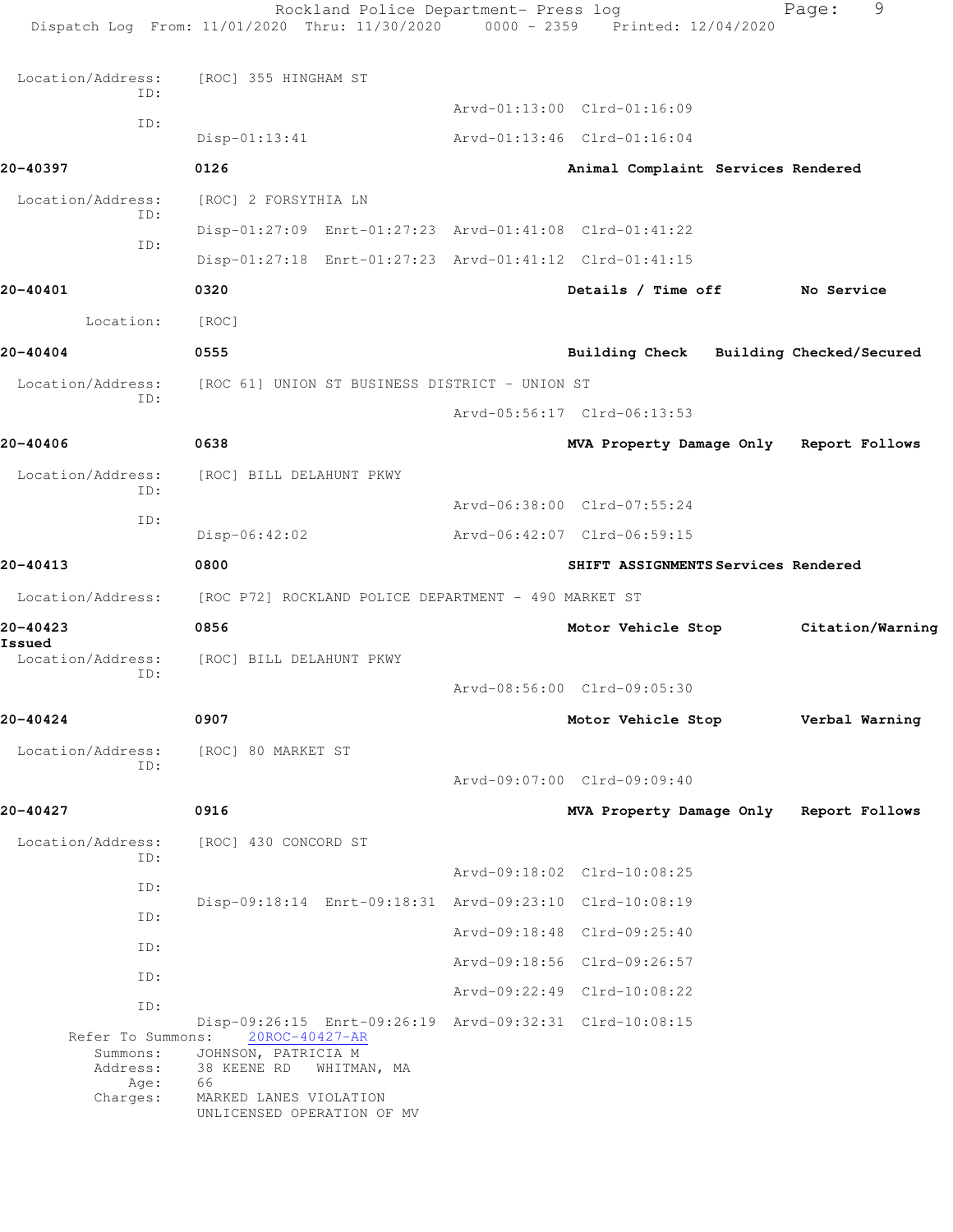Rockland Police Department- Press log Fage: 10 Dispatch Lo

|                          | Dispatch Log From: 11/01/2020 Thru: 11/30/2020 | 0000 - 2359 | Printed: 12/04/2020 |
|--------------------------|------------------------------------------------|-------------|---------------------|
| 20-40429                 | 0922                                           | Disturbance | Services Rendered   |
| Location/Address:<br>ID: | [ROC] 19 DARLING CT                            |             |                     |

 Disp-09:25:47 Enrt-09:26:06 Clrd-09:27:11 ID: Disp-09:25:54 Enrt-09:26:09 Arvd-09:32:13 Clrd-09:36:43 ID: Disp-09:27:02 Enrt-09:27:05 Arvd-09:29:26 Clrd-09:39:03 **20-40432 0937 CANCEL Time off Services Rendered** Location: [ROC] **20-40435 0959 Time off Services Rendered** Location: [ROC] **20-40469 1015 Animal Complaint Services Rendered** Location/Address: [ROC] 85 LONGWATER DR **20-40440 1050 Building Check Building Checked/Secured** Location/Address: [ROC] 146 HINGHAM ST ID: Arvd-10:51:25 Clrd-10:53:18 **20-40443 1113 Details / Time off Services Rendered** Location: [ROC] **20-40450 1157 Traffic Enforcement Services Rendered** Location/Address: [ROC] EAST WATER ST ID: Arvd-11:58:53 Clrd-12:24:08 **20-40451 1208 Larceny / Forgery/ Fraud Services Rendered** Location/Address: [ROC] 820 SUMMER ST **20-40453 1215 Harassment Services Rendered** Location/Address: [ROC] 80 NORMAN - NORMAN ST **20-40454 1223 Time off No Service** Location: [ROC]

**20-40456 1227 Larceny / Forgery/ Fraud Services Rendered** Location/Address: [ROC] 20 NOBSCOT BROOK LN

**20-40457 1233 Building Check Services Rendered** Location/Address: [ROC] HARTSUFF ST ID: Arvd-12:34:28 Clrd-12:35:02

**20-40458 1244 Animal Complaint Transported to Hospital** Location/Address: [ROC] WILLOW POND DR ID: Disp-12:45:34 Enrt-12:45:38 Arvd-12:48:00 Clrd-13:03:36

**20-40471 1425 Animal Complaint Services Rendered** Location/Address: [ROC] 214 MARTHA DR Apt. #C ID:

Arvd-14:25:00 Clrd-14:37:12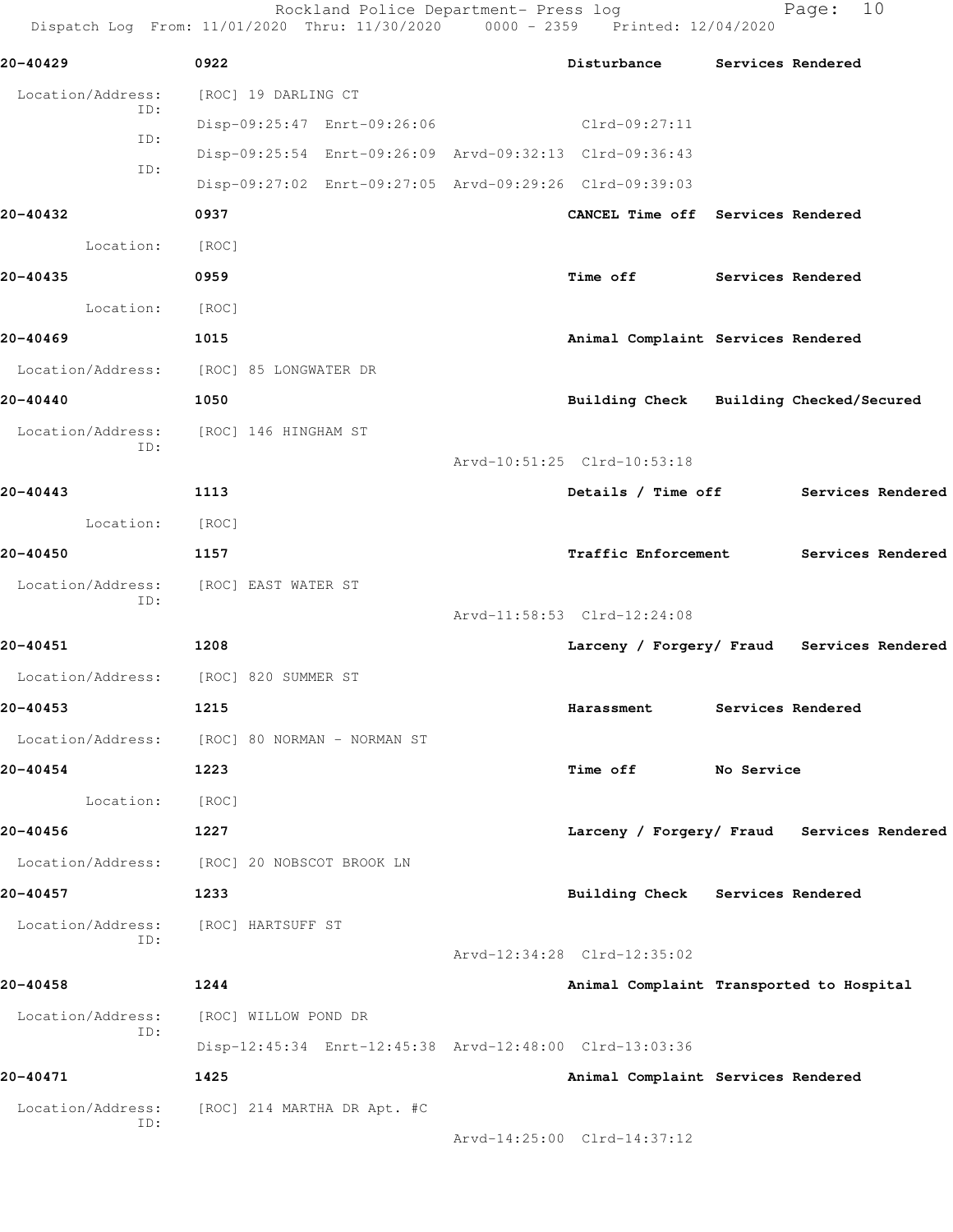Rockland Police Department- Press log Fage: 11 Dispatch Log From: 11/01/2020 Thru: 11/30/2020 0000 - 2359 Printed: 12/04/2020

**20-40475 1446 Motor Vehicle Stop Verbal Warning** Location/Address: [ROC] 310 SPRING ST ID: Arvd-14:46:00 Clrd-14:48:33 **20-40476 1448 Details No Service** Location: [ROC] **20-40484 1541 CRUISERS FOR POLLS Services Rendered** Location/Address: [ROC P72] ROCKLAND POLICE DEPARTMENT - 490 MARKET ST **20-40485 1551 CRUISERS FOR POLLS Services Rendered** Location/Address: [ROC P72] ROCKLAND POLICE DEPARTMENT - 490 MARKET ST **20-40486 1552 Disturbance Transported to Hospital** Location/Address: [ROC] 8 DOGWOOD CIR ID: Disp-15:53:55 Enrt-15:54:29 Clrd-15:56:53 ID: Disp-15:54:10 Enrt-15:54:34 Clrd-15:56:50 ID: Arvd-15:58:42 Clrd-16:03:43 **20-40488 1609 SHIFT ASSIGNMENTS Services Rendered** Location/Address: [ROC P72] ROCKLAND POLICE DEPARTMENT - 490 MARKET ST **20-40493 1620 Disturbance Services Rendered** Location/Address: [ROC] 214 MARTHA DR Apt. #E ID: Disp-16:28:35 Enrt-16:28:46 Arvd-16:33:03 Clrd-16:40:10 ID: Disp-16:28:35 Enrt-16:28:48 Clrd-16:30:00 ID: Disp-16:30:36 Enrt-16:30:40 Arvd-16:33:00 Clrd-16:41:29 **20-40494 1628 Trespassing Could Not Locate** Location/Address: [ROC] HARTSUFF PARK - HINGHAM ST ID: Disp-16:30:23 Enrt-16:30:29 Arvd-16:41:08 Clrd-16:46:00 ID: Disp-16:40:02 Enrt-16:40:06 Clrd-16:53:42 **20-40495 1639 Missing Person Services Rendered** Location/Address: [ROC 240] 81 LEISUREWOODS DR ID: Disp-16:42:51 Enrt-16:42:54 Arvd-16:48:02 Clrd-17:12:30 ID: Disp-16:42:59 Enrt-16:43:03 Arvd-16:49:50 Clrd-17:12:41 **20-40500 1657 Threats Services Rendered** Location/Address: [ROC] 74 MARTHA DR Apt. #B ID: Disp-17:12:52 Enrt-17:12:58 Arvd-17:19:42 Clrd-17:32:32 **20-40501 1701 Assist Public-MV UNLOCK Services Rendered** Location/Address: [ROC 23] PLEASANT STREET STORAGE - 265 PLEASANT ST ID: Disp-17:03:34 Enrt-17:03:40 Arvd-17:08:35 Clrd-17:17:26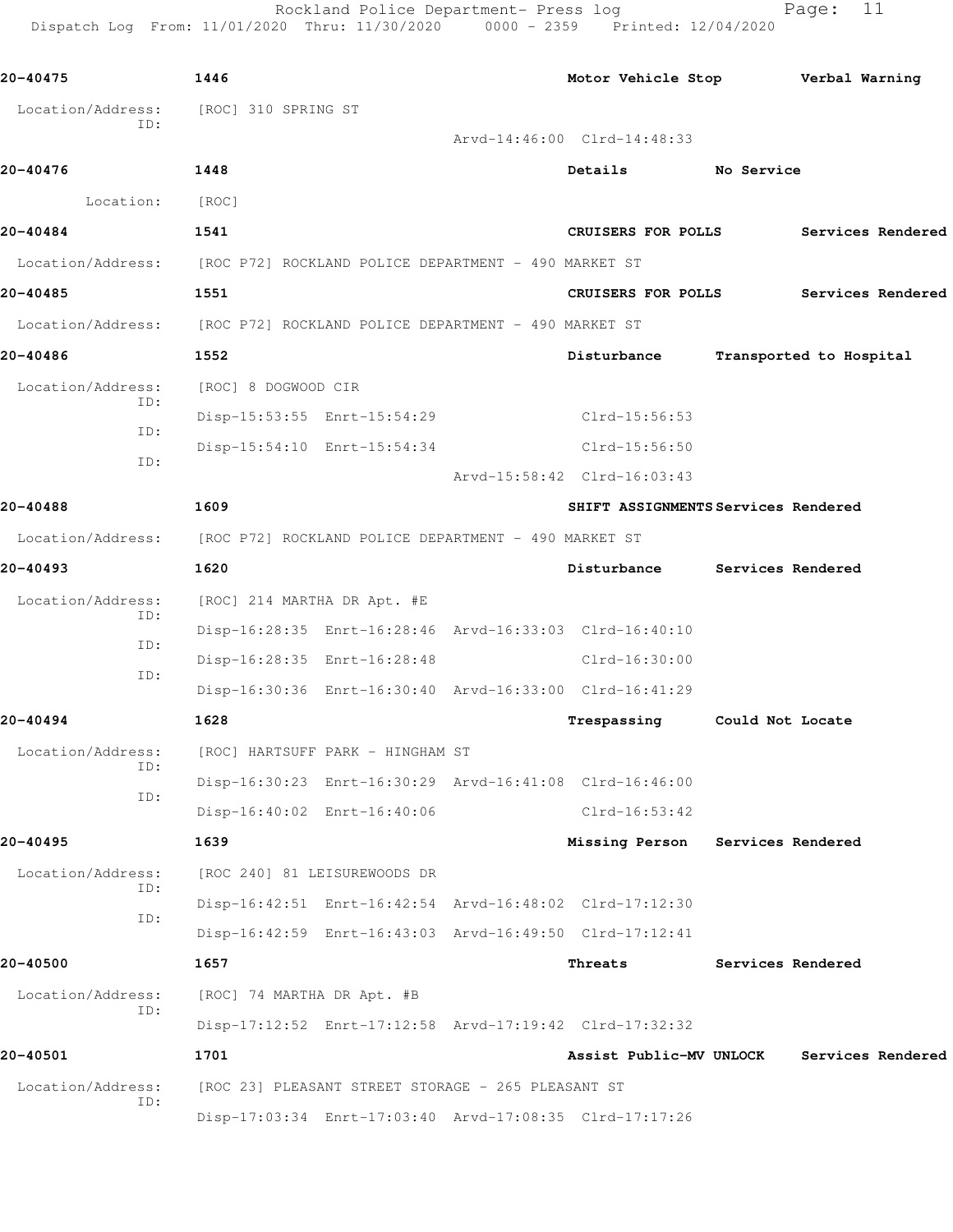| Dispatch Log From: 11/01/2020 Thru: 11/30/2020                         |                                                | Rockland Police Department- Press log | $0000 - 2359$ | Printed: 12/04/2020                                     |            | Page:             | 12                |
|------------------------------------------------------------------------|------------------------------------------------|---------------------------------------|---------------|---------------------------------------------------------|------------|-------------------|-------------------|
| 20-40505                                                               | 1730                                           |                                       |               | Suspicious Activity 6one on arrival                     |            |                   |                   |
| Location/Address:                                                      | [ROC] 77 OREGON AVE                            |                                       |               |                                                         |            |                   |                   |
| ID:                                                                    |                                                |                                       |               | Disp-17:35:10 Enrt-17:35:21 Arvd-17:37:48 Clrd-17:47:54 |            |                   |                   |
| ID:                                                                    |                                                |                                       |               | Disp-17:35:10 Enrt-17:35:18 Arvd-17:38:57 Clrd-17:47:50 |            |                   |                   |
| 20-40507                                                               | 1840                                           |                                       |               | General Info                                            |            | Services Rendered |                   |
| Location/Address: [ROC P72] ROCKLAND POLICE DEPARTMENT - 490 MARKET ST |                                                |                                       |               |                                                         |            |                   |                   |
| 20-40516                                                               | 2053                                           |                                       |               | General Info Services Rendered                          |            |                   |                   |
| Location/Address: [ROC] 100 WEYMOUTH ST                                |                                                |                                       |               |                                                         |            |                   |                   |
| 20-40520                                                               | 2152                                           |                                       |               | <b>Traffic Enforcement</b>                              |            |                   | Services Rendered |
| Location/Address:                                                      | [ROC] SALEM ST                                 |                                       |               |                                                         |            |                   |                   |
| ID:                                                                    |                                                |                                       |               | Arvd-21:53:43 Clrd-22:09:31                             |            |                   |                   |
| 20-40521                                                               | 2159                                           |                                       |               | MVA Property Damage Only Services Rendered              |            |                   |                   |
| Location/Address:                                                      | [ROC] CENTRE AVE                               |                                       |               |                                                         |            |                   |                   |
| ID:                                                                    | Disp-22:02:28                                  |                                       |               | Arvd-22:03:19 Clrd-22:08:25                             |            |                   |                   |
| 20-40523                                                               | 2206                                           |                                       |               | 911 Accidental Services Rendered                        |            |                   |                   |
| Location/Address:                                                      | [ROC] 1 JACOB LOVELL LN                        |                                       |               |                                                         |            |                   |                   |
| ID:                                                                    |                                                |                                       |               | Disp-22:09:07 Enrt-22:09:11 Arvd-22:16:55 Clrd-22:20:58 |            |                   |                   |
| ID:                                                                    |                                                |                                       |               | Disp-22:09:37 Enrt-22:09:41 Arvd-22:16:52 Clrd-22:21:03 |            |                   |                   |
| For Date: $11/04/2020 -$ Wednesday                                     |                                                |                                       |               |                                                         |            |                   |                   |
| 20-40530                                                               | 0002                                           |                                       |               | SHIFT ASSIGNMENTS Services Rendered                     |            |                   |                   |
| Location/Address: [ROC P72] ROCKLAND POLICE DEPARTMENT - 490 MARKET ST |                                                |                                       |               |                                                         |            |                   |                   |
| ID:                                                                    | Disp-00:04:30                                  |                                       |               | Clrd-00:04:38                                           |            |                   |                   |
| 20-40543                                                               | 0559                                           |                                       |               | Building Check Appears Secure                           |            |                   |                   |
| Location/Address:                                                      | [ROC 61] UNION ST BUSINESS DISTRICT - UNION ST |                                       |               |                                                         |            |                   |                   |
| ID:                                                                    |                                                |                                       |               | Arvd-06:00:45 Clrd-06:32:17                             |            |                   |                   |
| 20-40548                                                               | 0657                                           |                                       |               | Details / Time off                                      |            |                   | Services Rendered |
| Location:                                                              | [ROC]                                          |                                       |               |                                                         |            |                   |                   |
| 20-40552                                                               | 0804                                           |                                       |               | Information Call No Action Required                     |            |                   |                   |
| Location/Address: [ROC P72] ROCKLAND POLICE DEPARTMENT - 490 MARKET ST |                                                |                                       |               |                                                         |            |                   |                   |
| 20-40554                                                               | 0849                                           |                                       |               | Warrant                                                 | No Service |                   |                   |
| Location/Address:                                                      | [ROC] 67 CUSTER ST                             |                                       |               |                                                         |            |                   |                   |
| ID:                                                                    |                                                |                                       |               | Arvd-08:49:00 Clrd-08:54:15                             |            |                   |                   |
| ID:                                                                    |                                                |                                       |               | Disp-08:50:58 Enrt-08:51:01 Arvd-08:51:01 Clrd-08:54:07 |            |                   |                   |
| ID:                                                                    |                                                | Disp-08:53:21 Enrt-08:53:23           |               | $Clrd-08:54:12$                                         |            |                   |                   |
| 20-40555                                                               | 0852                                           |                                       |               | Animal Complaint Gone on arrival                        |            |                   |                   |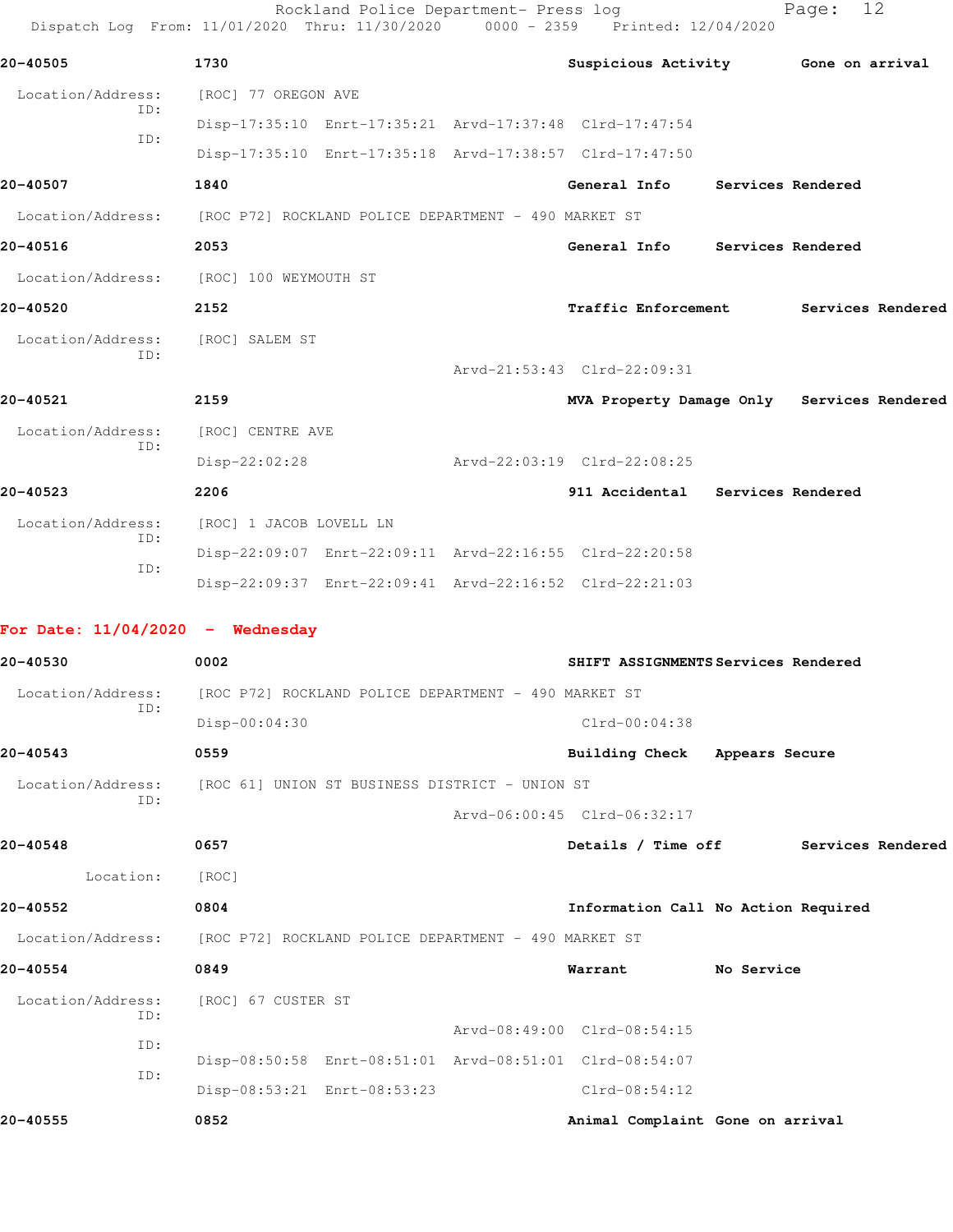|                               | Rockland Police Department- Press log<br>Dispatch Log From: 11/01/2020 Thru: 11/30/2020 | 0000 - 2359 Printed: 12/04/2020     |                  | 13<br>Page:        |
|-------------------------------|-----------------------------------------------------------------------------------------|-------------------------------------|------------------|--------------------|
| Location/Address:             | [ROC] 130 SUMMIT ST @ 660 LIBERTY ST                                                    |                                     |                  |                    |
| ID:                           | Disp-08:53:58 Enrt-08:54:03 Arvd-08:58:46 Clrd-09:05:02                                 |                                     |                  |                    |
| 20-40558                      | 0909                                                                                    | Details / Time off                  |                  | No Action          |
| Required<br>Location:         | [ROC]                                                                                   |                                     |                  |                    |
| 20-40560                      | 0911                                                                                    | <b>Traffic Enforcement</b>          |                  | Services Rendered  |
| Location/Address:             | [ROC] EAST WATER ST                                                                     |                                     |                  |                    |
| ID:                           |                                                                                         | Arvd-09:12:21 Clrd-09:40:02         |                  |                    |
| 20-40563                      | 0929                                                                                    | Motor Vehicle Stop                  |                  | Verbal Warning     |
| Location/Address:             | [ROC] 181 WEBSTER ST                                                                    |                                     |                  |                    |
| ID:                           |                                                                                         | Arvd-09:29:00 Clrd-09:37:08         |                  |                    |
| 20-40564                      | 0944                                                                                    | Noise Complaint Services Rendered   |                  |                    |
| Location/Address:             | [ROC 159] 113 MARKET ST Apt. #6                                                         |                                     |                  |                    |
| ID:                           | Disp-09:44:53 Enrt-09:44:59 Arvd-09:49:00 Clrd-10:00:33                                 |                                     |                  |                    |
| ID:                           | Disp-09:44:56 Enrt-09:44:58 Arvd-09:48:59 Clrd-09:59:13                                 |                                     |                  |                    |
| 20-40565                      | 0950                                                                                    | Motor Vehicle Stop                  |                  | Citation/Warning   |
| Issued<br>Vicinity of:<br>ID: | [ROC] 490 WEBSTER ST                                                                    |                                     |                  |                    |
|                               |                                                                                         | Arvd-09:50:00 Clrd-09:58:59         |                  |                    |
| 20-40566                      | 0955                                                                                    | Detail                              |                  | No Action Required |
|                               | Location/Address: [ROC P72] ROCKLAND POLICE DEPARTMENT - 490 MARKET ST                  |                                     |                  |                    |
| 20-40569                      | 1010                                                                                    | Identity Theft Services Rendered    |                  |                    |
| Location/Address:<br>ID:      | [ROC] 386 WEST WATER ST                                                                 |                                     |                  |                    |
|                               | Disp-10:12:41                                                                           | Clrd-10:14:59                       |                  |                    |
| 20-40571                      | 1015                                                                                    | Suspicious Activity                 |                  | Services Rendered  |
| Location/Address:<br>ID:      | [ROC] 103 EVERETT ST                                                                    |                                     |                  |                    |
|                               | Disp-10:19:34                                                                           | $Clrd-10:21:49$                     |                  |                    |
| 20-40572<br>Issued            | 1020                                                                                    | Motor Vehicle Stop                  |                  | Citation/Warning   |
| Location/Address:<br>ID:      | [ROC] 655 BEECH ST                                                                      |                                     |                  |                    |
|                               |                                                                                         | Arvd-10:20:00 Clrd-10:26:34         |                  |                    |
| 20-40575                      | 1029                                                                                    | Information Call No Action Required |                  |                    |
| Location/Address:             | [ROC P72] ROCKLAND POLICE DEPARTMENT - 490 MARKET ST                                    |                                     |                  |                    |
| 20-40577                      | 1034                                                                                    | Threats                             | Advised to Court |                    |
| Location/Address:<br>ID:      | [ROC] 74 MARTHA DR                                                                      |                                     |                  |                    |
|                               | Disp-10:38:37                                                                           | $Clrd-10:39:12$                     |                  |                    |
| 20-40616                      | 1035                                                                                    | Animal Complaint Services Rendered  |                  |                    |
| Location/Address:             | [ROC] 488 SUMMER ST                                                                     |                                     |                  |                    |
| 20-40578                      | 1038                                                                                    | Health & Welfare Check              |                  | Services Rendered  |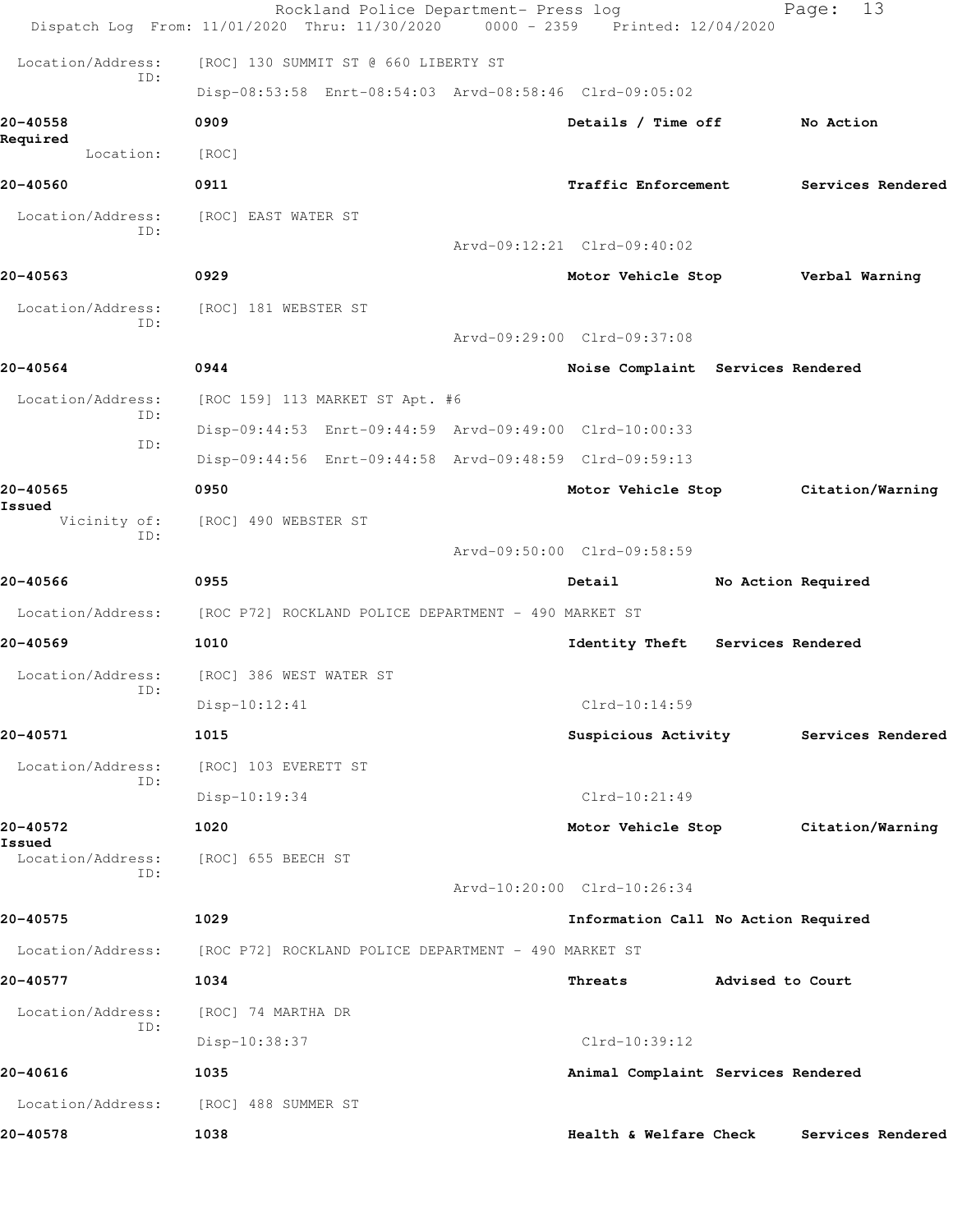|                               | Rockland Police Department- Press log<br>Dispatch Log From: 11/01/2020 Thru: 11/30/2020 0000 - 2359 Printed: 12/04/2020 |                                     |                   | 14<br>Page:       |
|-------------------------------|-------------------------------------------------------------------------------------------------------------------------|-------------------------------------|-------------------|-------------------|
| Location/Address:             | [ROC] 120 MARTHA DR Apt. #A                                                                                             |                                     |                   |                   |
| ID:                           | Disp-10:43:37 Enrt-10:43:39 Arvd-10:43:40 Clrd-10:45:26                                                                 |                                     |                   |                   |
| ID:                           | Disp-10:45:20 Enrt-10:45:22 Arvd-10:45:23 Clrd-10:45:36                                                                 |                                     |                   |                   |
| 20-40580                      | 1111                                                                                                                    | Motor Vehicle Stop                  |                   | Citation/Warning  |
| Issued<br>Location/Address:   | [ROC] 614 BEECH ST                                                                                                      |                                     |                   |                   |
| ID:                           |                                                                                                                         | Arvd-11:11:00 Clrd-11:19:16         |                   |                   |
| 20-40581                      | 1119                                                                                                                    | Motor Vehicle Stop                  |                   | Citation/Warning  |
| Issued<br>Location/Address:   | [ROC] 1 MILLBROOK DR @ 414 BEECH ST                                                                                     |                                     |                   |                   |
| ID:                           |                                                                                                                         | Arvd-11:19:00 Clrd-11:24:31         |                   |                   |
| 20-40585                      | 1143                                                                                                                    | Health & Welfare Check              |                   | Transported to    |
| Hospital<br>Location/Address: | [ROC] 6 ICEHOUSE WOOD LN                                                                                                |                                     |                   |                   |
| ID:                           | Disp-11:44:27 Enrt-11:44:34 Arvd-11:45:48 Clrd-12:00:49                                                                 |                                     |                   |                   |
| TD:                           | Disp-11:44:32 Enrt-11:44:35 Arvd-11:45:47 Clrd-12:00:46                                                                 |                                     |                   |                   |
| ID:                           | Disp-11:44:51 Enrt-11:44:53 Arvd-11:44:54 Clrd-11:59:08                                                                 |                                     |                   |                   |
| 20-40587                      | 1150                                                                                                                    | 911 Accidental Services Rendered    |                   |                   |
|                               |                                                                                                                         |                                     |                   |                   |
| Location/Address:<br>ID:      | [ROC] 273 WEYMOUTH ST                                                                                                   |                                     |                   |                   |
|                               | Disp-11:51:38 Enrt-11:51:41 Arvd-12:00:40 Clrd-12:02:20                                                                 |                                     |                   |                   |
| 20-40621                      | 1200                                                                                                                    | Information Call No Action Required |                   |                   |
| Location/Address:             | [ROC P72] ROCKLAND POLICE DEPARTMENT - 490 MARKET ST                                                                    |                                     |                   |                   |
| 20-40594                      | 1235                                                                                                                    | Identity Theft                      | Services Rendered |                   |
| Location/Address:<br>ID:      | [ROC] 26 HERITAGE DR                                                                                                    |                                     |                   |                   |
|                               | Disp-12:36:53                                                                                                           | Clrd-12:38:08                       |                   |                   |
| 20-40598                      | 1247                                                                                                                    | Information Call No Action Required |                   |                   |
| Location/Address:             | [ROC P72] ROCKLAND POLICE DEPARTMENT - 490 MARKET ST                                                                    |                                     |                   |                   |
| 20-40603                      | 1315                                                                                                                    | Traffic Enforcement                 |                   | Services Rendered |
| Location/Address:<br>ID:      | [ROC] SALEM ST                                                                                                          |                                     |                   |                   |
|                               |                                                                                                                         | Arvd-13:17:59 Clrd-14:03:46         |                   |                   |
| 20-40604                      | 1318                                                                                                                    | Assist Other Agency                 |                   | Could Not Locate  |
| Location/Address:<br>ID:      | [ROC] 34 GREEN ST                                                                                                       |                                     |                   |                   |
| ID:                           | Disp-13:25:24 Enrt-13:25:39 Arvd-13:25:41 Clrd-13:33:12                                                                 |                                     |                   |                   |
|                               | $Disp-13:25:52$                                                                                                         | Arvd-13:25:58 Clrd-13:45:59         |                   |                   |
| 20-40607                      | 1329                                                                                                                    | Identity Theft Services Rendered    |                   |                   |
| Location/Address:             | [ROC] 47 FRANKLIN AVE                                                                                                   |                                     |                   |                   |
| ID:                           | $Disp-13:33:12$                                                                                                         | Clrd-13:34:23                       |                   |                   |
| 20-40610                      | 1346                                                                                                                    | Motor Vehicle Stop                  |                   | Verbal Warning    |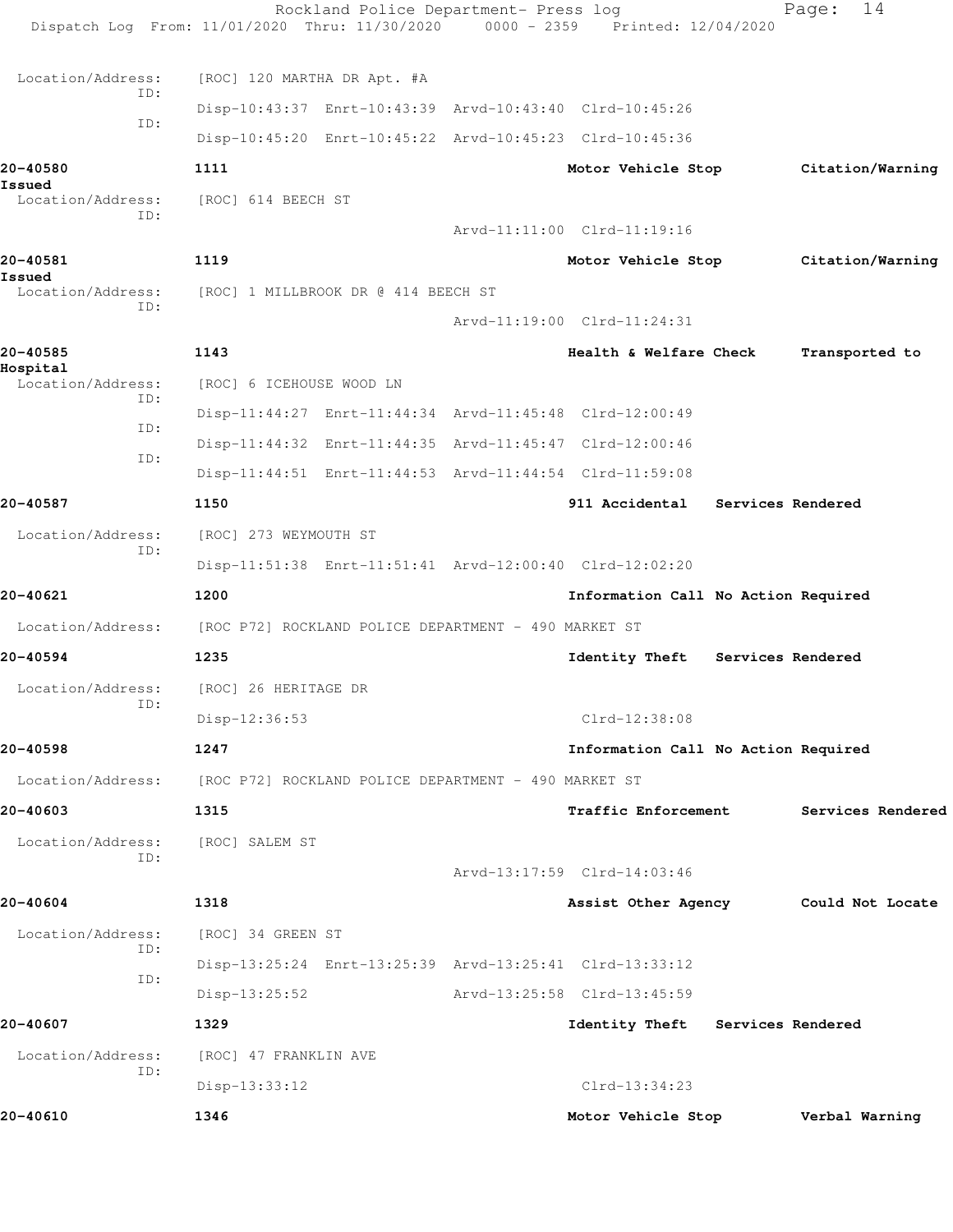|                          | Rockland Police Department- Press log<br>Dispatch Log From: 11/01/2020 Thru: 11/30/2020 0000 - 2359 Printed: 12/04/2020 |                             | 15<br>Page:                             |
|--------------------------|-------------------------------------------------------------------------------------------------------------------------|-----------------------------|-----------------------------------------|
| Vicinity of:             | [ROC] 81 SPRING ST                                                                                                      |                             |                                         |
| ID:                      |                                                                                                                         | Arvd-13:46:00 Clrd-13:50:02 |                                         |
| 20-40612                 | 1354                                                                                                                    | Motor Vehicle Stop          | Verbal Warning                          |
| Location/Address:<br>ID: | [ROC] 182 BEECH ST                                                                                                      |                             |                                         |
|                          |                                                                                                                         | Arvd-13:54:00 Clrd-13:55:50 |                                         |
| 20-40614                 | 1401                                                                                                                    |                             | MVA Property Damage Only Paper Exchange |
| Location/Address:<br>ID: | [ROC] WEST WATER ST @ PLAIN ST                                                                                          |                             |                                         |
| ID:                      | Disp-14:03:46 Enrt-14:03:48 Arvd-14:03:49 Clrd-14:13:27                                                                 |                             |                                         |
|                          | Disp-14:03:55 Enrt-14:03:58 Arvd-14:04:57 Clrd-14:13:33                                                                 |                             |                                         |
| 20-40615<br>Required     | 1410                                                                                                                    | Details / Time off          | No Action                               |
| Location:                | [ROC]                                                                                                                   |                             |                                         |
| 20-40619                 | 1424                                                                                                                    | Identity Theft              | Services Rendered                       |
| Location/Address:<br>ID: | [ROC] 519 SALEM ST                                                                                                      |                             |                                         |
|                          | $Disp-14:29:00$                                                                                                         | $Clrd-14:30:37$             |                                         |
| 20-40627                 | 1515                                                                                                                    | Motor Vehicle Stop          | Verbal Warning                          |
| Vicinity of:<br>ID:      | [ROC] 106 BEECH ST                                                                                                      |                             |                                         |
|                          |                                                                                                                         | Arvd-15:15:00 Clrd-15:18:48 |                                         |
| 20-40629                 | 1525                                                                                                                    | Motor Vehicle Stop          | Report Follows                          |
| Vicinity of:<br>ID:      | [ROC] 891 UNION ST                                                                                                      |                             |                                         |
| ID:                      |                                                                                                                         | Arvd-15:25:00 Clrd-15:53:46 |                                         |
| Refer To Summons:        | Disp-15:33:54 Enrt-15:33:56 Arvd-15:33:57 Clrd-15:53:49<br>20ROC-40629-AR                                               |                             |                                         |
| Summons:<br>Address:     | CALLERY-CROWLEY, EDWARD C<br>216 FOREST ST ROCKLAND, MA                                                                 |                             |                                         |
| Age:<br>Charges:         | 22<br>UNREGISTERED MOTOR VEHICLE                                                                                        |                             |                                         |
|                          | INSPECTION/STICKER, NO<br>LICENSE SUSPENDED, OP MV WITH                                                                 |                             |                                         |
| 20-40630                 | 1527                                                                                                                    | Motor Vehicle Stop          | Verbal Warning                          |
| Location/Address:<br>TD: | [ROC] J A DUNN MEM DR                                                                                                   |                             |                                         |
|                          |                                                                                                                         | Arvd-15:27:00 Clrd-15:29:59 |                                         |
| 20-40631                 | 1528                                                                                                                    | Harassment                  | Services Rendered                       |
| Location/Address:        | [ROC 65] ROGERS MIDDLE SCHOOL - 100 TAUNTON AVE                                                                         |                             |                                         |
|                          |                                                                                                                         |                             |                                         |
| ID:                      | $Disp-15:28:54$                                                                                                         | Arvd-15:29:01 Clrd-15:29:04 |                                         |
| 20-40708                 | 1530                                                                                                                    |                             | Animal Complaint Services Rendered      |
| Location/Address:        | [ROC 191] 435 BEECH ST                                                                                                  |                             |                                         |
| 20-40632                 | 1544                                                                                                                    | Detail                      | No Action Required                      |
| Location/Address:        | [ROC P72] ROCKLAND POLICE DEPARTMENT - 490 MARKET ST                                                                    |                             |                                         |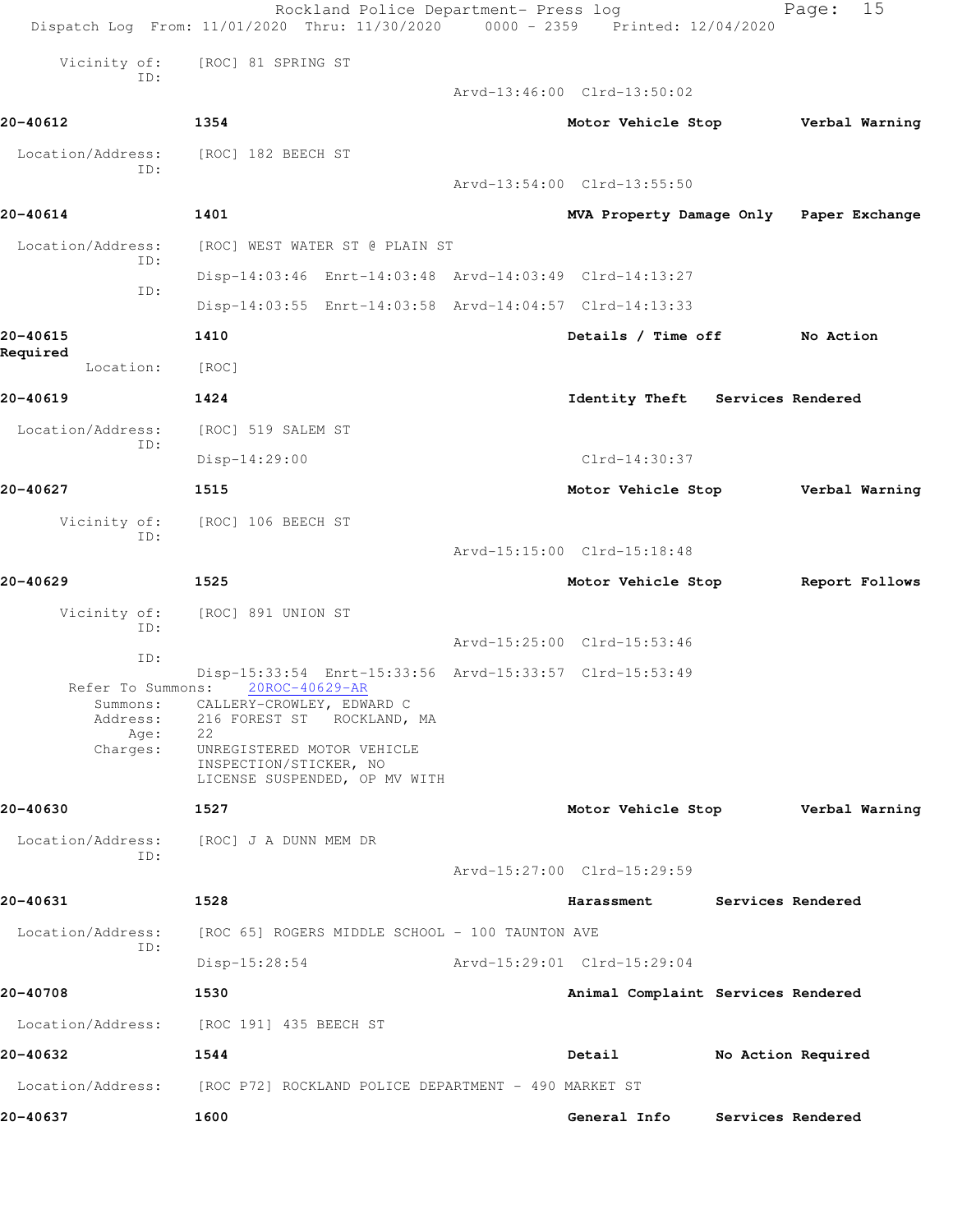|                                   | Rockland Police Department- Press log<br>Dispatch Log From: 11/01/2020 Thru: 11/30/2020          | $0000 - 2359$ | Printed: 12/04/2020              |                   | 16<br>Page:                                |
|-----------------------------------|--------------------------------------------------------------------------------------------------|---------------|----------------------------------|-------------------|--------------------------------------------|
| Location/Address:                 | [ROC P72] ROCKLAND POLICE DEPARTMENT - 490 MARKET ST                                             |               |                                  |                   |                                            |
| 20-40634                          | 1601                                                                                             |               | 911 Hang Up                      | Services Rendered |                                            |
| Location/Address:                 | [ROC 222] SERONO LABS - 1 TECHNOLOGY PL                                                          |               |                                  |                   |                                            |
| ID:                               | Disp-16:06:25 Enrt-16:06:27 Arvd-16:10:08 Clrd-16:12:10                                          |               |                                  |                   |                                            |
| 20-40635                          | 1604                                                                                             |               | Traffic Enforcement              |                   | No Service                                 |
| Location/Address:                 | [ROC] 59 SPRING ST                                                                               |               |                                  |                   |                                            |
| ID:                               | Disp-16:08:01                                                                                    |               | $Clrd-16:08:07$                  |                   |                                            |
| 20-40636                          | 1609                                                                                             |               | Assist Public                    | Appears Secure    |                                            |
| Location/Address:                 | [ROC] 106 BEECH ST                                                                               |               |                                  |                   |                                            |
| ID:                               | Disp-16:11:40 Enrt-16:56:28 Arvd-16:56:29 Clrd-17:06:38                                          |               |                                  |                   |                                            |
| 20-40641                          | 1636                                                                                             |               | <b>Traffic Enforcement</b>       |                   | Services Rendered                          |
| Location/Address:<br>ID:          | [ROC] VERNON ST                                                                                  |               |                                  |                   |                                            |
|                                   |                                                                                                  |               | Arvd-16:37:54 Clrd-17:02:15      |                   |                                            |
| 20-40642                          | 1645                                                                                             |               | 911 Accidental 911 Wireless call |                   |                                            |
| (Transfered)<br>Location/Address: | [ROC] 804 BROOKLINE WAY                                                                          |               |                                  |                   |                                            |
| ID:                               | Disp-16:45:27 Enrt-16:45:31 Arvd-16:51:51 Clrd-17:07:52                                          |               |                                  |                   |                                            |
| 20-40645                          | 1709                                                                                             |               |                                  |                   | MVA Property Damage Only Services Rendered |
| Location/Address:                 | [ROC] HINGHAM ST                                                                                 |               |                                  |                   |                                            |
| ID:                               | Disp-17:09:40 Enrt-17:09:48 Arvd-17:25:31 Clrd-17:25:34                                          |               |                                  |                   |                                            |
| Fire Unit:                        | ROCKEN3-Pumper-Rockland Engine 3<br>$Disp-17:09:46$<br>$InQrtsUnav1-17:10:18$ $InSrvce-17:10:18$ |               | $Clrd-17:10:18$                  |                   |                                            |
| 20-40648                          | 1722                                                                                             |               | Assist Public                    |                   | Provided Assistance                        |
| Location/Address:                 | [ROC] 256 WEYMOUTH ST                                                                            |               |                                  |                   |                                            |
| ID:                               | Disp-17:24:32 Enrt-17:25:21 Arvd-17:25:41 Clrd-17:31:36                                          |               |                                  |                   |                                            |
| ID:                               | Disp-17:25:48 Enrt-17:25:50 Arvd-17:25:52 Clrd-17:31:27                                          |               |                                  |                   |                                            |
| 20-40650                          | 1732                                                                                             |               | Motor Vehicle Stop               |                   | Verbal Warning                             |
| Location/Address:                 | [ROC P77] BURGER KING - 157 MARKET ST                                                            |               |                                  |                   |                                            |
| ID:                               | $Disp-17:32:10$                                                                                  |               | Arvd-17:32:10 Clrd-17:37:25      |                   |                                            |
| 20-40652                          | 1752                                                                                             |               | <b>Traffic Enforcement</b>       |                   | Services Rendered                          |
| Location/Address:                 | [ROC] SALEM ST                                                                                   |               |                                  |                   |                                            |
| ID:                               |                                                                                                  |               | Arvd-17:52:43 Clrd-18:18:58      |                   |                                            |
| 20-40662                          | 2002                                                                                             |               | Details / Time off               |                   | Appears Secure                             |
| Location:                         | [ROC]                                                                                            |               |                                  |                   |                                            |
| 20-40666                          | 2042                                                                                             |               |                                  |                   | Assist Police Department Services Rendered |
| Location/Address:                 | [ROC] 449 EAST WATER ST                                                                          |               |                                  |                   |                                            |
| ID:                               | Disp-20:45:26 Enrt-20:46:55 Arvd-20:46:58 Clrd-21:11:13                                          |               |                                  |                   |                                            |
| ID:                               |                                                                                                  |               |                                  |                   |                                            |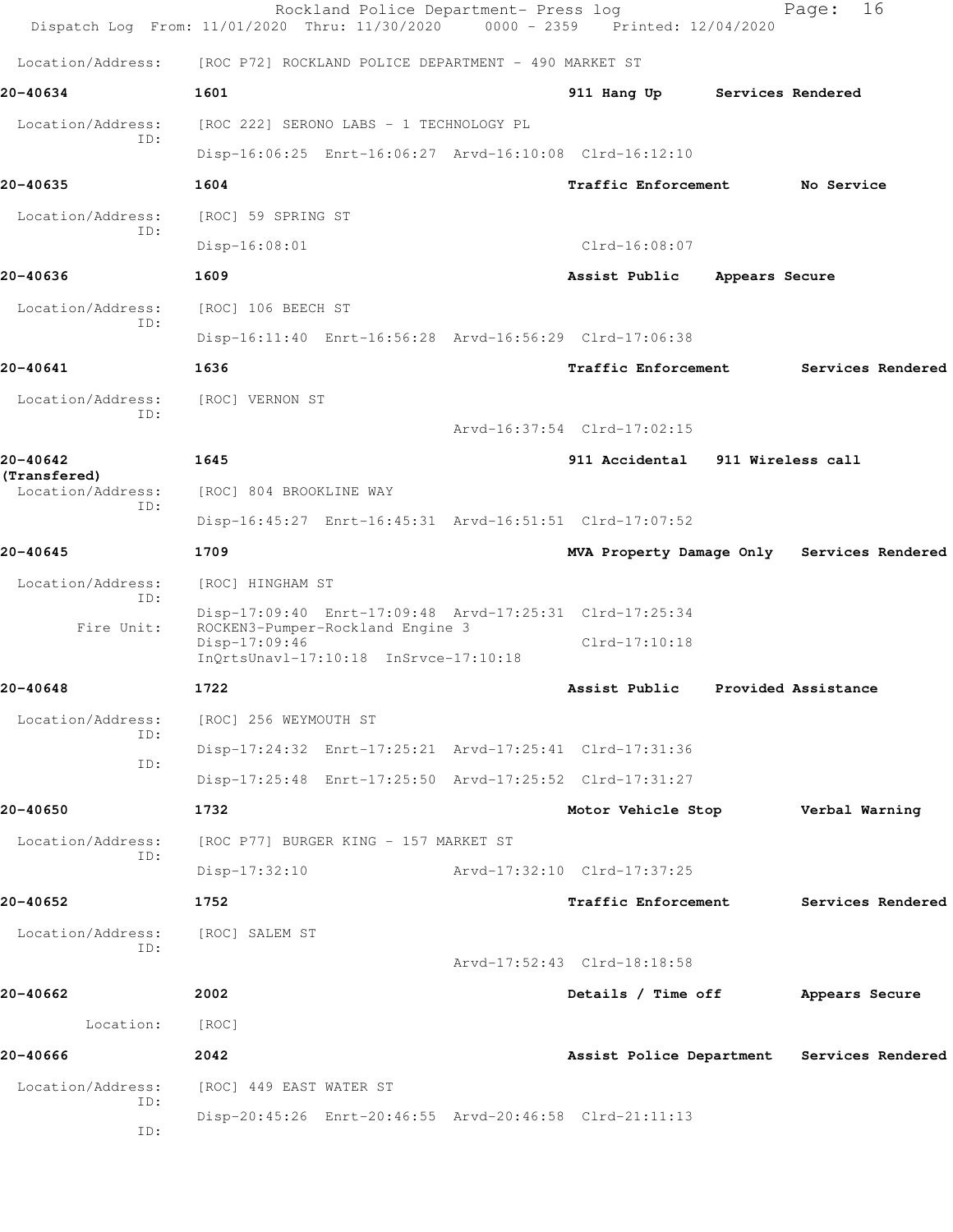| 20-40684                          | 0000                                                                           |                                                         | SHIFT ASSIGNMENTSNo Service                                                                                                     |                                           |                  |
|-----------------------------------|--------------------------------------------------------------------------------|---------------------------------------------------------|---------------------------------------------------------------------------------------------------------------------------------|-------------------------------------------|------------------|
| For Date: $11/05/2020 -$ Thursday |                                                                                |                                                         |                                                                                                                                 |                                           |                  |
| Location:                         | [ROC]                                                                          |                                                         |                                                                                                                                 |                                           |                  |
| 20-40682                          | 2316                                                                           |                                                         | Time off                                                                                                                        | Services Rendered                         |                  |
| ID:                               |                                                                                |                                                         | Disp-23:14:10 Enrt-23:14:15 Arvd-23:20:02 Clrd-23:24:20                                                                         |                                           |                  |
| Location/Address:                 |                                                                                | [ROC P45] COMFORT INN - 850 HINGHAM ST                  |                                                                                                                                 |                                           |                  |
| 20-40680                          | 2312                                                                           | InQrtsUnavl-01:49:33 InSrvce-01:49:37                   | 911 Hang Up                                                                                                                     | Could Not Locate                          |                  |
| ID:<br>Fire Unit:                 | Disp-01:49:13                                                                  | ROCKEN3-Pumper-Rockland Engine 3                        | Disp-22:43:14 Enrt-22:43:18 Arvd-22:43:22 Clrd-22:53:26<br>Clrd-11/05/2020 @ 01:49:19                                           |                                           |                  |
| ID:                               |                                                                                |                                                         | Disp-22:43:10 Enrt-22:43:16 Arvd-22:43:20 Clrd-22:53:23                                                                         |                                           |                  |
| ID:                               |                                                                                |                                                         | Disp-22:38:02 Enrt-22:38:07 Arvd-22:42:55 Clrd-22:53:20                                                                         |                                           |                  |
| EMS Unit:                         | HOLA1-Holbrook Ambulance 1                                                     | InQrtsUnavl-22:59:45 InSrvce-22:59:48                   | Disp-22:36:24 Enrt-22:37:56 Arvd-22:41:26 Clrd-22:52:06<br>Hosp-23:00:44 ClrHosp-23:14:00 InQrtsUnavl-23:14:55 InSrvce-23:14:55 |                                           |                  |
| Location/Address:<br>Fire Unit:   | [HOL 173] 54 SHERRICK AVE                                                      | HOLENG2-Pumper-Holbrook Engine 2                        | Disp-22:36:17 Enrt-22:37:59 Arvd-22:41:29 Clrd-22:54:25                                                                         |                                           |                  |
| 20-40675                          | 2235                                                                           |                                                         |                                                                                                                                 | Emergency Medical Transported to Hospital |                  |
| ID:                               |                                                                                |                                                         | Disp-22:05:52 Enrt-22:05:54 Arvd-22:05:56 Clrd-22:09:00                                                                         |                                           |                  |
| ID:                               |                                                                                |                                                         | Disp-22:01:58 Enrt-22:02:01 Arvd-22:04:17 Clrd-22:10:02                                                                         |                                           |                  |
| ID:                               |                                                                                |                                                         | Disp-22:01:51 Enrt-22:02:03 Arvd-22:04:13 Clrd-22:10:11                                                                         |                                           |                  |
| Location/Address:                 | [ROC] 180 WEYMOUTH ST                                                          |                                                         |                                                                                                                                 |                                           |                  |
| 20-40674                          | 2200                                                                           |                                                         | Disp-21:53:01 Enrt-21:53:04 Arvd-21:57:38 Clrd-22:04:54<br>Suspicious Activity                                                  |                                           | Could Not Locate |
| ID:                               |                                                                                | Disp-21:52:17 Enrt-21:52:31                             | Clrd-21:53:06                                                                                                                   |                                           |                  |
| Location/Address:<br>TD:          | [ROC] ACCORD PARK DR                                                           |                                                         |                                                                                                                                 |                                           |                  |
| 20-40672                          | 2148                                                                           |                                                         | Burglar Alarm                                                                                                                   | Appears Secure                            |                  |
|                                   |                                                                                |                                                         | Disp-21:13:08 Enrt-21:13:11 Arvd-21:14:44 Clrd-21:14:50                                                                         |                                           |                  |
| Vicinity of:<br>ID:               | [ROC] CENTRE AVE                                                               |                                                         |                                                                                                                                 |                                           |                  |
| 20-40670                          | 2112                                                                           |                                                         |                                                                                                                                 | Motor Vehicle Complaint Could Not Locate  |                  |
| ID:                               | Disp-21:11:13                                                                  |                                                         | $Clrd-21:11:58$                                                                                                                 |                                           |                  |
| Location/Address:                 |                                                                                | [ROC P68] AL PRIME - 104 MARKET ST                      |                                                                                                                                 |                                           |                  |
| 20-40669                          | 2109                                                                           |                                                         | Burglar Alarm                                                                                                                   | Building Checked/Secured                  |                  |
| ID:                               |                                                                                | Disp-21:02:35 Enrt-21:02:37                             | $Clrd-21:11:34$                                                                                                                 |                                           |                  |
| ID:                               |                                                                                | Disp-21:02:23 Enrt-21:02:25                             | $Clrd-21:04:19$                                                                                                                 |                                           |                  |
|                                   |                                                                                | Disp-21:02:12 Enrt-21:02:16 Arvd-21:04:34 Clrd-21:11:19 |                                                                                                                                 |                                           |                  |
|                                   | Dispatch Log From: 11/01/2020 Thru: 11/30/2020 0000 - 2359 Printed: 12/04/2020 | Rockland Police Department- Press log                   |                                                                                                                                 | Page:                                     | 17               |

Location/Address: [ROC P72] ROCKLAND POLICE DEPARTMENT - 490 MARKET ST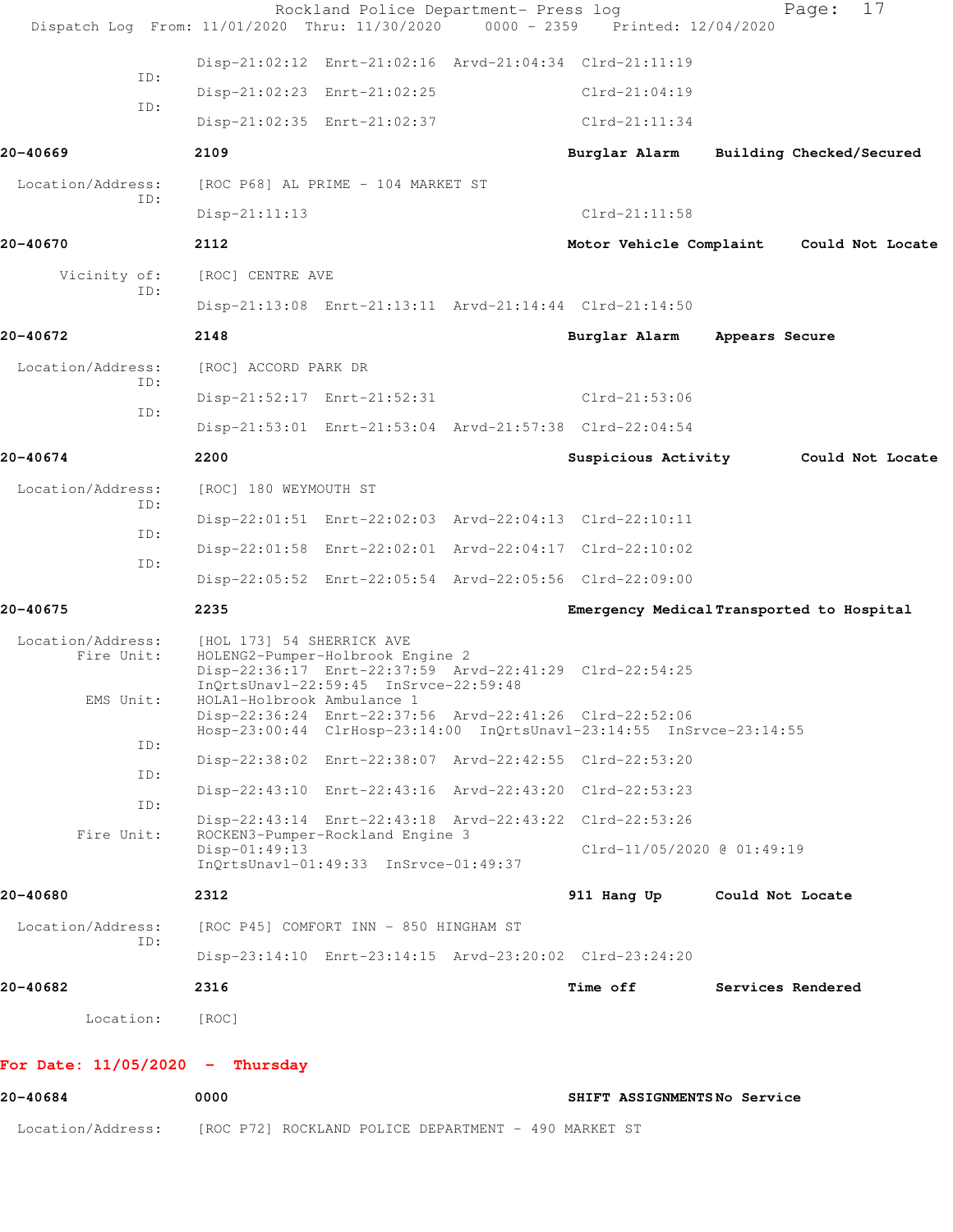| ID:               |                                                         | Arvd-00:00:00 Clrd-00:02:59             |                |                   |
|-------------------|---------------------------------------------------------|-----------------------------------------|----------------|-------------------|
| 20-40685          | 0005                                                    | Suspicious Activity                     |                | Sent On Way       |
| Location/Address: | [ROC 66] REEDS POND PARK - 80 MARKET ST                 |                                         |                |                   |
| ID:               |                                                         | Arvd-00:05:00 Clrd-00:08:24             |                |                   |
| 20-40686          | 0014                                                    | Details / Time off                      |                | No Service        |
| Location:         | [ROC]                                                   |                                         |                |                   |
| 20-40692          | 0252                                                    | Disturbance                             | Appears Secure |                   |
| Location/Address: | [ROC] 74 MARTHA DR Apt. #D                              |                                         |                |                   |
| ID:               | Disp-02:54:11 Enrt-02:54:15 Arvd-02:56:36 Clrd-03:03:50 |                                         |                |                   |
| ID:               | Disp-02:54:21 Enrt-02:54:23 Arvd-02:56:47 Clrd-03:03:39 |                                         |                |                   |
| 20-40697          | 0421                                                    | Disturbance                             |                | Services Rendered |
| Location/Address: | [ROC] 74 MARTHA DR Apt. #D                              |                                         |                |                   |
| ID:               | Disp-04:23:00 Enrt-04:23:25 Arvd-04:26:21 Clrd-04:33:30 |                                         |                |                   |
| ID:               | Disp-04:23:13 Enrt-04:23:25 Arvd-04:26:23 Clrd-04:33:32 |                                         |                |                   |
| 20-40698          | 0439                                                    | Building Check Arrest (s) Made          |                |                   |
| Location/Address: | [ROC] UNION ST                                          |                                         |                |                   |
| ID:               |                                                         | Arvd-04:39:00 Clrd-04:58:45             |                |                   |
| 20-40705          | 0700                                                    | Follow-Up Investigation                 |                | Services Rendered |
| Location/Address: | [ROC] 74 MARTHA DR Apt. #D                              |                                         |                |                   |
| ID:               | $Disp-07:02:45$                                         | Arvd-07:02:50 Clrd-07:02:54             |                |                   |
| 20-40706          | 0728                                                    | Suspicious Activity                     |                | Sent On Way       |
| Location/Address: | [ROC] 201 BEAL ST EXT                                   |                                         |                |                   |
| ID:               | Disp-07:29:49 Enrt-07:29:54 Arvd-07:31:06 Clrd-07:44:16 |                                         |                |                   |
| 20-40707          | 0729                                                    | MVA Property Damage Only Report Follows |                |                   |
| Location/Address: | [ROC] 666 MARKET ST                                     |                                         |                |                   |
| ID:               | Disp-07:31:12 Enrt-07:31:16 Arvd-07:36:16 Clrd-07:49:51 |                                         |                |                   |
| 20-40712          | 0800                                                    | SHIFT ASSIGNMENTS 8-4                   |                | Services Rendered |
| Location/Address: | [ROC P72] ROCKLAND POLICE DEPARTMENT - 490 MARKET ST    |                                         |                |                   |
| 20-40725          | 0815                                                    | Detail                                  |                | Services Rendered |
| Location/Address: | [ROC P72] ROCKLAND POLICE DEPARTMENT - 490 MARKET ST    |                                         |                |                   |
| 20-40723          | 0845                                                    | Detail                                  |                | Services Rendered |
| Location/Address: | [ROC P72] ROCKLAND POLICE DEPARTMENT - 490 MARKET ST    |                                         |                |                   |
| 20-40720          | 0909                                                    | 911 Accidental                          | Investigated   |                   |
| Location/Address: | [ROC] 61 FOREST ST                                      |                                         |                |                   |
| ID:               | Disp-09:12:06 Enrt-09:12:10 Arvd-09:16:49 Clrd-09:18:21 |                                         |                |                   |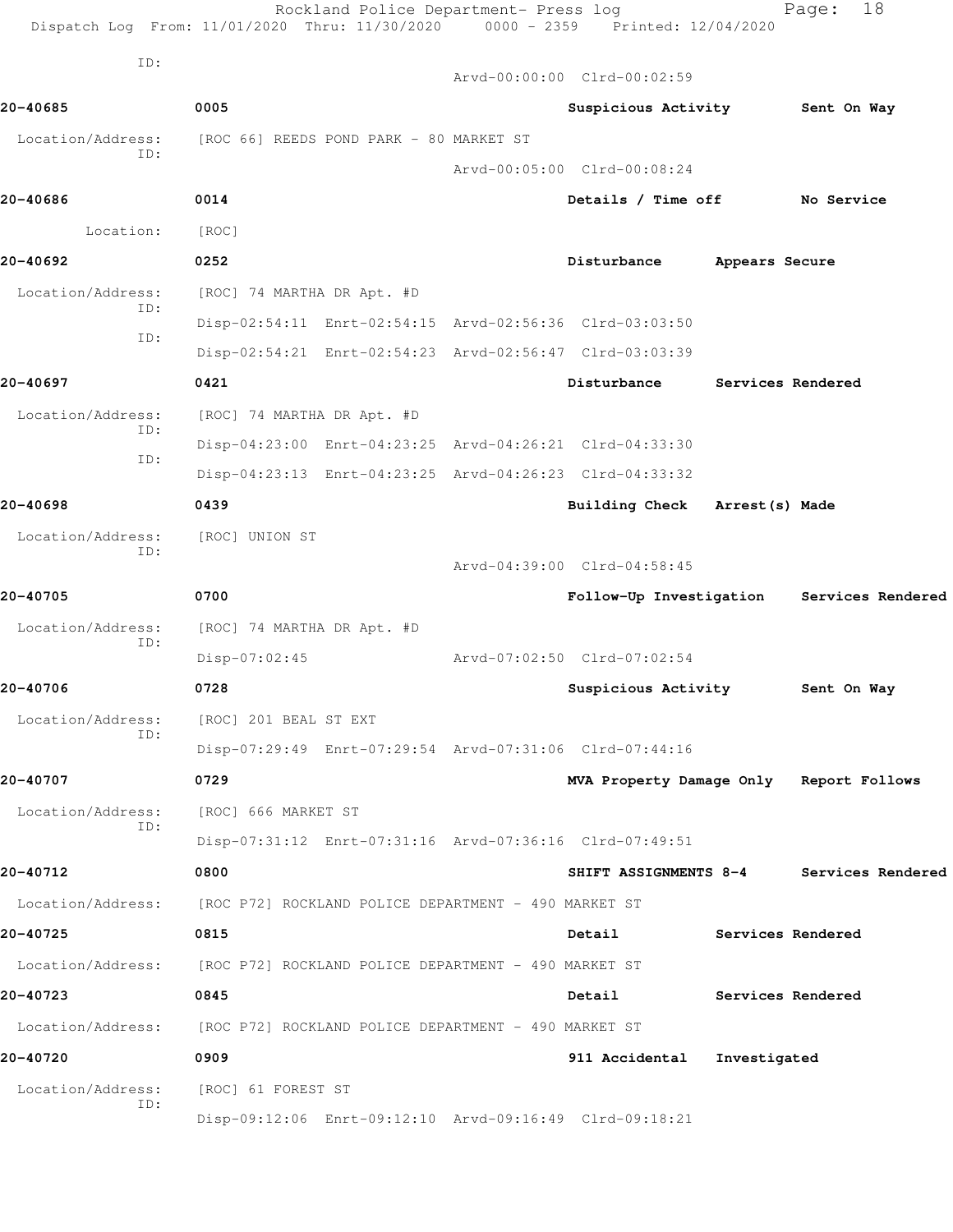|                          | Rockland Police Department- Press log<br>Dispatch Log From: 11/01/2020 Thru: 11/30/2020 | 0000 - 2359 Printed: 12/04/2020           | 19<br>Page:              |  |
|--------------------------|-----------------------------------------------------------------------------------------|-------------------------------------------|--------------------------|--|
| 20-40721                 | 0918                                                                                    | Animal Complaint Services Rendered        |                          |  |
| Location/Address:        | [ROC] 16 CULVER DR                                                                      |                                           |                          |  |
| ID:                      | Disp-09:18:58 Enrt-09:19:02 Arvd-09:19:08 Clrd-09:46:26                                 |                                           |                          |  |
| 20-40724                 | 0928                                                                                    | Breaking & Entering Services Rendered     |                          |  |
| Location/Address:        | [ROC] 15 STUDLEY CT                                                                     |                                           |                          |  |
| ID:                      | Disp-09:32:31 Enrt-09:32:35 Arvd-09:36:05 Clrd-09:48:49                                 |                                           |                          |  |
| 20-40730                 | 1044                                                                                    | 1/2 ADMIN DAY                             | Services Rendered        |  |
| Location:                | [ROC]                                                                                   |                                           |                          |  |
| 20-40739                 | 1129                                                                                    | General Info                              | Services Rendered        |  |
| Location/Address:        | [ROC P72] ROCKLAND POLICE DEPARTMENT - 490 MARKET ST                                    |                                           |                          |  |
| ID:                      | $Disp-11:32:21$                                                                         | $Clrd-11:34:13$                           |                          |  |
| 20-40740                 | 1132                                                                                    | General Info                              | No Action Required       |  |
| Location/Address:        | [ROC P72] ROCKLAND POLICE DEPARTMENT - 490 MARKET ST                                    |                                           |                          |  |
| ID:                      | $Disp-11:35:45$                                                                         | Arvd-11:37:08 Clrd-11:37:33               |                          |  |
| 20-40742                 | 1207                                                                                    | Assist Public Services Rendered           |                          |  |
| Location/Address:        | [ROC] 72 MARTHA DR Apt. #D                                                              |                                           |                          |  |
| ID:                      | Disp-12:10:19 Enrt-12:10:23 Arvd-12:21:38 Clrd-12:36:07                                 |                                           |                          |  |
| 20-40746                 | 1238                                                                                    | <b>Building Check</b>                     | Building Checked/Secured |  |
| Location/Address:        | [ROC] SALEM ST                                                                          |                                           |                          |  |
| ID:                      |                                                                                         | Arvd-12:39:21 Clrd-12:39:37               |                          |  |
| 20-40747                 | 1242                                                                                    | Health & Welfare Check                    | Services Rendered        |  |
| Location/Address:<br>ID: | [ROC] 808 MARKET ST                                                                     |                                           |                          |  |
|                          | $Disp-12:43:03$                                                                         | Arvd-12:43:07 Clrd-12:49:36               |                          |  |
| 20-40755                 | 1338                                                                                    | Detail Services Rendered                  |                          |  |
|                          | Location/Address: [ROC P72] ROCKLAND POLICE DEPARTMENT - 490 MARKET ST                  |                                           |                          |  |
| 20-40754                 | 1355                                                                                    | 911 Accidental Services Rendered          |                          |  |
| Location/Address:<br>ID: | [ROC] 31 CRESCENT ST                                                                    |                                           |                          |  |
|                          | Disp-13:58:02 Enrt-13:58:23 Arvd-14:06:39 Clrd-14:10:18                                 |                                           |                          |  |
| 20-40760                 | 1418                                                                                    | Details / Time off COMP Services Rendered |                          |  |
| Location:                | [ROC]                                                                                   |                                           |                          |  |
| 20-40761                 | 1422                                                                                    | Detail Services Rendered                  |                          |  |
|                          | Location/Address: [ROC P72] ROCKLAND POLICE DEPARTMENT - 490 MARKET ST                  |                                           |                          |  |
| 20-40762                 | 1440                                                                                    | Assist Other Agency Services Rendered     |                          |  |
| Location/Address:<br>ID: | [ROC P86] MOBIL GAS STATION - 158 MARKET ST                                             |                                           |                          |  |
| ID:                      | Disp-14:41:09 Enrt-14:41:13 Arvd-14:45:48 Clrd-14:53:11                                 |                                           |                          |  |
|                          | Disp-14:43:05 Enrt-14:43:09 Arvd-14:43:13 Clrd-15:04:40                                 |                                           |                          |  |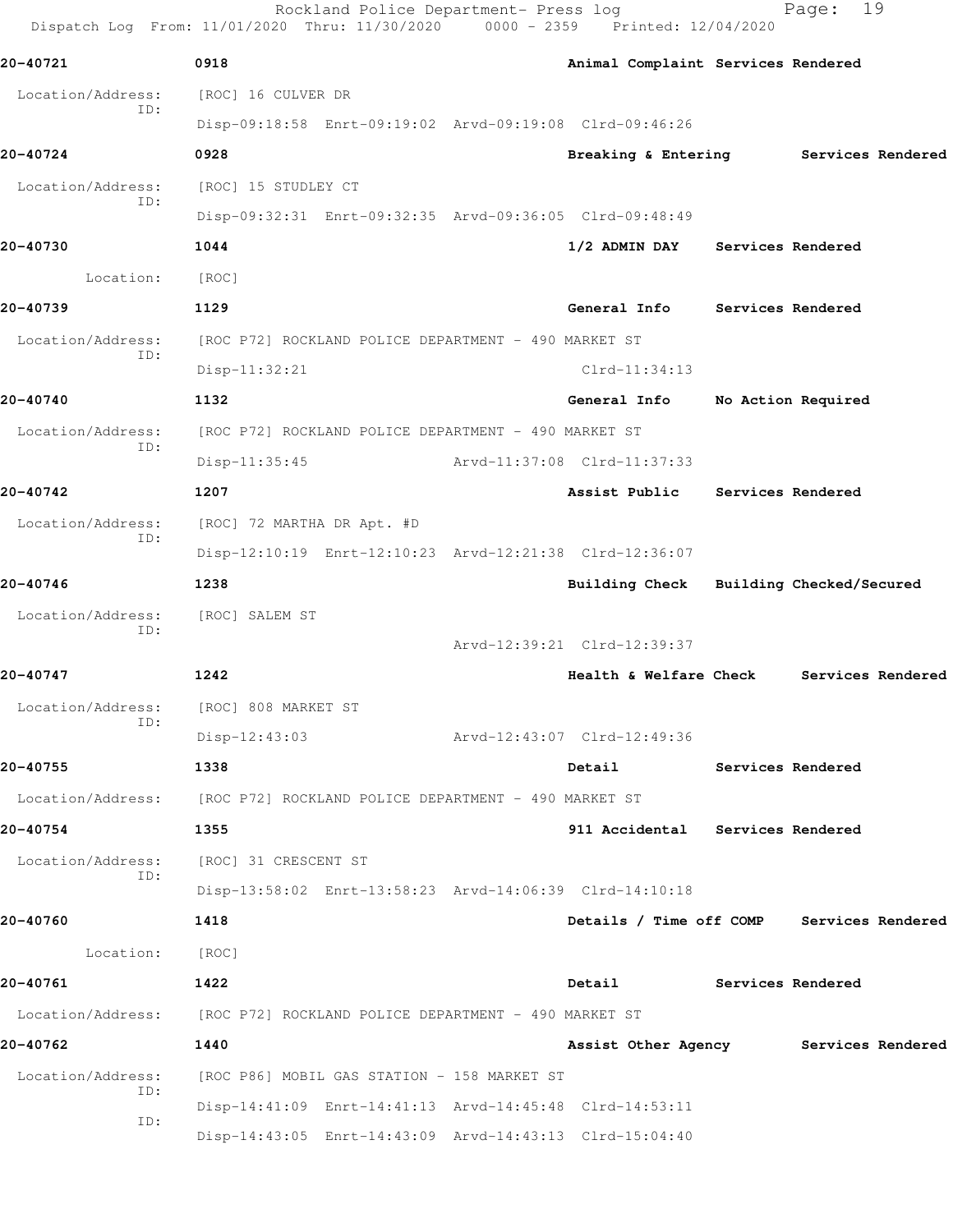|                                 |                                                                                                                         | Rockland Police Department- Press log | Dispatch Log From: 11/01/2020 Thru: 11/30/2020 0000 - 2359 Printed: 12/04/2020 |                   | 20<br>Page:    |
|---------------------------------|-------------------------------------------------------------------------------------------------------------------------|---------------------------------------|--------------------------------------------------------------------------------|-------------------|----------------|
| ID:                             |                                                                                                                         |                                       | Arvd-14:45:52 Clrd-15:04:42                                                    |                   |                |
| 20-41449                        | 1450                                                                                                                    |                                       | Animal Complaint Services Rendered                                             |                   |                |
| Location/Address:               | [ROC] 294 WEST WATER ST                                                                                                 |                                       |                                                                                |                   |                |
| 20-40770                        | 1601                                                                                                                    |                                       | SHIFT ASSIGNMENTS Appears Secure                                               |                   |                |
| Location/Address:               | [ROC P72] ROCKLAND POLICE DEPARTMENT - 490 MARKET ST                                                                    |                                       |                                                                                |                   |                |
| 20-40781                        | 1702                                                                                                                    |                                       | Details / Time off                                                             |                   | No Service     |
| Location:                       | [ROC]                                                                                                                   |                                       |                                                                                |                   |                |
| 20-40785                        | 1721                                                                                                                    |                                       | MVA Property Damage Only Report Follows                                        |                   |                |
| Location/Address:               | [ROC] 237 SUMMER ST                                                                                                     |                                       |                                                                                |                   |                |
| ID:                             | Disp-17:22:03 Enrt-17:22:19 Arvd-17:25:26 Clrd-17:30:45                                                                 |                                       |                                                                                |                   |                |
| ID:                             | Disp-17:22:11 Enrt-17:22:22 Arvd-17:25:29 Clrd-17:30:41                                                                 |                                       |                                                                                |                   |                |
| 20-40793                        | 1820                                                                                                                    |                                       | Suspicious Activity                                                            |                   | Investigated   |
| Location/Address:               | [ROC P81] OCEAN STATE JOB LOT - 360 MARKET ST                                                                           |                                       |                                                                                |                   |                |
| ID:                             |                                                                                                                         |                                       | Arvd-18:20:00 Clrd-18:29:34                                                    |                   |                |
| 20-40794                        | 1823                                                                                                                    |                                       | Disabled Motor Vehicle                                                         |                   | Investigated   |
| Location/Address:<br>ID:        | [ROC] PARK AND RIDE - HINGHAM ST                                                                                        |                                       |                                                                                |                   |                |
|                                 | Disp-18:24:38 Enrt-18:24:47 Arvd-18:30:19 Clrd-18:35:24                                                                 |                                       |                                                                                |                   |                |
| 20-40800                        | 1916                                                                                                                    |                                       | Details / Time off                                                             |                   | No Service     |
| Location:                       | [ROC]                                                                                                                   |                                       |                                                                                |                   |                |
| 20-40802                        | 1920                                                                                                                    |                                       | Fraud                                                                          | Services Rendered |                |
| Location/Address:               | [ROC] 10 ICEHOUSE WOOD LN                                                                                               |                                       |                                                                                |                   |                |
| ID:                             | Disp-19:26:44                                                                                                           |                                       | $Clrd-19:26:51$                                                                |                   |                |
| 20-40803                        | 1940                                                                                                                    |                                       | Motor Vehicle Stop                                                             |                   | Verbal Warning |
| Location/Address:               | [ROC] 17 PROSPECT ST @ 54 HIGHLAND ST                                                                                   |                                       |                                                                                |                   |                |
| ID:                             |                                                                                                                         |                                       | Arvd-19:40:00 Clrd-19:49:45                                                    |                   |                |
| ID:                             | Disp-19:43:50 Enrt-19:43:53 Arvd-19:43:55 Clrd-20:12:12                                                                 |                                       |                                                                                |                   |                |
| ID:                             | Disp-19:44:18 Enrt-19:44:20 Arvd-19:44:22 Clrd-20:12:15                                                                 |                                       |                                                                                |                   |                |
| 20-40805                        | 2011                                                                                                                    |                                       | Emergency Medical No EMS                                                       |                   |                |
| Location/Address:<br>Fire Unit: | [ROC P68] AL PRIME - 327 MARKET ST<br>ROCKEN3-Pumper-Rockland Engine 3<br>InQrtsUnavl-20:22:26 InSrvce-20:22:26         |                                       | Disp-20:12:02 Enrt-20:13:09 Arvd-20:15:39 Clrd-20:19:17                        |                   |                |
| EMS Unit:                       | ROCKAM2-Rockland A2<br>Disp-20:12:02 Enrt-20:13:07 Arvd-20:15:40 Clrd-20:19:15<br>InQrtsUnavl-20:21:13 InSrvce-20:21:13 |                                       |                                                                                |                   |                |
| ID:                             | Disp-20:12:43 Enrt-20:12:48 Arvd-20:12:49 Clrd-20:13:21                                                                 |                                       |                                                                                |                   |                |
| 20-40806<br>Paper Exchange      | 2011                                                                                                                    |                                       | Motor Vehicle Collision W/PI                                                   |                   |                |
| Location/Address:<br>ID:        | [ROC P116] PRIME - MARKET ST                                                                                            |                                       |                                                                                |                   |                |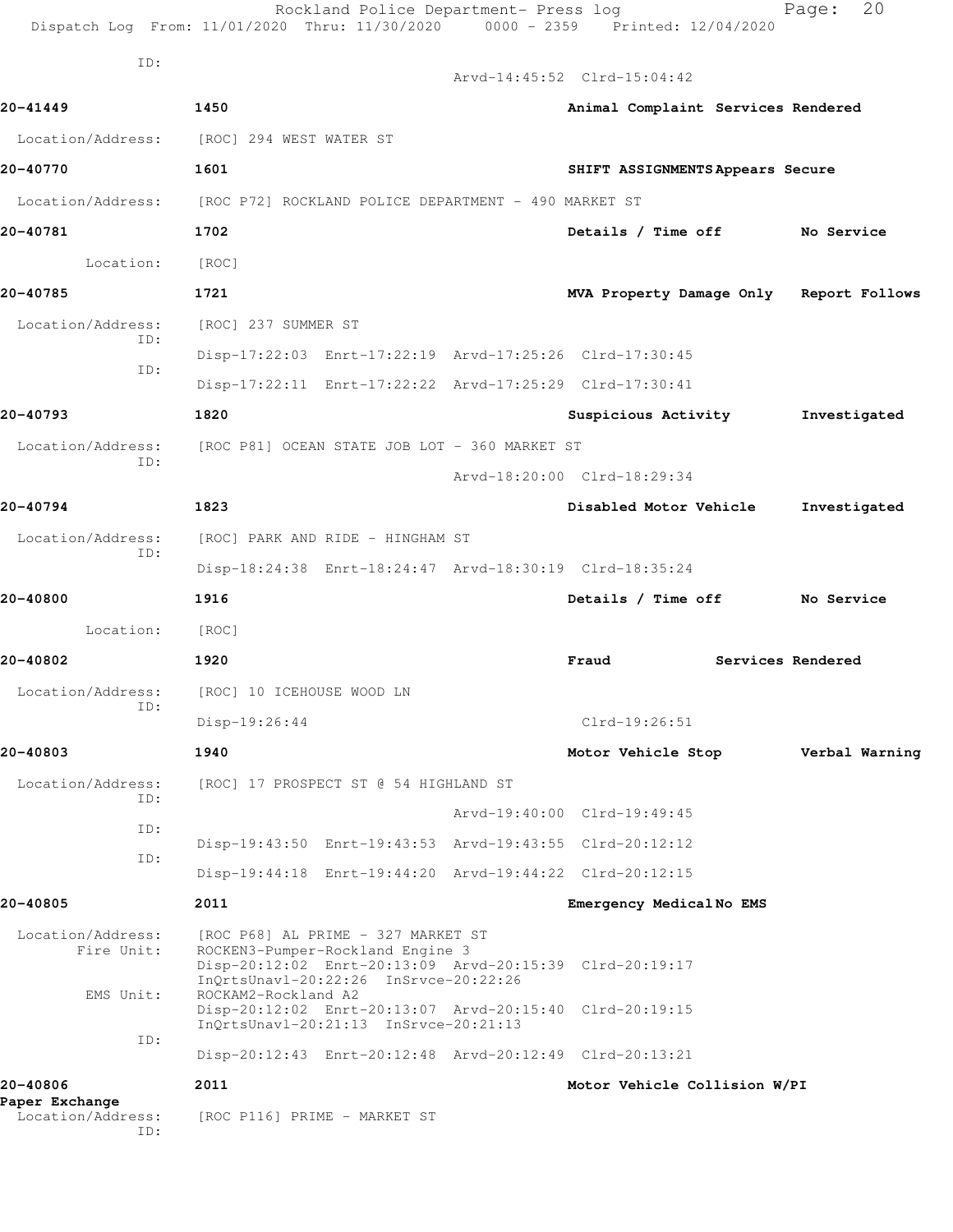|                   | Rockland Police Department- Press log |                             |                                                                                |                 |                   | Page: | 21 |
|-------------------|---------------------------------------|-----------------------------|--------------------------------------------------------------------------------|-----------------|-------------------|-------|----|
|                   |                                       |                             | Dispatch Log From: 11/01/2020 Thru: 11/30/2020 0000 - 2359 Printed: 12/04/2020 |                 |                   |       |    |
|                   |                                       |                             | Disp-20:13:32 Enrt-20:13:44 Arvd-20:15:49 Clrd-20:34:11                        |                 |                   |       |    |
| ID:               |                                       |                             | Disp-20:13:39 Enrt-20:13:47 Arvd-20:15:47 Clrd-20:34:07                        |                 |                   |       |    |
| 20-40812          |                                       | 2211                        |                                                                                | Assist Public   | Services Rendered |       |    |
| Location/Address: |                                       | [ROC] 39 PACIFIC ST Apt. #1 |                                                                                |                 |                   |       |    |
|                   | ID:                                   | $Disp-22:15:54$             |                                                                                | $Clrd-22:16:01$ |                   |       |    |
| 20-40816          |                                       | 2251                        |                                                                                | Assist Public   | Services Rendered |       |    |
| Location/Address: |                                       | [ROC 116] 261 UNION ST      |                                                                                |                 |                   |       |    |
| ID:               |                                       | $Disp-22:57:32$             |                                                                                | $Clrd-22:57:49$ |                   |       |    |

## **For Date: 11/06/2020 - Friday**

| 20-40818                      | 0000                                                    |                             | SHIFT ASSIGNMENTS Services Not Required |
|-------------------------------|---------------------------------------------------------|-----------------------------|-----------------------------------------|
| Location/Address:             | [ROC P72] ROCKLAND POLICE DEPARTMENT - 490 MARKET ST    |                             |                                         |
| 20-40820                      | 0103                                                    | Suspicious Activity         | Investigated                            |
| Location/Address:             | [ROC P55] HOME DEPOT - 1149 HINGHAM ST                  |                             |                                         |
| TD:                           |                                                         | Arvd-01:03:00 Clrd-01:06:10 |                                         |
| ID:                           | $Disp-01:04:14$                                         | Arvd-01:04:38 Clrd-01:05:34 |                                         |
| 20-40826                      | 0510                                                    |                             | Building Check Building Checked/Secured |
| Location/Address:             | [ROC 61] UNION ST BUSINESS DISTRICT - UNION ST          |                             |                                         |
| TD:                           | $Disp-05:11:34$                                         | Arvd-05:11:40 Clrd-05:26:21 |                                         |
| 20-40827                      | 0535                                                    | 911 Accidental              | Investigated                            |
| Location/Address:<br>ID:      | [ROC] 60 MORNINGSIDE DR                                 |                             |                                         |
|                               | Disp-05:37:30 Enrt-05:37:35 Arvd-05:43:59 Clrd-05:45:09 |                             |                                         |
| 20-40831                      | 0622                                                    | Motor Vehicle Stop          | Verbal Warning                          |
| Location/Address:<br>ID:      | [ROC] SUMMER ST                                         |                             |                                         |
|                               | $Disp-06:23:27$                                         | Arvd-06:23:34 Clrd-06:26:04 |                                         |
| 20-40835                      | 0715                                                    |                             | Details / Time off Services Not         |
| Required<br>Location:         | [ROC]                                                   |                             |                                         |
| 20-40837                      | 0724                                                    | Complaint                   | Investigated                            |
| Location/Address:             | [ROC P72] ROCKLAND POLICE DEPARTMENT - 490 MARKET ST    |                             |                                         |
| ID:                           | Disp-07:30:25                                           | Arvd-07:31:02 Clrd-07:41:42 |                                         |
| 20-40842                      | 0800                                                    |                             | SHIFT ASSIGNMENTS Services Rendered     |
| Location/Address:             | [ROC P72] ROCKLAND POLICE DEPARTMENT - 490 MARKET ST    |                             |                                         |
| 20-40840                      | 0802                                                    |                             | Larceny / Forgery/ Fraud Services Not   |
| Required<br>Location/Address: | [ROC] 293 SUMMER ST                                     |                             |                                         |
| ID:                           | Disp-08:04:30                                           | $Clrd-08:04:36$             |                                         |
| 20-40847                      | 0815                                                    | General Info                | Services Rendered                       |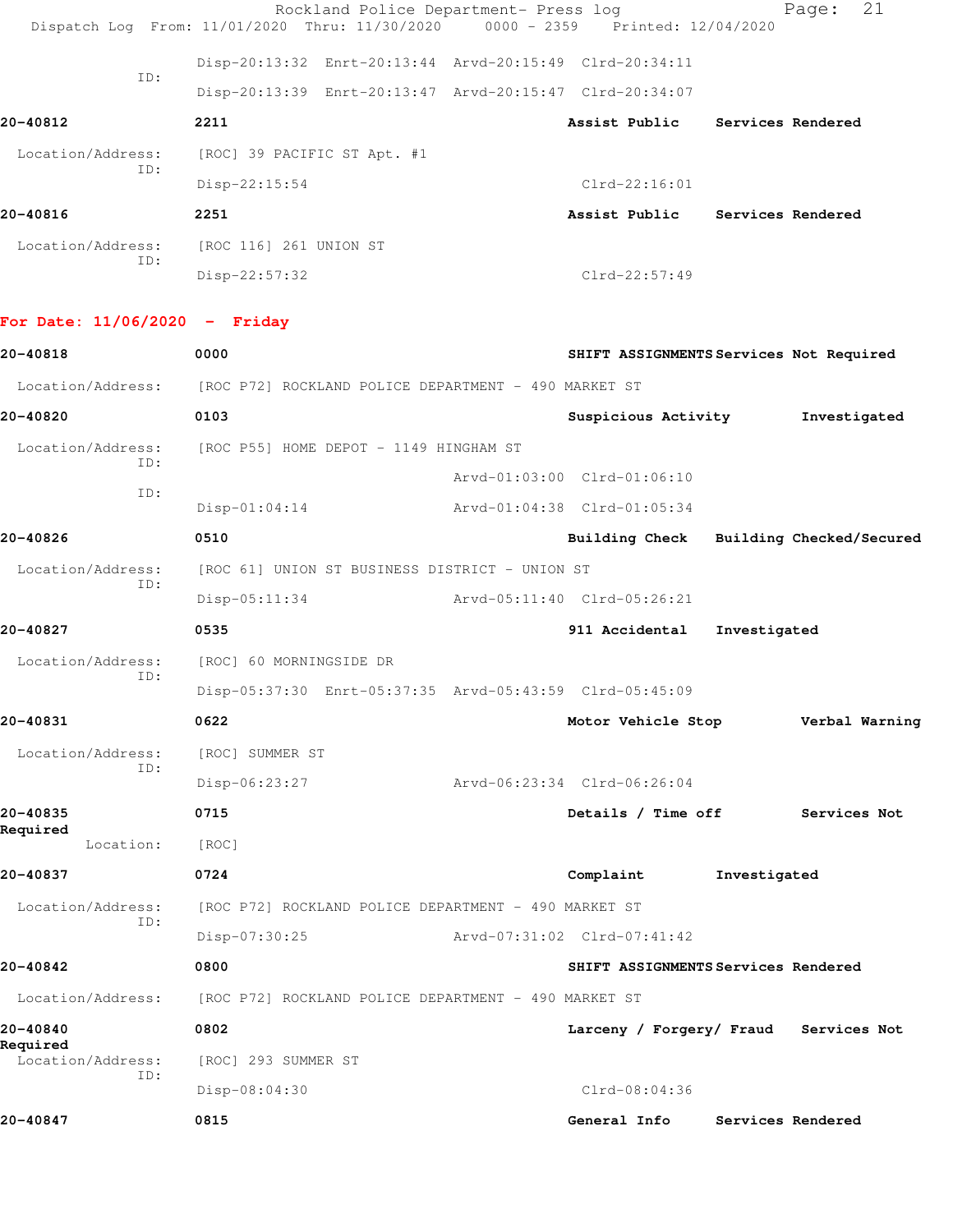|                          | Rockland Police Department- Press log<br>Dispatch Log From: 11/01/2020 Thru: 11/30/2020 0000 - 2359 Printed: 12/04/2020 |  |                                            | Page:                    | 22                |
|--------------------------|-------------------------------------------------------------------------------------------------------------------------|--|--------------------------------------------|--------------------------|-------------------|
| Location/Address:        | [ROC P72] ROCKLAND POLICE DEPARTMENT - 490 MARKET ST                                                                    |  |                                            |                          |                   |
| 20-40845                 | 0833                                                                                                                    |  | General Info                               | Services Rendered        |                   |
| Location/Address:        | [ROC P72] ROCKLAND POLICE DEPARTMENT - 490 MARKET ST                                                                    |  |                                            |                          |                   |
| 20-40846                 | 0836                                                                                                                    |  | PERSONAL DAY OFF Services Rendered         |                          |                   |
|                          | Location/Address: [ROC P72] ROCKLAND POLICE DEPARTMENT - 490 MARKET ST                                                  |  |                                            |                          |                   |
| 20-40849                 | 0850                                                                                                                    |  | COMP TIME OFF                              | Services Rendered        |                   |
| Location/Address:        | [ROC P72] ROCKLAND POLICE DEPARTMENT - 490 MARKET ST                                                                    |  |                                            |                          |                   |
| 20-40852                 | 0913                                                                                                                    |  | Larceny / Forgery/ Fraud Services Rendered |                          |                   |
| Location/Address:        | [ROC] 14 SYCAMORE CT                                                                                                    |  |                                            |                          |                   |
| ID:                      | Disp-09:17:15                                                                                                           |  | $Clrd-09:53:40$                            |                          |                   |
| 20-40857                 | 0942                                                                                                                    |  | Traffic Enforcement                        |                          | Services Rendered |
| Location/Address:        | [ROC] SALEM ST                                                                                                          |  |                                            |                          |                   |
| ID:                      |                                                                                                                         |  | Arvd-09:42:00 Clrd-09:53:26                |                          |                   |
| ID:                      | Disp-10:32:40                                                                                                           |  | $Clrd-11:05:29$                            |                          |                   |
| 20-40859                 | 0944                                                                                                                    |  | 911 Hang Up Services Rendered              |                          |                   |
| Location/Address:<br>ID: | [ROC] BUTTERFIELDS - 372 MARKET ST                                                                                      |  |                                            |                          |                   |
|                          | Disp-09:48:19 Enrt-09:48:31                                                                                             |  | $Clrd-10:01:05$                            |                          |                   |
| 20-40862                 | 0950                                                                                                                    |  | General Info                               | <b>Services Rendered</b> |                   |
| Location/Address:<br>ID: | [ROC] NORTH AVE                                                                                                         |  |                                            |                          |                   |
|                          | Disp-09:53:26                                                                                                           |  | Arvd-09:53:33 Clrd-10:32:40                |                          |                   |
| 20-40861                 | 0951                                                                                                                    |  | Animal Complaint Services Rendered         |                          |                   |
| Location/Address:<br>ID: | [ROC] 9 ALPINE ST                                                                                                       |  |                                            |                          |                   |
|                          |                                                                                                                         |  | Arvd-09:51:00 Clrd-14:04:13                |                          |                   |
| 20-40864                 | 0955                                                                                                                    |  | General Info                               | Services Rendered        |                   |
| Location/Address:<br>ID: | [ROC] 140 EAST WATER ST                                                                                                 |  |                                            |                          |                   |
|                          | Disp-09:59:48                                                                                                           |  | Arvd-10:00:02 Clrd-10:07:01                |                          |                   |
| 20-40868                 | 1002                                                                                                                    |  | General Info                               | Services Rendered        |                   |
| Location/Address:        | [ROC P72] ROCKLAND POLICE DEPARTMENT - 490 MARKET ST                                                                    |  |                                            |                          |                   |
| 20-40870                 | 1100                                                                                                                    |  | "DRILL"                                    | Services Rendered        |                   |
| Location/Address:        | [ROC] MARKET ST                                                                                                         |  |                                            |                          |                   |
| 20-40871                 | 1100                                                                                                                    |  | 911 Hang Up                                | Services Rendered        |                   |
| Location/Address:<br>ID: | [ROC] 1ST ENT. - 100 WEYMOUTH ST                                                                                        |  |                                            |                          |                   |
| 20-40881                 | Disp-11:03:46 Enrt-11:03:50 Arvd-11:26:27 Clrd-11:26:30                                                                 |  | Sudden Death                               | Services Rendered        |                   |
| Location/Address:        | 1138                                                                                                                    |  |                                            |                          |                   |
| ID:                      | [ROC] 21 FIR RD<br>Disp-11:40:00 Enrt-11:40:08 Arvd-11:42:00 Clrd-14:21:08                                              |  |                                            |                          |                   |
|                          |                                                                                                                         |  |                                            |                          |                   |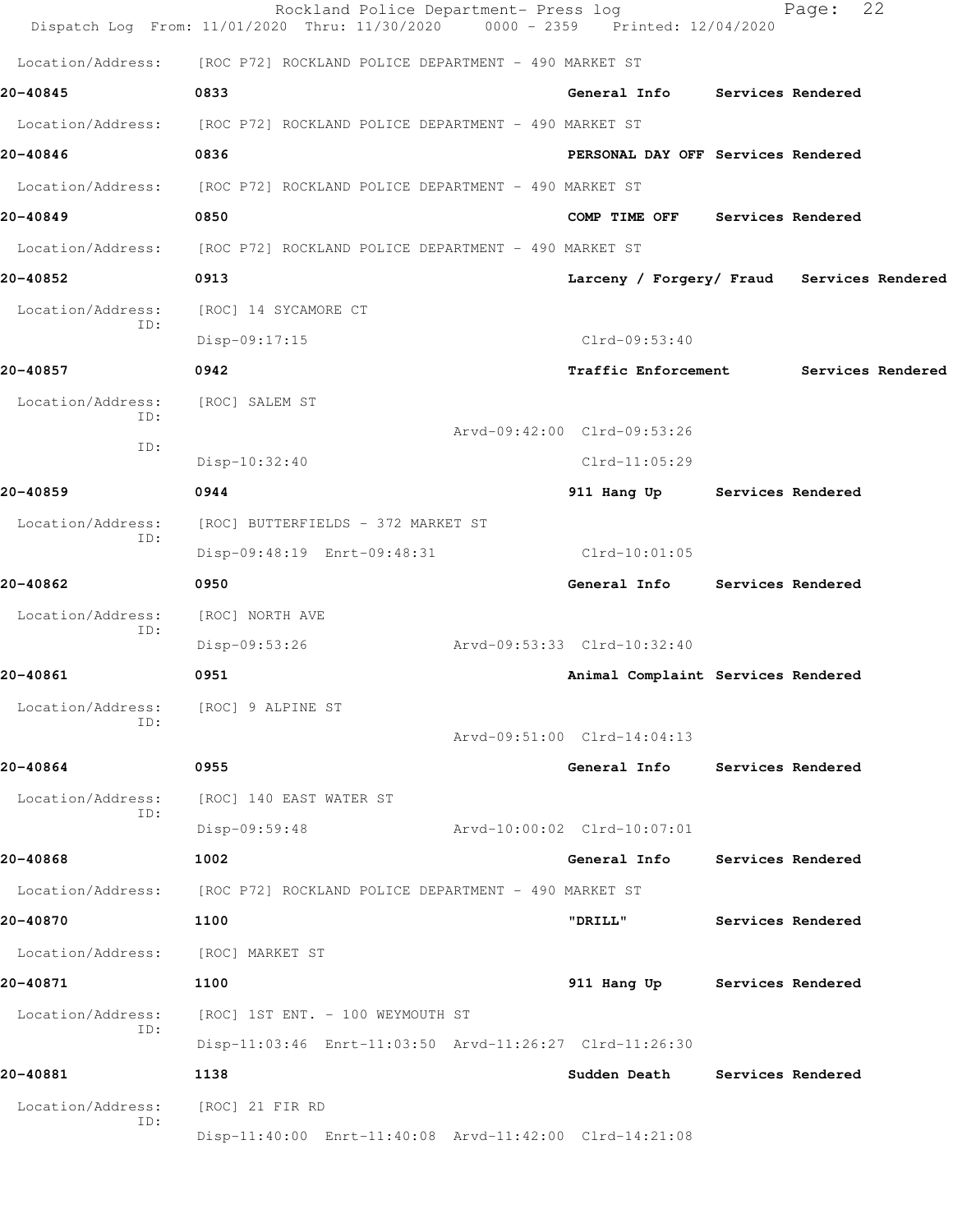Rockland Police Department- Press log Fage: 23 Dispatch Log From: 11/01/2020 Thru: 11/30/2020 0000 - 2359 Printed: 12/04/2020 ID: Disp-12:07:58 Arvd-12:08:03 Clrd-13:51:43 **20-40886 1216 ADMIN DAY OFF No Service** Location/Address: [ROC P72] ROCKLAND POLICE DEPARTMENT - 490 MARKET ST ID: Disp-13:51:55 Clrd-14:00:31 **20-40891 1238 Detail Services Rendered** Location/Address: [ROC P72] ROCKLAND POLICE DEPARTMENT - 490 MARKET ST **20-40892 1255 Building Check Building Checked/Secured** Location/Address: [ROC] HARTSUFF ST ID: Arvd-12:55:58 Clrd-12:56:25 **20-40897 1336 Detail Services Rendered** Location/Address: [ROC P72] ROCKLAND POLICE DEPARTMENT - 490 MARKET ST **20-40898 1343 Detail Services Rendered** Location/Address: [ROC P72] ROCKLAND POLICE DEPARTMENT - 490 MARKET ST **20-40901 1349 COMP DAY OFF Services Rendered** Location/Address: [ROC P72] ROCKLAND POLICE DEPARTMENT - 490 MARKET ST **20-40903 1359 Motor Vehicle Complaint Services Rendered** Location/Address: [ROC] 187 NORTH AVE ID: Arvd-13:59:00 Clrd-14:02:56 **20-40904 1402 General Info Services Rendered** Location/Address: [ROC P72] ROCKLAND POLICE DEPARTMENT - 490 MARKET ST **20-40909 1435 Motor Vehicle Complaint Services Rendered** Location/Address: [ROC] 51 REED ST ID: Disp-14:37:01 Enrt-14:37:11 Arvd-14:46:26 Clrd-15:25:17 **20-40914 1513 Motor Vehicle Complaint Services Rendered** Location/Address: [ROC] 177 NORTH AVE ID: Disp-15:17:12 Enrt-15:17:21 Arvd-15:22:03 Clrd-15:58:44 **20-40920 1600 SHIFT ASSIGNMENTS Services Rendered** Location/Address: [ROC P72] ROCKLAND POLICE DEPARTMENT - 490 MARKET ST **20-40923 1635 Suspicious Activity Services Rendered** Location/Address: [ROC 60] SPRING GATE APARTMENTS - 52 HANNAH WAY ID: Disp-16:38:17 Enrt-16:39:13 Clrd-16:47:52 **20-40925 1644 911 Accidental Services Rendered** Location/Address: [ROC] 35 LINWOOD TER ID: Disp-16:46:10 Enrt-16:46:33 Arvd-16:54:51 Clrd-17:04:41 **20-40927 1648 Time off Services Rendered**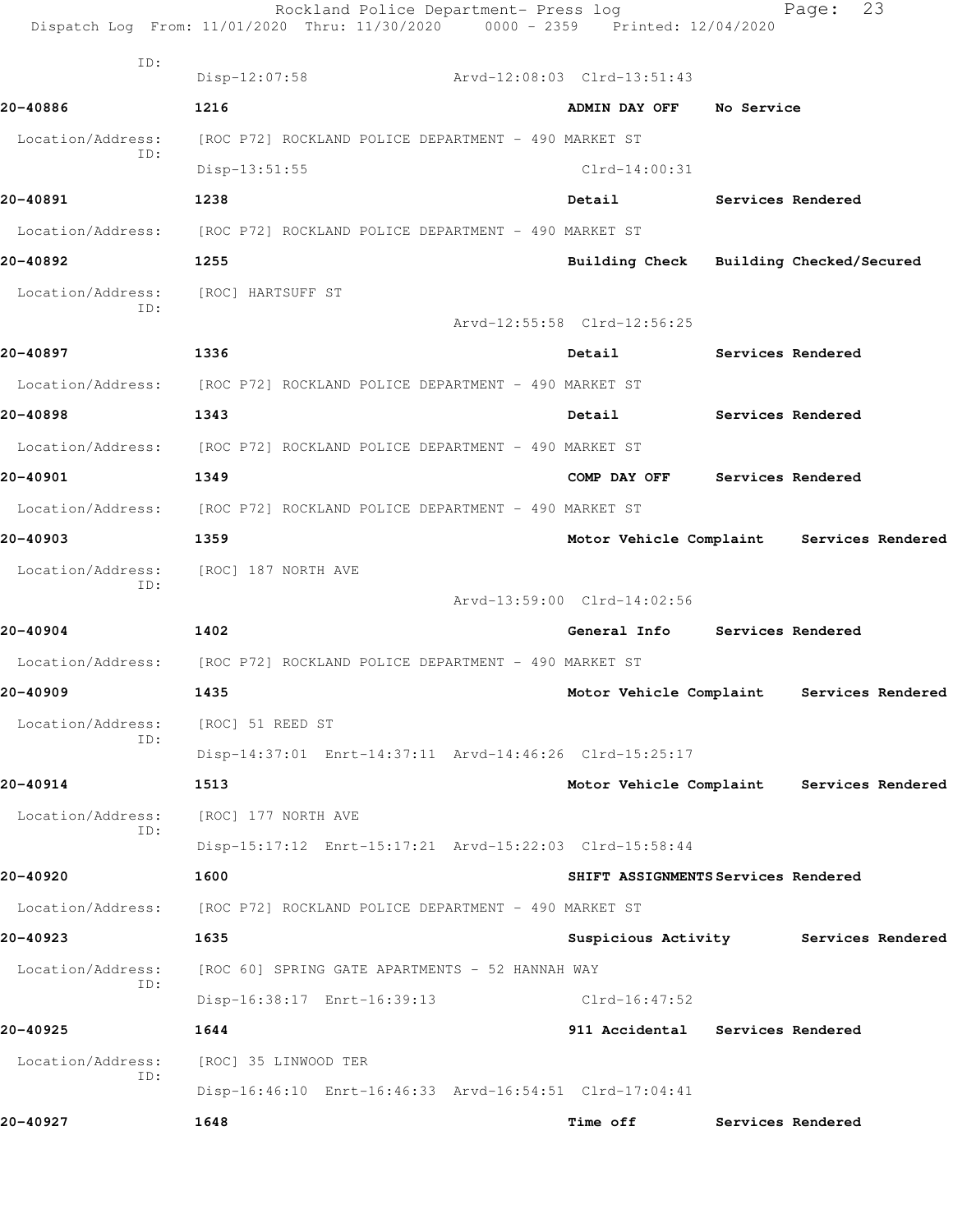|                          | Rockland Police Department- Press log<br>Dispatch Log From: 11/01/2020 Thru: 11/30/2020 0000 - 2359 Printed: 12/04/2020 |                                        | 24<br>Page:                                |
|--------------------------|-------------------------------------------------------------------------------------------------------------------------|----------------------------------------|--------------------------------------------|
| Location:                | [ROC]                                                                                                                   |                                        |                                            |
| 20-40931                 | 1717                                                                                                                    |                                        | MVA Property Damage Only Services Rendered |
| Location/Address:<br>ID: | [ROC 206] 51 MAPLE ST Apt. #247                                                                                         |                                        |                                            |
|                          | Disp-17:21:34 Enrt-17:21:58 Arvd-17:23:26 Clrd-17:29:17                                                                 |                                        |                                            |
| 20-40944                 | 1859                                                                                                                    |                                        | Motor Vehicle Stop Services Rendered       |
| Location/Address:<br>ID: | [ROC] 31 LIBERTY ST @ 458 MARKET ST                                                                                     |                                        |                                            |
|                          | $Disp-19:00:09$                                                                                                         | Arvd-19:00:13 Clrd-19:04:20            |                                            |
| 20-40949                 | 1921                                                                                                                    | 911 Accidental Services Rendered       |                                            |
| Location/Address:        | [ROC] 22 OREGON AVE                                                                                                     |                                        |                                            |
| ID:                      | Disp-19:23:53 Enrt-19:23:57 Arvd-19:26:56 Clrd-19:32:19                                                                 |                                        |                                            |
| 20-40950                 | 1928                                                                                                                    | Time off Services Rendered             |                                            |
| Location:                | [ROC]                                                                                                                   |                                        |                                            |
| 20-40951                 | 1935                                                                                                                    | General Incident Services Rendered     |                                            |
| Location/Address:        | [ROC] NORTH AVE                                                                                                         |                                        |                                            |
| ID:                      |                                                                                                                         | Arvd-20:01:04 Clrd-20:01:16            |                                            |
| 20-40956                 | 2105                                                                                                                    | Motor Vehicle Stop Verbal Warning      |                                            |
| Location/Address:<br>ID: | [ROC] EAST WATER ST @ BEAL ST                                                                                           |                                        |                                            |
|                          | $Disp-21:08:16$                                                                                                         | Arvd-21:08:20 Clrd-21:10:37            |                                            |
| 20-40959                 | 2117                                                                                                                    | MVA Property Damage Only Vehicle Towed |                                            |
| Location/Address:        | [ROC] 436 BEECH ST                                                                                                      |                                        |                                            |
| ID:                      | Disp-21:20:04 Enrt-21:20:06 Arvd-21:24:38 Clrd-21:35:13                                                                 |                                        |                                            |
| ID:                      | Disp-21:20:35 Enrt-21:20:36 Arvd-21:27:00 Clrd-21:36:23                                                                 |                                        |                                            |
| ID:                      | Disp-21:23:41 Enrt-21:23:47 Arvd-21:28:07 Clrd-22:05:17                                                                 |                                        |                                            |
| ID:<br>ID:               | Disp-21:28:05 Enrt-21:28:08 Arvd-21:28:10 Clrd-21:35:10                                                                 |                                        |                                            |
|                          | $Disp-21:36:20$                                                                                                         | Arvd-21:38:08 Clrd-21:48:11            |                                            |
| 20-40960                 | 2117                                                                                                                    | Health & Welfare Check                 | Unfounded                                  |
| Location/Address:        | [ROC] MAPLE ST                                                                                                          |                                        |                                            |
| ID:                      | $Disp-21:19:16$                                                                                                         | Arvd-21:20:10 Clrd-21:28:00            |                                            |
| 20-40962                 | 2153                                                                                                                    | Officer Injury Services Rendered       |                                            |
| Location:                | [ROC]                                                                                                                   |                                        |                                            |
| 20-40963                 | 2201                                                                                                                    | Assist Public                          | Services Rendered                          |
| Location/Address:        | [ROC] 74 MARTHA DR                                                                                                      |                                        |                                            |
| ID:                      | Disp-22:02:51 Enrt-22:02:52 Arvd-22:06:40 Clrd-22:14:38                                                                 |                                        |                                            |
| 20-40964                 | 2208                                                                                                                    | Disturbance                            | Services Rendered                          |
| Location/Address:        | [ROC] 568 HINGHAM ST                                                                                                    |                                        |                                            |
| ID:                      | Disp-22:11:38 Enrt-22:13:52 Arvd-22:13:59 Clrd-22:21:36                                                                 |                                        |                                            |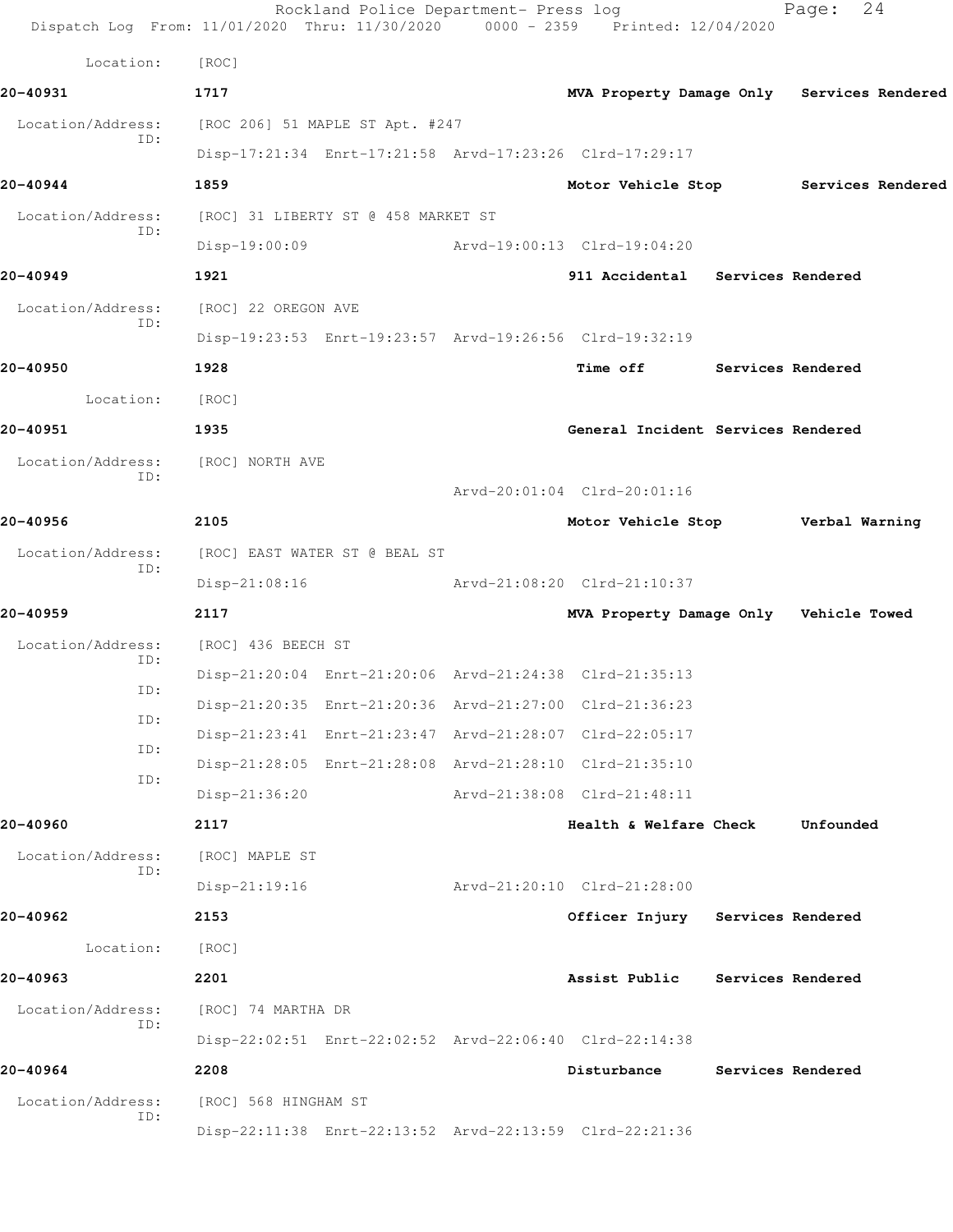|                                   | Rockland Police Department- Press log<br>Dispatch Log From: 11/01/2020 Thru: 11/30/2020 0000 - 2359 Printed: 12/04/2020 |                                         |                   | 25<br>Page:              |
|-----------------------------------|-------------------------------------------------------------------------------------------------------------------------|-----------------------------------------|-------------------|--------------------------|
| ID:                               | Disp-22:11:38 Enrt-22:13:53 Arvd-22:13:57 Clrd-22:21:38                                                                 |                                         |                   |                          |
| 20-40968                          | 2258                                                                                                                    | Suspicious Activity                     |                   | Services Rendered        |
| Location/Address:                 | [ROC 23] PLEASANT STREET STORAGE - 265 PLEASANT ST                                                                      |                                         |                   |                          |
| ID:                               | Disp-22:59:38 Enrt-22:59:41 Arvd-22:59:57 Clrd-23:02:25                                                                 |                                         |                   |                          |
| 20-40969                          | 2309                                                                                                                    | <b>BOLO</b>                             | Services Rendered |                          |
|                                   | Location/Address: [ROC P72] ROCKLAND POLICE DEPARTMENT - 490 MARKET ST                                                  |                                         |                   |                          |
| For Date: $11/07/2020$ - Saturday |                                                                                                                         |                                         |                   |                          |
| 20-40973                          | 0002                                                                                                                    | SHIFT ASSIGNMENTS Services Not Required |                   |                          |
|                                   | Location/Address: [ROC P72] ROCKLAND POLICE DEPARTMENT - 490 MARKET ST                                                  |                                         |                   |                          |
| 20-40975                          | 0012                                                                                                                    | Complaint                               |                   | Services Rendered        |
| Location/Address:                 | [ROC] 83 DIVISION ST                                                                                                    |                                         |                   |                          |
| ID:                               | Disp-00:17:15 Enrt-00:17:46 Arvd-00:35:58 Clrd-00:38:40                                                                 |                                         |                   |                          |
| 20-40978                          | 0148                                                                                                                    | Motor Vehicle Stop                      |                   | Verbal Warning           |
| Location/Address:                 | [ROC] 194 LIBERTY ST @ 73 CUSTER ST                                                                                     |                                         |                   |                          |
| ID:<br>ID:                        | Disp-01:49:39                                                                                                           | Arvd-01:49:43 Clrd-01:57:52             |                   |                          |
|                                   | $Disp-01:51:05$                                                                                                         | Arvd-01:51:09 Clrd-01:57:53             |                   |                          |
| 20-40982                          | 0401                                                                                                                    | 911 Hang Up                             | Services Rendered |                          |
| Location/Address:                 | [ROC 281] 127 BEECH ST                                                                                                  |                                         |                   |                          |
| ID:                               | Disp-04:03:35 Enrt-04:04:25 Arvd-04:08:55 Clrd-04:10:45                                                                 |                                         |                   |                          |
| 20-40984                          | 0521                                                                                                                    | <b>Building Check</b>                   |                   | Building Checked/Secured |
| Location/Address:                 | [ROC 61] UNION ST BUSINESS DISTRICT - UNION ST                                                                          |                                         |                   |                          |
| TD:                               | $Disp-05:21:59$                                                                                                         | Arvd-05:22:08 Clrd-06:01:58             |                   |                          |
| 20-40987                          | 0537                                                                                                                    | VEHICLE TOW                             |                   | Services Not Required    |
|                                   | Location/Address: [ROC 60] SPRING GATE APARTMENTS - 52 HANNAH WAY                                                       |                                         |                   |                          |
| 20-40992                          | 0805                                                                                                                    | Information Call No Action Required     |                   |                          |
| Location/Address:                 | [ROC P72] ROCKLAND POLICE DEPARTMENT - 490 MARKET ST                                                                    |                                         |                   |                          |
| 20-40997                          | 0855                                                                                                                    | Burglar Alarm                           | Investigated      |                          |
| Location/Address:                 | [ROC 60] SPRING GATE APARTMENTS - 52 HANNAH WAY                                                                         |                                         |                   |                          |
| ID:                               | Disp-09:06:25                                                                                                           | Arvd-09:06:30 Clrd-09:09:48             |                   |                          |
| 20-41006                          | 1028                                                                                                                    | Traffic Enforcement                     |                   | Services Rendered        |
| Location/Address:                 | [ROC] SALEM ST                                                                                                          |                                         |                   |                          |
| ID:                               |                                                                                                                         | Arvd-10:28:00 Clrd-10:42:53             |                   |                          |
| 20-41009                          | 1039                                                                                                                    | Burglar Alarm                           | Investigated      |                          |
| Location/Address:                 | [ROC] 3 GODDARD AVE                                                                                                     |                                         |                   |                          |
| ID:                               | Disp-10:42:53 Enrt-10:43:45 Arvd-10:45:36 Clrd-10:48:13                                                                 |                                         |                   |                          |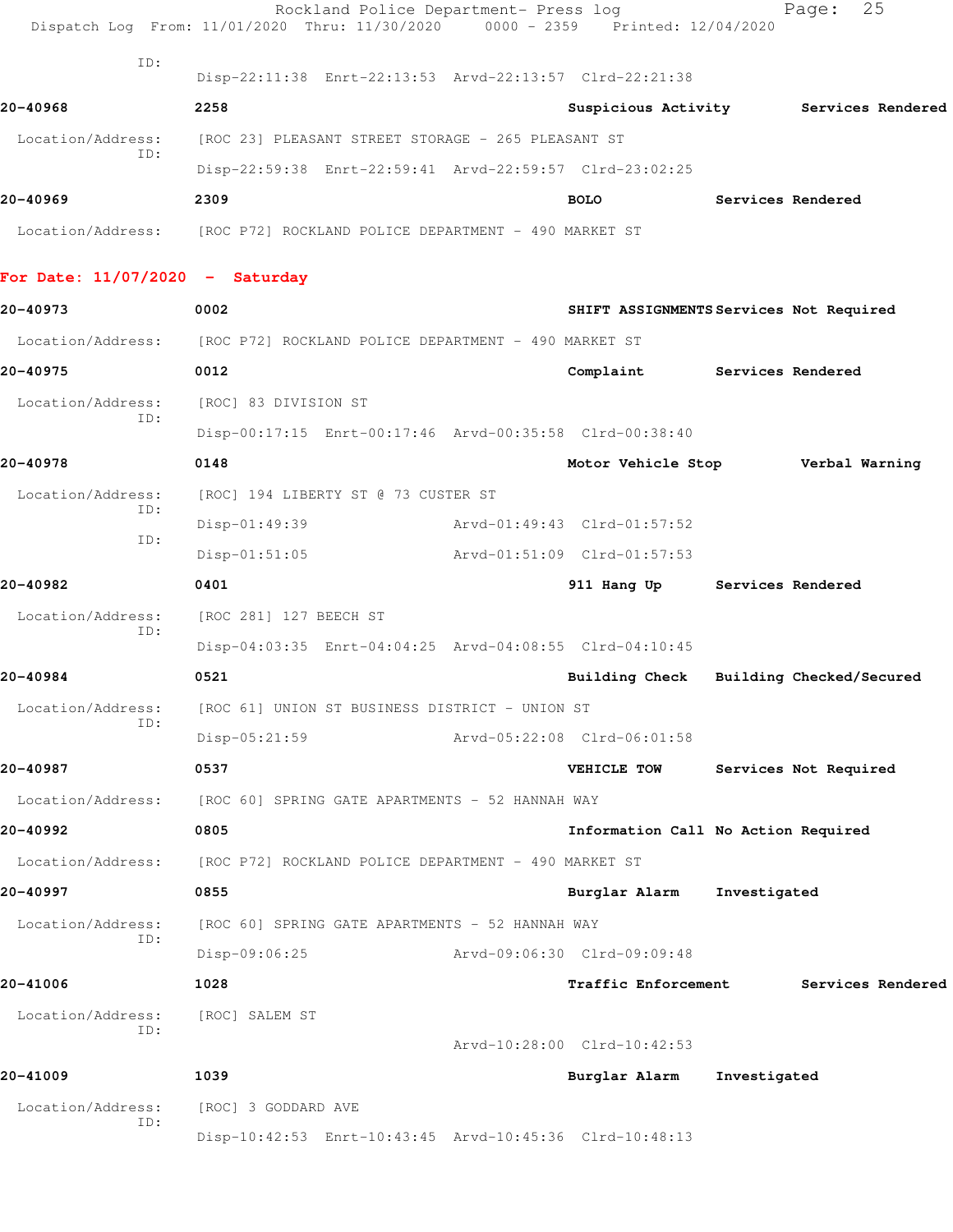Rockland Police Department- Press log entitled and Page: 26

Dispatch Log From: 11/01/2020 Thru: 11/30/2020 0000 - 2359 Printed: 12/04/2020

| 20-41011                                       | 1048                                                                                  | Suspicious Activity              |                   | Arrest (s) Made                            |
|------------------------------------------------|---------------------------------------------------------------------------------------|----------------------------------|-------------------|--------------------------------------------|
| Location/Address:                              | [ROC] 791 HINGHAM ST                                                                  |                                  |                   |                                            |
| ID:                                            | $Disp-10:55:04$                                                                       | Arvd-10:55:15 Clrd-11:51:42      |                   |                                            |
| ID:                                            | $Disp-10:55:04$                                                                       | Arvd-10:55:18 Clrd-13:02:10      |                   |                                            |
| ID:                                            | $Disp-10:55:04$                                                                       | Arvd-10:55:23 Clrd-11:11:49      |                   |                                            |
| ID:                                            | $Disp-10:55:04$                                                                       | Arvd-11:02:00 Clrd-13:01:58      |                   |                                            |
| ID:                                            | $Disp-11:32:46$                                                                       | Arvd-11:32:50 Clrd-14:35:15      |                   |                                            |
| ID:                                            | $Disp-11:46:02$                                                                       | Arvd-11:46:12 Clrd-13:02:04      |                   |                                            |
| ID:                                            | $Disp-12:03:04$                                                                       | Arvd-12:03:10 Clrd-12:24:38      |                   |                                            |
| ID:<br>Refer To Arrest:<br>Arrest:<br>Address: | Disp-12:36:58<br>20ROC-41011-AR<br>MURPHY, THOMAS D III<br>223 SPRING ST ROCKLAND, MA | Clrd-12:37:36                    |                   |                                            |
| Age:<br>Charges:                               | 33<br>B&E FOR MISDEMEANOR<br>DISTURBING THE PEACE<br>Default Warrant                  |                                  |                   |                                            |
| 20-41012                                       | 1110                                                                                  | 911 Accidental Services Rendered |                   |                                            |
| Location/Address:                              | [ROC] 16 JOSH GRAY RD                                                                 |                                  |                   |                                            |
| ID:                                            | Disp-11:11:53 Enrt-11:11:55                                                           | Clrd-11:30:58                    |                   |                                            |
| 20-41014                                       | 1131                                                                                  | Motor Vehicle Complaint          |                   | Investigated                               |
| Location/Address:                              | [ROC] NORTH AVE                                                                       |                                  |                   |                                            |
| ID:                                            | Disp-11:52:00 Enrt-11:52:03 Arvd-11:58:13 Clrd-12:01:40                               |                                  |                   |                                            |
| 20-41020                                       | 1149                                                                                  | 911 Accidental                   | Services Rendered |                                            |
| Location/Address:                              | [ROC P72] ROCKLAND POLICE DEPARTMENT - 490 MARKET ST                                  |                                  |                   |                                            |
| ID:                                            | $Disp-11:54:57$                                                                       | Arvd-11:55:03 Clrd-11:55:07      |                   |                                            |
| 20-41021                                       | 1152                                                                                  |                                  |                   | Larceny / Forgery/ Fraud Services Rendered |
| Location/Address:                              | [ROC 116] 261 UNION ST Apt. #23                                                       |                                  |                   |                                            |
| ID:                                            | $Disp-12:05:14$                                                                       | Arvd-12:07:39 Clrd-12:53:44      |                   |                                            |
| 20-41024                                       | 1223                                                                                  | Burglar Alarm                    | Services Rendered |                                            |
| Location/Address:                              | [ROC] 1 COL BRIAN DUFFY WAY                                                           |                                  |                   |                                            |
| ID:                                            | Disp-12:24:38 Enrt-12:25:25 Arvd-12:27:29 Clrd-12:36:58                               |                                  |                   |                                            |
| 20-41029                                       | 1249                                                                                  | Details / Time off               |                   | No Action                                  |
| Required<br>Location:                          | [ROC]                                                                                 |                                  |                   |                                            |
| 20-41030                                       | 1250                                                                                  | Motor Vehicle Complaint          |                   | Cancelled Enroute                          |
| Location/Address:                              | [ROC] VFW DR                                                                          |                                  |                   |                                            |
| ID:                                            | Disp-12:54:30 Enrt-12:54:36                                                           | Clrd-13:11:31                    |                   |                                            |
| 20-41038                                       | 1336                                                                                  | General Info                     |                   | No Action Required                         |
| Location/Address:                              | [ROC P72] ROCKLAND POLICE DEPARTMENT - 490 MARKET ST                                  |                                  |                   |                                            |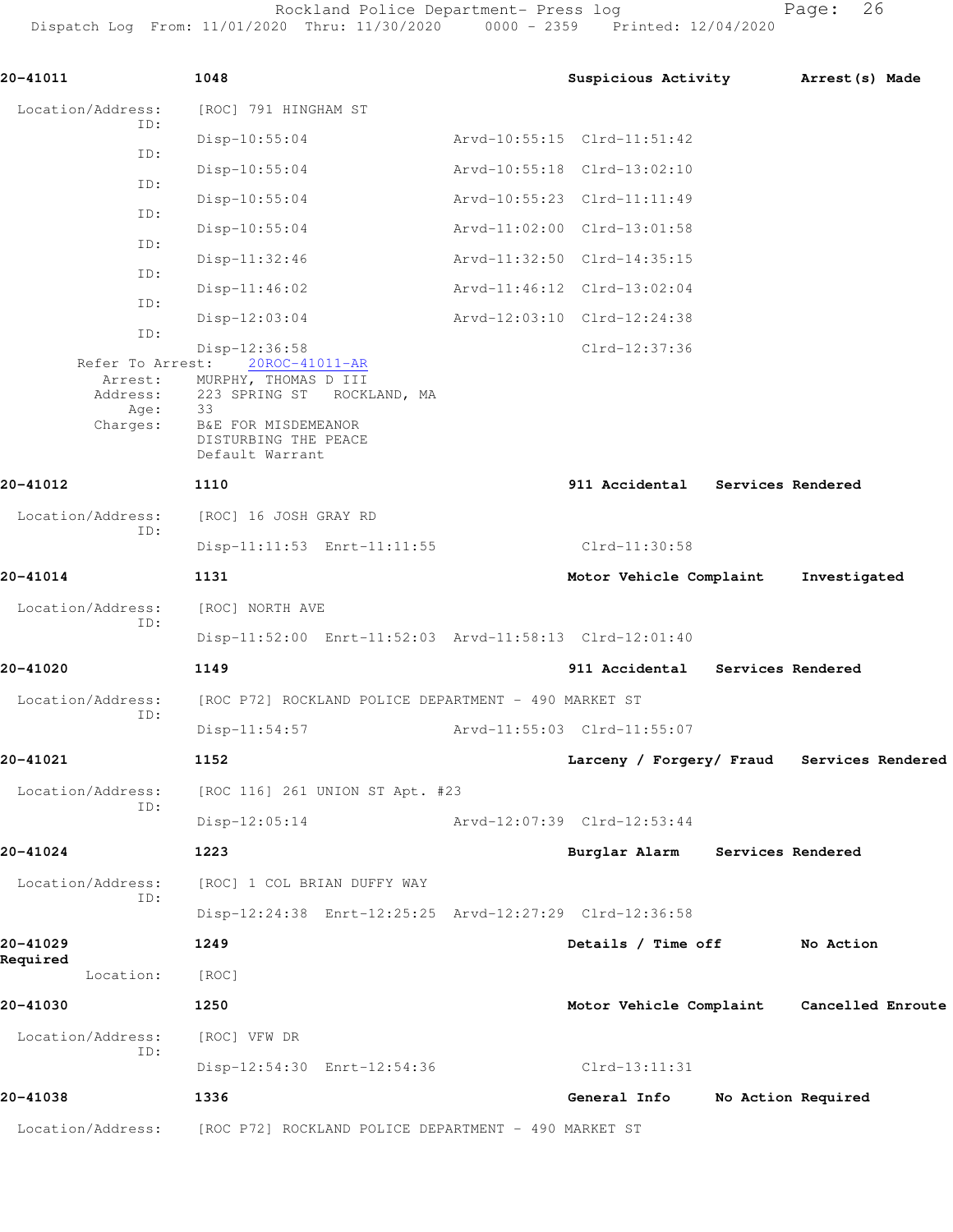Rockland Police Department- Press log Fage: 27 Dispatch Log From: 11/01/2020 Thru: 11/30/2020 0000 - 2359 Printed: 12/04/2020 **20-41041 1348 Details / Time off No Action Required**  Location: [ROC] **20-41049 1432 Suspicious Activity Sent On Way** Location/Address: [ROC] 190 BEECH ST ID: Disp-14:32:55 Arvd-14:33:16 Clrd-14:33:27 **20-41052 1513 Lost/Found Property Services Rendered** Location/Address: [ROC P72] ROCKLAND POLICE DEPARTMENT - 490 MARKET ST ID: Disp-15:18:39 Clrd-15:21:28 **20-41055 1540 Assist Fire Department False Alarm** Location/Address: [ROC P45] COMFORT INN - 850 HINGHAM ST ID: Disp-15:41:43 Enrt-15:41:47 Arvd-15:46:40 Clrd-15:56:03 **20-41056 1544 MVA Property Damage Only Paper Exchange** Location/Address: [ROC P20] DUNKIN DONUTS - 21 EAST WATER ST ID: Disp-15:47:04 Enrt-15:47:07 Arvd-15:47:59 Clrd-15:56:47 **20-41064 1634 Details / Time off Services Rendered** Location: [ROC] **20-41070 1653 SHIFT ASSIGNMENTS Services Rendered** Location/Address: [ROC P72] ROCKLAND POLICE DEPARTMENT - 490 MARKET ST ID: Arvd-16:53:00 Clrd-16:56:02 **20-41076 1712 911 Hang Up No Service** Location/Address: [ROC] 27 WEST WATER ST ID: Disp-17:13:21 Enrt-17:14:13 Clrd-17:14:52 ID: Disp-17:14:45 Enrt-17:14:48 Arvd-17:19:26 Clrd-17:24:18 **20-41077 1720 Disturbance Services Rendered**

 Location/Address: [ROC] 112 EAST WATER ST Apt. #3 ID: Disp-17:22:35 Enrt-17:22:45 Arvd-17:24:14 Clrd-17:31:51 ID: Disp-17:22:40 Enrt-17:22:45 Clrd-17:31:51 ID: Disp-17:25:37 Enrt-17:25:40 Arvd-17:25:43 Clrd-17:31:51

**20-41080 1735 Motor Vehicle Complaint Services Rendered** Vicinity of: [ROC] ALPINE ST ID: Disp-17:39:25 Enrt-17:39:29 Arvd-17:48:30 Clrd-17:53:32 **20-41081 1741 General Info Services Rendered**

 Location/Address: [ROC P52] LUCCA'S RESTAURANT - 933 HINGHAM ST ID:

Arvd-17:41:00 Clrd-17:46:33

**20-41083 1755 Details / Time off Services Rendered**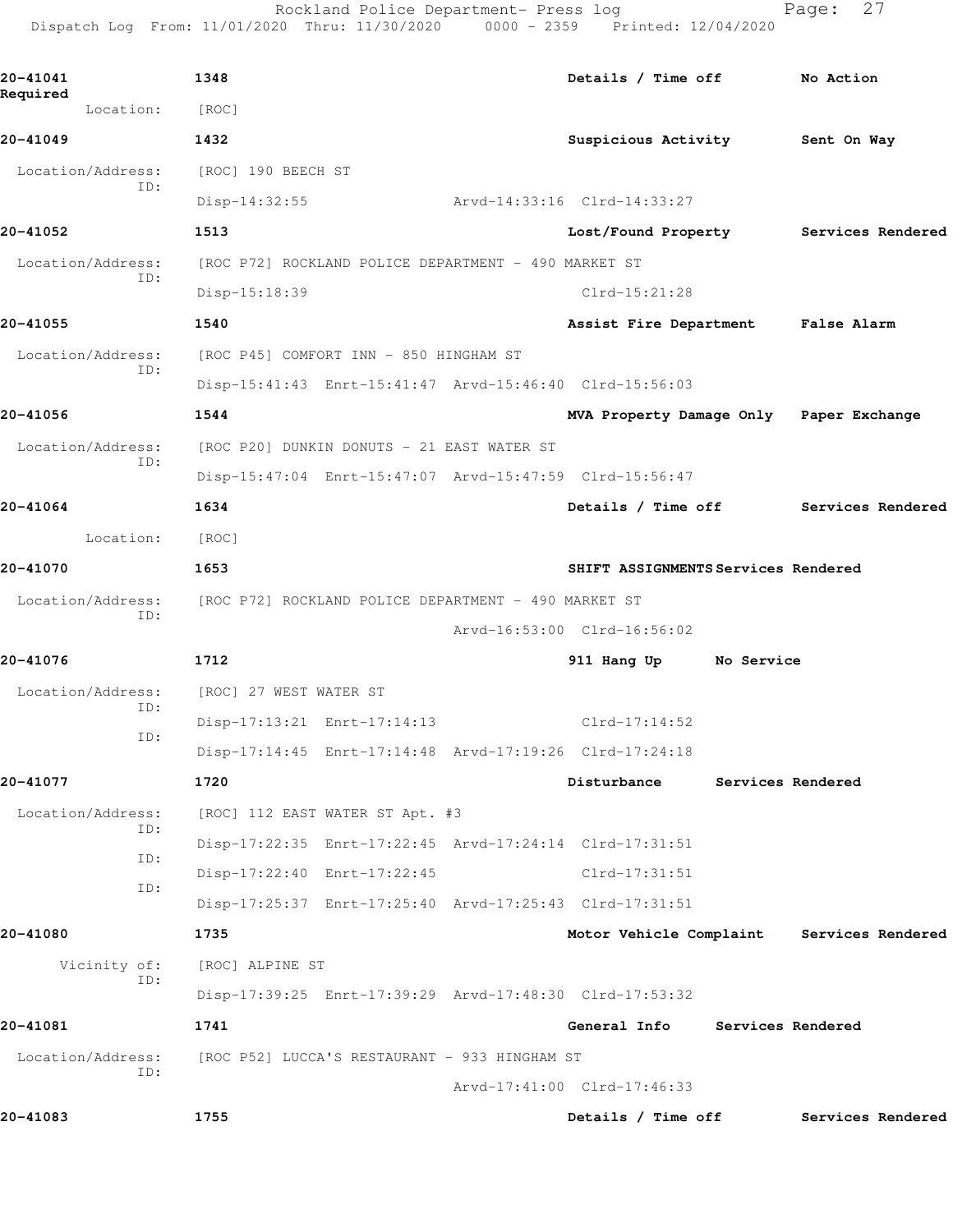Rockland Police Department- Press log Fage: 28 Dispatch Log From: 11/01/2020 Thru: 11/30/2020 0000 - 2359 Printed: 12/04/2020 Location: [ROC] **20-41085 1803 Harassment Report Follows** Location/Address: [ROC 140] 292 MARKET ST Apt. #32 ID: Disp-18:06:00 Enrt-18:06:57 Arvd-18:14:18 Clrd-18:27:59 ID: Disp-18:14:50 <br>
ns: 20ROC-41085-AR <br>
Arvd-18:14:59 Clrd-18:27:59 Refer To Summons: Summons: POULIN, NICOLE RHEA Address: 292 MARKET ST Apt. #32 ROCKLAND, MA Age: 41 Charges: HARASSMENT PREVENTION ORDER, VIOLATE **20-41088 1832 Health & Welfare Check Gone on arrival** Location/Address: [ROC P47] BEST WESTERN - 909 HINGHAM ST ID: Disp-18:33:16 Arvd-18:33:28 Clrd-18:37:18 ID: Disp-18:33:21 Arvd-18:33:28 Clrd-18:37:18 ID: Disp-18:34:06 Arvd-18:34:09 Clrd-18:37:18 **20-41089 1834 Larceny / Forgery/ Fraud Services Rendered** Location/Address: [ROC] 141 MARTHA DR Apt. #E ID: Arvd-18:34:00 Clrd-18:40:49 **20-41091 1847 Disturbance Report Follows** Location/Address: [ROC] 43 HANNAH WAY ID: Disp-18:49:02 Enrt-18:49:11 Arvd-18:51:23 Clrd-19:07:04 ID: Disp-18:49:08 Enrt-18:49:11 Arvd-18:51:23 Clrd-19:07:04 ID: Disp-18:53:15 Arvd-18:53:19 Clrd-19:07:04 **20-41098 2005 General Info Services Rendered** Location/Address: [ROC P72] ROCKLAND POLICE DEPARTMENT - 490 MARKET ST ID: Arvd-20:05:00 Clrd-20:15:20 **20-41109 2110 Details / Time off Services Rendered** Location: [ROC] **20-41111 2129 Motor Vehicle Stop Verbal Warning** Vicinity of: [ROC] 16 PARK ST @ 305 UNION ST ID: Arvd-21:29:00 Clrd-21:34:04 **20-41112 2135 Suspicious Activity Investigated** Location/Address: [ROC P51] DOUBLE TREE - 929 HINGHAM ST ID: Disp-21:37:08 Arvd-21:37:19 Clrd-21:45:23 ID: Disp-21:37:08 Enrt-21:37:16 Clrd-21:45:23 **20-41115 2210 Details / Time off No Service** Location: [ROC]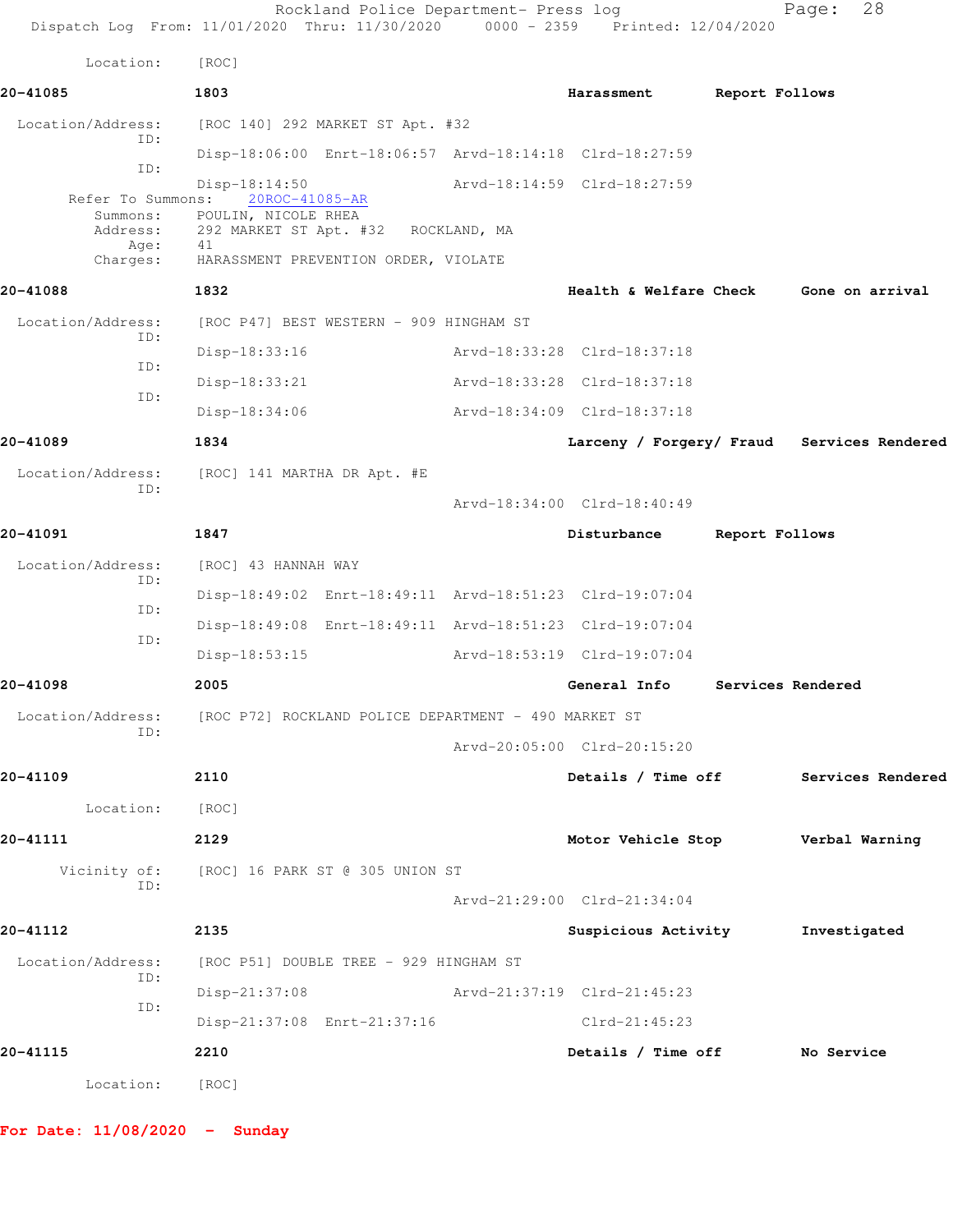Rockland Police Department- Press log Fage: 29

Dispatch Log From: 11/01/2020 Thru: 11/30/2020 0000 - 2359 Printed: 12/04/2020

**20-41136 0034 Details / Time off No Service** Location: [ROC] **20-41138 0201 911 Hang Up Appears Secure** Location/Address: [ROC] 214 MARTHA DR ID: Disp-02:03:08 Enrt-02:03:12 Arvd-02:04:24 Clrd-02:08:25 ID: Disp-02:03:10 Enrt-02:03:12 Arvd-02:05:07 Clrd-02:08:27 **20-41140 0232 Details / Time off` No Service** Location: [ROC] **20-41145 0608 Building Check Services Rendered** Location/Address: [ROC 61] UNION ST BUSINESS DISTRICT - UNION ST ID: Arvd-06:09:40 Clrd-06:38:34 **20-41173 0815 Police Information No Action Required**  [ROC P72] ROCKLAND POLICE DEPARTMENT - 490 MARKET ST ID: Disp-11:05:56 Clrd-11:06:28 **20-41159 0918 Suspicious Activity Services Rendered** Location/Address: [ROC] 185 PLEASANT ST ID: Disp-09:23:03 Enrt-09:26:00 Arvd-09:26:02 Clrd-09:29:53 ID: Disp-09:26:11 Enrt-09:26:14 Arvd-09:26:16 Clrd-09:34:36 **20-41158 0919 Traffic Enforcement Services Rendered** Location/Address: [ROC] SALEM ST ID: Arvd-09:20:19 Clrd-09:29:49 **20-41167 0949 Vandalism Provided Assistance** Location/Address: [ROC] 63 WEBSTER ST **20-41170 1058 Animal Complaint Services Rendered** Location/Address: [ROC] 45 HOBART LN ID: Disp-11:02:16 Enrt-11:02:19 Arvd-11:10:16 Clrd-11:51:57 ID: Disp-11:54:31 Arvd-11:54:36 Clrd-11:56:03 **20-41177 1135 Assist Other Agency Provided Assistance**  Location/Address: [ROC] 191 MARTHA DR Apt. #B ID: Arvd-11:35:00 Clrd-13:16:30 ID: Disp-13:09:24 Enrt-13:09:25 Clrd-13:09:45 **20-41179 1152 Police Information No Service** Location/Address: [ROC P72] ROCKLAND POLICE DEPARTMENT - 490 MARKET ST ID: Disp-11:54:01 Clrd-11:54:16 **20-41181 1156 Health & Welfare Check Services Rendered**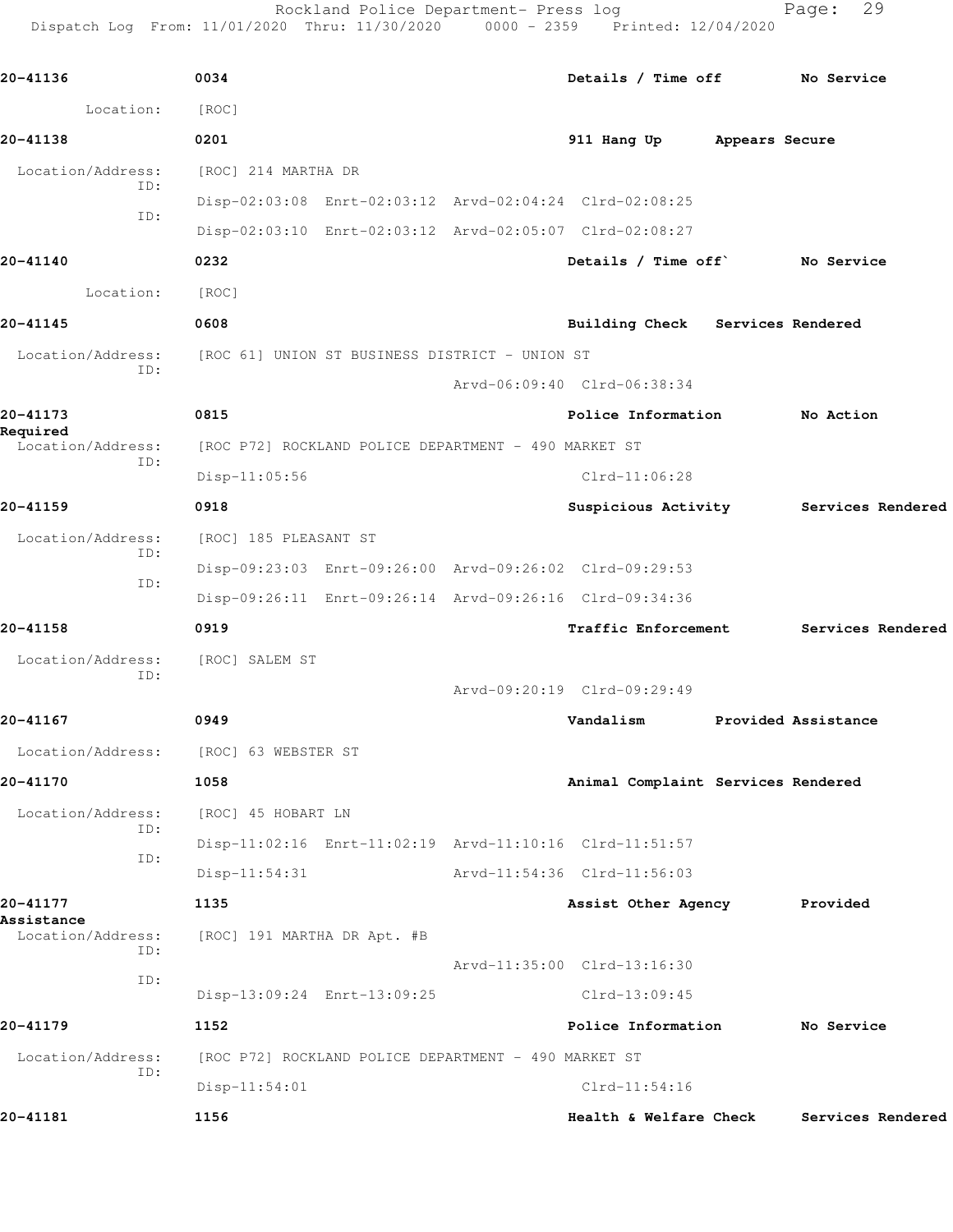|                          |                            | Rockland Police Department- Press log                                                                 |                                     | 30<br>Page:       |  |
|--------------------------|----------------------------|-------------------------------------------------------------------------------------------------------|-------------------------------------|-------------------|--|
|                          |                            | Dispatch Log From: 11/01/2020 Thru: 11/30/2020 0000 - 2359 Printed: 12/04/2020                        |                                     |                   |  |
| Location/Address:        | ID:                        | [ROC 68] 204 MONCRIEF RD                                                                              |                                     |                   |  |
|                          | ID:                        | Disp-11:59:12 Enrt-11:59:15 Arvd-11:59:18 Clrd-12:14:33                                               |                                     |                   |  |
| EMS Unit:                |                            | Disp-11:59:22 Enrt-11:59:26 Arvd-11:59:28 Clrd-12:13:40<br>HVRAMB-Hanover Ambulance                   |                                     |                   |  |
|                          | $Disp-12:01:06$            | InQrtsUnavl-12:02:58 InSrvce-12:02:58                                                                 | $Clrd-12:02:54$                     |                   |  |
| Fire Unit:               |                            | ROCKC4-Staff-Rockland Fire C4<br>Disp-12:03:10 Enrt-12:03:15<br>InQrtsUnavl-12:03:51 InSrvce-12:03:51 | $Clrd-12:03:47$                     |                   |  |
| 20-41191                 | 1324                       |                                                                                                       | Prisoner Information                | No Service        |  |
| Location/Address:        |                            | [ROC P72] ROCKLAND POLICE DEPARTMENT - 490 MARKET ST                                                  |                                     |                   |  |
|                          | ID:<br>Disp-13:26:18       |                                                                                                       | $Clrd-13:26:34$                     |                   |  |
| 20-41193                 | 1327                       |                                                                                                       | Assist Public Services Rendered     |                   |  |
| Location/Address:        | [ROC] HINGHAM ST           |                                                                                                       |                                     |                   |  |
|                          | ID:<br>Disp-13:31:02       |                                                                                                       | $Clrd-13:31:17$                     |                   |  |
| 20-41199                 | 1424                       |                                                                                                       | Suspicious Activity 6one on arrival |                   |  |
| Location/Address:        |                            | [ROC] 50 J A DUNN MEM DR @ 35 MARKET ST                                                               |                                     |                   |  |
|                          | ID:                        | Disp-14:26:03 Enrt-14:26:30 Arvd-14:31:55 Clrd-14:37:38                                               |                                     |                   |  |
| 20-41208                 | 1538                       |                                                                                                       | 911 Accidental Gone on arrival      |                   |  |
| Location/Address:<br>ID: | [ROC] 200 WEBSTER ST       |                                                                                                       |                                     |                   |  |
|                          |                            | Disp-15:41:25 Enrt-15:41:27 Arvd-15:43:25 Clrd-15:54:40                                               |                                     |                   |  |
| 20-41210                 | 1601                       |                                                                                                       | General Info                        | Services Rendered |  |
| Location/Address:        |                            | [ROC P72] ROCKLAND POLICE DEPARTMENT - 490 MARKET ST                                                  |                                     |                   |  |
| 20-41211                 | 1615                       |                                                                                                       | 911 Accidental                      | Services Rendered |  |
| Location/Address:        | [ROC] 174 BEECH ST<br>ID:  |                                                                                                       |                                     |                   |  |
|                          |                            | Disp-16:15:46 Enrt-16:16:18 Arvd-16:29:47 Clrd-16:32:52                                               |                                     |                   |  |
| 20-41218                 | 1649                       |                                                                                                       | 911 Accidental Services Rendered    |                   |  |
| Location/Address:        | ID:                        | [ROC 117] 23 SCHOOL ST                                                                                |                                     |                   |  |
|                          | $Disp-16:53:54$            |                                                                                                       | Arvd-16:53:58 Clrd-16:59:29         |                   |  |
| 20-41219                 | 1651                       |                                                                                                       | Suspicious Activity                 | Unfounded         |  |
| Location/Address:        | [ROC] 295 FOREST ST<br>ID: |                                                                                                       |                                     |                   |  |
|                          | ID:                        | Disp-16:53:15 Enrt-16:53:21 Arvd-16:55:33 Clrd-17:16:09                                               |                                     |                   |  |
|                          |                            | Disp-16:53:15 Enrt-16:53:24 Arvd-16:59:25 Clrd-17:16:06                                               |                                     |                   |  |
| 20-41223                 | 1744                       |                                                                                                       | Lockout                             | Services Rendered |  |
| Location/Address:        | ID:                        | [ROC P64] CVS PHARMACY - 80 MARKET ST                                                                 |                                     |                   |  |
|                          |                            | Disp-17:49:07 Enrt-17:49:13 Arvd-17:52:11 Clrd-18:03:32                                               |                                     |                   |  |
| 20-41224                 | 1753                       |                                                                                                       | Details / Time off                  | Services Rendered |  |
| Location:                | [ROC]                      |                                                                                                       |                                     |                   |  |
| 20-41230                 | 1829                       |                                                                                                       | Details / Time off                  | Services Rendered |  |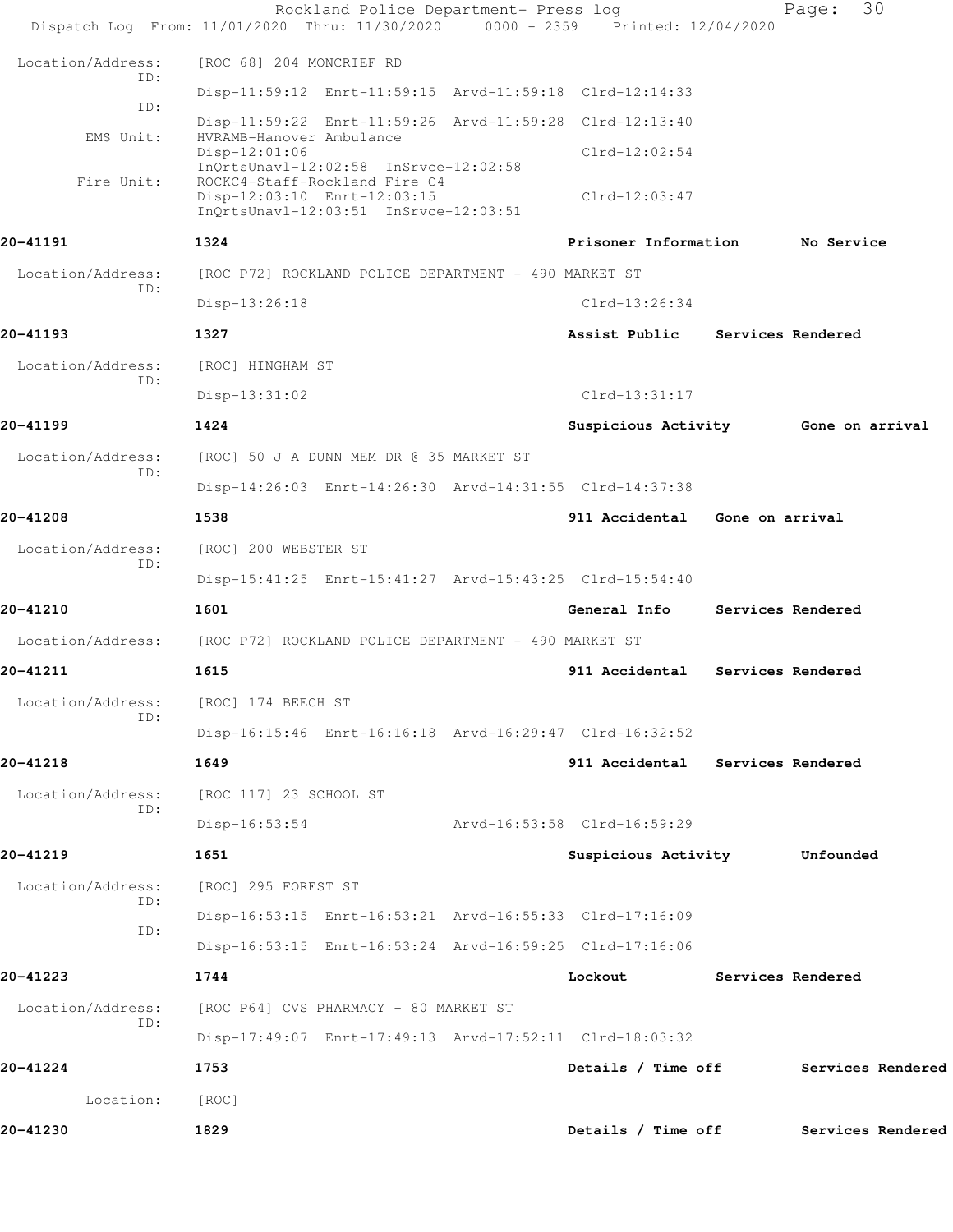| Location:                | [ROC]           |                                                         |                                          |                   |  |
|--------------------------|-----------------|---------------------------------------------------------|------------------------------------------|-------------------|--|
| 20-41231                 | 1832            |                                                         | Motor Vehicle Stop Services Rendered     |                   |  |
| Vicinity of:             |                 | [ROC P51] DOUBLE TREE - 929 HINGHAM ST                  |                                          |                   |  |
| TD:                      |                 |                                                         | Arvd-18:32:00 Clrd-18:33:44              |                   |  |
| 20-41233                 | 1842            |                                                         | Details / Time off Services Rendered     |                   |  |
| Location:                | [ROC]           |                                                         |                                          |                   |  |
| 20-41240                 | 1949            |                                                         | Suspicious Activity Mappears Secure      |                   |  |
| Location/Address:        | [ROC] CHURCH ST |                                                         |                                          |                   |  |
| ID:<br>ID:               |                 | Disp-19:50:46 Enrt-19:50:57 Arvd-19:51:00 Clrd-19:54:06 |                                          |                   |  |
|                          | Disp-19:52:16   |                                                         | Arvd-19:52:22 Clrd-19:54:09              |                   |  |
| 20-41241                 | 2003            |                                                         | 911 Accidental Services Rendered         |                   |  |
| Location/Address:        |                 | [ROC] 215 LEVIN RD                                      |                                          |                   |  |
| TD:                      |                 | Disp-20:04:20 Enrt-20:04:44 Arvd-20:07:34 Clrd-20:10:40 |                                          |                   |  |
| 20-41243                 | 2021            |                                                         | Prisoner Information Services Rendered   |                   |  |
| Location/Address:        |                 | [ROC P72] ROCKLAND POLICE DEPARTMENT - 490 MARKET ST    |                                          |                   |  |
| ID:                      |                 | Disp-20:22:44 Enrt-20:23:04 Arvd-20:23:09 Clrd-20:23:11 |                                          |                   |  |
| 20-41251                 | 2157            |                                                         | Lockout                                  | Services Rendered |  |
| Location/Address:<br>TD: |                 | [ROC P52] LUCCA'S RESTAURANT - 933 HINGHAM ST           |                                          |                   |  |
|                          | $Disp-21:58:35$ |                                                         | Arvd-21:58:38 Clrd-21:59:41              |                   |  |
| 20-41253                 | 2302            |                                                         | Disabled Motor Vehicle Services Rendered |                   |  |
| Vicinity of:<br>ID:      |                 | [ROC] 197 VFW DR @ 244 PLEASANT ST                      |                                          |                   |  |
|                          |                 |                                                         | Arvd-23:02:00 Clrd-23:08:52              |                   |  |

## **For Date: 11/09/2020 - Monday**

| 20-41255                       | 0000                                                    |                                | SHIFT ASSIGNMENTS Services Not Required |
|--------------------------------|---------------------------------------------------------|--------------------------------|-----------------------------------------|
| Location/Address:              | [ROC P72] ROCKLAND POLICE DEPARTMENT - 490 MARKET ST    |                                |                                         |
| 20-41261                       | 0117                                                    | Details / Time off 1 HOUR COMP |                                         |
| Services Rendered<br>Location: | [ROC]                                                   |                                |                                         |
| 20-41262                       | 0122                                                    | Disturbance                    | Peace Restored                          |
| Location/Address:              | [ROC] 242 MARTHA DR Apt. #A                             |                                |                                         |
| ID:                            | Disp-01:23:21 Enrt-01:23:34 Arvd-01:24:47 Clrd-01:40:56 |                                |                                         |
| ID:                            | Disp-01:23:26 Enrt-01:23:34 Arvd-01:25:33 Clrd-01:40:56 |                                |                                         |
| ID:                            | $Disp-01:26:18$                                         | Arvd-01:26:22 Clrd-01:40:56    |                                         |
| 20-41263                       | 0141                                                    | Disturbance                    | Report Follows                          |
| Location/Address:              | [ROC] 177 MARTHA DR Apt. #B                             |                                |                                         |
| ID:                            | $Disp-01:42:49$                                         | Arvd-01:43:12 Clrd-02:38:53    |                                         |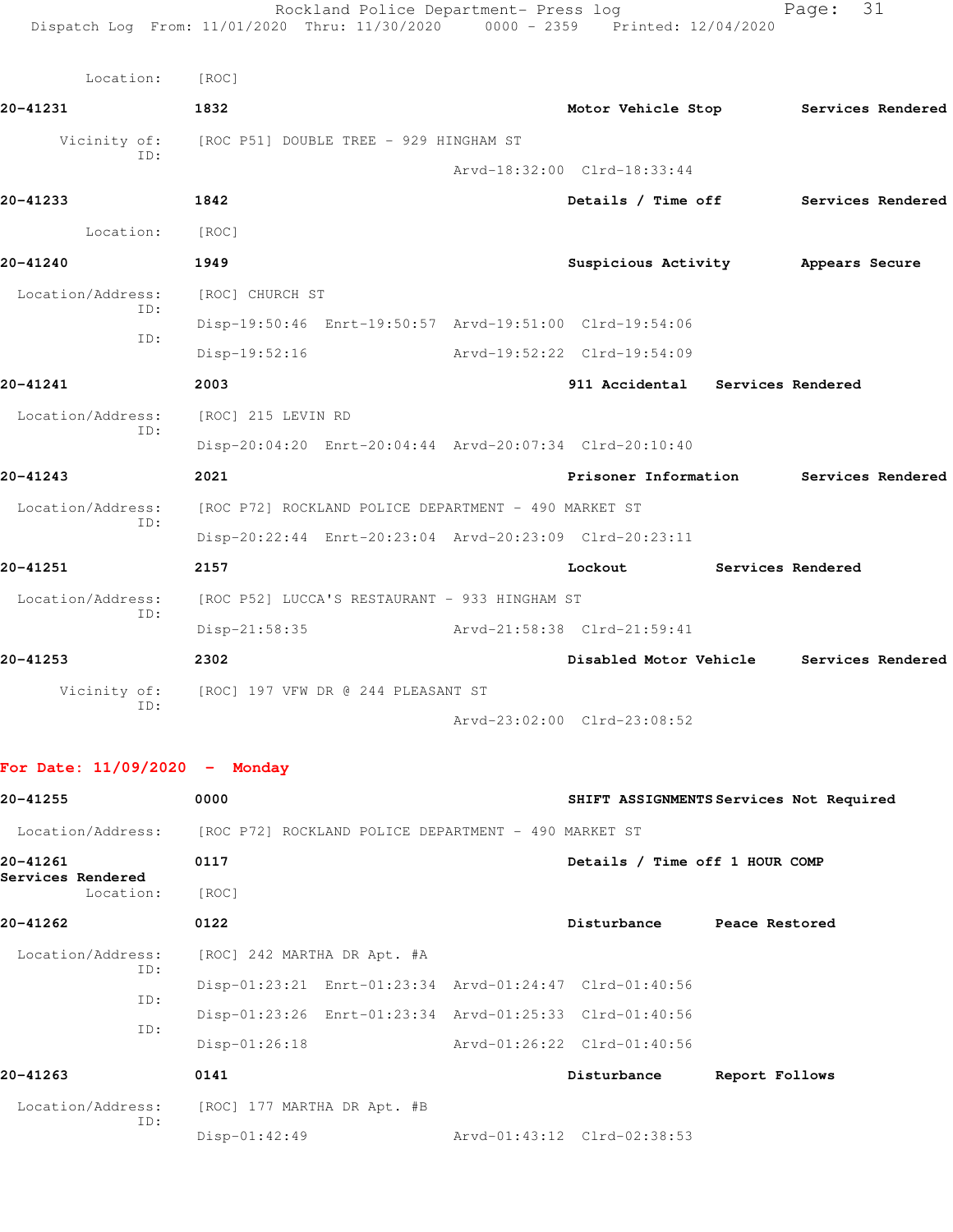Rockland Police Department- Press log Fage: 32 Dispatch Log From: 11/01/2020 Thru: 11/30/2020 0000 - 2359 Printed: 12/04/2020 ID: Disp-01:42:55 Arvd-01:43:12 Clrd-01:56:43 ID: Disp-01:43:07 Enrt-01:43:23 Clrd-01:56:38 Refer To P/C: 20ROC-41263-AR P/C: SULLIVAN, ROBERT<br>Address: 177 MARTHA DR Apt 177 MARTHA DR Apt. #A ROCKLAND, MA Age: 32 Charges: PROTECTIVE CUSTODY **20-41269 0257 Suspicious Activity Investigated** Location/Address: [ROC] 320 MARKET ST ID: Arvd-02:57:00 Clrd-03:00:10 **20-41273 0516 VEHICLE TOW Services Not Required** Location/Address: [ROC 60] SPRING GATE APARTMENTS - 52 HANNAH WAY **20-41276 0605 Building Check Building Checked/Secured** Location/Address: [ROC] UNION ST ID: Arvd-06:06:17 Clrd-06:18:18 **20-41280 0640 Motor Vehicle Stop Verbal Warning** Vicinity of: [ROC] 158 MARKET ST @ 5 UNION ST ID: Arvd-06:40:00 Clrd-06:46:43 **20-41288 0805 Information Call No Action Required** Location/Address: [ROC P72] ROCKLAND POLICE DEPARTMENT - 490 MARKET ST **20-41289 0831 Prisioner Transport Services Rendered** Location/Address: [HIN] HINGHAM DISTRICT - 28 GEORGE WASHINGTON BLVD ID: Disp-08:33:07 Enrt-08:33:16 Clrd-11:03:00 **20-41295 0909 Information Call No Action Required** Location/Address: [ROC P72] ROCKLAND POLICE DEPARTMENT - 490 MARKET ST **20-41299 0912 Information Call Services Rendered** Location/Address: [ROC] PAYSON AVE **20-41300 0919 Breaking & Entering Investigated** Location/Address: [ROC] 22 RESERVOIR PARK DR ID: Disp-09:22:23 Clrd-09:34:24 Refer To Summons: 20ROC-41300-AR Summons: MURPHY, THOMAS D III Address: 223 SPRING ST ROCKLAND, MA Age: 33 Charges: B&E VEHICLE/BOAT NIGHTTIME FOR FELONY TRESPASS B&E BUILDING NIGHTTIME FOR FELONY RECEIVE STOLEN PROPERTY -\$1200 LARCENY FROM BUILDING **20-41301 0938 Motor Vehicle Stop Citation/Warning Issued**  Location/Address: [ROC] 136 PLAIN ST @ 152 W WATER ST ID: Arvd-09:38:00 Clrd-09:44:38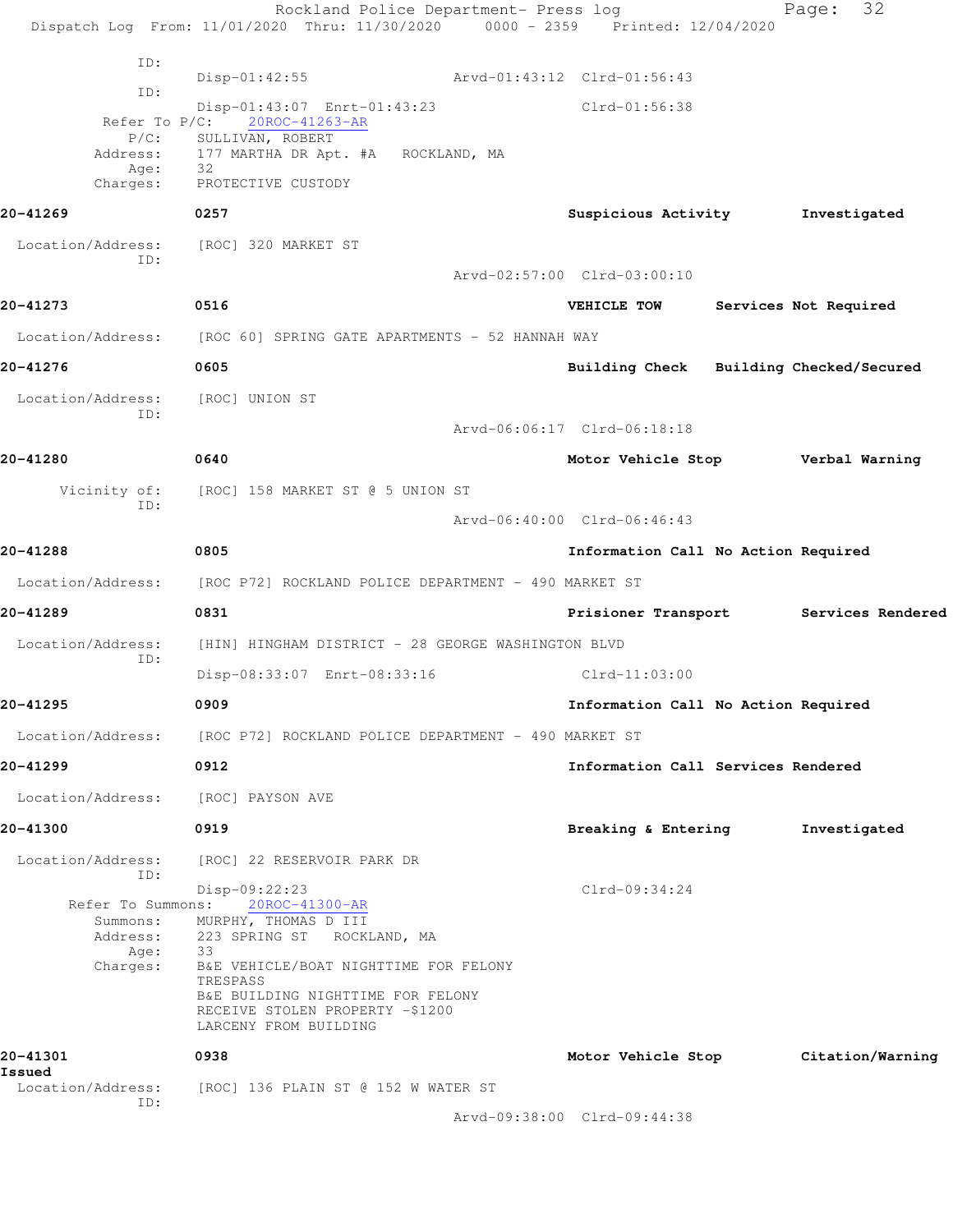|                                 | Rockland Police Department- Press log<br>Dispatch Log From: 11/01/2020 Thru: 11/30/2020 0000 - 2359 Printed: 12/04/2020                                     |                                            |                  | 33<br>Page:      |
|---------------------------------|-------------------------------------------------------------------------------------------------------------------------------------------------------------|--------------------------------------------|------------------|------------------|
| 20-41307                        | 1008                                                                                                                                                        | Details / Time off No Action               |                  |                  |
| Required<br>Location:           | [ROC]                                                                                                                                                       |                                            |                  |                  |
| 20-41308                        | 1011                                                                                                                                                        | Details / Time off                         |                  | No Action        |
| Required<br>Location:           | [ROC]                                                                                                                                                       |                                            |                  |                  |
| 20-41446                        | 1020                                                                                                                                                        | Animal Complaint Services Rendered         |                  |                  |
| Location/Address:               | [ROC] 375 MARKET ST                                                                                                                                         |                                            |                  |                  |
| 20-41310                        | 1036                                                                                                                                                        | Vandalism                                  | Investigated     |                  |
| Location/Address:               | [ROC P51] DOUBLE TREE - 929 HINGHAM ST                                                                                                                      |                                            |                  |                  |
| ID:                             | Disp-10:48:09                                                                                                                                               | $Clrd-10:52:21$                            |                  |                  |
| 20-41314                        | 1101                                                                                                                                                        | Motor Vehicle Stop Verbal Warning          |                  |                  |
| Location/Address:<br>ID:        | [ROC] 5 UNION ST @ 158 MARKET ST                                                                                                                            |                                            |                  |                  |
|                                 |                                                                                                                                                             | Arvd-11:01:00 Clrd-11:03:30                |                  |                  |
| 20-41317                        | 1116                                                                                                                                                        | Threats                                    | Advised to Court |                  |
| Location/Address:<br>ID:        | [ROC P72] ROCKLAND POLICE DEPARTMENT - 490 MARKET ST                                                                                                        |                                            |                  |                  |
|                                 | Disp-11:20:26                                                                                                                                               | $Clrd-11:25:41$                            |                  |                  |
| 20-41320                        | 1133                                                                                                                                                        | Building Check Services Rendered           |                  |                  |
| Location/Address:<br>ID:        | [ROC] HINGHAM ST                                                                                                                                            |                                            |                  |                  |
|                                 |                                                                                                                                                             | Arvd-11:34:19 Clrd-11:34:43                |                  |                  |
| 20-41323                        | 1158                                                                                                                                                        | Larceny / Forgery/ Fraud Services Rendered |                  |                  |
| Location/Address:<br>ID:        | [ROC] 602 MARKET ST                                                                                                                                         |                                            |                  |                  |
|                                 | Disp-12:01:05 Enrt-12:01:08 Arvd-12:02:23 Clrd-12:22:52                                                                                                     |                                            |                  |                  |
| 20-41324                        | 1202                                                                                                                                                        | Emergency Medical Services Rendered        |                  |                  |
| Location/Address:<br>Fire Unit: | [ROC] 369 SUMMER ST<br>ROCKEN1-Pumper-Rockland Engine 1<br>Disp-12:03:41 Enrt-12:05:23 Arvd-12:06:29 Clrd-12:15:16<br>InQrtsUnavl-12:27:53 InSrvce-12:27:53 |                                            |                  |                  |
| ID:                             | Disp-12:04:09 Enrt-12:04:14 Arvd-12:11:28 Clrd-12:23:08                                                                                                     |                                            |                  |                  |
| EMS Unit:<br>ID:                | ROCKAM1-Rockland A1<br>Disp-12:04:46 Enrt-12:05:25 Arvd-12:06:27 Clrd-12:15:14<br>Hosp-12:27:50 ClrHosp-13:04:21 InQrtsUnavl-13:04:23 InSrvce-13:04:23      |                                            |                  |                  |
|                                 | Disp-12:12:22 Enrt-12:12:29 Arvd-12:15:19 Clrd-13:51:56                                                                                                     |                                            |                  |                  |
| 20-41438                        | 1220                                                                                                                                                        | Animal Complaint Services Rendered         |                  |                  |
| Location/Address:               | [ROC 351] 14 ICEHOUSE WOOD LN                                                                                                                               |                                            |                  |                  |
| 20-41329                        | 1235                                                                                                                                                        | Motor Vehicle Stop                         |                  | Verbal Warning   |
| Location/Address:<br>ID:        | [ROC] 702 BEECH ST                                                                                                                                          |                                            |                  |                  |
|                                 |                                                                                                                                                             | Arvd-12:35:00 Clrd-12:38:03                |                  |                  |
| 20-41330<br>Issued              | 1241                                                                                                                                                        | Motor Vehicle Stop                         |                  | Citation/Warning |
| Location/Address:<br>ID:        | [ROC P64] CVS PHARMACY - 80 MARKET ST                                                                                                                       |                                            |                  |                  |
|                                 |                                                                                                                                                             | Arvd-12:41:00 Clrd-12:48:36                |                  |                  |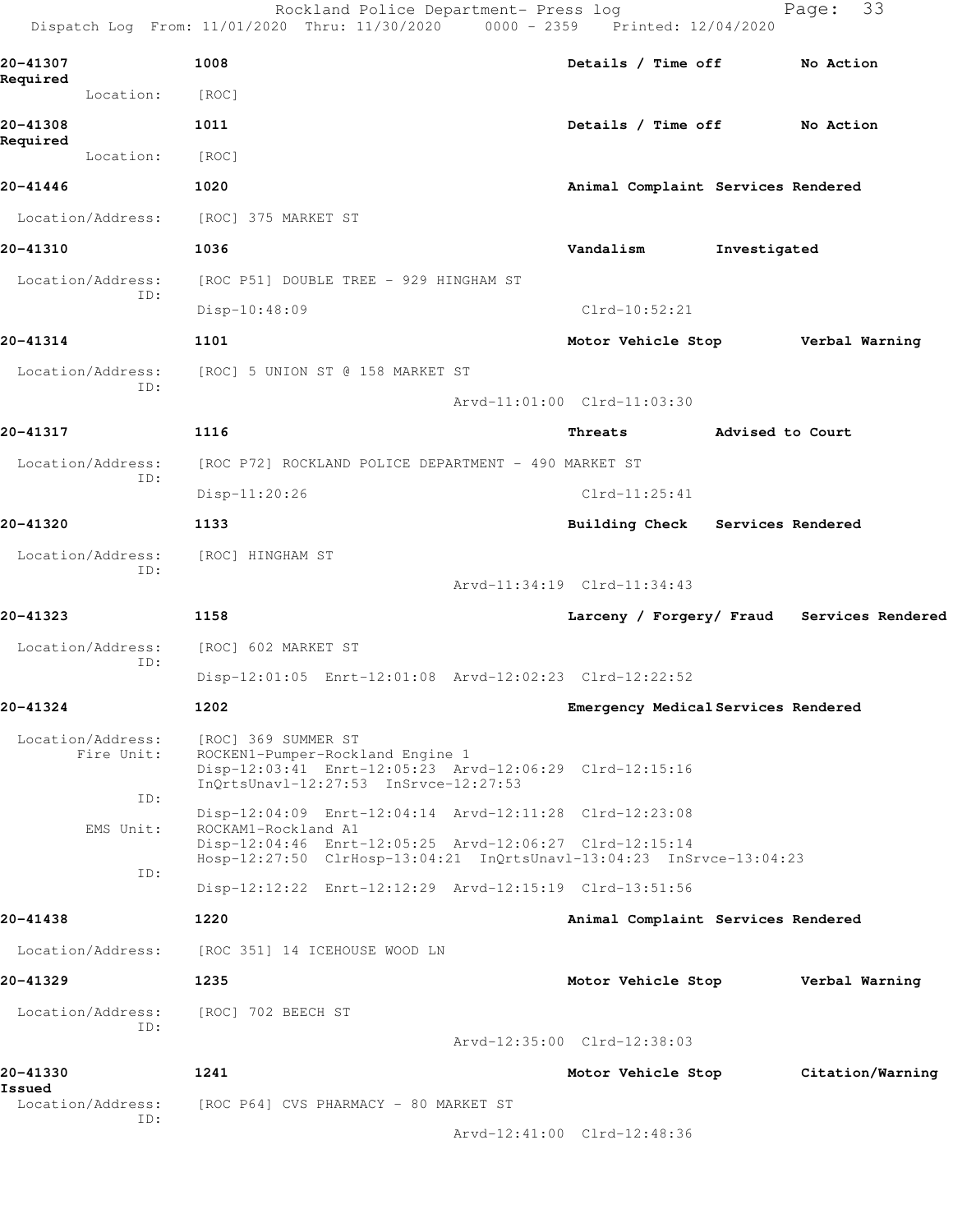Rockland Police Department- Press log entitled and Page: 34 Dispatch Log From: 11/01/2020 Thru: 11/30/2020 0000 - 2359 Printed: 12/04/2020

| 20-41334              | 1249                                      |                                                                                                                             |  | Breaking & Entering                                                  |                   | Services Rendered |  |
|-----------------------|-------------------------------------------|-----------------------------------------------------------------------------------------------------------------------------|--|----------------------------------------------------------------------|-------------------|-------------------|--|
| Location/Address:     |                                           | [ROC P47] BEST WESTERN - 909 HINGHAM ST                                                                                     |  |                                                                      |                   |                   |  |
| ID:                   |                                           |                                                                                                                             |  | Arvd-12:50:53 Clrd-13:14:35                                          |                   |                   |  |
| 20-41335              | 1251                                      |                                                                                                                             |  | Summons                                                              | Services Rendered |                   |  |
| Location/Address:     | [ROC] 10 ALPINE ST                        |                                                                                                                             |  |                                                                      |                   |                   |  |
| ID:                   |                                           |                                                                                                                             |  | Arvd-12:51:00 Clrd-13:05:41                                          |                   |                   |  |
| 20-41340              | 1348                                      |                                                                                                                             |  | Information Call No Action Required                                  |                   |                   |  |
| Location/Address:     |                                           | [ROC P72] ROCKLAND POLICE DEPARTMENT - 490 MARKET ST                                                                        |  |                                                                      |                   |                   |  |
| 20-41342              | 1350                                      |                                                                                                                             |  | Details / Time off                                                   |                   | No Action         |  |
| Required<br>Location: | [ROC]                                     |                                                                                                                             |  |                                                                      |                   |                   |  |
| 20-41341              | 1352                                      |                                                                                                                             |  | Animal Complaint Services Rendered                                   |                   |                   |  |
| Location/Address:     |                                           | [ROC] 162 NORTH AVE @ 16 DIVISION ST                                                                                        |  |                                                                      |                   |                   |  |
| ID:                   |                                           |                                                                                                                             |  | Arvd-13:52:00 Clrd-14:01:14                                          |                   |                   |  |
| 20-41343              | 1352                                      |                                                                                                                             |  | Details / Time off                                                   |                   | No Action         |  |
| Required<br>Location: | [ROC]                                     |                                                                                                                             |  |                                                                      |                   |                   |  |
| 20-41348              | 1419                                      |                                                                                                                             |  | MVA Property Damage Only Report Follows                              |                   |                   |  |
| Location/Address:     |                                           | [ROC] 88 POND ST @ 1149 HINGHAM ST                                                                                          |  |                                                                      |                   |                   |  |
| ID:                   |                                           | Disp-14:20:12 Enrt-14:20:24 Arvd-14:24:22 Clrd-14:55:46                                                                     |  |                                                                      |                   |                   |  |
| ID:                   |                                           | Disp-14:20:17 Enrt-14:20:20 Arvd-14:24:19 Clrd-14:55:49                                                                     |  |                                                                      |                   |                   |  |
| EMS Unit:             | NORAMB-Norwell Ambulance<br>Disp-14:33:47 |                                                                                                                             |  | $Clrd-14:36:20$                                                      |                   |                   |  |
| EMS Unit:             |                                           | InQrtsUnavl-14:36:20 InSrvce-14:36:20<br>HINMED1-Hingham Medic 1<br>Disp-14:37:09 Enrt-14:37:14 Arvd-14:39:20 Clrd-14:48:08 |  |                                                                      |                   |                   |  |
|                       |                                           |                                                                                                                             |  | Hosp-14:59:04 ClrHosp-15:13:18 InQrtsUnavl-15:13:22 InSrvce-15:13:22 |                   |                   |  |
| 20-41353              | 1430                                      |                                                                                                                             |  | Identity Theft                                                       | Services Rendered |                   |  |
| Location/Address:     | [ROC] 37 FRENCH RD                        |                                                                                                                             |  |                                                                      |                   |                   |  |
| ID:                   | $Disp-14:36:04$                           |                                                                                                                             |  | Clrd-14:38:10                                                        |                   |                   |  |
| 20-41354              | 1438                                      |                                                                                                                             |  | Identity Theft Services Rendered                                     |                   |                   |  |
| Location/Address:     | [ROC] 18 MAGNOLIA DR                      |                                                                                                                             |  |                                                                      |                   |                   |  |
| ID:                   |                                           | $Disp-14:42:24$                                                                                                             |  | $Clrd-14:43:22$                                                      |                   |                   |  |
| 20-41448              | 1445                                      |                                                                                                                             |  | Animal Complaint Services Rendered                                   |                   |                   |  |
| Location/Address:     |                                           | [ROC] LIBERTY NEAR PLEASANT - LIBERTY ST                                                                                    |  |                                                                      |                   |                   |  |
| 20-41447              | 1450                                      |                                                                                                                             |  | Animal Complaint Services Rendered                                   |                   |                   |  |
| Location/Address:     | [ROC] 210 PLAIN ST                        |                                                                                                                             |  |                                                                      |                   |                   |  |
| 20-41363              | 1529                                      |                                                                                                                             |  | Motor Vehicle Stop                                                   |                   | Verbal Warning    |  |
| Location/Address:     | [ROC] LIBERTY ST                          |                                                                                                                             |  |                                                                      |                   |                   |  |
| ID:                   |                                           |                                                                                                                             |  | Arvd-15:29:00 Clrd-15:30:41                                          |                   |                   |  |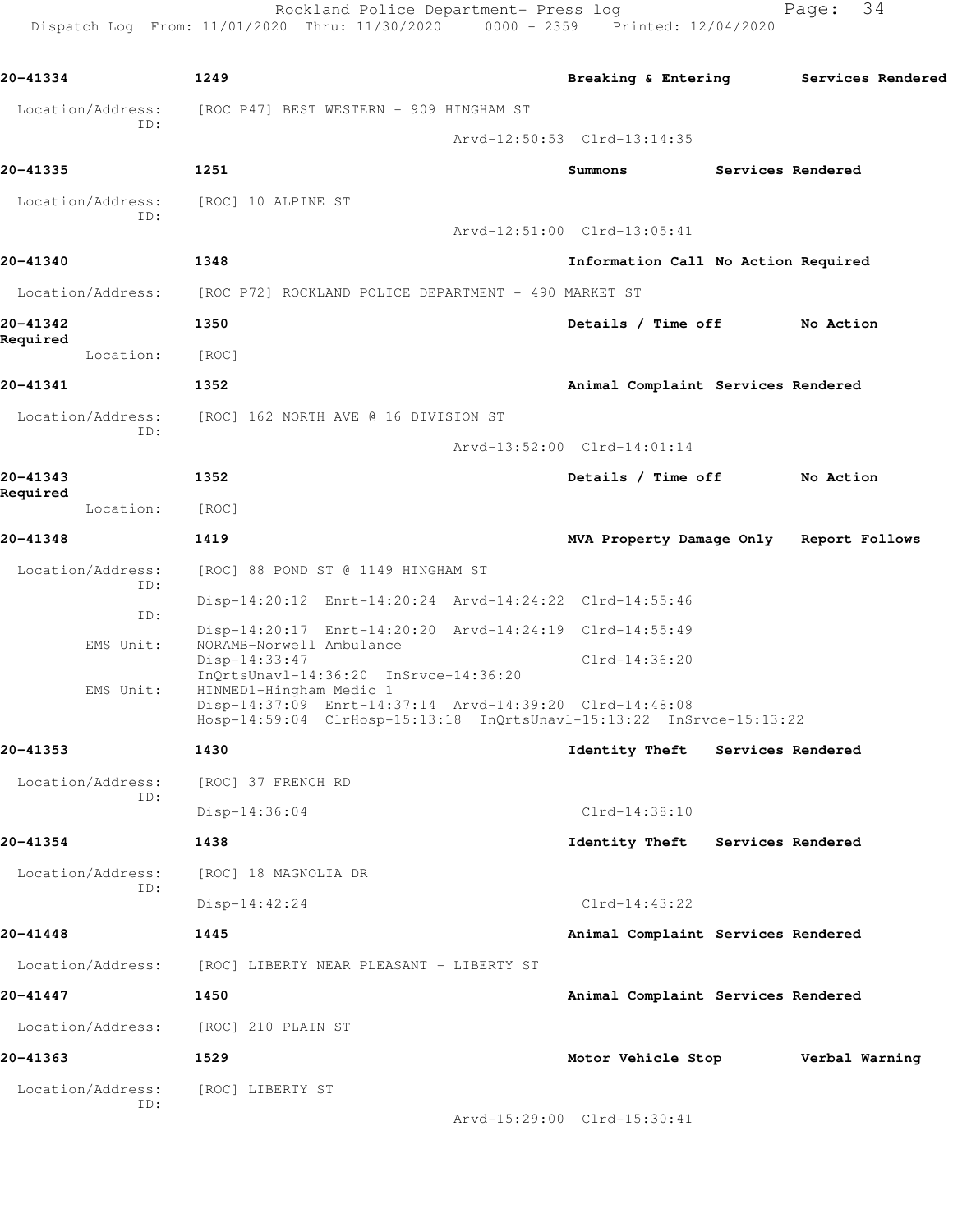|                          | Rockland Police Department- Press log<br>Dispatch Log From: 11/01/2020 Thru: 11/30/2020 0000 - 2359 Printed: 12/04/2020 |                                     |                          | 35<br>Page:              |
|--------------------------|-------------------------------------------------------------------------------------------------------------------------|-------------------------------------|--------------------------|--------------------------|
| 20-41366                 | 1553                                                                                                                    | <b>ADMIN DAY</b>                    | Services Rendered        |                          |
| Location:                | [ROC]                                                                                                                   |                                     |                          |                          |
| 20-41371                 | 1600                                                                                                                    | SHIFT ASSIGNMENTES                  |                          | Services Rendered        |
|                          | Location/Address: [ROC P72] ROCKLAND POLICE DEPARTMENT - 490 MARKET ST                                                  |                                     |                          |                          |
| 20-41373                 | 1635                                                                                                                    | UNEMPLOYMENT Fraud                  |                          | Services Rendered        |
| Location/Address:        | [ROC] 5 KRISROY DR                                                                                                      |                                     |                          |                          |
| ID:                      | Disp-16:38:15                                                                                                           | Clrd-16:38:30                       |                          |                          |
| 20-41374                 | 1658                                                                                                                    | Neighbor Disturbance Peace Restored |                          |                          |
| Location/Address:        | [ROC] 112 EAST WATER ST Apt. #2                                                                                         |                                     |                          |                          |
| ID:                      | Disp-16:59:36 Enrt-17:01:37 Arvd-17:09:25 Clrd-17:34:52                                                                 |                                     |                          |                          |
| ID:                      | Disp-17:01:07 Enrt-17:01:34 Arvd-17:22:01 Clrd-17:34:19                                                                 |                                     |                          |                          |
| 20-41385                 | 1720                                                                                                                    | Fraud                               | <b>Services Rendered</b> |                          |
| Location/Address:        | [ROC] 157 DURBECK RD                                                                                                    |                                     |                          |                          |
| ID:                      | Disp-18:22:26                                                                                                           | $Clrd-18:22:47$                     |                          |                          |
| 20-41383                 | 1757                                                                                                                    | Officer Injury Services Rendered    |                          |                          |
| Location:                | [ROC]                                                                                                                   |                                     |                          |                          |
| 20-41388                 | 1844                                                                                                                    | Harassment                          | Services Rendered        |                          |
| Location/Address:        | [ROC] 55 PHILLIPS ST                                                                                                    |                                     |                          |                          |
| ID:                      | Disp-18:57:28                                                                                                           | Clrd-18:57:51                       |                          |                          |
| 20-41389                 | 1857                                                                                                                    | Harassment                          |                          | Services Rendered        |
| Location/Address:<br>ID: | [ROC] 74 MARTHA DR Apt. #B                                                                                              |                                     |                          |                          |
|                          | Disp-19:00:23 Enrt-19:02:26 Arvd-19:06:42 Clrd-19:19:28                                                                 |                                     |                          |                          |
| 20-41397                 | 2004                                                                                                                    | Burglar Alarm                       |                          | Building Checked/Secured |
| Location/Address:<br>ID: | [ROC] DURASTILL EXPORT - 86 RESERVOIR PARK DR                                                                           |                                     |                          |                          |
|                          | Disp-20:05:47 Enrt-20:06:23 Arvd-20:07:28 Clrd-20:16:48                                                                 |                                     |                          |                          |
| 20-41406                 | 2206                                                                                                                    | Suspicious Activity                 |                          | Investigated             |
| Location/Address:<br>ID: | [ROC] 16 TIRRELL DR                                                                                                     |                                     |                          |                          |
|                          | Disp-22:07:29                                                                                                           | Arvd-22:07:34 Clrd-22:10:41         |                          |                          |
| 20-41409                 | 2321                                                                                                                    | Building Check                      |                          | Building Checked/Secured |
| Location/Address:<br>ID: | [ROC] HINGHAM ST                                                                                                        | Arvd-23:22:09 Clrd-23:22:22         |                          |                          |
| 20-41410                 | 2321                                                                                                                    | Building Check                      |                          | Building Checked/Secured |
| Location/Address:        | [ROC] HARTSUFF PARK - 156 HINGHAM ST                                                                                    |                                     |                          |                          |
| ID:                      | Disp-23:23:51                                                                                                           | Arvd-23:23:59 Clrd-23:24:02         |                          |                          |
| 20-41411                 | 2328                                                                                                                    | <b>Building Check</b>               |                          | Building Checked/Secured |
| Location/Address:        | [ROC] HINGHAM ST                                                                                                        |                                     |                          |                          |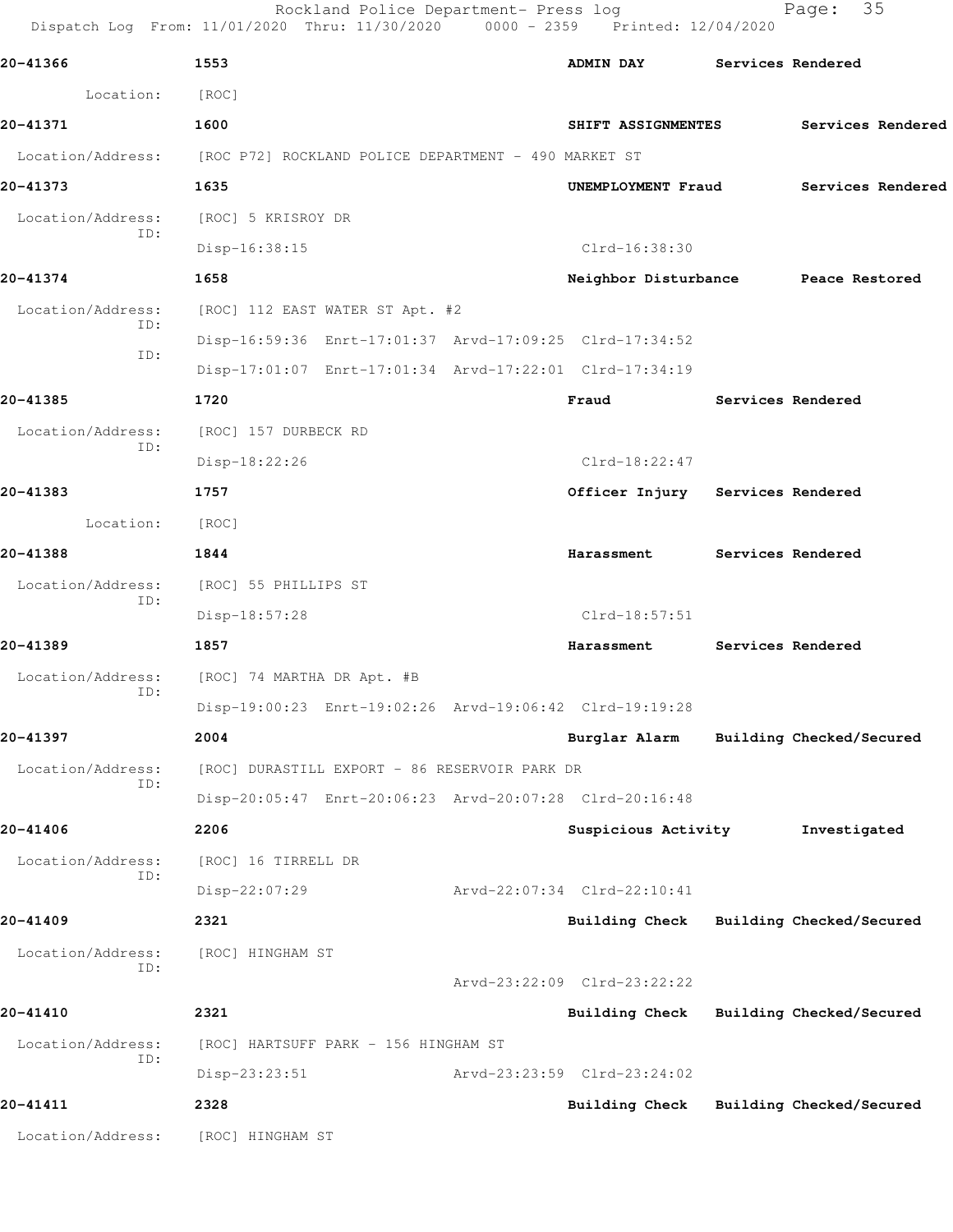Rockland Police Department- Press log entitled and Page: 36 Dispatch Log From: 11/01/2020 Thru: 11/30/2020 0000 - 2359 Printed: 12/04/2020

ID:

Arvd-23:29:52 Clrd-23:30:04

**For Date: 11/10/2020 - Tuesday**

| 20-41412                  | 0014                                                                 | General Info                 | No Service        |                                            |
|---------------------------|----------------------------------------------------------------------|------------------------------|-------------------|--------------------------------------------|
| Location/Address:         | [ROC P72] ROCKLAND POLICE DEPARTMENT - 490 MARKET ST                 |                              |                   |                                            |
| ID:                       | $Disp-00:15:57$                                                      | $Clrd-00:16:04$              |                   |                                            |
| 20-41423                  | 0600                                                                 | Building Check               | Appears Secure    |                                            |
| Location/Address:         | [ROC 61] UNION ST BUSINESS DISTRICT - UNION ST                       |                              |                   |                                            |
| ID:                       |                                                                      | Arvd-06:01:04 Clrd-06:24:55  |                   |                                            |
| 20-41433                  | 0727                                                                 | Details / Time off           |                   | Services Rendered                          |
| Location:                 | [ROC]                                                                |                              |                   |                                            |
| 20-41436                  | 0800                                                                 | General Info                 | Services Rendered |                                            |
| Location/Address:         | [ROC P72] ROCKLAND POLICE DEPARTMENT - 490 MARKET ST                 |                              |                   |                                            |
| ID:                       | Disp-08:13:43 Enrt-08:13:48 Arvd-08:13:51 Clrd-08:13:56              |                              |                   |                                            |
| 20-41440                  | 0833                                                                 |                              |                   | MVA Property Damage Only Services Rendered |
| Location/Address:         | [ROC] HARTSUF PARK - 379 HINGHAM ST                                  |                              |                   |                                            |
| ID:                       | Disp-08:34:36                                                        | Arvd-08:35:35 Clrd-08:39:38  |                   |                                            |
| ID:                       | Disp-08:36:06                                                        | Arvd-08:36:10 Clrd-08:38:41  |                   |                                            |
| 20-41441<br><b>No EMS</b> | 0833                                                                 | Motor Vehicle Collision W/PI |                   |                                            |
| Location/Address:<br>ID:  | [ROC] HINGHAM ST @ HARTSUFF ST                                       |                              |                   |                                            |
| EMS Unit:                 | Disp-08:35:19<br>ROCKAM1-Rockland A1                                 | Arvd-08:35:29 Clrd-08:35:59  |                   |                                            |
|                           | Disp-08:35:31 Enrt-08:35:49<br>InQrtsUnavl-08:42:15 InSrvce-08:42:15 | $Clrd-08:37:55$              |                   |                                            |
| Fire Unit:                | ROCKEN1-Pumper-Rockland Engine 1<br>Disp-08:35:42 Enrt-08:35:46      | $Clrd-08:37:55$              |                   |                                            |
|                           | InQrtsUnavl-08:48:55 InSrvce-08:48:55                                |                              |                   |                                            |
| 20-41442                  | 0838                                                                 | Summons                      |                   | Services Rendered                          |
| Location/Address:<br>ID:  | [ROC] 10 ALPINE ST                                                   |                              |                   |                                            |
| ID:                       | Disp-08:44:40 Enrt-08:44:52 Arvd-08:46:00 Clrd-08:46:05              |                              |                   |                                            |
|                           | Disp-08:47:38 Enrt-08:47:43 Arvd-08:47:46 Clrd-08:47:50              |                              |                   |                                            |
| 20-41445<br>Issued        | 0854                                                                 | Motor Vehicle Stop           |                   | Citation/Warning                           |
| Location/Address:<br>ID:  | [ROC] 318 SPRING ST                                                  |                              |                   |                                            |
|                           |                                                                      | Arvd-08:54:00 Clrd-09:04:46  |                   |                                            |
| 20-41452<br>Issued        | 0923                                                                 | Motor Vehicle Stop           |                   | Citation/Warning                           |
| Location/Address:<br>ID:  | [ROC] LEISERWOODS - SALEM ST                                         |                              |                   |                                            |
|                           |                                                                      | Arvd-09:23:00 Clrd-09:32:19  |                   |                                            |
| 20-41453                  | 0929                                                                 | Details / Time off           |                   | No Service                                 |
| Location:                 | [ROC]                                                                |                              |                   |                                            |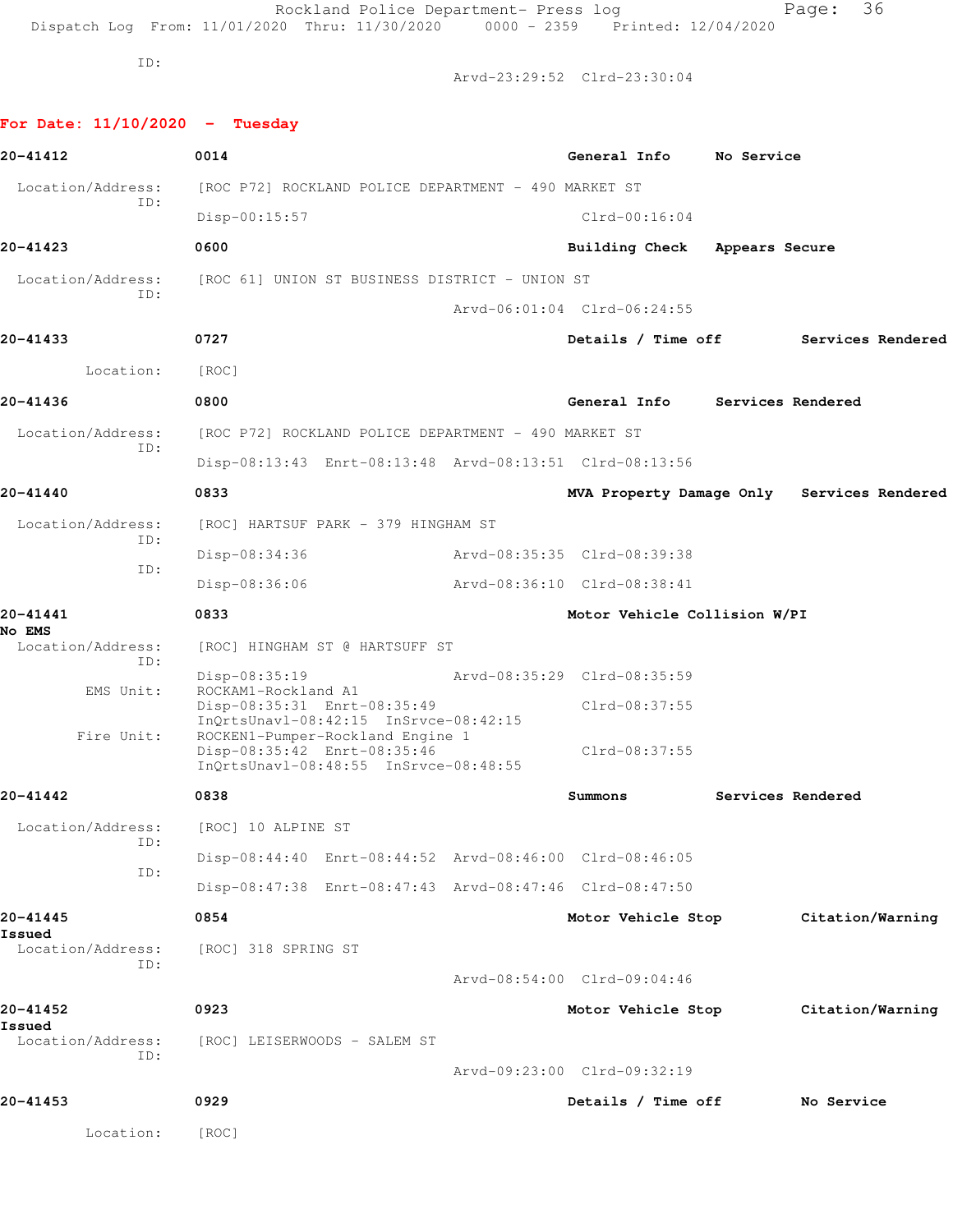Rockland Police Department- Press log entitled and Page: 37 Dispatch Log From: 11/01/2020 Thru: 11/30/2020 0000 - 2359 Printed: 12/04/2020

| 20-41456<br>Issued                                            | 0946                                                                                                                                                          |                                         | Motor Vehicle Stop                                      |                   | Citation/Warning                           |
|---------------------------------------------------------------|---------------------------------------------------------------------------------------------------------------------------------------------------------------|-----------------------------------------|---------------------------------------------------------|-------------------|--------------------------------------------|
| Location/Address:<br>ID:                                      | [ROC] BY THE BRIDGE - BILL DELAHUNT PKWY                                                                                                                      |                                         |                                                         |                   |                                            |
|                                                               |                                                                                                                                                               |                                         | Arvd-09:46:00 Clrd-09:53:37                             |                   |                                            |
| 20-41457                                                      | 1004                                                                                                                                                          |                                         | Motor Vehicle Stop                                      |                   | Report Follows                             |
| Location/Address:<br>ID:                                      | [ROC] COMMERCE RD                                                                                                                                             |                                         |                                                         |                   |                                            |
| Refer To Summons:<br>Summons:<br>Address:<br>Age:<br>Charges: | 20ROC-41457-AR<br>KENNEY, ERIC JAMES JR<br>77 REED ST – ROCKLAND, MA<br>23<br>UNINSURED MOTOR VEHICLE<br>UNREGISTERED MOTOR VEHICLE<br>INSPECTION/STICKER, NO |                                         | Arvd-10:04:00 Clrd-10:20:38                             |                   |                                            |
| 20-41459                                                      | 1041                                                                                                                                                          |                                         | Details / Time off No Service                           |                   |                                            |
| Location:                                                     | [ROC]                                                                                                                                                         |                                         |                                                         |                   |                                            |
| 20-41465                                                      | 1105                                                                                                                                                          |                                         | Details / Time off                                      |                   | No Service                                 |
| Location:                                                     | [ROC]                                                                                                                                                         |                                         |                                                         |                   |                                            |
| 20-41467                                                      | 1127                                                                                                                                                          |                                         | Threats                                                 | Services Rendered |                                            |
| Location/Address:                                             | [ROC] 404 GARDEN TER                                                                                                                                          |                                         |                                                         |                   |                                            |
| ID:                                                           |                                                                                                                                                               | Disp-11:29:56 Enrt-11:30:32             | $Clrd-11:40:03$                                         |                   |                                            |
| ID:                                                           | $Disp-11:55:26$                                                                                                                                               |                                         | Arvd-11:55:50 Clrd-12:01:13                             |                   |                                            |
| ID:                                                           | $Disp-11:55:42$                                                                                                                                               |                                         | Arvd-11:55:46 Clrd-12:08:58                             |                   |                                            |
| 20-41470                                                      | 1135                                                                                                                                                          |                                         | Health & Welfare Check                                  |                   | Appears Secure                             |
| Location/Address:                                             | [ROC 151] 84 CENTRE AVE                                                                                                                                       |                                         |                                                         |                   |                                            |
| ID:                                                           |                                                                                                                                                               |                                         | Disp-11:39:59 Enrt-11:42:12 Arvd-11:43:22 Clrd-11:51:31 |                   |                                            |
| ID:                                                           |                                                                                                                                                               |                                         | Disp-11:44:08 Enrt-11:44:13 Arvd-11:44:25 Clrd-11:47:03 |                   |                                            |
| 20-41474                                                      | 1208                                                                                                                                                          |                                         | Details / Time off                                      |                   | No Service                                 |
| Location:                                                     | [ROC]                                                                                                                                                         |                                         |                                                         |                   |                                            |
| 20-41475                                                      | 1217                                                                                                                                                          |                                         | Burglar Alarm Appears Secure                            |                   |                                            |
| Location/Address:                                             |                                                                                                                                                               | [ROC P111] THEMIS PIZZA - 488 MARKET ST |                                                         |                   |                                            |
| ID:                                                           |                                                                                                                                                               |                                         | Disp-12:17:46 Enrt-12:18:24 Arvd-12:20:04 Clrd-12:23:27 |                   |                                            |
| ID:                                                           |                                                                                                                                                               |                                         | Disp-12:18:40 Enrt-12:18:45 Arvd-12:21:20 Clrd-12:23:35 |                   |                                            |
| 20-41479                                                      | 1225                                                                                                                                                          |                                         | General Info Services Rendered                          |                   |                                            |
| Location/Address:                                             | [ROC] 209 LIBERTY ST                                                                                                                                          |                                         |                                                         |                   |                                            |
| 20-41481                                                      | 1248                                                                                                                                                          |                                         | Follow-Up Investigation                                 |                   | Investigated                               |
| Location/Address:                                             | [ROC P47] BEST WESTERN - 909 HINGHAM ST                                                                                                                       |                                         |                                                         |                   |                                            |
| ID:                                                           | $Disp-12:48:42$                                                                                                                                               |                                         | Arvd-12:48:47 Clrd-13:08:06                             |                   |                                            |
| 20-41491                                                      | 1339                                                                                                                                                          |                                         |                                                         |                   | MVA Property Damage Only Services Rendered |
| Location/Address:                                             | [ROC] 1149 HINGHAM ST @ 88 POND ST                                                                                                                            |                                         |                                                         |                   |                                            |
|                                                               |                                                                                                                                                               |                                         |                                                         |                   |                                            |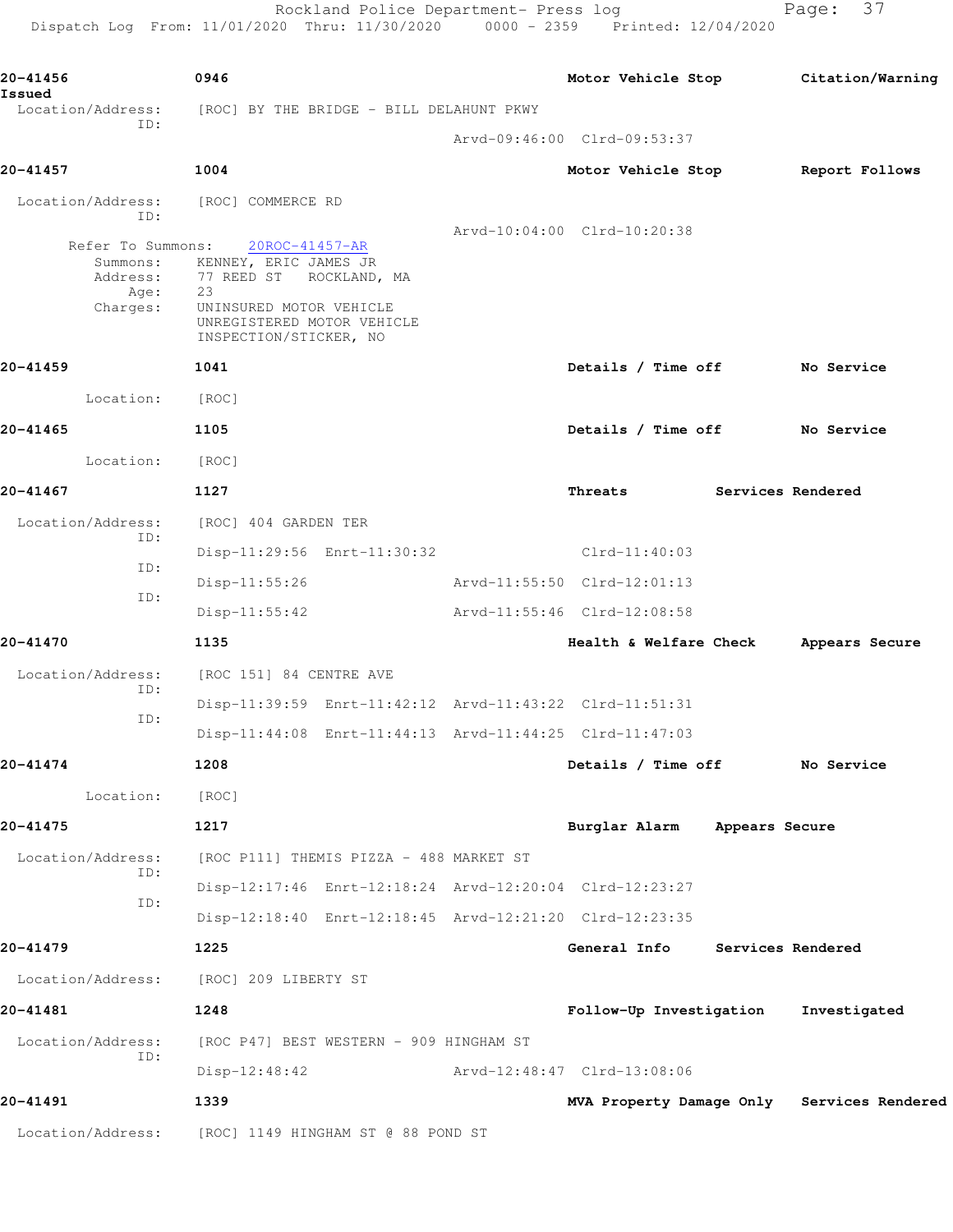|                          | Rockland Police Department- Press log<br>Dispatch Log From: 11/01/2020 Thru: 11/30/2020 0000 - 2359 Printed: 12/04/2020 |                                        |            | Page:             | 38                |
|--------------------------|-------------------------------------------------------------------------------------------------------------------------|----------------------------------------|------------|-------------------|-------------------|
| ID:<br>ID:               | Disp-13:40:32 Enrt-13:40:44 Arvd-13:45:00 Clrd-14:16:57                                                                 |                                        |            |                   |                   |
|                          | Disp-13:40:39 Enrt-13:40:48 Arvd-13:45:04 Clrd-14:18:15                                                                 |                                        |            |                   |                   |
| 20-41495                 | 1416                                                                                                                    | MVA Property Damage Only               |            |                   | Services Rendered |
| Vicinity of:<br>ID:      | [ROC 43] OVERHEAD DOOR BOSTON - 300 WEYMOUTH ST                                                                         |                                        |            |                   |                   |
| ID:                      | Disp-14:19:22 Enrt-14:20:19 Arvd-14:21:10 Clrd-14:46:03                                                                 |                                        |            |                   |                   |
|                          | Disp-14:21:31 Enrt-14:21:38 Arvd-14:21:42 Clrd-15:00:34                                                                 |                                        |            |                   |                   |
| 20-41499                 | 1431                                                                                                                    | Suspicious Activity                    |            |                   | Services Rendered |
| Vicinity of:<br>ID:      | [ROC P51] DOUBLE TREE - 929 HINGHAM ST                                                                                  |                                        |            |                   |                   |
|                          | $Disp-14:37:40$                                                                                                         | Arvd-14:38:01 Clrd-14:39:08            |            |                   |                   |
| 20-41501                 | 1447                                                                                                                    | Details / Time off                     |            |                   | Services Rendered |
| Location:                | [ROC]                                                                                                                   |                                        |            |                   |                   |
| 20-41505                 | 1502                                                                                                                    | General Info                           |            | Services Rendered |                   |
| Location/Address:        | [ROC] SUNNYBANK AVE                                                                                                     |                                        |            |                   |                   |
| 20-41507                 | 1507                                                                                                                    | General Info                           |            | Services Rendered |                   |
| Location/Address:        | [ROC] 359 MARKET ST                                                                                                     |                                        |            |                   |                   |
| 20-41508                 | 1514                                                                                                                    | Animal Complaint Services Rendered     |            |                   |                   |
| Location/Address:        | [ROC] 250 REED ST                                                                                                       |                                        |            |                   |                   |
| ID:                      |                                                                                                                         | Arvd-15:14:00 Clrd-15:39:30            |            |                   |                   |
| 20-41510                 | 1520                                                                                                                    | Burglar Alarm Building Checked/Secured |            |                   |                   |
| Location/Address:        | [ROC] MASS FIRE PREVENTION - 96 RESERVOIR PARK DR                                                                       |                                        |            |                   |                   |
| ID:                      | Disp-15:22:11 Enrt-15:22:14                                                                                             | $Clrd-15:28:14$                        |            |                   |                   |
| ID:                      | $Disp-15:28:10$                                                                                                         | Arvd-15:28:17 Clrd-15:33:22            |            |                   |                   |
| 20-41514                 | 1546                                                                                                                    | General Info                           | No Service |                   |                   |
|                          | Location/Address: [ROC] 11 SYCAMORE CT                                                                                  |                                        |            |                   |                   |
| 20-41520                 | 1608                                                                                                                    | General Info Appears Secure            |            |                   |                   |
| Location/Address:        | [ROC P72] ROCKLAND POLICE DEPARTMENT - 490 MARKET ST                                                                    |                                        |            |                   |                   |
| 20-41521                 | 1612                                                                                                                    | Breaking & Entering Services Rendered  |            |                   |                   |
|                          |                                                                                                                         |                                        |            |                   |                   |
| Location/Address:<br>ID: | [ROC] 43 HANNAH WAY Apt. #F                                                                                             |                                        |            |                   |                   |
|                          | Disp-16:14:26 Enrt-16:15:08 Arvd-16:26:44 Clrd-16:52:27                                                                 |                                        |            |                   |                   |
| 20-41532                 | 1906                                                                                                                    | Noise Complaint Services Rendered      |            |                   |                   |
| Location/Address:<br>ID: | [ROC P68] AL PRIME - 104 MARKET ST                                                                                      |                                        |            |                   |                   |
|                          | Disp-19:10:33 Enrt-19:13:05 Arvd-19:18:53 Clrd-19:19:54                                                                 |                                        |            |                   |                   |
| 20-41540                 | 2053                                                                                                                    | Details / Time off Appears Secure      |            |                   |                   |
| Location:                | [ROC]                                                                                                                   |                                        |            |                   |                   |
| 20-41549                 | 2315                                                                                                                    | Detail                                 | No Service |                   |                   |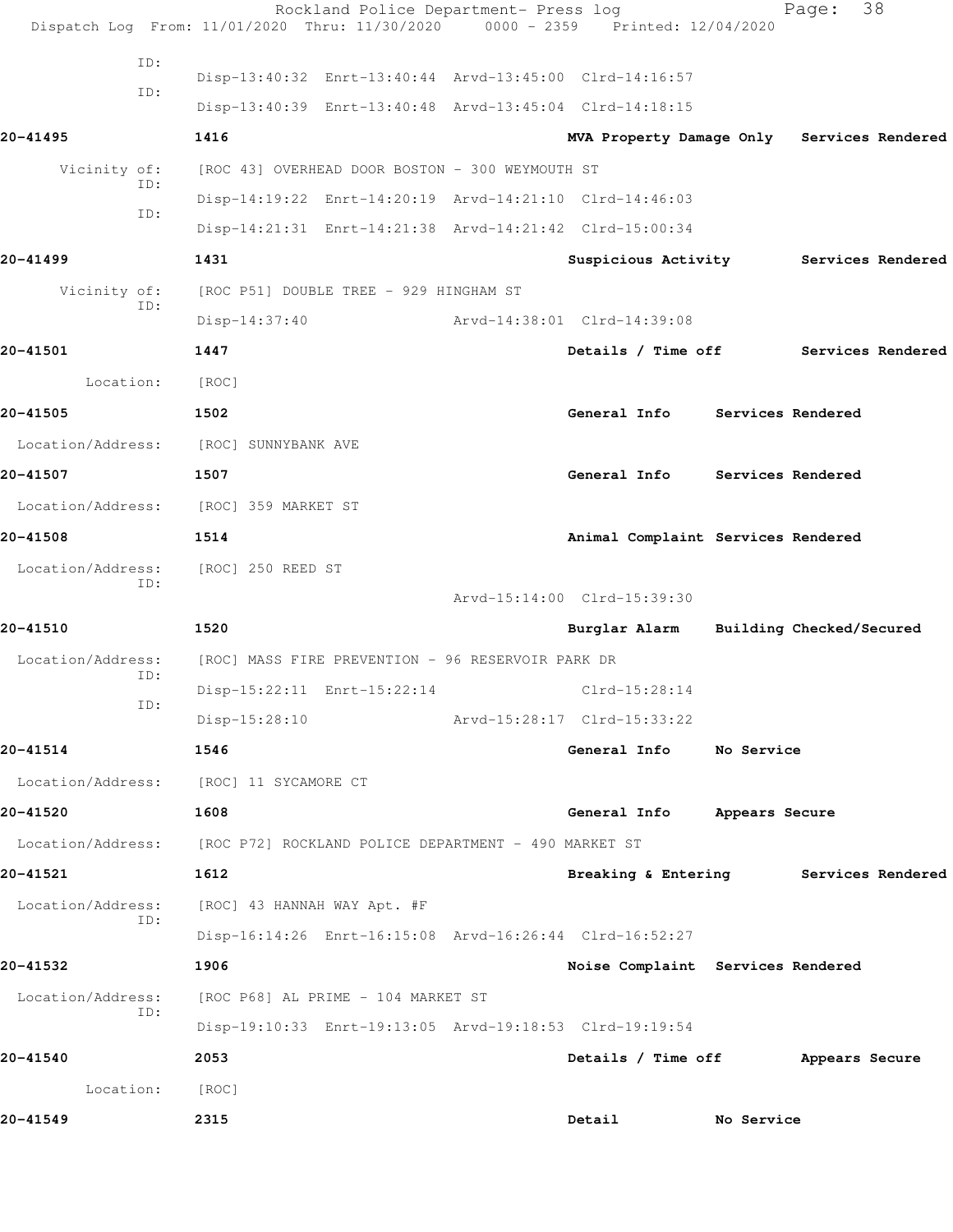|                                                          | Rockland Police Department- Press log<br>Dispatch Log From: 11/01/2020 Thru: 11/30/2020 0000 - 2359 Printed: 12/04/2020                                                                           |                                         |                | 39<br>Page:       |  |
|----------------------------------------------------------|---------------------------------------------------------------------------------------------------------------------------------------------------------------------------------------------------|-----------------------------------------|----------------|-------------------|--|
|                                                          | Location/Address: [ROC] 31 CRESTVIEW ST                                                                                                                                                           |                                         |                |                   |  |
| 20-41550                                                 | 2335                                                                                                                                                                                              | Details / Time off                      |                | Appears Secure    |  |
| Location:                                                | [ROC]                                                                                                                                                                                             |                                         |                |                   |  |
| For Date: $11/11/2020 -$ Wednesday                       |                                                                                                                                                                                                   |                                         |                |                   |  |
| 20-41552                                                 | 0000                                                                                                                                                                                              | SHIFT ASSIGNMENTSNo Service             |                |                   |  |
| Location/Address:                                        | [ROC P72] ROCKLAND POLICE DEPARTMENT - 490 MARKET ST                                                                                                                                              |                                         |                |                   |  |
| TD:                                                      |                                                                                                                                                                                                   | Arvd-00:00:00 Clrd-00:01:32             |                |                   |  |
| 20-41554                                                 | 0016                                                                                                                                                                                              | Motor Vehicle Complaint Gone on arrival |                |                   |  |
| Location/Address:                                        | [ROC] RESERVOIR PARK DR                                                                                                                                                                           |                                         |                |                   |  |
| ID:                                                      |                                                                                                                                                                                                   | Arvd-00:16:00 Clrd-00:29:32             |                |                   |  |
| ID:                                                      | Disp-00:18:56 Enrt-00:19:02 Arvd-00:19:31 Clrd-00:29:32                                                                                                                                           |                                         |                |                   |  |
| 20-41557                                                 | 0027                                                                                                                                                                                              | Motor Vehicle Stop                      |                | Summons To Court  |  |
| Location/Address:                                        | [ROC P69] MCDONALD'S - 117 MARKET ST                                                                                                                                                              |                                         |                |                   |  |
| ID:                                                      | Disp-00:33:42                                                                                                                                                                                     | Arvd-00:33:45 Clrd-00:49:29             |                |                   |  |
| ID:<br>Refer To Summons:<br>Address:<br>Age:<br>Charges: | Disp-00:33:49<br>20ROC-41557-AR<br>Summons: JONES, JOSHUA ALEXANDER<br>80 HARLEM STA HANSON, MA<br>24<br>LICENSE SUSPENDED, OP MV WITH<br>UNREGISTERED MOTOR VEHICLE<br>LICENSE NOT IN POSSESSION | Arvd-00:33:51 Clrd-00:49:23             |                |                   |  |
| 20-41560                                                 | 0047                                                                                                                                                                                              | Details / Time off No Service           |                |                   |  |
| Location:                                                | [ROC]                                                                                                                                                                                             |                                         |                |                   |  |
| 20-41564                                                 | 0214                                                                                                                                                                                              | Suspicious Activity                     |                | Services Rendered |  |
| Location/Address:                                        | [ROC P86] MOBIL GAS STATION - 158 MARKET ST                                                                                                                                                       |                                         |                |                   |  |
| ID:                                                      | $Disp-02:14:32$                                                                                                                                                                                   | Arvd-02:14:36 Clrd-02:21:10             |                |                   |  |
| 20-41569                                                 | 0456                                                                                                                                                                                              | CRUISER MAINTENANCE                     |                | Services Rendered |  |
| Location/Address:                                        | [ROC P72] ROCKLAND POLICE DEPARTMENT - 490 MARKET ST                                                                                                                                              |                                         |                |                   |  |
| ID:                                                      |                                                                                                                                                                                                   | Arvd-04:56:00 Clrd-04:58:08             |                |                   |  |
| 20-41572                                                 | 0511                                                                                                                                                                                              | <b>Building Check</b>                   | Appears Secure |                   |  |
| Location/Address:<br>ID:                                 | [ROC] UNION ST                                                                                                                                                                                    |                                         |                |                   |  |
| ID:                                                      |                                                                                                                                                                                                   | Arvd-05:11:00 Clrd-05:11:46             |                |                   |  |
|                                                          | $Disp-05:11:56$                                                                                                                                                                                   | Arvd-05:12:00 Clrd-05:32:13             |                |                   |  |
| 20-41576                                                 | 0625                                                                                                                                                                                              | Follow-Up Investigation                 |                | No Service        |  |
| Location/Address:<br>ID:                                 | [WEY P45] SOUTH SHORE HOSPITAL - 55 FOGG RD                                                                                                                                                       |                                         |                |                   |  |
|                                                          | Disp-06:26:44 Enrt-06:26:50 Arvd-06:40:13 Clrd-06:40:17                                                                                                                                           |                                         |                |                   |  |
| 20-41580                                                 | 0740                                                                                                                                                                                              | Vandalism                               | Investigated   |                   |  |
| Location/Address:                                        | [ROC 46] AMF TECHNOLOGIES - 401 VFW DR                                                                                                                                                            |                                         |                |                   |  |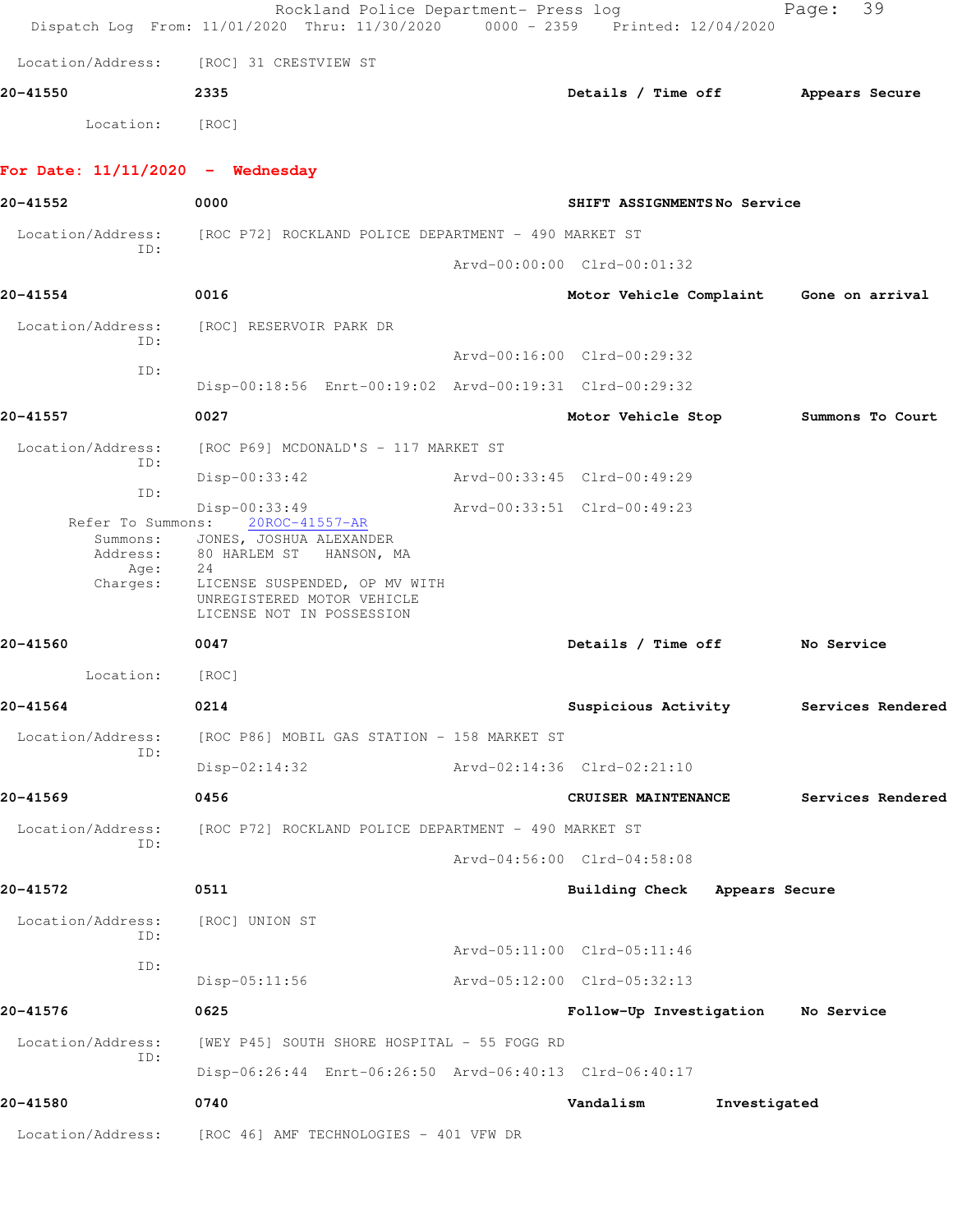|                          | Rockland Police Department- Press log<br>Dispatch Log From: 11/01/2020 Thru: 11/30/2020 0000 - 2359 Printed: 12/04/2020 |                             | 40<br>Page:                                  |
|--------------------------|-------------------------------------------------------------------------------------------------------------------------|-----------------------------|----------------------------------------------|
| ID:                      | Disp-07:42:10 Enrt-07:43:07 Arvd-07:48:48 Clrd-08:40:36                                                                 |                             |                                              |
| 20-41586                 | 0800                                                                                                                    |                             | SHIFT ASSIGNMENTS Services Rendered          |
| Location/Address:        | [ROC P72] ROCKLAND POLICE DEPARTMENT - 490 MARKET ST                                                                    |                             |                                              |
| 20-41589                 | 0800                                                                                                                    | <b>TRAINING METRO</b>       | Services Rendered                            |
| Location/Address:        | [ROC P72] ROCKLAND POLICE DEPARTMENT - 490 MARKET ST                                                                    |                             |                                              |
| 20-41582                 | 0806                                                                                                                    | Vandalism                   | Investigated                                 |
| Location/Address:        | [ROC 22] ATRIUM APARTMENTS - 250 VFW DR                                                                                 |                             |                                              |
| 20-41588                 | 0829                                                                                                                    | Vandalism                   | Investigated                                 |
| Location/Address:        | [ROC 14] HIGHWAY AUTO BODY - 195 VFW DR                                                                                 |                             |                                              |
| ID:                      | Disp-08:30:43 Enrt-08:30:50 Arvd-08:36:20 Clrd-09:24:46                                                                 |                             |                                              |
| 20-41592                 | 0849                                                                                                                    |                             | OFFICER OUT OF THE STATION Services Rendered |
| Location/Address:        | [ROC P72] ROCKLAND POLICE DEPARTMENT - 490 MARKET ST                                                                    |                             |                                              |
| 20-41596                 | 0931                                                                                                                    | COMP TIME OFF               | No Action Required                           |
| Location/Address:        | [ROC P72] ROCKLAND POLICE DEPARTMENT - 490 MARKET ST                                                                    |                             |                                              |
| ID:                      | Disp-09:34:39                                                                                                           | $Clrd-09:41:14$             |                                              |
| 20-41597                 | 0936                                                                                                                    |                             | VACATION DAY OFF No Action Required          |
| Location/Address:        | [ROC P72] ROCKLAND POLICE DEPARTMENT - 490 MARKET ST                                                                    |                             |                                              |
| ID:                      | $Disp-09:41:14$                                                                                                         | Clrd-10:08:35               |                                              |
| 20-41600                 | 1016                                                                                                                    | 911 Hang Up                 | Investigated                                 |
| Location/Address:        | [ROC P47] BEST WESTERN - 909 HINGHAM ST Apt. #122                                                                       |                             |                                              |
| ID:<br>ID:               | Disp-10:18:32 Enrt-10:19:06 Arvd-10:24:45 Clrd-10:28:55                                                                 |                             |                                              |
|                          | Disp-10:19:17 Enrt-10:19:19 Arvd-10:24:46 Clrd-10:28:51                                                                 |                             |                                              |
| 20-41606<br>Required     | 1127                                                                                                                    | Assist Other Agency         | No Action                                    |
| Location/Address:<br>ID: | [ROC 70] WEBSTER PARK NURSING AND REHAB - 56 WEBSTER ST                                                                 |                             |                                              |
| ID:                      | Disp-11:30:11 Enrt-11:30:25 Arvd-11:32:15 Clrd-11:42:13                                                                 |                             |                                              |
|                          | Disp-11:30:21 Enrt-11:30:25 Arvd-11:35:01 Clrd-11:42:10                                                                 |                             |                                              |
| 20-41612                 | 1205                                                                                                                    | Detail                      | Services Rendered                            |
| Location/Address:        | [ROC P72] ROCKLAND POLICE DEPARTMENT - 490 MARKET ST                                                                    |                             |                                              |
| 20-41617                 | 1253                                                                                                                    |                             | VACATION DAY OFF Services Rendered           |
| Location/Address:<br>ID: | [ROC P72] ROCKLAND POLICE DEPARTMENT - 490 MARKET ST                                                                    |                             |                                              |
|                          | $Disp-12:55:00$                                                                                                         | Arvd-13:23:10 Clrd-13:51:35 |                                              |
| 20-41620                 | 1259                                                                                                                    |                             | MVA Property Damage Only Paper Exchange      |
| Location/Address:<br>ID: | [ROC P55] HOME DEPOT - 1149 HINGHAM ST                                                                                  |                             |                                              |
|                          | Disp-13:22:34                                                                                                           | Arvd-13:23:05 Clrd-14:05:33 |                                              |
| 20-41626                 | 1417                                                                                                                    |                             | MVA Property Damage Only Report Follows      |
|                          |                                                                                                                         |                             |                                              |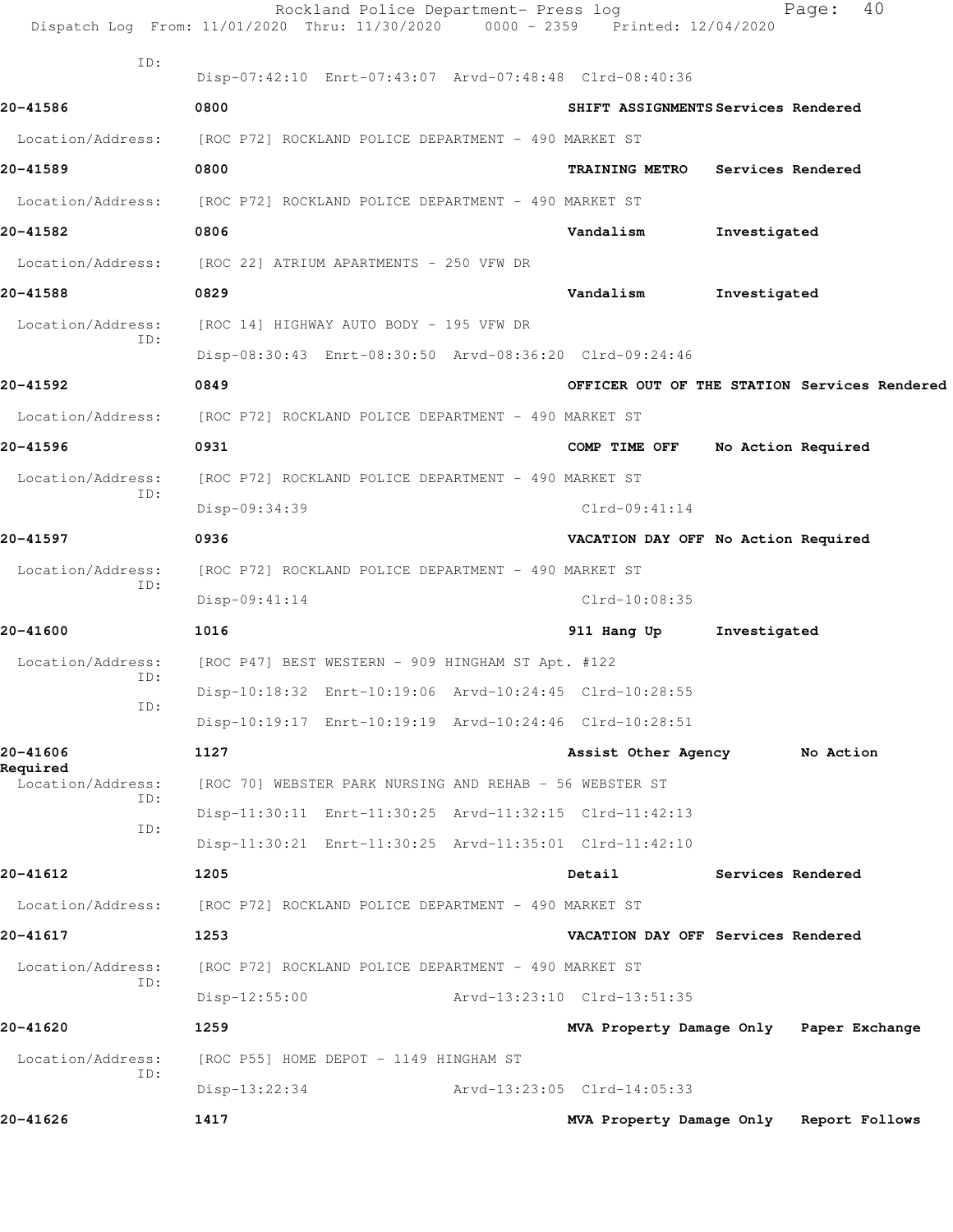|                   | Rockland Police Department- Press log<br>Dispatch Log From: 11/01/2020 Thru: 11/30/2020    | 0000 - 2359 Printed: 12/04/2020 |              | 41<br>Page:       |
|-------------------|--------------------------------------------------------------------------------------------|---------------------------------|--------------|-------------------|
| Vicinity of:      | [ROC] 354 LIBERTY ST @ 200 WEBSTER ST                                                      |                                 |              |                   |
| TD:               |                                                                                            | Arvd-14:17:00 Clrd-14:21:04     |              |                   |
| ID:               | Disp-14:21:18 Enrt-14:21:21 Arvd-14:21:22 Clrd-14:32:47                                    |                                 |              |                   |
| Fire Unit:        | ROCKEN1-Pumper-Rockland Engine 1<br>Disp-14:23:08<br>InQrtsUnavl-14:24:56 InSrvce-14:24:56 | $Clrd-14:24:56$                 |              |                   |
| 20-41632          | 1518                                                                                       | Disabled Motor Vehicle          |              | Services Rendered |
| Location/Address: | [ROC P46] DUNKIN DONUTS - 851 HINGHAM ST                                                   |                                 |              |                   |
| ID:               | Disp-15:20:10 Enrt-15:20:16 Arvd-15:27:55 Clrd-15:44:53                                    |                                 |              |                   |
| ID:               | Disp-15:27:51 Enrt-15:27:53 Arvd-15:44:25 Clrd-15:44:53                                    |                                 |              |                   |
| 20-41633          | 1604                                                                                       | SHIFT ASSIGNMENTSNo Service     |              |                   |
| Location/Address: | [ROC P72] ROCKLAND POLICE DEPARTMENT - 490 MARKET ST                                       |                                 |              |                   |
| 20-41642          | 1719                                                                                       | Motor Vehicle Stop              |              | Verbal Warning    |
| Location/Address: | [ROC] WEST WATER ST                                                                        |                                 |              |                   |
| ID:               |                                                                                            | Arvd-17:19:00 Clrd-17:24:16     |              |                   |
| 20-41651          | 1815                                                                                       | Suspicious Activity             |              | Investigated      |
| Location/Address: | [ROC] UNION ST                                                                             |                                 |              |                   |
| ID:               | $Disp-18:17:01$                                                                            | Arvd-18:17:10 Clrd-18:24:28     |              |                   |
| ID:               | $Disp-18:17:01$                                                                            | Arvd-18:17:14 Clrd-18:24:23     |              |                   |
| 20-41654          | 1826                                                                                       | Motor Vehicle Complaint         |              | Investigated      |
| Location/Address: | [ROC] NORTH AVE                                                                            |                                 |              |                   |
| ID:               | $Disp-18:28:42$                                                                            | Arvd-18:28:48 Clrd-18:45:46     |              |                   |
| ID:               | Disp-18:32:57                                                                              | Arvd-18:33:01 Clrd-18:31:00     |              |                   |
| 20-41655          | 1831                                                                                       | Motor Vehicle Stop              |              | Investigated      |
| Location/Address: | [ROC] MARKET ST                                                                            |                                 |              |                   |
| ID:               |                                                                                            | Arvd-18:31:00 Clrd-18:37:19     |              |                   |
| 20-41661          | 1933                                                                                       | Motor Vehicle Stop              |              | Verbal Warning    |
| Vicinity of:      | [ROC] 142 LIBERTY ST @ 234 VERNON ST                                                       |                                 |              |                   |
| ID:               |                                                                                            | Arvd-19:33:00 Clrd-19:37:14     |              |                   |
| 20-41666          | 2017                                                                                       | Vandalism                       | Investigated |                   |
| Location/Address: | [ROC] 34 JAMES ST                                                                          |                                 |              |                   |
| ID:               | Disp-20:20:27 Enrt-20:20:35 Arvd-20:24:27 Clrd-20:31:19                                    |                                 |              |                   |
| ID:               | Disp-20:20:27 Enrt-20:20:35 Arvd-20:22:23 Clrd-20:31:22                                    |                                 |              |                   |
| ID:               | Disp-20:20:27 Enrt-20:20:35 Arvd-20:21:42 Clrd-20:31:01                                    |                                 |              |                   |
| 20-41667          | 2028                                                                                       | 911 Hang Up                     |              | Services Rendered |
| Location/Address: | [ROC] 45 HANNAH WAY Apt. #D                                                                |                                 |              |                   |
| ID:               | Disp-20:31:10 Enrt-20:31:16 Arvd-20:33:02 Clrd-20:39:54                                    |                                 |              |                   |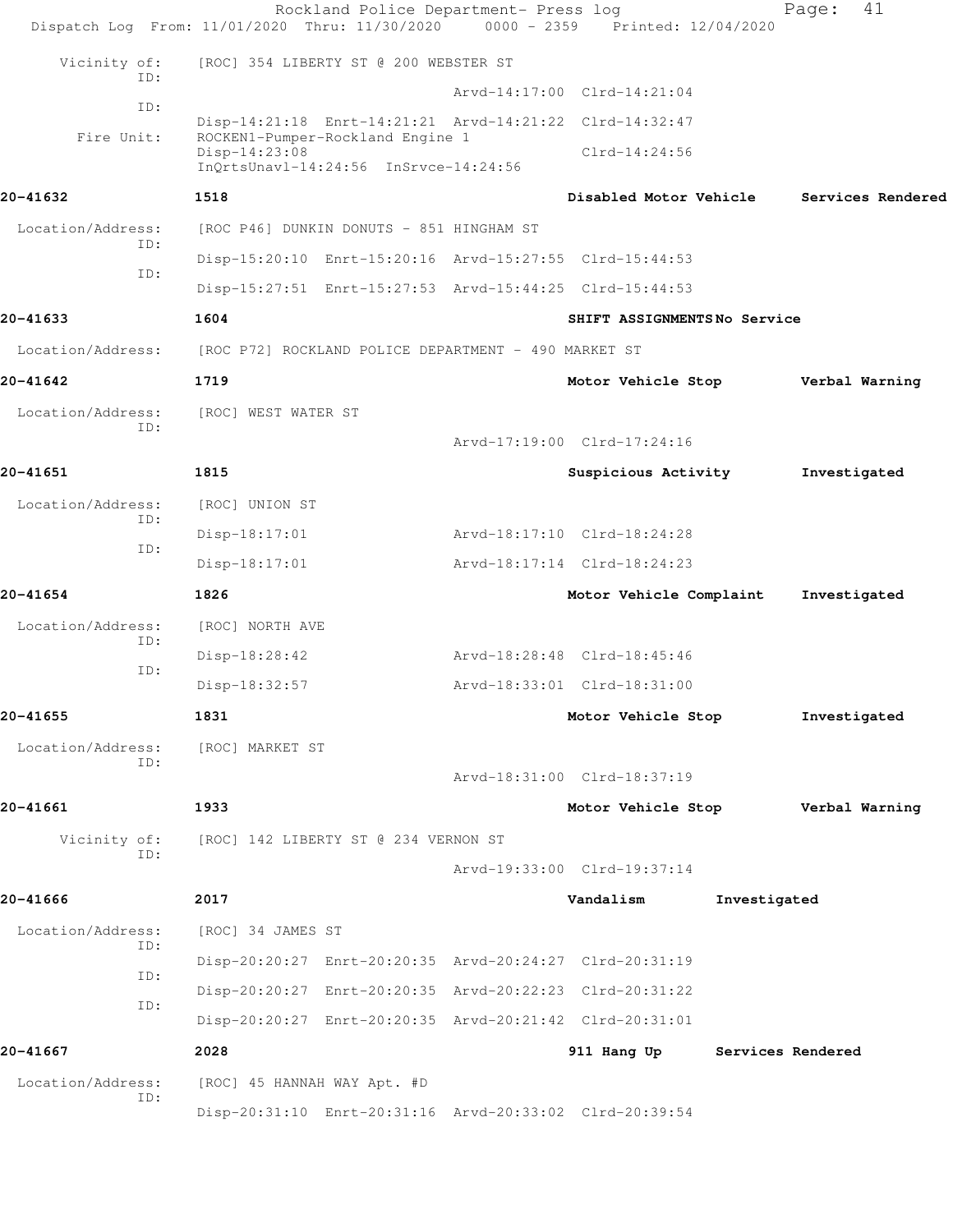| 20-41672              |            | 2146                                                 |                                                      | <b>Suspicious Activity</b>                                           |              | Services Not             |
|-----------------------|------------|------------------------------------------------------|------------------------------------------------------|----------------------------------------------------------------------|--------------|--------------------------|
| Required<br>Location: |            | [ROC] REEDS POND PARKWAY                             |                                                      |                                                                      |              |                          |
|                       | ID:        |                                                      |                                                      | Arvd-21:46:00 Clrd-21:48:58                                          |              |                          |
| 20-41681              |            | 2254                                                 |                                                      | Burglar Alarm                                                        | Investigated |                          |
| Location/Address:     |            |                                                      | [ROC 260] SOUTH SHORE HOSPICE - 30 RESERVOIR PARK DR |                                                                      |              |                          |
|                       | ID:        |                                                      |                                                      | Disp-22:56:40 Enrt-22:56:49 Arvd-23:00:56 Clrd-23:04:28              |              |                          |
|                       | ID:        |                                                      | Disp-22:58:52 Enrt-22:58:57                          | $Clrd-23:04:24$                                                      |              |                          |
| 20-41683              |            | 2309                                                 |                                                      | Threats                                                              |              | Services Rendered        |
| Location/Address:     |            | [ROC] 191 MARTHA DR Apt. #C                          |                                                      |                                                                      |              |                          |
|                       | ID:        |                                                      |                                                      | Disp-23:11:35 Enrt-23:11:41 Arvd-23:13:14 Clrd-23:38:47              |              |                          |
|                       | ID:        |                                                      |                                                      | Disp-23:14:35 Enrt-23:14:41 Arvd-23:14:44 Clrd-23:30:09              |              |                          |
| 20-41684              |            | 2317                                                 |                                                      | Animal Complaint Services Rendered                                   |              |                          |
| Location/Address:     |            | [ROC] 207 LEVIN RD                                   |                                                      |                                                                      |              |                          |
|                       | ID:        | Disp-23:25:19                                        |                                                      | $Clrd-23:25:47$                                                      |              |                          |
| 20-41685              |            | 2332                                                 |                                                      | Details / Time off                                                   |              | No Service               |
| Location:             |            | [ROC]                                                |                                                      |                                                                      |              |                          |
| 20-41686              |            | 2359                                                 |                                                      | Missing Person Services Rendered                                     |              |                          |
| Location/Address:     |            | [ROC] 50 CONCORD ST Apt. #3                          |                                                      |                                                                      |              |                          |
|                       | ID:        |                                                      | Disp-00:00:51 Enrt-00:01:34                          | Clrd-11/12/2020 @ 00:11:54                                           |              |                          |
|                       | ID:        |                                                      |                                                      | Disp-00:00:51 Enrt-00:01:32 Arvd-00:07:01 Clrd-11/12/2020 @ 00:12:06 |              |                          |
|                       |            | For Date: $11/12/2020$ - Thursday                    |                                                      |                                                                      |              |                          |
| 20-41688              |            | 0000                                                 |                                                      | SHIFT ASSIGNMENTS Services Not Required                              |              |                          |
| Location/Address:     |            | [ROC P72] ROCKLAND POLICE DEPARTMENT - 490 MARKET ST |                                                      |                                                                      |              |                          |
| 20-41691              |            | 0133                                                 |                                                      | Breaking & Entering                                                  |              | Sent On Way              |
| Location/Address:     |            | [ROC] 725 MARKET ST                                  |                                                      |                                                                      |              |                          |
|                       | ID:        |                                                      |                                                      | Disp-01:34:33 Enrt-01:35:33 Arvd-01:38:39 Clrd-01:57:59              |              |                          |
|                       | ID:        |                                                      |                                                      | Disp-01:34:38 Enrt-01:35:34 Arvd-01:38:26 Clrd-02:20:30              |              |                          |
|                       | ID:<br>ID: |                                                      |                                                      | Disp-01:35:58 Enrt-01:36:04 Arvd-01:36:07 Clrd-02:20:37              |              |                          |
|                       |            |                                                      |                                                      | Disp-02:09:54 Enrt-02:09:58 Arvd-02:10:02 Clrd-02:15:33              |              |                          |
| 20-41701              |            | 0532                                                 |                                                      | <b>Building Check</b>                                                |              | Building Checked/Secured |
| Location/Address:     |            |                                                      | [ROC 61] UNION ST BUSINESS DISTRICT - UNION ST       |                                                                      |              |                          |
|                       | ID:        | Disp-05:33:32                                        |                                                      | Arvd-05:33:42 Clrd-05:53:45                                          |              |                          |
| 20-41705              |            | 0652                                                 |                                                      | Motor Vehicle Stop                                                   |              | Verbal Warning           |
|                       |            | Location/Address: [ROC] E WATER ST                   |                                                      |                                                                      |              |                          |

Disp-06:55:40 Enrt-06:55:45 Arvd-06:55:48 Clrd-06:58:00

ID: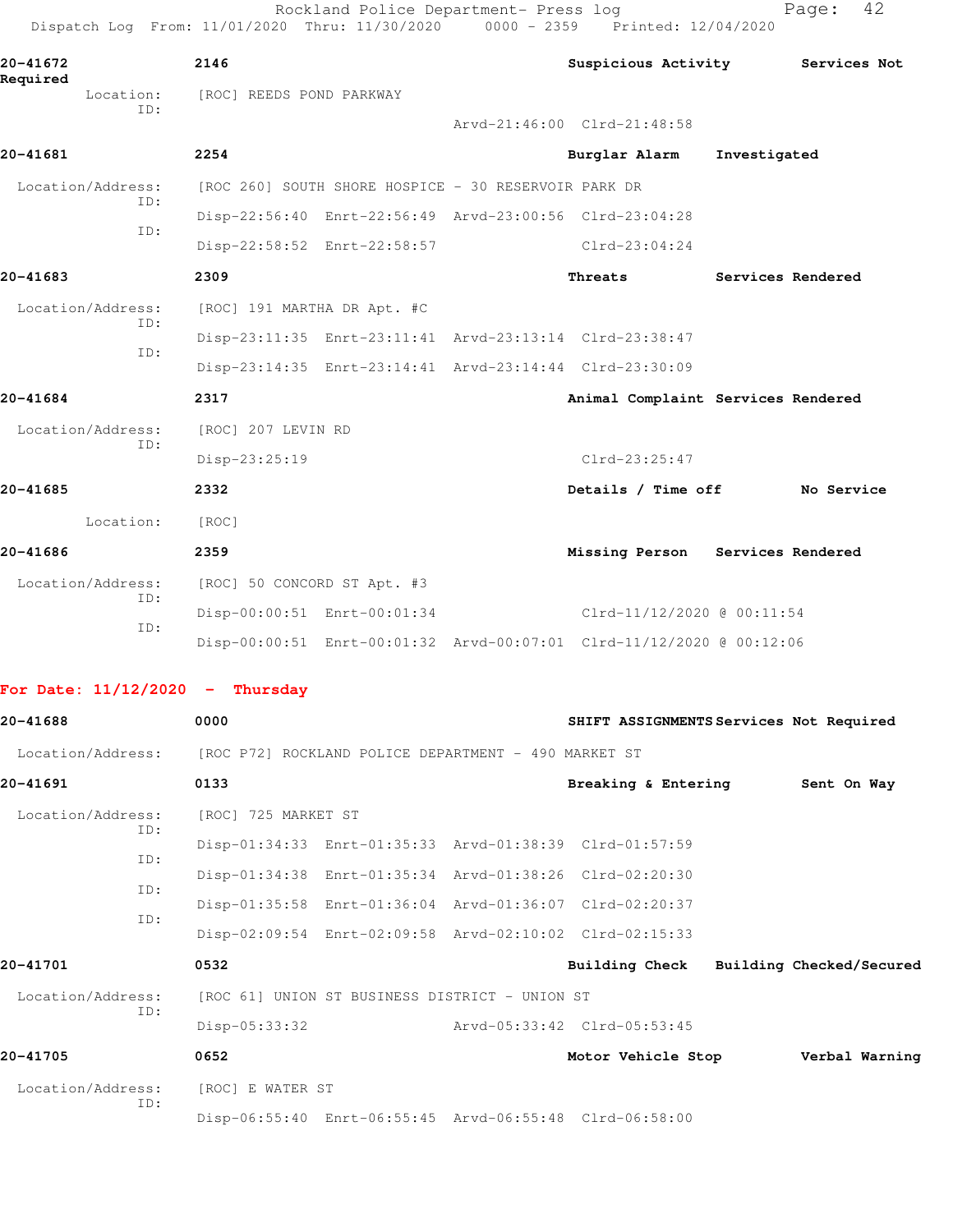|                             | Rockland Police Department- Press log<br>Dispatch Log From: 11/01/2020 Thru: 11/30/2020 0000 - 2359 Printed: 12/04/2020 |                                         | 43<br>Page:       |
|-----------------------------|-------------------------------------------------------------------------------------------------------------------------|-----------------------------------------|-------------------|
| 20-41706                    | 0703                                                                                                                    | Burglar Alarm Cancelled Enroute         |                   |
| Location/Address:           | [ROC] 9 ROBIN LN                                                                                                        |                                         |                   |
| ID:                         | Disp-07:04:43 Enrt-07:04:48                                                                                             | Clrd-07:05:16                           |                   |
| 20-41710                    | 0729                                                                                                                    | Burglar Alarm                           | Investigated      |
| Location/Address:           | [ROC] 56 BUTTERNUT LN                                                                                                   |                                         |                   |
| ID:                         | Disp-07:31:02 Enrt-07:31:05 Arvd-07:32:53 Clrd-07:40:19                                                                 |                                         |                   |
| 20-41711                    | 0754                                                                                                                    | 911 Accidental                          | Investigated      |
| Location/Address:           | [ROC 25] HI-WAY SAFETY SYSTEMS - 9 ROCKVIEW WAY                                                                         |                                         |                   |
| ID:                         | Disp-07:56:25                                                                                                           | Clrd-07:56:33                           |                   |
| 20-41713                    | 0817                                                                                                                    | SHIFT ASSIGNMENSTS                      | Services Rendered |
| Location/Address:           | [ROC P72] ROCKLAND POLICE DEPARTMENT - 490 MARKET ST                                                                    |                                         |                   |
| 20-41716                    | 0908                                                                                                                    | Details / Time off                      | Services Rendered |
| Location:                   | [ROC]                                                                                                                   |                                         |                   |
| 20-41720                    | 0940                                                                                                                    | Motor Vehicle Stop                      | Citation/Warning  |
| Issued<br>Location/Address: | [ROC] 490 WEST WATER ST                                                                                                 |                                         |                   |
| ID:                         |                                                                                                                         | Arvd-09:40:00 Clrd-09:46:18             |                   |
| 20-41725                    | 0948                                                                                                                    | Health & Welfare Check                  | Investigated      |
| Location/Address:           | [ROC] 34 GREEN ST                                                                                                       |                                         |                   |
| ID:                         | Disp-09:53:10 Enrt-09:53:12 Arvd-10:06:52 Clrd-10:17:59                                                                 |                                         |                   |
| 20-41728                    | 1029                                                                                                                    | Building Check Building Checked/Secured |                   |
| Location/Address:           | [ROC] LIBERTY ST                                                                                                        |                                         |                   |
| ID:                         |                                                                                                                         | Arvd-10:30:39 Clrd-10:31:02             |                   |
| 20-41730                    | 1037                                                                                                                    | Details / Time off                      | Services Rendered |
| Location:                   | [ROC]                                                                                                                   |                                         |                   |
| 20-41744                    | 1141                                                                                                                    | 911 Accidental                          | Investigated      |
| Location/Address:<br>ID:    | [ROC] 24 BIGELOW AVE                                                                                                    |                                         |                   |
|                             | Disp-11:42:41 Enrt-11:42:44 Arvd-11:48:49 Clrd-12:00:32                                                                 |                                         |                   |
| 20-41748                    | 1159                                                                                                                    | Building Check Building Checked/Secured |                   |
| Location/Address:<br>ID:    | [ROC] HINGHAM ST                                                                                                        |                                         |                   |
|                             | Disp-12:00:32 Enrt-12:00:45 Arvd-12:00:48 Clrd-12:00:54                                                                 |                                         |                   |
| 20-41750                    | 1219                                                                                                                    | Lockout                                 | Services Rendered |
| Location/Address:<br>ID:    | [ROC P112] FAMILY DOLLAR - 366 MARKET ST                                                                                |                                         |                   |
|                             | Disp-12:20:55 Enrt-12:21:00 Arvd-12:24:49 Clrd-12:33:00                                                                 |                                         |                   |
| 20-41751                    | 1219                                                                                                                    | Suspicious Activity                     | Investigated      |
| Location/Address:<br>ID:    | [ROC] SUNNYBANK AVE @ WEBSTER ST                                                                                        |                                         |                   |
|                             | Disp-12:23:41 Enrt-12:23:47 Arvd-12:25:46 Clrd-12:32:08                                                                 |                                         |                   |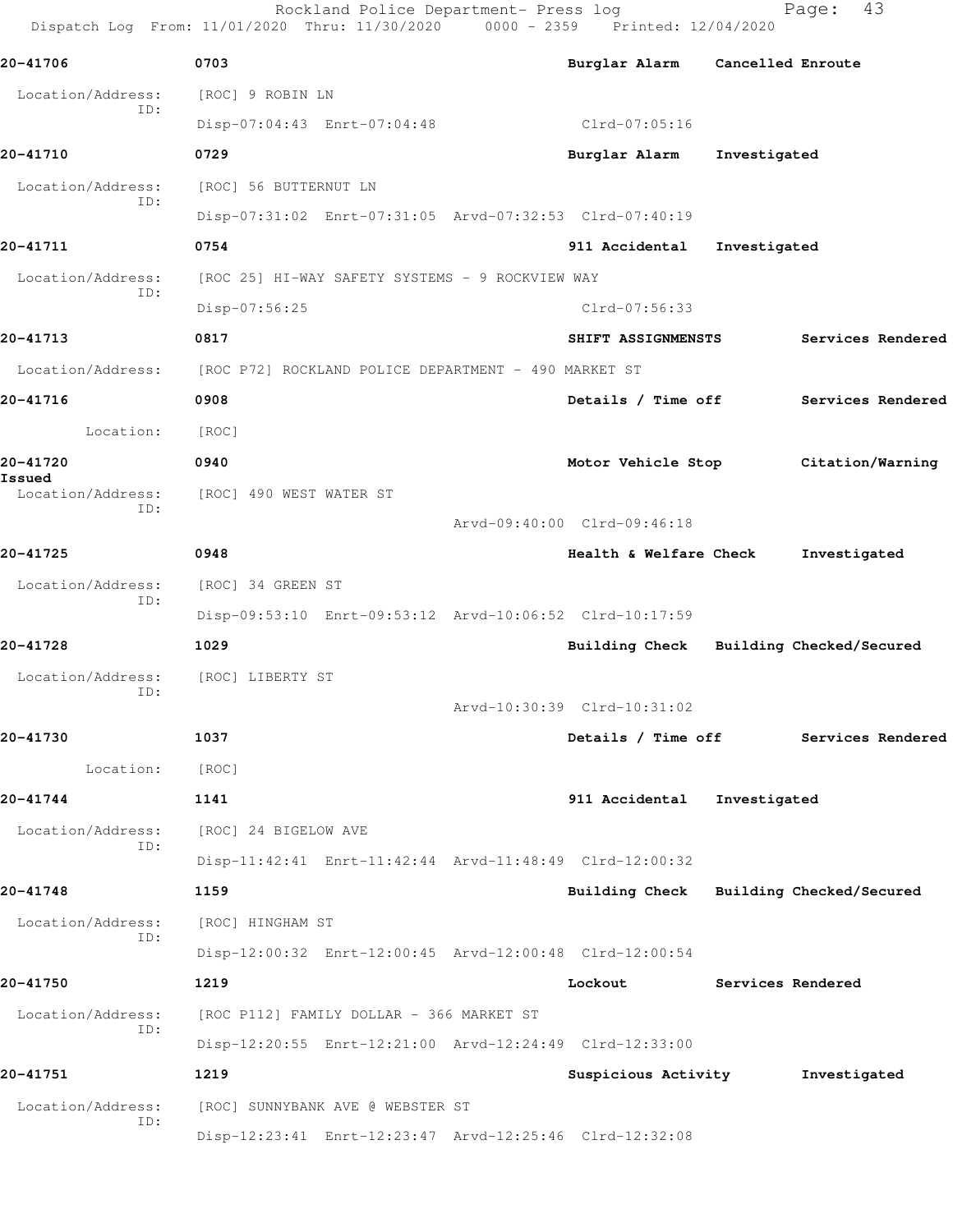Rockland Police Department- Press log Fage: 44 Dispatch Log From: 11/01/2020 Thru: 11/30/2020 0000 - 2359 Printed: 12/04/2020

**20-41753 1304 Building Check Building Checked/Secured** Location/Address: [ROC] HINGHAM ST ID: Arvd-13:05:13 Clrd-13:05:32 **20-41754 1321 Larceny / Forgery/ Fraud Services Rendered** Location/Address: [ROC] 115 MONCRIEF RD ID: Disp-13:24:42 Arvd-13:24:50 Clrd-13:25:36 **20-41758 1349 Details / Time off Services Rendered** Location: [ROC] **20-41759 1350 Details / Time off Services Rendered** Location: [ROC] **20-41760 1352 Larceny / Forgery/ Fraud Services Rendered** Location/Address: [ROC] 360 UNION ST ID: Disp-13:54:55 Arvd-13:55:02 Clrd-13:55:13 **20-41765 1438 Missing Person Services Rendered** Location/Address: [ROC] 1 COL BRIAN DUFFY WAY ID: Disp-14:40:28 Arvd-14:40:34 Clrd-14:43:10 ID: Disp-14:40:28 Enrt-14:40:35 Clrd-14:43:13 ID: Disp-14:40:28 Clrd-14:41:29 ID: Disp-14:40:43 Arvd-14:40:46 Clrd-14:43:15 **20-41766 1451 Larceny / Forgery/ Fraud Services Rendered** Location/Address: [ROC] 150 MANZELLA CT ID: Disp-14:54:19 Clrd-14:54:36 ID: Disp-14:54:46 Enrt-14:54:56 Arvd-14:57:34 Clrd-15:28:17 **20-41771 1517 Larceny / Forgery/ Fraud Services Rendered** Location/Address: [ROC] 49 SATUCKET RD ID: Disp-15:22:30 Arvd-15:22:46 Clrd-15:22:50 **20-41777 1601 SHIFT ASSIGNMENTS Services Rendered** Location/Address: [ROC P72] ROCKLAND POLICE DEPARTMENT - 490 MARKET ST **20-41789 1712 DIRTBIKE COMPLAINT Appears Secure** Location/Address: [ROC P72] ROCKLAND POLICE DEPARTMENT - 490 MARKET ST ID: Disp-17:15:12 Clrd-17:15:18 **20-41790 1716 Larceny / Forgery/ Fraud Services Rendered** Location/Address: [ROC] 457 UNION ST ID: Disp-17:19:35 Clrd-17:19:41 **20-41796 1902 Motor Vehicle Complaint Sent On Way**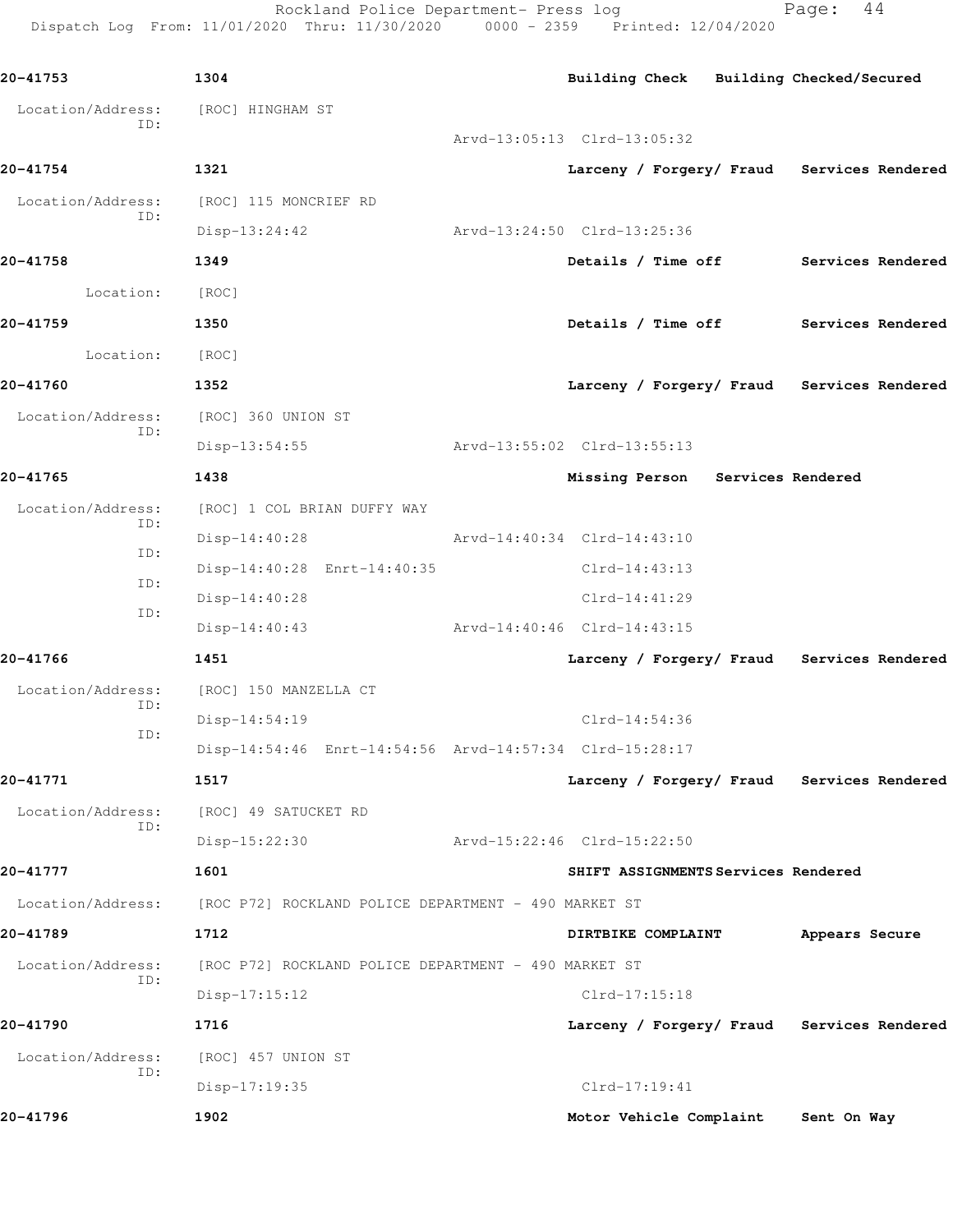| 20-41829                                                                           | 0104                                                                                                                                                                                                                                                                                                                                                                                                                                                                                                                                                                                                                                                                          | Disturbance                                                                                                          | Services Rendered |                                      |
|------------------------------------------------------------------------------------|-------------------------------------------------------------------------------------------------------------------------------------------------------------------------------------------------------------------------------------------------------------------------------------------------------------------------------------------------------------------------------------------------------------------------------------------------------------------------------------------------------------------------------------------------------------------------------------------------------------------------------------------------------------------------------|----------------------------------------------------------------------------------------------------------------------|-------------------|--------------------------------------|
|                                                                                    |                                                                                                                                                                                                                                                                                                                                                                                                                                                                                                                                                                                                                                                                               | Arvd-01:02:00 Clrd-01:07:44                                                                                          |                   |                                      |
| Location/Address:<br>ID:                                                           | [ROC] 73 RESERVOIR PARK DR @ 141 WEYMOUTH ST                                                                                                                                                                                                                                                                                                                                                                                                                                                                                                                                                                                                                                  |                                                                                                                      |                   |                                      |
| 20-41828                                                                           | 0102                                                                                                                                                                                                                                                                                                                                                                                                                                                                                                                                                                                                                                                                          | Motor Vehicle Stop Verbal Warning                                                                                    |                   |                                      |
| Location:                                                                          | [ROC]                                                                                                                                                                                                                                                                                                                                                                                                                                                                                                                                                                                                                                                                         |                                                                                                                      |                   |                                      |
| 20-41826                                                                           | 0042                                                                                                                                                                                                                                                                                                                                                                                                                                                                                                                                                                                                                                                                          |                                                                                                                      |                   | Details / Time off Services Rendered |
| Services Rendered<br>Location:                                                     | [ROC]                                                                                                                                                                                                                                                                                                                                                                                                                                                                                                                                                                                                                                                                         |                                                                                                                      |                   |                                      |
| 20-41823                                                                           | 0025                                                                                                                                                                                                                                                                                                                                                                                                                                                                                                                                                                                                                                                                          | Details / Time off 1 HOURCOMP                                                                                        |                   |                                      |
| ID:                                                                                | Disp-00:06:10 Enrt-00:09:56 Arvd-00:10:29 Clrd-00:15:07                                                                                                                                                                                                                                                                                                                                                                                                                                                                                                                                                                                                                       |                                                                                                                      |                   |                                      |
| ID:                                                                                | Disp-00:06:04 Enrt-00:09:56 Arvd-00:10:29 Clrd-00:15:10                                                                                                                                                                                                                                                                                                                                                                                                                                                                                                                                                                                                                       |                                                                                                                      |                   |                                      |
| Location/Address:                                                                  | [ROC 60] SPRING GATE APARTMENTS - 52 HANNAH WAY                                                                                                                                                                                                                                                                                                                                                                                                                                                                                                                                                                                                                               |                                                                                                                      |                   |                                      |
| 20-41820                                                                           | 0003                                                                                                                                                                                                                                                                                                                                                                                                                                                                                                                                                                                                                                                                          | Disturbance Could Not Locate                                                                                         |                   |                                      |
| ID:                                                                                | $Disp-00:10:00$                                                                                                                                                                                                                                                                                                                                                                                                                                                                                                                                                                                                                                                               | $Clrd-00:10:04$                                                                                                      |                   |                                      |
| Location/Address:                                                                  | [ROC P72] ROCKLAND POLICE DEPARTMENT - 490 MARKET ST                                                                                                                                                                                                                                                                                                                                                                                                                                                                                                                                                                                                                          |                                                                                                                      |                   |                                      |
| 20-41821                                                                           | 0001                                                                                                                                                                                                                                                                                                                                                                                                                                                                                                                                                                                                                                                                          | General Info                                                                                                         | Services Rendered |                                      |
| For Date: $11/13/2020 -$ Friday                                                    |                                                                                                                                                                                                                                                                                                                                                                                                                                                                                                                                                                                                                                                                               |                                                                                                                      |                   |                                      |
| Location/Address:<br>ID:                                                           | [ROC P12] GREEK HOUSE OF PIZZA - 343 CENTRE AVE<br>Disp-20:24:18 Enrt-20:24:20 Arvd-20:27:18 Clrd-20:42:19                                                                                                                                                                                                                                                                                                                                                                                                                                                                                                                                                                    |                                                                                                                      |                   |                                      |
| 20-41809                                                                           | 2023                                                                                                                                                                                                                                                                                                                                                                                                                                                                                                                                                                                                                                                                          | Assist Public Provided Assistance                                                                                    |                   |                                      |
| ID:<br>ID:<br>20-41807<br>ID:<br>Refer To Summons:<br>Summons:<br>Age:<br>Charges: | Disp-19:04:58<br>2006<br>Location/Address: [ROC] 20 LIBERTY CT<br>20ROC-41807-AR<br>LEMOTTE, PETER<br>Address: 20 LIBERTY CT ROCKLAND, MA<br>39<br>VANDALIZE PROPERTY c266 \$126A<br>VANDALIZE PROPERTY c266 \$126A<br>VANDALIZE PROPERTY c266 \$126A<br>VANDALIZE PROPERTY c266 \$126A<br>VANDALIZE PROPERTY c266 \$126A<br>VANDALIZE PROPERTY c266 \$126A<br>VANDALIZE PROPERTY c266 \$126A<br>VANDALIZE PROPERTY c266 \$126A<br>VANDALIZE PROPERTY c266 \$126A<br>VANDALIZE PROPERTY c266 \$126A<br>VANDALIZE PROPERTY c266 \$126A<br>VANDALIZE PROPERTY c266 \$126A<br>VANDALIZE PROPERTY c266 \$126A<br>VANDALIZE PROPERTY c266 \$126A<br>VANDALIZE PROPERTY c266 \$126A | Arvd-19:05:01 Clrd-19:16:16<br>Arvd-19:06:41 Clrd-19:16:12<br>Follow-Up Investigation<br>Arvd-20:06:00 Clrd-20:15:35 |                   | Report Follows                       |
| Location/Address:<br>ID:                                                           | [ROC 53] 173 WEBSTER ST<br>$Disp-19:03:45$                                                                                                                                                                                                                                                                                                                                                                                                                                                                                                                                                                                                                                    | Arvd-19:04:49 Clrd-19:16:13                                                                                          |                   |                                      |
|                                                                                    | Rockland Police Department- Press log<br>Dispatch Log From: 11/01/2020 Thru: 11/30/2020 0000 - 2359 Printed: 12/04/2020                                                                                                                                                                                                                                                                                                                                                                                                                                                                                                                                                       |                                                                                                                      |                   | 45<br>Page:                          |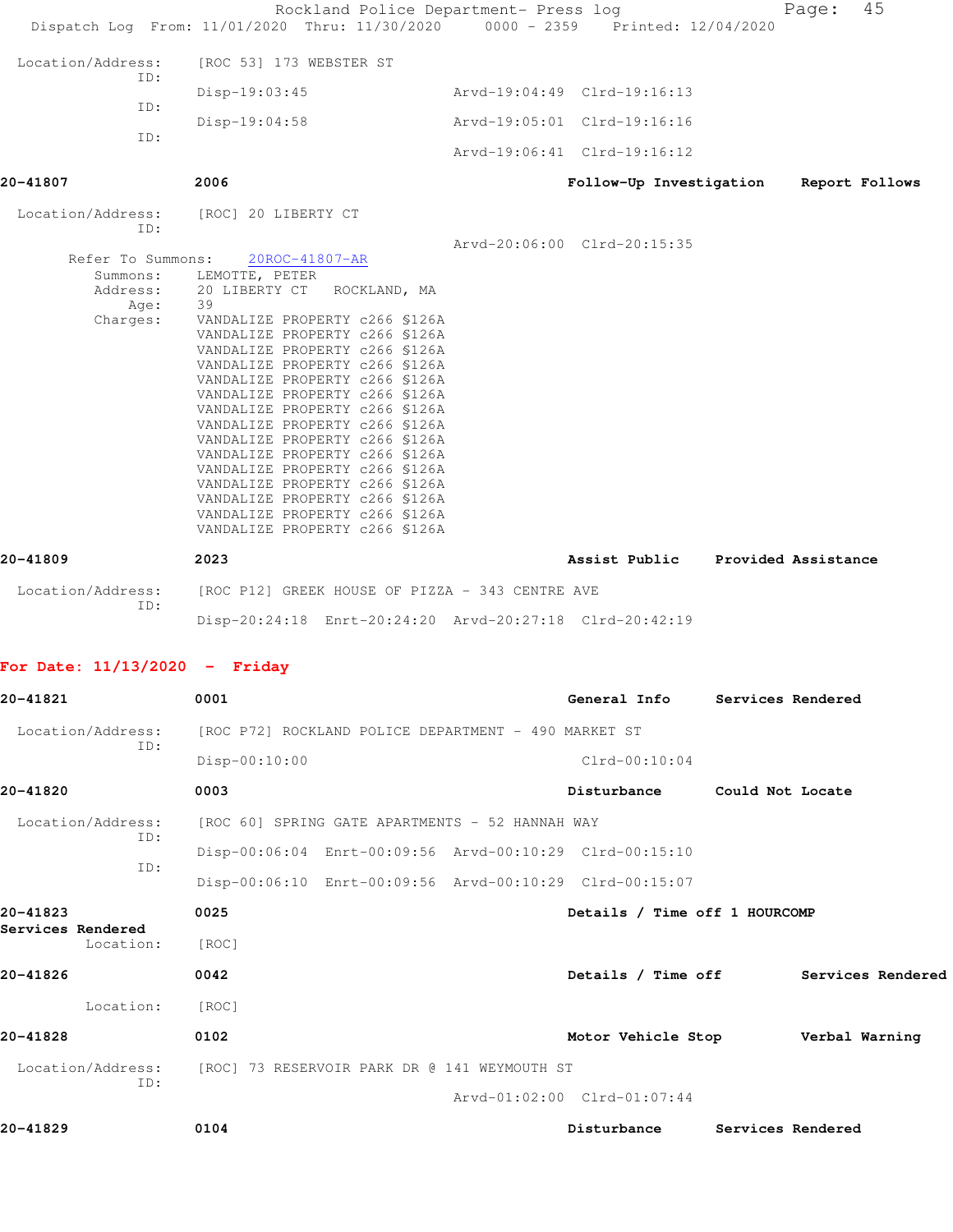|                                         | Rockland Police Department- Press log<br>Dispatch Log From: 11/01/2020 Thru: 11/30/2020 0000 - 2359 Printed: 12/04/2020                                       |                                     |                          | 46<br>Page:       |  |
|-----------------------------------------|---------------------------------------------------------------------------------------------------------------------------------------------------------------|-------------------------------------|--------------------------|-------------------|--|
| Location/Address:                       | [ROC 60] SPRING GATE APARTMENTS - 52 HANNAH WAY                                                                                                               |                                     |                          |                   |  |
| ID:                                     | $Disp-01:05:32$                                                                                                                                               | Arvd-01:07:29 Clrd-01:13:40         |                          |                   |  |
| ID:                                     | $Disp-01:05:39$                                                                                                                                               | Arvd-01:07:31 Clrd-01:13:37         |                          |                   |  |
| 20-41836                                | 0246                                                                                                                                                          | <b>Health &amp; Welfare Check</b>   |                          | Services Rendered |  |
| Location/Address:                       | [ROC] 65 WILLIAMS ST                                                                                                                                          |                                     |                          |                   |  |
| ID:<br>TD:                              | Disp-02:49:18 Enrt-02:49:32 Arvd-02:53:10 Clrd-03:30:08                                                                                                       |                                     |                          |                   |  |
| EMS Unit:                               | Disp-02:49:28 Enrt-02:49:31 Arvd-02:53:05 Clrd-03:21:17<br>ROCKAM1-Rockland A1                                                                                |                                     |                          |                   |  |
|                                         | Disp-02:58:58<br>InQrtsUnavl-02:59:10 InSrvce-02:59:10                                                                                                        | $Clrd-02:59:10$                     |                          |                   |  |
| 20-41838                                | 0320                                                                                                                                                          | Disturbance                         | Arrest(s) Made           |                   |  |
| Location/Address:                       | [ROC] 119 GROVE ST Apt. #240                                                                                                                                  |                                     |                          |                   |  |
| ID:                                     | Disp-03:21:25 Enrt-03:22:08 Arvd-03:24:48 Clrd-04:13:46                                                                                                       |                                     |                          |                   |  |
| ID:                                     | Disp-03:21:30 Enrt-03:22:06 Arvd-03:24:35 Clrd-04:23:54                                                                                                       |                                     |                          |                   |  |
| ID:                                     | Disp-03:21:39 Enrt-03:22:11 Arvd-03:24:46 Clrd-04:13:50                                                                                                       |                                     |                          |                   |  |
| ID:<br>Refer To Arrest:                 | Disp-03:21:49 Enrt-03:21:52<br>20ROC-41838-AR                                                                                                                 | $Clrd-03:22:00$                     |                          |                   |  |
| Arrest:<br>Address:<br>Age:<br>Charges: | MURPHY, THOMAS D III<br>223 SPRING ST ROCKLAND, MA<br>33<br>B&E BUILDING NIGHTTIME FOR FELONY<br>DISTURBING THE PEACE<br>DRUG, POSSESS CLASS E- 33 GABAPENTIN |                                     |                          |                   |  |
| 20-41839                                | 0335                                                                                                                                                          | Motor Vehicle Stop                  |                          | Sent On Way       |  |
| Location/Address:<br>ID:                | [ROC] PARKING LOT - GROVE ST                                                                                                                                  |                                     |                          |                   |  |
|                                         |                                                                                                                                                               | Arvd-03:35:00 Clrd-03:37:43         |                          |                   |  |
| 20-41840                                | 0523                                                                                                                                                          | Building Check Appears Secure       |                          |                   |  |
| Location/Address:<br>ID:                | [ROC 61] UNION ST BUSINESS DISTRICT - UNION ST                                                                                                                |                                     |                          |                   |  |
|                                         | $Disp-05:23:41$                                                                                                                                               | Arvd-05:23:45 Clrd-05:50:41         |                          |                   |  |
| 20-41846                                | 0645                                                                                                                                                          | 911 Hang Up                         | Investigated             |                   |  |
| Location/Address:<br>ID:                | [ROC] 198 SPRING ST                                                                                                                                           |                                     |                          |                   |  |
|                                         | Disp-06:48:14 Enrt-06:48:18 Arvd-06:51:10 Clrd-06:55:52                                                                                                       |                                     |                          |                   |  |
| 20-41848                                | 0706                                                                                                                                                          | <b>PAPERWORK</b>                    | Services Rendered        |                   |  |
| Location/Address:<br>ID:                | [ROC 93] 163 SALEM ST                                                                                                                                         |                                     |                          |                   |  |
|                                         | Disp-07:07:54 Enrt-07:12:41 Arvd-07:12:47 Clrd-07:14:56                                                                                                       |                                     |                          |                   |  |
| 20-41849                                | 0746                                                                                                                                                          | Harassment                          | <b>Services Rendered</b> |                   |  |
| Location/Address:<br>ID:                | [ROC] 10 SPLIT BOULDER RD                                                                                                                                     |                                     |                          |                   |  |
|                                         | $Disp-07:47:48$                                                                                                                                               | Arvd-07:47:52 Clrd-08:06:32         |                          |                   |  |
| 20-41853                                | 0811                                                                                                                                                          | Information Call No Action Required |                          |                   |  |
| Location/Address:                       | [ROC P72] ROCKLAND POLICE DEPARTMENT - 490 MARKET ST                                                                                                          |                                     |                          |                   |  |
|                                         |                                                                                                                                                               |                                     |                          |                   |  |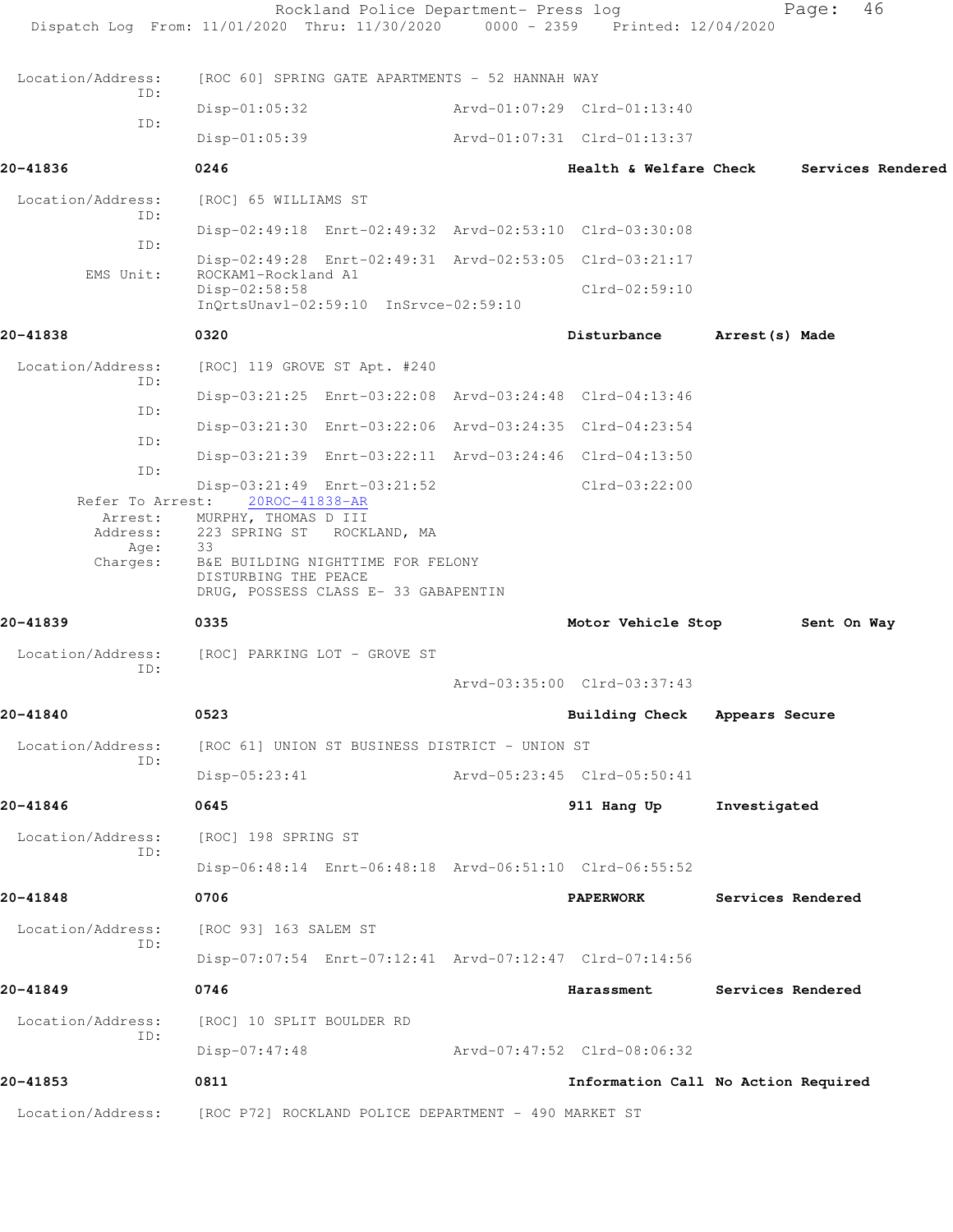Rockland Police Department- Press log entitled and Page: 47 Dispatch Log From: 11/01/2020 Thru: 11/30/2020 0000 - 2359 Printed: 12/04/2020

| 20-41857                 | 0830                                                 | Suspicious Activity              |                   | Gone on arrival                           |
|--------------------------|------------------------------------------------------|----------------------------------|-------------------|-------------------------------------------|
| Location/Address:        | [ROC] 95 PLEASANT ST                                 |                                  |                   |                                           |
| ID:                      | Disp-08:32:00                                        | Arvd-08:33:02 Clrd-08:45:21      |                   |                                           |
| 20-41861<br>Issued       | 0844                                                 | Motor Vehicle Stop               |                   | Citation/Warning                          |
| Location/Address:<br>ID: | [ROC] EXCHANGE ST                                    |                                  |                   |                                           |
|                          |                                                      | Arvd-08:44:00 Clrd-09:14:08      |                   |                                           |
| 20-41863<br>Required     | 0932                                                 | Details / Time off               |                   | No Action                                 |
| Location:                | [ROC]                                                |                                  |                   |                                           |
| 20-41882                 | 1312                                                 |                                  |                   | Motor Vehicle Complaint Gone on arrival   |
| Location/Address:<br>ID: | [ROC] EAST WATER ST                                  |                                  |                   |                                           |
|                          | $Disp-13:15:10$                                      | Arvd-13:15:14 Clrd-13:16:23      |                   |                                           |
| 20-41889                 | 1354                                                 | Motor Vehicle Stop               |                   | Verbal Warning                            |
| Location/Address:<br>ID: | [ROC] PLAIN ST                                       |                                  |                   |                                           |
|                          |                                                      | Arvd-13:54:00 Clrd-14:09:18      |                   |                                           |
| 20-41897                 | 1511                                                 | Identity Theft Services Rendered |                   |                                           |
| Location/Address:<br>ID: | [ROC] 86 FOREST ST                                   |                                  |                   |                                           |
|                          | Disp-15:26:27                                        | $Clrd-15:27:24$                  |                   |                                           |
| 20-41898                 | 1527                                                 | Identity Theft Services Rendered |                   |                                           |
| Location/Address:<br>ID: | [ROC] 311 HOWARD ST                                  |                                  |                   |                                           |
|                          | Disp-15:29:33                                        | Clrd-15:30:49                    |                   |                                           |
| 20-41900                 | 1531                                                 | Identity Theft                   | Services Rendered |                                           |
| Location/Address:<br>ID: | [ROC] 41 WINTER CIR                                  |                                  |                   |                                           |
|                          | $Disp-15:34:06$                                      | Clrd-15:38:57                    |                   |                                           |
| 20-41903                 | 1539                                                 | Identity Theft Services Rendered |                   |                                           |
| Location/Address:<br>ID: | [ROC] 38 RICE AVE                                    |                                  |                   |                                           |
|                          | $Disp-15:40:51$                                      | Clrd-15:41:59                    |                   |                                           |
| 20-41907                 | 1609                                                 | General Info                     |                   | Services Not Required                     |
| Location/Address:<br>ID: | [ROC P72] ROCKLAND POLICE DEPARTMENT - 490 MARKET ST |                                  |                   |                                           |
|                          |                                                      | Arvd-16:09:00 Clrd-16:13:29      |                   |                                           |
| 20-41914                 | 1720                                                 |                                  |                   | Follow-Up Investigation Services Rendered |
| Location/Address:<br>ID: | [ROC] 20 LIBERTY CT                                  |                                  |                   |                                           |
|                          |                                                      | Arvd-17:20:00 Clrd-17:28:44      |                   |                                           |
| 20-41924                 | 1854                                                 | Details / Time off               |                   | Services Rendered                         |
| Location:                | [ROC]                                                |                                  |                   |                                           |
| 20-41930                 | 1922                                                 | 911 Accidental                   | Investigated      |                                           |
| Location/Address:        | [ROC] 28 BISHOP LANE AREA OF TOWER - BISHOP LN       |                                  |                   |                                           |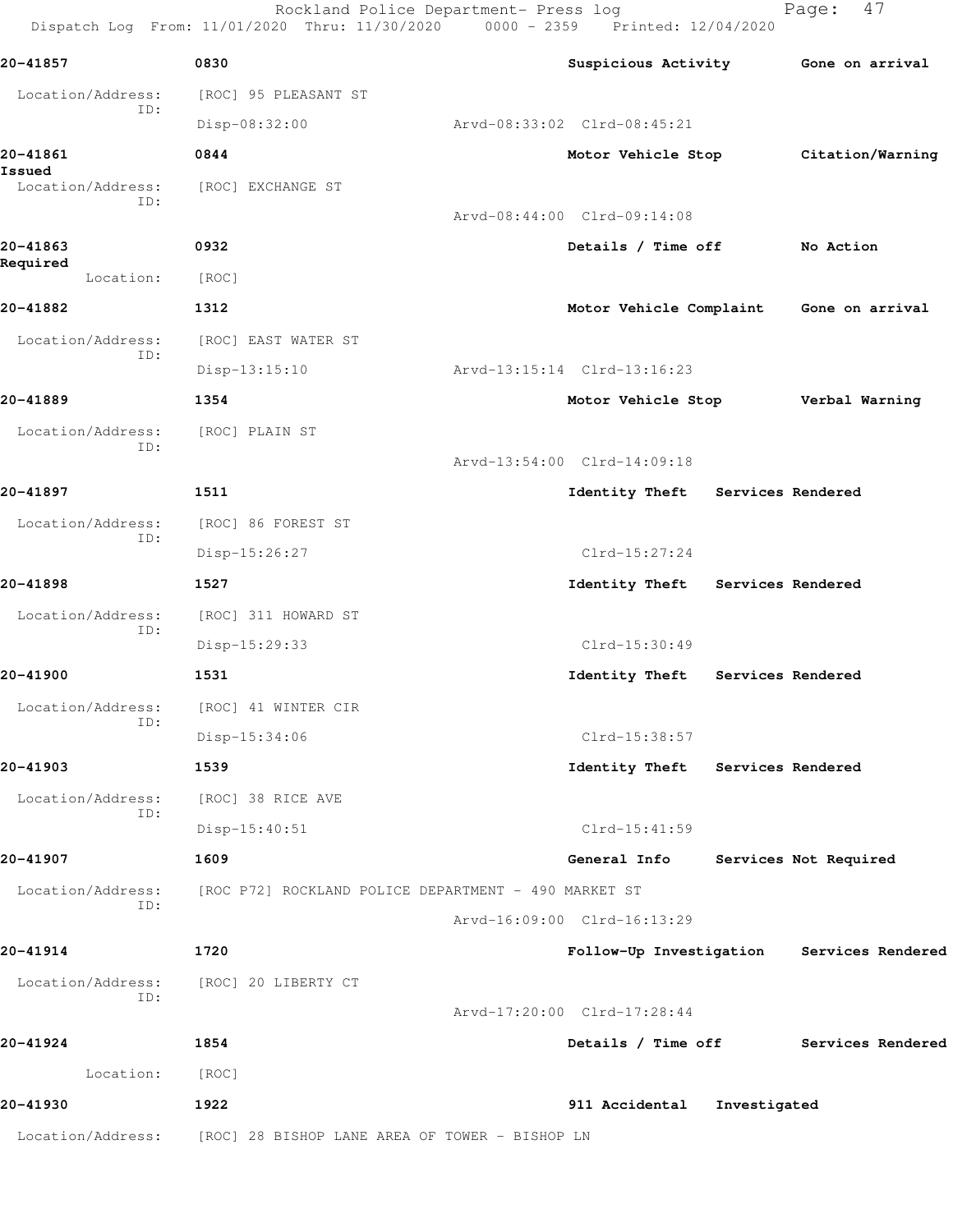|                                   | Rockland Police Department- Press log<br>Dispatch Log From: 11/01/2020 Thru: 11/30/2020 0000 - 2359 Printed: 12/04/2020 |                                 |                | 48<br>Page:                              |
|-----------------------------------|-------------------------------------------------------------------------------------------------------------------------|---------------------------------|----------------|------------------------------------------|
| ID:                               | Disp-19:22:51 Enrt-19:22:54 Arvd-19:27:10 Clrd-19:44:32                                                                 |                                 |                |                                          |
| 20-41937                          | 2121                                                                                                                    | Vehicle Maintenance             |                | No Action                                |
| Required<br>Location/Address:     | [ROC P72] ROCKLAND POLICE DEPARTMENT - 490 MARKET ST                                                                    |                                 |                |                                          |
| TD:                               |                                                                                                                         | Arvd-21:23:13 Clrd-21:23:32     |                |                                          |
| 20-41939                          | 2127                                                                                                                    | Burglar Alarm Services Rendered |                |                                          |
| Location/Address:                 | [ROC 84] HARMON GOLF & FITNESS CLUB - 168 CONCORD ST                                                                    |                                 |                |                                          |
| ID:                               | Disp-21:28:48 Enrt-21:28:54 Arvd-21:34:54 Clrd-21:37:58                                                                 |                                 |                |                                          |
| 20-41940                          | 2130                                                                                                                    | Disturbance                     | Appears Secure |                                          |
| Location/Address:                 | [ROC P74] CVS PHARMACY - 80 MARKET ST                                                                                   |                                 |                |                                          |
| ID:                               |                                                                                                                         | Arvd-21:30:00 Clrd-21:38:06     |                |                                          |
| ID:                               | Disp-21:37:58 Enrt-21:38:25 Arvd-21:48:30 Clrd-21:48:34                                                                 |                                 |                |                                          |
| 20-41950                          | 2241                                                                                                                    | Building Check Appears Secure   |                |                                          |
| Location/Address:                 | [ROC] HARTSUFF PARK - HINGHAM ST                                                                                        |                                 |                |                                          |
| ID:                               |                                                                                                                         | Arvd-22:41:29 Clrd-22:45:43     |                |                                          |
| 20-41951                          | 2248                                                                                                                    |                                 |                | Health & Welfare Check Cancelled Enroute |
| Location/Address:                 | [ROC 22] ATRIUM APARTMENTS - 250 VFW DR Apt. #1                                                                         |                                 |                |                                          |
| ID:                               | Disp-22:50:05 Enrt-22:50:09                                                                                             | $Clrd-22:52:48$                 |                |                                          |
| For Date: $11/14/2020 -$ Saturday |                                                                                                                         |                                 |                |                                          |
| 20-41955                          | 0000                                                                                                                    | General Info No Service         |                |                                          |
| Location/Address:                 | [ROC P72] ROCKLAND POLICE DEPARTMENT - 490 MARKET ST                                                                    |                                 |                |                                          |
| ID:                               | Disp-00:04:19                                                                                                           | $Clrd-00:04:29$                 |                |                                          |
| 20-41959                          | 0011                                                                                                                    | Disabled Motor Vehicle          |                | Sent On Way                              |
| Location/Address:<br>ID:          | [ROC] WALL ST                                                                                                           |                                 |                |                                          |
| ID:                               |                                                                                                                         | Arvd-00:11:00 Clrd-00:28:15     |                |                                          |
|                                   | Disp-00:17:16 Enrt-00:17:18 Arvd-00:17:20 Clrd-00:28:18                                                                 |                                 |                |                                          |
| 20-41965                          | 0112                                                                                                                    | Details / Time off              |                | No Service                               |
| Location:                         | [ROC]                                                                                                                   |                                 |                |                                          |
| 20-41974                          | 0556                                                                                                                    | Building Check Appears Secure   |                |                                          |
| Location/Address:<br>ID:          | [ROC] UNION ST                                                                                                          |                                 |                |                                          |
|                                   |                                                                                                                         | Arvd-05:56:39 Clrd-06:13:33     |                |                                          |
| 20-41980                          | 0712                                                                                                                    | 911 Accidental                  | Investigated   |                                          |
| Location/Address:<br>ID:          | [ROC] SHERIDAN AQUARE CONDO - 135 GROVE ST                                                                              |                                 |                |                                          |
|                                   | Disp-07:14:48 Enrt-07:14:51 Arvd-07:17:30 Clrd-07:20:37                                                                 |                                 |                |                                          |
| 20-41982                          | 0722                                                                                                                    | Details / Time off              |                | Services Rendered                        |
| Location:                         | [ROC]                                                                                                                   |                                 |                |                                          |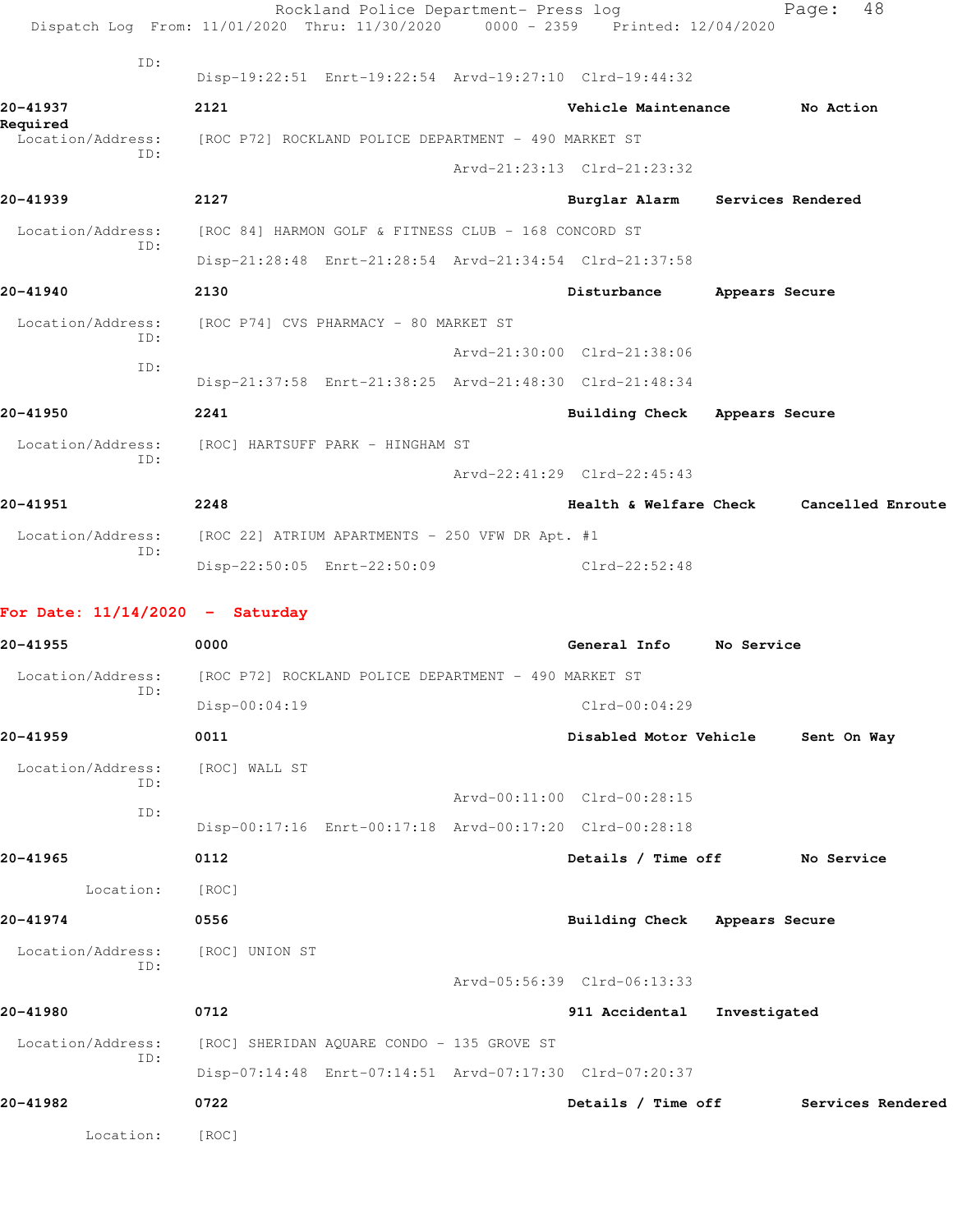Rockland Police Department- Press log Fage: 49 Dispatch Log From: 11/01/2020 Thru: 11/30/2020 0000 - 2359 Printed: 12/04/2020

**20-42022 0805 SHIFT ASSIGNMENTS Services Rendered** Location/Address: [ROC P72] ROCKLAND POLICE DEPARTMENT - 490 MARKET ST **20-41987 0842 Health & Welfare Check Investigated** Location/Address: [ROC 231] 186 CENTRE AVE ID: Disp-08:44:38 Enrt-08:44:51 Arvd-08:54:32 Clrd-08:57:46 ID: Arvd-08:54:37 Clrd-08:57:39 **20-41989 0900 General Info Services Rendered** Location/Address: [ROC] 119 GROVE ST **20-41990 0902 Building Check Building Checked/Secured** Location/Address: [ROC] 146 HINGHAM ST ID: Arvd-09:05:14 Clrd-09:08:11 **20-41992 0907 Stolen Motor Vehicle Services Rendered** Location/Address: [ROC] 218 VFW DR ID: Disp-09:09:39 Enrt-09:13:29 Arvd-09:13:30 Clrd-09:38:17 **20-41993 0947 Building Check Building Checked/Secured** Location/Address: [ROC P47] BEST WESTERN - 909 HINGHAM ST ID: Arvd-09:48:34 Clrd-09:49:39 **20-41997 1039 911 Accidental Investigated** Location/Address: [ROC] 57 MORNINGSIDE DR ID: Disp-10:40:28 Enrt-10:40:48 Arvd-10:48:56 Clrd-10:53:25 **20-42001 1055 911 Accidental Investigated** Location/Address: [ROC] 302 GARDEN TER ID: Disp-10:58:50 Enrt-10:58:55 Arvd-11:02:11 Clrd-11:03:45 **20-42002 1100 Building Check Building Checked/Secured** Location/Address: [ROC P47] BEST WESTERN - 909 HINGHAM ST ID: Arvd-11:01:59 Clrd-11:02:06 **20-42003 1103 Building Check Building Checked/Secured** Location/Address: [ROC] 146 HINGHAM ST ID: Arvd-11:04:22 Clrd-11:04:54 **20-42006 1129 Assist Public Services Rendered** Location/Address: [ROC] 6 ICEHOUSE WOOD LN ID: Disp-11:31:23 Enrt-11:31:26 Arvd-11:42:37 Clrd-12:39:38 **20-42007 1141 Trespassing Services Rendered** Location/Address: [ROC] 146 HINGHAM ST ID: Disp-11:44:09 Clrd-11:44:16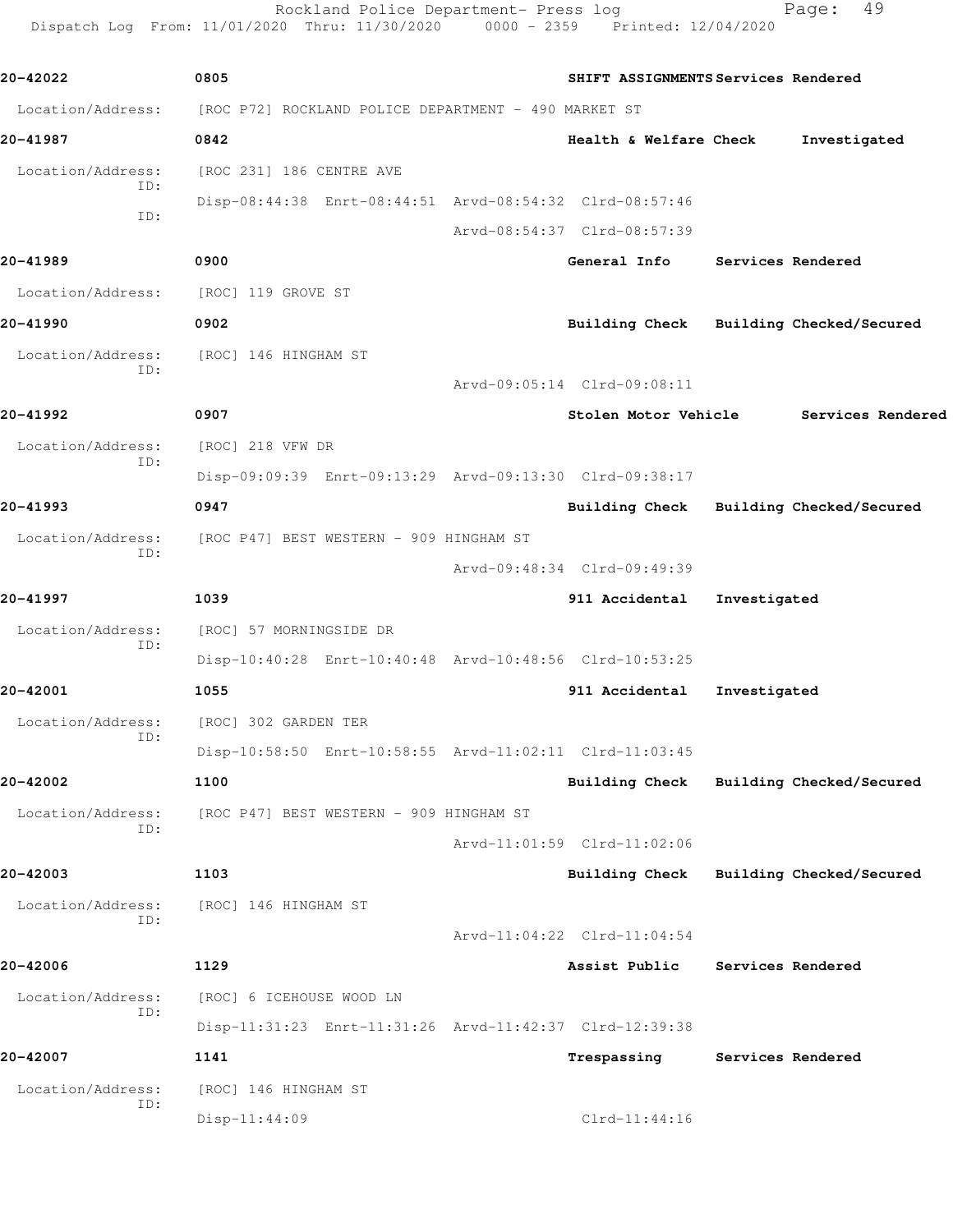|                          | Rockland Police Department- Press log<br>Dispatch Log From: 11/01/2020 Thru: 11/30/2020 | 0000 - 2359 Printed: 12/04/2020            |                   | Page:                    | 50                |
|--------------------------|-----------------------------------------------------------------------------------------|--------------------------------------------|-------------------|--------------------------|-------------------|
| 20-42009                 | 1153                                                                                    | Lost/Found Property                        |                   |                          | Services Rendered |
| Location/Address:        | [ROC] 25 BELMONT ST                                                                     |                                            |                   |                          |                   |
| ID:                      | Disp-11:55:52 Enrt-11:56:20 Arvd-11:59:54 Clrd-12:04:20                                 |                                            |                   |                          |                   |
| 20-42015                 | 1309                                                                                    | Details / Time off                         |                   |                          | Services Rendered |
| Location:                | [ROC]                                                                                   |                                            |                   |                          |                   |
| 20-42020                 | 1409                                                                                    | 911 Accidental                             | Investigated      |                          |                   |
| Location/Address:        | [ROC 206] 51 MAPLE ST                                                                   |                                            |                   |                          |                   |
| ID:                      | Disp-14:16:42 Enrt-14:16:45 Arvd-14:21:57 Clrd-14:25:14                                 |                                            |                   |                          |                   |
| 20-42021                 | 1410                                                                                    | Identity Theft                             | Services Rendered |                          |                   |
| Location/Address:        | [ROC] 70 CONCORD ST                                                                     |                                            |                   |                          |                   |
| ID:                      | Disp-14:14:37                                                                           | $Clrd-14:14:45$                            |                   |                          |                   |
| 20-42024                 | 1428                                                                                    | General Incident Services Rendered         |                   |                          |                   |
| Location/Address:        | [ROC] 522 HINGHAM ST                                                                    |                                            |                   |                          |                   |
| ID:                      |                                                                                         | Arvd-14:28:00 Clrd-14:31:05                |                   |                          |                   |
| 20-42023                 | 1429                                                                                    | <b>Building Check</b>                      | Services Rendered |                          |                   |
| Location/Address:<br>ID: | [ROC] 146 HINGHAM ST                                                                    |                                            |                   |                          |                   |
|                          |                                                                                         | Arvd-14:30:48 Clrd-14:28:00                |                   |                          |                   |
| 20-42025                 | 1429                                                                                    | Road Obstruction Investigated              |                   |                          |                   |
| Vicinity of:<br>ID:      | [ROC] 521 HINGHAM ST                                                                    |                                            |                   |                          |                   |
|                          | $Disp-14:33:22$                                                                         | Arvd-14:33:28 Clrd-14:33:31                |                   |                          |                   |
| 20-42027                 | 1434                                                                                    | Building Check                             |                   | Building Checked/Secured |                   |
| Location/Address:<br>ID: | [ROC P45] COMFORT INN - 850 HINGHAM ST                                                  |                                            |                   |                          |                   |
|                          |                                                                                         | Arvd-14:35:06 Clrd-14:42:37                |                   |                          |                   |
| 20-42028                 | 1442                                                                                    | Suspicious Activity                        |                   | Investigated             |                   |
| Location/Address:<br>ID: | [ROC] ROCKLAND WATER DEPT - 366 CENTRE AVE                                              |                                            |                   |                          |                   |
|                          |                                                                                         | Arvd-14:42:00 Clrd-14:44:55                |                   |                          |                   |
| 20-42036                 | 1533                                                                                    | Larceny / Forgery/ Fraud Services Rendered |                   |                          |                   |
| Location/Address:<br>ID: | [ROC] 731 MARKET ST                                                                     |                                            |                   |                          |                   |
|                          |                                                                                         | Arvd-15:33:00 Clrd-16:05:40                |                   |                          |                   |
| 20-42037                 | 1600                                                                                    | SHIFT ASSIGNMENTS Services Rendered        |                   |                          |                   |
| Location/Address:        | [ROC P72] ROCKLAND POLICE DEPARTMENT - 490 MARKET ST                                    |                                            |                   |                          |                   |
| 20-42054                 | 1821                                                                                    | Suspicious Activity Services Rendered      |                   |                          |                   |
| Location/Address:<br>ID: | [ROC] 8 CORN MILL WAY                                                                   |                                            |                   |                          |                   |
| ID:                      | Disp-18:22:18 Enrt-18:25:11 Arvd-18:25:55 Clrd-18:45:11                                 |                                            |                   |                          |                   |
|                          | Disp-18:25:14 Enrt-18:25:17 Arvd-18:28:52 Clrd-18:44:23                                 |                                            |                   |                          |                   |
| 20-42058                 | 1939                                                                                    | 911 Accidental Services Rendered           |                   |                          |                   |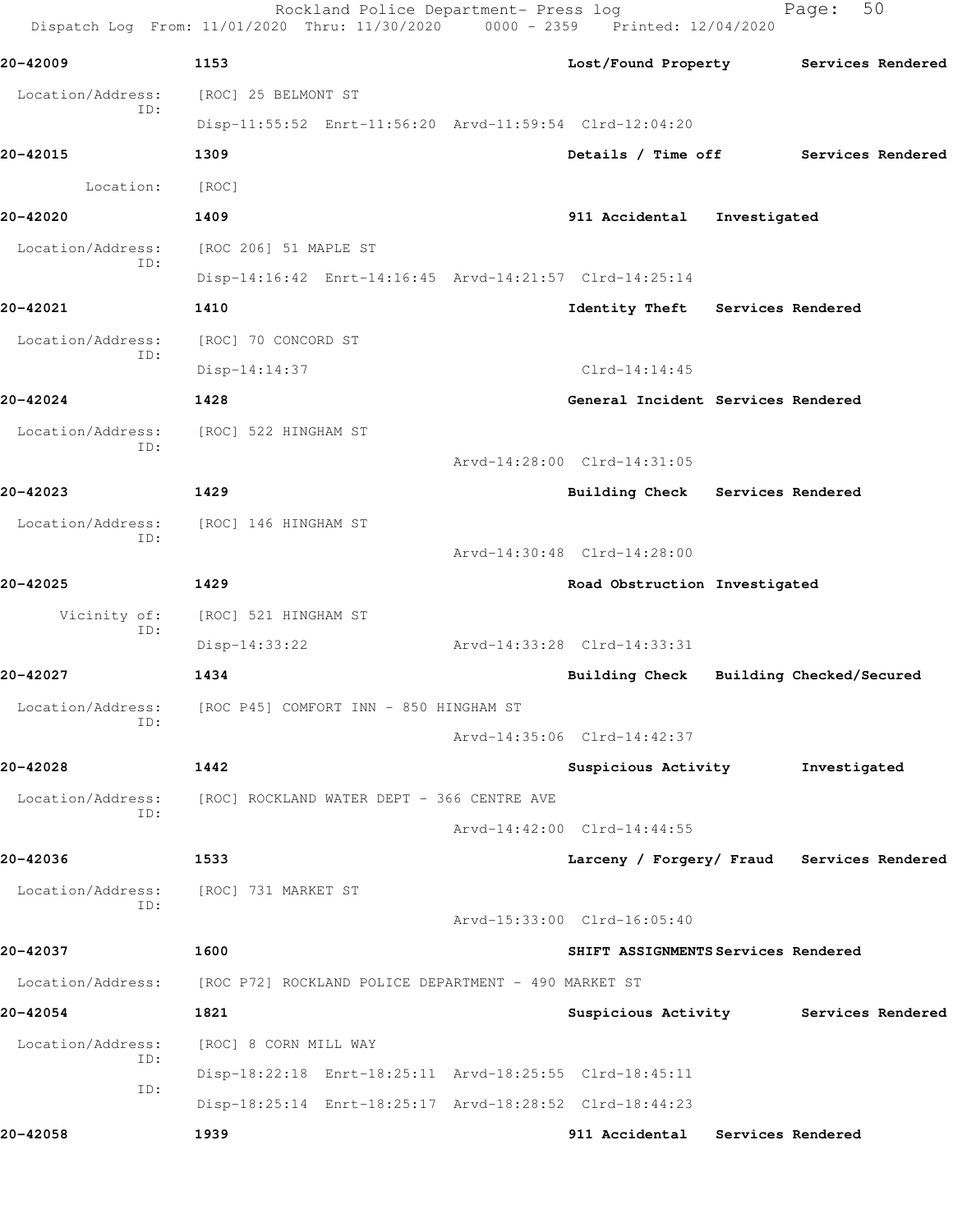|                                 | Dispatch Log From: 11/01/2020 Thru: 11/30/2020 0000 - 2359 Printed: 12/04/2020 | Rockland Police Department- Press log |                               | 51<br>Page:                            |
|---------------------------------|--------------------------------------------------------------------------------|---------------------------------------|-------------------------------|----------------------------------------|
| Location/Address:               | [ROC] 33 BEECHWOOD LN                                                          |                                       |                               |                                        |
| ID:                             | Disp-19:39:58 Enrt-19:43:59                                                    |                                       | Clrd-19:50:32                 |                                        |
| 20-42072                        | 2131                                                                           |                                       |                               | Suspicious Activity 6one on arrival    |
| Location/Address:               | [ROC] 77 OREGON AVE                                                            |                                       |                               |                                        |
| ID:                             | Disp-21:33:45 Enrt-21:34:25 Arvd-21:37:01 Clrd-21:40:06                        |                                       |                               |                                        |
| 20-42077                        | 2208                                                                           |                                       |                               | Burglar Alarm Building Checked/Secured |
| Location/Address:               | [ROC] HARMON COFFEE - 12 CENTRE AVE                                            |                                       |                               |                                        |
| ID:                             | Disp-22:09:26 Enrt-22:10:10 Arvd-22:12:52 Clrd-22:18:07                        |                                       |                               |                                        |
| For Date: $11/15/2020 -$ Sunday |                                                                                |                                       |                               |                                        |
| 20-42083                        | 0006                                                                           |                                       | SHIFT ASSIGNMENTSNo Service   |                                        |
| Location/Address:<br>ID:        | [ROC P72] ROCKLAND POLICE DEPARTMENT - 490 MARKET ST                           |                                       |                               |                                        |
|                                 |                                                                                |                                       | Arvd-00:06:12 Clrd-00:08:17   |                                        |
| 20-42084                        | 0008                                                                           |                                       |                               | MISSING PROPERTY Services Rendered     |
| ID:                             | Location/Address: [ROC] 42 BELMONT ST                                          |                                       |                               |                                        |
|                                 |                                                                                |                                       | Arvd-00:08:00 Clrd-00:16:25   |                                        |
| 20-42092                        | 0117                                                                           |                                       | Burglar Alarm                 | Building Checked/Secured               |
| Location/Address:<br>ID:        | [ROC] WARMINGTON FURNITURE - 459 PLAIN ST                                      |                                       |                               |                                        |
| ID:                             | Disp-01:18:58 Enrt-01:19:07 Arvd-01:22:39 Clrd-01:25:27                        |                                       |                               |                                        |
|                                 | Disp-01:19:56 Enrt-01:19:57 Arvd-01:21:12 Clrd-01:25:25                        |                                       |                               |                                        |
| 20-42094                        | 0129                                                                           |                                       | Motor Vehicle Stop            | Verbal Warning                         |
| Vicinity of:<br>ID:             | [ROC] EAST WATER ST                                                            |                                       |                               |                                        |
|                                 |                                                                                |                                       | Arvd-01:29:00 Clrd-01:34:07   |                                        |
| 20-42101                        | 0320                                                                           |                                       | Burglar Alarm                 | Building Checked/Secured               |
| Location/Address:<br>ID:        | [ROC] A-PLUS AUTO - 258 UNION ST                                               |                                       |                               |                                        |
| ID:                             | Disp-03:20:27 Enrt-03:20:33 Arvd-03:23:49 Clrd-03:25:58                        |                                       |                               |                                        |
|                                 | Disp-03:20:30 Enrt-03:20:31 Arvd-03:23:46 Clrd-03:26:17                        |                                       |                               |                                        |
| 20-42103                        | 0610                                                                           |                                       | <b>Building Check</b>         | Appears Secure                         |
| Location/Address:<br>ID:        | [ROC] UNION ST                                                                 |                                       |                               |                                        |
|                                 |                                                                                |                                       | Arvd-06:11:04 Clrd-06:26:02   |                                        |
| 20-42109                        | 0729                                                                           |                                       |                               | Animal Complaint Services Rendered     |
| Location/Address:<br>ID:        | [ROC P62] CHINA PLAZA - 35 MARKET ST                                           |                                       |                               |                                        |
|                                 | Disp-07:31:05 Enrt-07:31:10 Arvd-07:35:27 Clrd-07:40:02                        |                                       |                               |                                        |
| 20-42110                        | 0751                                                                           |                                       | Assault Offenses Investigated |                                        |
| Vicinity of:<br>ID:             | [ROC] 471 WEBSTER ST @ 7 MARKS ST                                              |                                       |                               |                                        |
|                                 | Disp-07:52:21 Enrt-07:52:25                                                    |                                       | Clrd-07:55:28                 |                                        |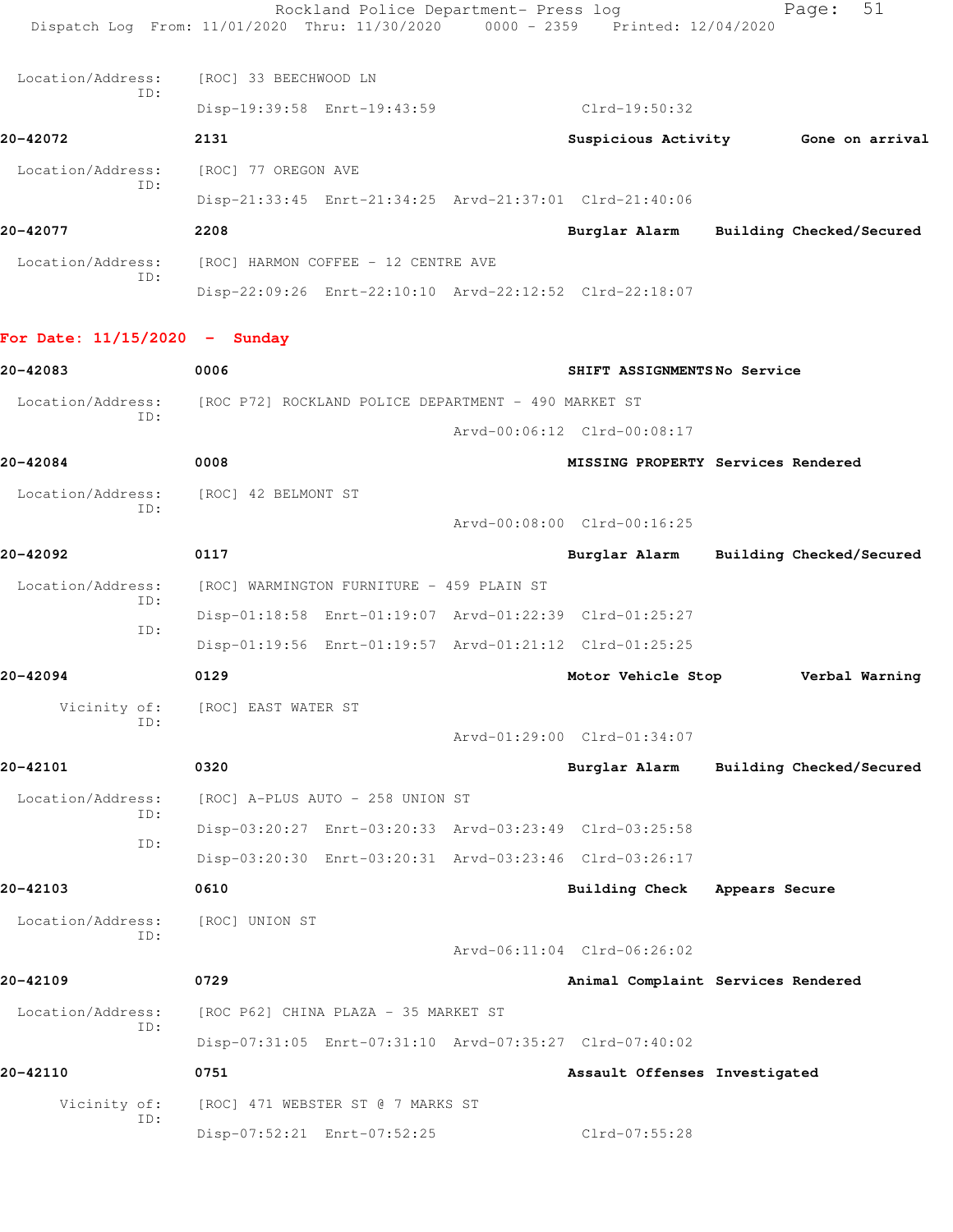Rockland Police Department- Press log Fage: 52 Dispatch Log From: 11/01/2020 Thru: 11/30/2020 0000 - 2359 Printed: 12/04/2020 ID: Disp-07:55:10 Arvd-07:55:18 Clrd-08:13:18 ID: Disp-07:55:14 Arvd-07:55:18 Clrd-08:13:22 Refer To Summons: Summons: KOSONEN, STEVEN<br>Address: 510 WEBSTER ST 510 WEBSTER ST ROCKLAND, MA Age: 41 Charges: A&B **20-42112 0800 SHIFT ASSIGNMENTS No Service** Location/Address: [ROC P72] ROCKLAND POLICE DEPARTMENT - 490 MARKET ST **20-42122 0938 Motor Vehicle Stop Verbal Warning** Location/Address: [ROC] 71 UNION ST @ 15 CRESCENT ST ID: Arvd-09:38:00 Clrd-09:39:08 **20-42125 1007 Motor Vehicle Stop Verbal Warning** Location/Address: [ROC] 379 UNION ST @ 17 EXCHANGE ST ID: Arvd-10:07:00 Clrd-10:11:41 **20-42132 1128 Details / Time off No Service** Location: [ROC] **20-42145 1327 Burglar Alarm Investigated** Location/Address: [ROC P89] CALVARY CHAPEL - 175 MARKET ST ID: Disp-13:29:12 Enrt-13:29:18 Arvd-13:33:34 Clrd-13:36:51 **20-42148 1347 Assist Other Agency Services Rendered** Location/Address: [ROC] 173 CRESCENT ST ID: Disp-13:51:12 Arvd-13:51:22 Clrd-13:51:26 **20-42147 1349 Burglar Alarm Building Checked/Secured** Location/Address: [ROC 3918] UNKNOWN - 12 CENTRE AVE Apt. #2 ID: Disp-13:51:02 Clrd-13:51:38 ID: Disp-13:52:47 Clrd-13:55:10 ID: Disp-13:56:18 Enrt-13:57:53 Arvd-13:57:55 Clrd-14:02:41 **20-42149 1352 Larceny / Forgery/ Fraud Services Rendered** Location/Address: [ROC] 64 HOWARD ST ID: Disp-14:07:20 Clrd-14:07:28 **20-42152 1407 MVA Property Damage Only Services Rendered** Location/Address: [ROC] MARKET ST ID: Disp-14:14:58 Clrd-14:15:03 **20-42155 1443 Assist Public Services Rendered** Location/Address: [ROC] 7 MARKS ST @ 471 WEBSTER ST ID: Disp-14:43:39 Enrt-14:44:08 Arvd-14:47:10 Clrd-14:55:55 ID: Disp-14:44:21 Enrt-14:44:25 Arvd-14:46:43 Clrd-14:55:59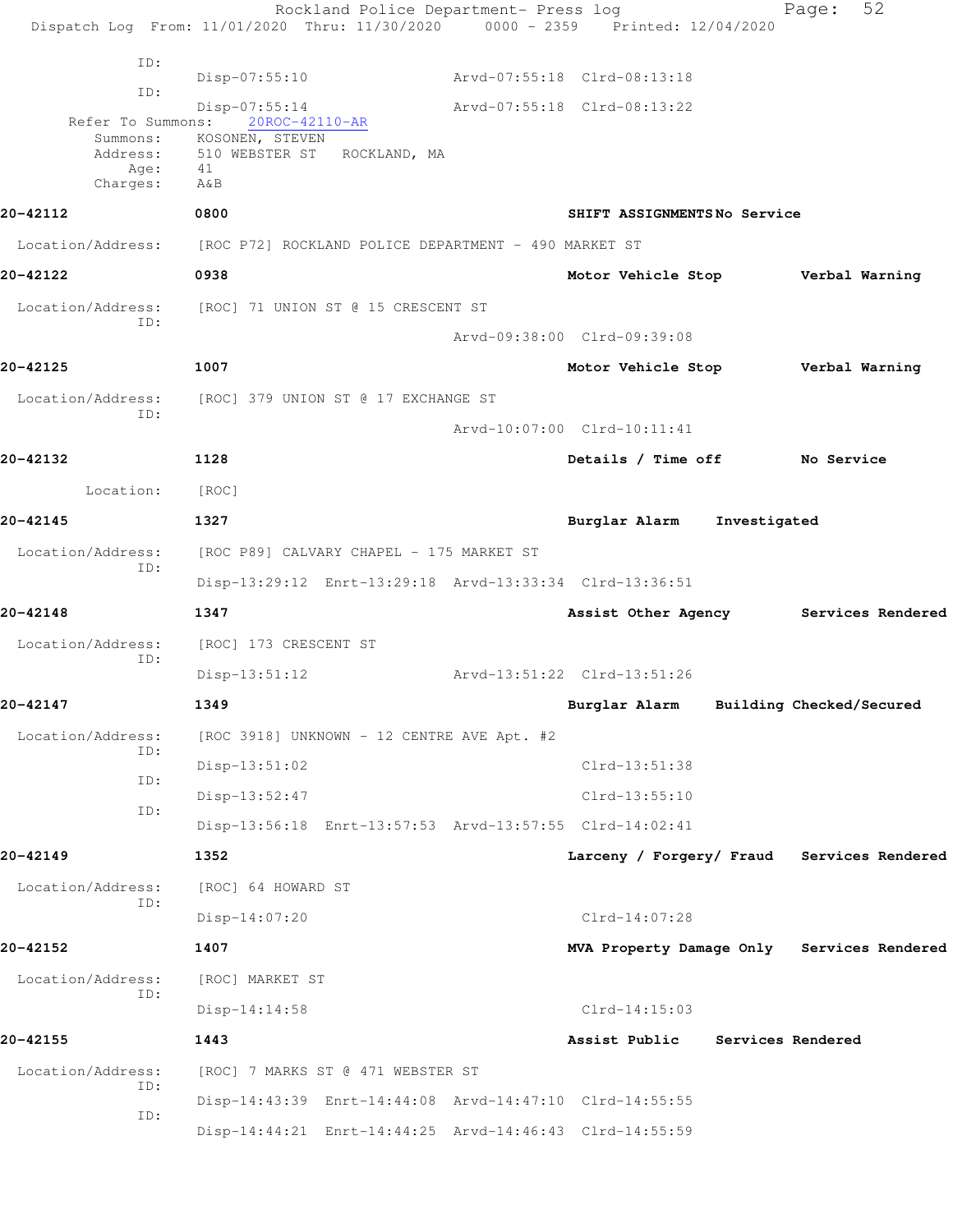|                                 | Rockland Police Department- Press log<br>Dispatch Log From: 11/01/2020 Thru: 11/30/2020 0000 - 2359 Printed: 12/04/2020                                                 |                             | Page:                               | 53                |
|---------------------------------|-------------------------------------------------------------------------------------------------------------------------------------------------------------------------|-----------------------------|-------------------------------------|-------------------|
| TD:                             | Disp-14:46:26 Enrt-14:46:38 Arvd-14:46:40 Clrd-14:48:43                                                                                                                 |                             |                                     |                   |
| 20-42165                        | 1533                                                                                                                                                                    | Details / Time off          | No Service                          |                   |
| Location:                       | [ROC]                                                                                                                                                                   |                             |                                     |                   |
| 20-42168<br>Agency              | 1552                                                                                                                                                                    | Disturbance                 | Taken/Referred to Other             |                   |
| Location/Address:<br>ID:        | [ROC] 42 MORNINGSIDE DR                                                                                                                                                 |                             |                                     |                   |
| ID:                             | Disp-15:52:49 Enrt-15:52:56 Arvd-15:56:33 Clrd-16:10:53                                                                                                                 |                             |                                     |                   |
| ID:                             | Disp-15:52:49 Enrt-15:52:56 Arvd-15:56:35 Clrd-16:07:11                                                                                                                 |                             |                                     |                   |
| ID:                             | Disp-15:52:49 Enrt-15:52:56 Arvd-15:55:12 Clrd-16:10:50                                                                                                                 |                             |                                     |                   |
|                                 | Disp-15:57:11 Enrt-15:57:14 Arvd-15:57:16 Clrd-16:25:51                                                                                                                 |                             |                                     |                   |
| 20-42170                        | 1600                                                                                                                                                                    |                             | SHIFT ASSIGNMENTS Services Rendered |                   |
| Location/Address:               | [ROC P72] ROCKLAND POLICE DEPARTMENT - 490 MARKET ST                                                                                                                    |                             |                                     |                   |
| 20-42176                        | 1727                                                                                                                                                                    | Building Check              | Building Checked/Secured            |                   |
| Location/Address:               | [ROC] HINGHAM ST                                                                                                                                                        |                             |                                     |                   |
| ID:                             |                                                                                                                                                                         | Arvd-17:27:59 Clrd-17:28:14 |                                     |                   |
| 20-42177                        | 1801                                                                                                                                                                    | Motor Vehicle Complaint     | No Action                           |                   |
| Required<br>Location/Address:   | [ROC] EAST WATER ST                                                                                                                                                     |                             |                                     |                   |
| ID:                             | Disp-18:04:47 Enrt-18:04:55 Arvd-18:05:16 Clrd-18:14:53                                                                                                                 |                             |                                     |                   |
| TD:                             | Disp-18:04:47 Enrt-18:04:58 Arvd-18:05:14 Clrd-18:14:50                                                                                                                 |                             |                                     |                   |
| 20-42190                        | 2013                                                                                                                                                                    | Suspicious Activity         |                                     | Services Rendered |
| Location/Address:               | [ROC] 226 CENTRAL ST Apt. #2                                                                                                                                            |                             |                                     |                   |
| ID:                             | Disp-20:17:54 Enrt-20:19:09 Arvd-20:24:10 Clrd-20:28:35                                                                                                                 |                             |                                     |                   |
| 20-42189                        | 2015                                                                                                                                                                    | Burglar Alarm               | Appears Secure                      |                   |
| Location/Address:               | [ROC P68] AL PRIME - 327 MARKET ST                                                                                                                                      |                             |                                     |                   |
| TD:                             | Disp-20:16:40 Enrt-20:16:43 Arvd-20:19:11 Clrd-20:21:11                                                                                                                 |                             |                                     |                   |
| 20-42191                        | 2026                                                                                                                                                                    | Abandoned MV                | Services Rendered                   |                   |
| Location/Address:               | [ROC P64] CVS PHARMACY - 80 MARKET ST                                                                                                                                   |                             |                                     |                   |
| TD:                             | Disp-20:28:35                                                                                                                                                           | $C1rd - 20:32:35$           |                                     |                   |
| 20-42199                        | 2120                                                                                                                                                                    |                             | Emergency Medical Patient Refusal   |                   |
| Location/Address:<br>Fire Unit: | [ROC 206] 51 MAPLE ST Apt. #215<br>ROCKEN3-Pumper-Rockland Engine 3<br>Disp-21:26:12 Enrt-21:26:40 Arvd-21:28:12 Clrd-21:50:45                                          |                             |                                     |                   |
| EMS Unit:                       | InQrtsUnavl-21:56:57 InSrvce-21:56:57<br>ABIA2-Abington Ambulance 2<br>Disp-21:27:18 Enrt-21:28:36 Arvd-21:32:49 Clrd-21:50:48<br>InQrtsUnavl-22:01:16 InSrvce-22:01:17 |                             |                                     |                   |
| ID:                             | Disp-21:36:50 Enrt-21:36:53 Arvd-21:42:01 Clrd-21:53:30                                                                                                                 |                             |                                     |                   |
| 20-42203                        | 2204                                                                                                                                                                    | Burglar Alarm               | Building Checked/Secured            |                   |
| Location/Address:<br>ID:        | [ROC P55] HOME DEPOT - 1149 HINGHAM ST                                                                                                                                  |                             |                                     |                   |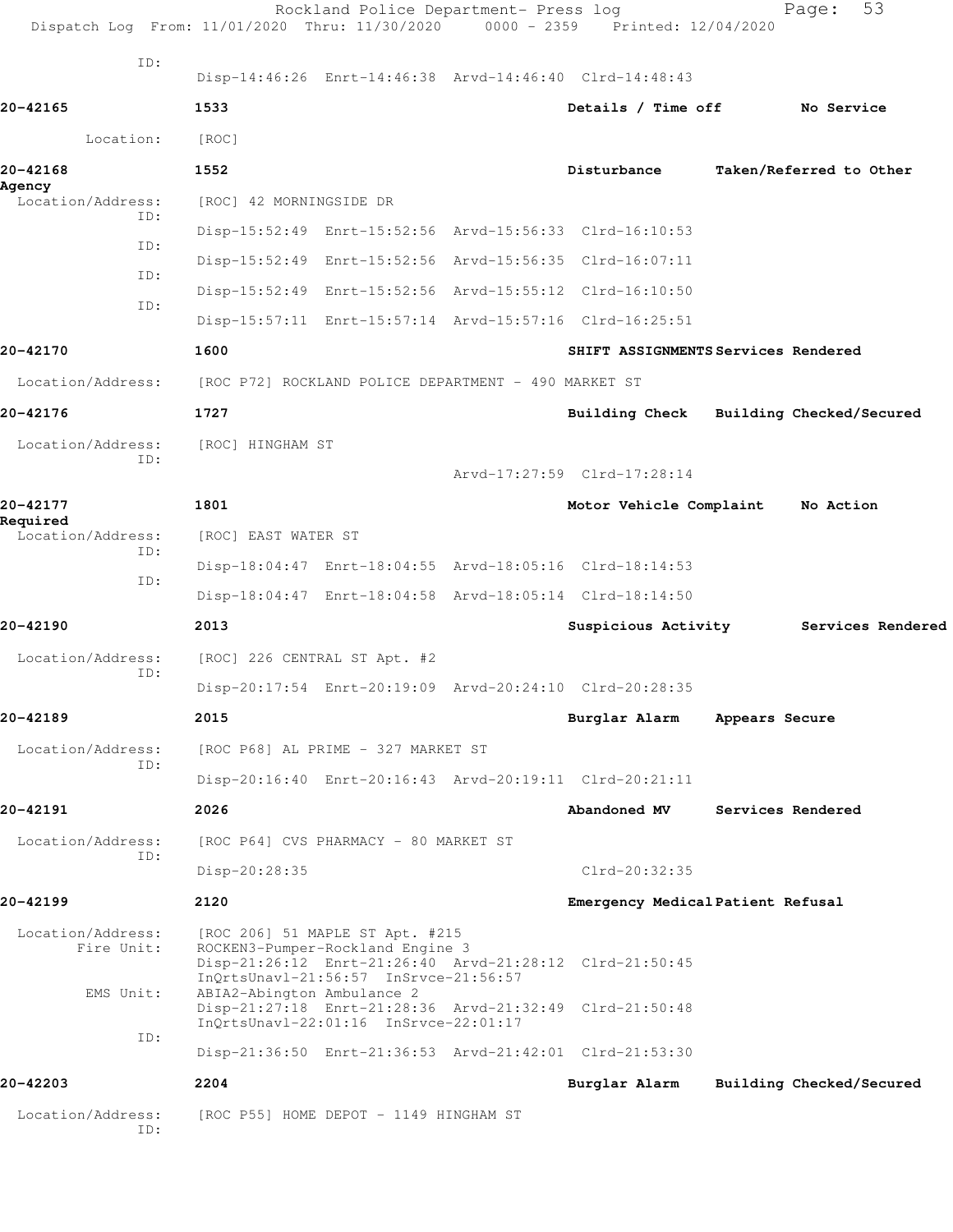Rockland Police Department- Press log Fage: 54 Dispatch Log From: 11/01/2020 Thru: 11/30/2020 0000 - 2359 Printed: 12/04/2020 Disp-22:06:51 Enrt-22:15:36 Arvd-22:18:34 Clrd-22:30:29 **20-42207 2237 Building Check Services Rendered** Location/Address: [ROC] HINGHAM ST ID: Arvd-22:37:55 Clrd-22:38:07 **For Date: 11/16/2020 - Monday 20-42214 0003 SHIFT ASSIGNMENTS Services Rendered** Location/Address: [ROC P72] ROCKLAND POLICE DEPARTMENT - 490 MARKET ST ID: Disp-00:05:40 Clrd-00:05:47 **20-42231 0514 Building Check Services Rendered** Location/Address: [ROC] UNION ST ID: Disp-05:15:43 Arvd-05:15:53 Clrd-05:36:09 **20-42243 0703 Details / Time off Services Rendered** Location: [ROC] **20-42244 0709 Detail Services Rendered** Location/Address: [ROC P72] ROCKLAND POLICE DEPARTMENT - 490 MARKET ST **20-42249 0803 Information Call No Action Required** Location/Address: [ROC P72] ROCKLAND POLICE DEPARTMENT - 490 MARKET ST **20-42252 0810 Animal Complaint Services Rendered** Location/Address: [ROC] 665 UNION ST ID: Arvd-08:10:00 Clrd-08:40:31 **20-42267 0924 Motor Vehicle Stop Citation/Warning Issued**<br>Location/Address: [ROC] 136 SALEM ST @ 96 LEISUREWOODS DR ID: Arvd-09:24:00 Clrd-09:36:32 **20-42271 0940 Larceny / Forgery/ Fraud Investigated** Location/Address: [ROC] 124 HUGGINS RD ID: Disp-09:45:44 Arvd-10:04:24 Clrd-10:47:27 **20-42407 1030 Animal Complaint Services Rendered** Location/Address: [ROC] 46 LEWIS PARK **20-42278 1048 Health & Welfare Check Provided Assistance**  Location/Address: [ROC] 48 RICE AVE Apt. #1 ID: Arvd-10:48:29 Clrd-11:07:02 **20-42280 1102 Motor Vehicle Stop Verbal Warning** Location/Address: [ROC] 372 SPRING ST @ 318 SUMMER ST ID: Arvd-11:02:00 Clrd-11:07:13 **20-42281 1105 Building Check Building Checked/Secured**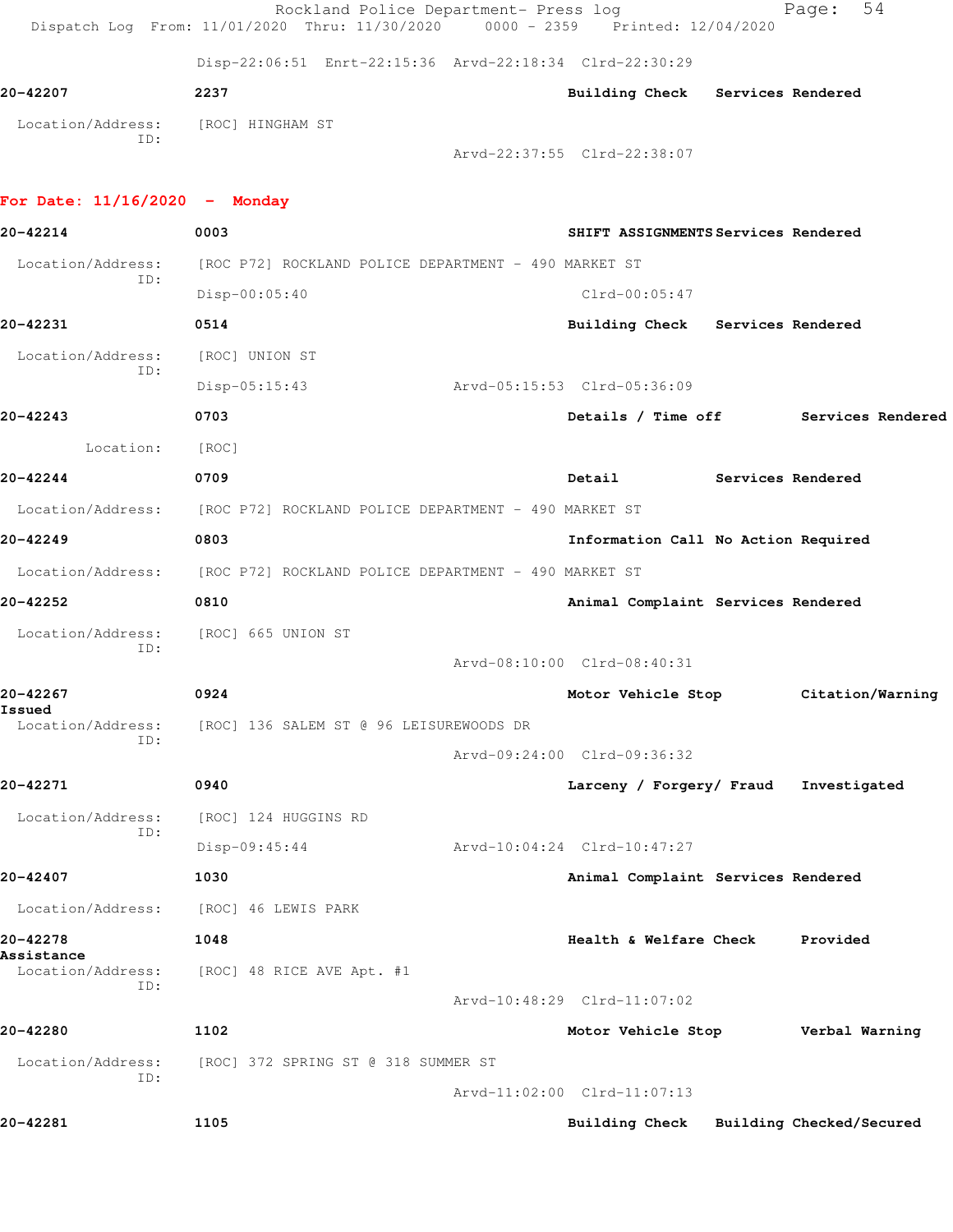|                   | Rockland Police Department- Press log<br>Dispatch Log From: 11/01/2020 Thru: 11/30/2020 | 0000 - 2359 Printed: 12/04/2020        | 55<br>Page:         |
|-------------------|-----------------------------------------------------------------------------------------|----------------------------------------|---------------------|
| Location/Address: | [ROC] HINGHAM ST                                                                        |                                        |                     |
| ID:               |                                                                                         | Arvd-11:05:54 Clrd-11:06:05            |                     |
| 20-42283          | 1114                                                                                    | Suspicious Activity                    | Sent On Way         |
| Location/Address: | [ROC] MARKS ST                                                                          |                                        |                     |
| ID:               | Disp-11:16:07 Enrt-11:16:16 Arvd-11:18:56 Clrd-11:24:01                                 |                                        |                     |
| ID:               | Disp-11:16:57 Enrt-11:16:59 Arvd-11:18:56 Clrd-11:24:01                                 |                                        |                     |
| 20-42408          | 1115                                                                                    | Animal Complaint Services Rendered     |                     |
| Location/Address: | [ROC] 116 LIBERTY ST                                                                    |                                        |                     |
| 20-42409          | 1150                                                                                    | Animal Complaint Services Rendered     |                     |
| Location/Address: | [ROC] 298 WEBSTER ST                                                                    |                                        |                     |
| 20-42287          | 1200                                                                                    | Suspicious Activity                    | Sent On Way         |
| Location/Address: | [ROC] AREA OF CEMETERY - WEBSTER ST                                                     |                                        |                     |
| TD:               | Disp-12:01:57 Enrt-12:02:03 Arvd-12:02:14 Clrd-12:32:26                                 |                                        |                     |
| ID:               | Disp-12:01:57 Enrt-12:02:06 Arvd-12:02:11 Clrd-12:32:22                                 |                                        |                     |
| 20-42296          | 1235                                                                                    | Motor Vehicle Stop                     | Verbal Warning      |
| Location/Address: | [ROC] 15 BIGELOW AVE @ 529 UNION ST                                                     |                                        |                     |
| ID:               |                                                                                         | Arvd-12:35:00 Clrd-12:37:17            |                     |
| 20-42299          | 1244                                                                                    | Motor Vehicle Stop                     | Verbal Warning      |
| Location/Address: | [ROC] WEBSTER ST                                                                        |                                        |                     |
| ID:               |                                                                                         | Arvd-12:44:00 Clrd-12:49:00            |                     |
| 20-42300          | 1249                                                                                    | Motor Vehicle Stop                     | Verbal Warning      |
| Location/Address: | [ROC 30] 312 UNION ST                                                                   |                                        |                     |
| ID:               |                                                                                         | Arvd-12:49:00 Clrd-12:52:57            |                     |
| 20-42302          | 1309                                                                                    | Disturbance                            | Provided Assistance |
| Location/Address: | [ROC] 471 WEBSTER ST @ 7 MARKS ST                                                       |                                        |                     |
| ID:               | Disp-13:12:45 Enrt-13:12:47 Arvd-13:25:20 Clrd-13:25:23                                 |                                        |                     |
| 20-42304          | 1329                                                                                    | MVA Property Damage Only Vehicle Towed |                     |
| Location/Address: | [ROC P98] DOLLAR TREE - 201 MARKET ST                                                   |                                        |                     |
| ID:               | Disp-13:30:32 Enrt-13:31:11 Arvd-13:32:46 Clrd-13:57:10                                 |                                        |                     |
| ID:               | Disp-13:31:57 Enrt-13:31:59 Arvd-13:42:27 Clrd-13:57:07                                 |                                        |                     |
| 20-42307          | 1350                                                                                    | Suspicious Activity                    | Sent On Way         |
| Location/Address: | [ROC] 485 EAST WATER ST                                                                 |                                        |                     |
| ID:<br>ID:        | Disp-13:57:21 Enrt-13:57:23 Arvd-13:58:13 Clrd-14:02:46                                 |                                        |                     |
|                   | Disp-13:58:04 Enrt-13:58:09 Arvd-13:58:11 Clrd-14:02:46                                 |                                        |                     |
| 20-42310          | 1404                                                                                    | Assist Other Agency                    | Services Rendered   |
| Location/Address: | [ROC] 725 MARKET ST                                                                     |                                        |                     |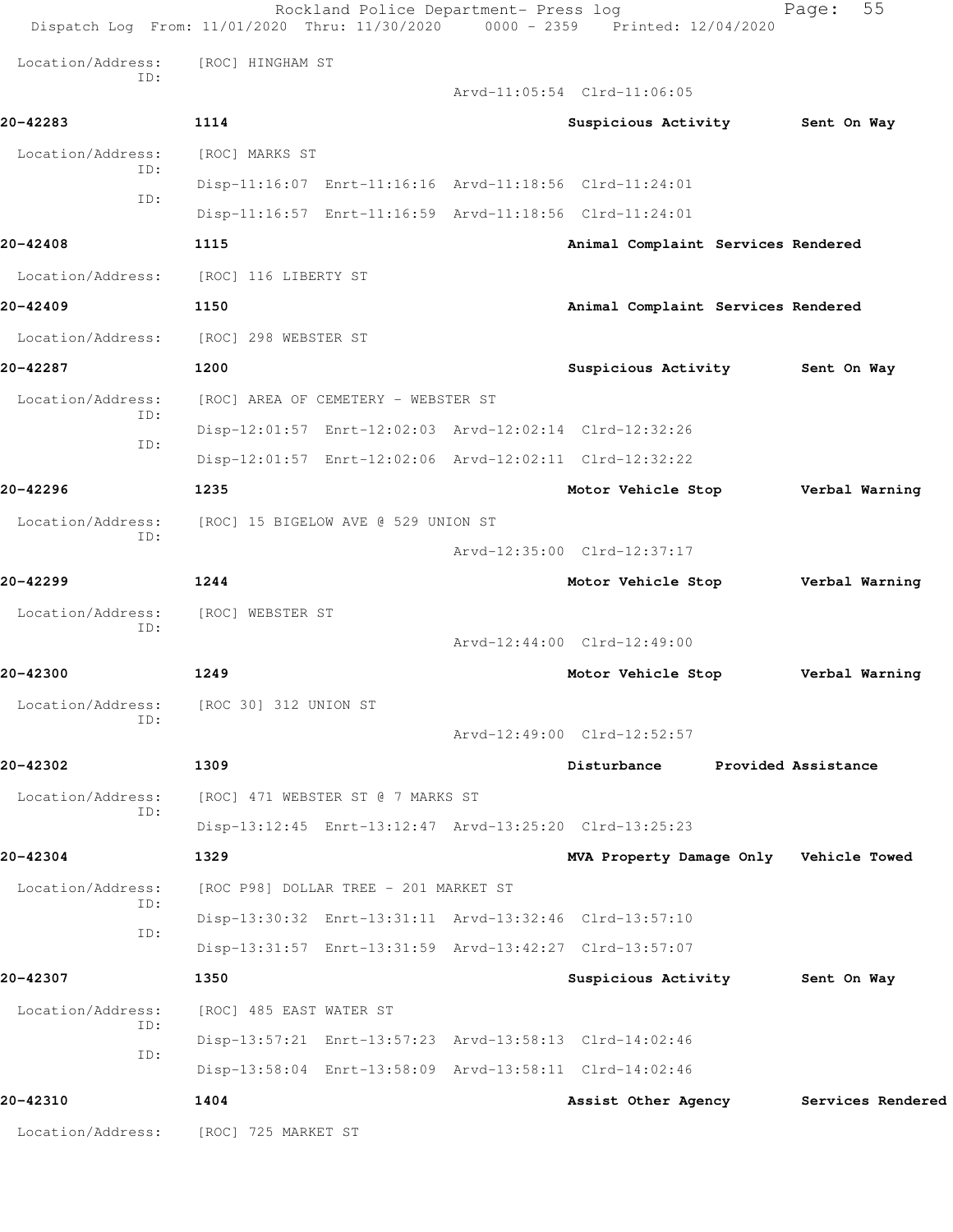|                               | Rockland Police Department- Press log<br>Dispatch Log From: 11/01/2020 Thru: 11/30/2020 | 0000 - 2359 Printed: 12/04/2020 | 56<br>Page:                                |
|-------------------------------|-----------------------------------------------------------------------------------------|---------------------------------|--------------------------------------------|
| ID:                           |                                                                                         | Arvd-14:04:00 Clrd-14:30:48     |                                            |
| 20-42315                      | 1424                                                                                    | <b>Building Check</b>           | Building Checked/Secured                   |
| Location/Address:             | [ROC] HINGHAM ST                                                                        |                                 |                                            |
| TD:                           |                                                                                         | Arvd-14:25:59 Clrd-14:37:50     |                                            |
| 20-42317                      | 1432                                                                                    | 911 Accidental                  | Investigated                               |
| Location/Address:             | [ROC] 119 GROVE ST Apt. #221                                                            |                                 |                                            |
| ID:                           | Disp-14:36:57 Enrt-14:37:10                                                             | $Clrd-14:38:01$                 |                                            |
| ID:                           | Disp-14:37:55 Enrt-14:37:58 Arvd-14:45:34 Clrd-14:55:53                                 |                                 |                                            |
| 20-42319                      | 1455                                                                                    | Breaking & Entering             | Services Not                               |
| Required<br>Location/Address: | [ROC] 43 HANNAH WAY Apt. #F                                                             |                                 |                                            |
| ID:                           | Disp-14:56:47 Enrt-14:56:50 Arvd-15:13:18 Clrd-15:32:17                                 |                                 |                                            |
| 20-42320                      | 1530                                                                                    | Detail                          | No Action Required                         |
| Location/Address:             | [ROC P72] ROCKLAND POLICE DEPARTMENT - 490 MARKET ST                                    |                                 |                                            |
| 20-42322                      | 1532                                                                                    | Detail                          | No Action Required                         |
| Location/Address:             | [ROC P72] ROCKLAND POLICE DEPARTMENT - 490 MARKET ST                                    |                                 |                                            |
| 20-42324                      | 1536                                                                                    | Detail                          | No Action Required                         |
| Location/Address:             | [ROC P72] ROCKLAND POLICE DEPARTMENT - 490 MARKET ST                                    |                                 |                                            |
| 20-42325                      | 1542                                                                                    |                                 | Larceny / Forgery/ Fraud Services Rendered |
| Location/Address:             | [ROC] 16 MAPLE ST                                                                       |                                 |                                            |
| ID:                           | $Disp-15:54:15$                                                                         | Arvd-16:04:36 Clrd-16:04:40     |                                            |
| 20-42327                      | 1613                                                                                    | General Info                    | Services Rendered                          |
|                               | Location/Address: [ROC P72] ROCKLAND POLICE DEPARTMENT - 490 MARKET ST                  |                                 |                                            |
| 20-42328                      | 1624                                                                                    |                                 | General Info Services Rendered             |
|                               | Location/Address: [ROC P72] ROCKLAND POLICE DEPARTMENT - 490 MARKET ST                  |                                 |                                            |
| 20-42406                      | 1630                                                                                    |                                 |                                            |
|                               |                                                                                         |                                 | Animal Complaint Services Rendered         |
| 20-42332                      | Location/Address: [ROC] 43 MARKET ST                                                    | Disturbance                     | Services Rendered                          |
|                               | 1636                                                                                    |                                 |                                            |
| Location/Address:<br>ID:      | [ROC] 112 EAST WATER ST Apt. #3                                                         |                                 |                                            |
| ID:                           | Disp-16:38:25 Enrt-16:38:31 Arvd-16:43:25 Clrd-17:05:01                                 |                                 |                                            |
|                               | Disp-16:44:54 Enrt-16:44:56 Arvd-16:44:58 Clrd-17:02:49                                 |                                 |                                            |
| 20-42342                      | 1730                                                                                    |                                 | 911 Accidental Services Rendered           |
| Location/Address:<br>ID:      | [ROC P47] BEST WESTERN - 909 HINGHAM ST Apt. #133                                       |                                 |                                            |
|                               | Disp-17:32:40 Enrt-17:33:26 Arvd-17:35:05 Clrd-17:38:56                                 |                                 |                                            |
| 20-42352                      | 1825                                                                                    | Burglar Alarm                   | Services Rendered                          |
| Location/Address:<br>ID:      | [ROC 43] OVERHEAD DOOR BOSTON - 300 WEYMOUTH ST                                         |                                 |                                            |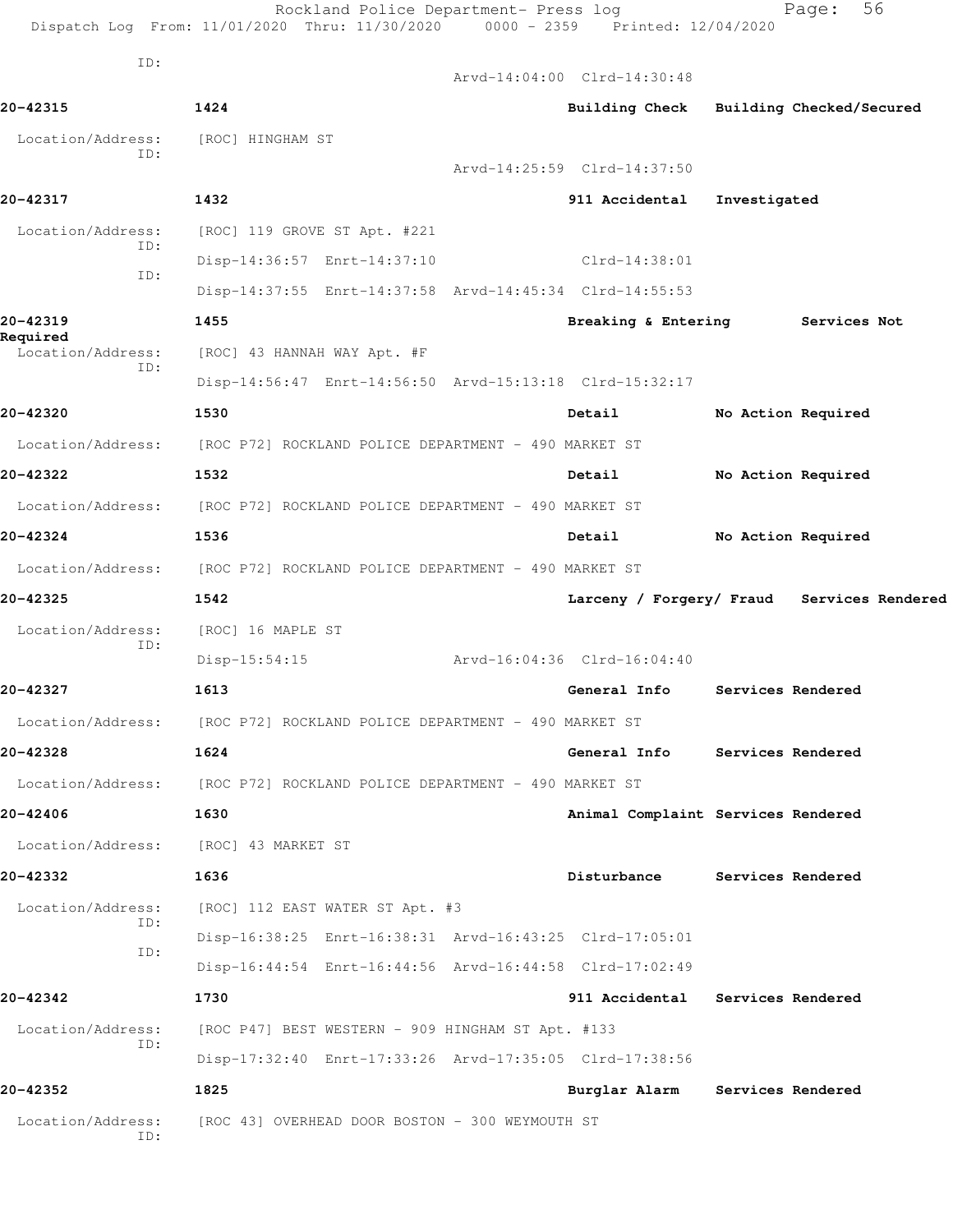| Dispatch Log From: 11/01/2020 Thru: 11/30/2020 0000 - 2359 Printed: 12/04/2020 |                      | Rockland Police Department- Press log                |                                                         | 57<br>Page:                         |
|--------------------------------------------------------------------------------|----------------------|------------------------------------------------------|---------------------------------------------------------|-------------------------------------|
|                                                                                |                      |                                                      | Disp-18:27:15 Enrt-18:27:23 Arvd-18:27:25 Clrd-18:30:45 |                                     |
| 20-42359                                                                       | 2003                 |                                                      | Time off                                                | Services Rendered                   |
| Location:                                                                      | [ROC]                |                                                      |                                                         |                                     |
| 20-42360                                                                       | 2012                 |                                                      | Health & Welfare Check                                  | Transported to                      |
| Hospital<br>Location/Address:<br>TD:                                           | [ROC] 22 STUDLEY CT  |                                                      |                                                         |                                     |
|                                                                                |                      |                                                      | Disp-20:14:59 Enrt-20:15:04 Arvd-20:18:16 Clrd-20:37:18 |                                     |
| For Date: $11/17/2020 -$ Tuesday                                               |                      |                                                      |                                                         |                                     |
| 20-42376                                                                       | 0000                 |                                                      | SHIFT ASSIGNMENTSNo Service                             |                                     |
| Location/Address: [ROC] 490- MARKET ST<br>TD:                                  |                      |                                                      |                                                         |                                     |
|                                                                                |                      |                                                      | Arvd-00:00:00 Clrd-00:09:49                             |                                     |
| 20-42381                                                                       | 0209                 |                                                      | Motor Vehicle Stop                                      | Verbal Warning                      |
| Location/Address:<br>ID:                                                       |                      | [ROC P62] CHINA PLAZA - 35 MARKET ST                 |                                                         |                                     |
| ID:                                                                            |                      |                                                      | Arvd-02:09:00 Clrd-02:13:37                             |                                     |
|                                                                                |                      |                                                      | Disp-02:11:30 Enrt-02:11:32 Arvd-02:11:33 Clrd-02:13:43 |                                     |
| 20-42386                                                                       | 0515                 |                                                      | 911 Hang Up                                             | Investigated                        |
| Location/Address:<br>ID:                                                       |                      | [ROC P27] CLEARWATER TECHNOLOGIES - 83 EAST WATER ST |                                                         |                                     |
| ID:                                                                            |                      |                                                      | Disp-05:16:37 Enrt-05:17:02 Arvd-05:19:00 Clrd-05:32:43 |                                     |
|                                                                                |                      |                                                      | Disp-05:17:30 Enrt-05:17:32 Arvd-05:18:33 Clrd-05:33:26 |                                     |
| 20-42387                                                                       | 0533                 |                                                      | Building Check                                          | Appears Secure                      |
| Location/Address:<br>ID:                                                       | [ROC] UNION ST       |                                                      |                                                         |                                     |
|                                                                                |                      |                                                      | Arvd-05:33:00 Clrd-05:54:27                             |                                     |
| 20-42393                                                                       | 0624                 |                                                      | Burglar Alarm                                           | Appears Secure                      |
| Location/Address:<br>ID:                                                       |                      | [ROC 260] SOUTH SHORE HOSPICE - 30 RESERVOIR PARK DR |                                                         |                                     |
| ID:                                                                            |                      |                                                      | Disp-06:26:26 Enrt-06:26:46 Arvd-06:30:32 Clrd-06:35:32 |                                     |
| ID:                                                                            |                      |                                                      | Disp-06:27:16 Enrt-06:27:20 Arvd-06:31:14 Clrd-06:35:32 |                                     |
|                                                                                | $Disp-06:37:42$      |                                                      | Arvd-06:37:47 Clrd-06:41:00                             |                                     |
| 20-42400<br>Required                                                           | 0730                 |                                                      | Details / Time off                                      | No Action                           |
| Location:                                                                      | [ROC]                |                                                      |                                                         |                                     |
| 20-42405                                                                       | 0800                 |                                                      |                                                         | SHIFT ASSIGNMENTS Services Rendered |
| Location/Address:<br>ID:                                                       |                      | [ROC P72] ROCKLAND POLICE DEPARTMENT - 490 MARKET ST |                                                         |                                     |
|                                                                                | Disp-08:35:14        |                                                      | Clrd-08:35:20                                           |                                     |
| 20-42404                                                                       | 0805                 |                                                      | Disturbance                                             | Services Rendered                   |
| Location/Address:<br>ID:                                                       | [ROC] 511 WEBSTER ST |                                                      |                                                         |                                     |
| ID:                                                                            |                      |                                                      | Disp-08:16:36 Enrt-08:16:50 Arvd-08:19:06 Clrd-08:56:06 |                                     |
|                                                                                |                      |                                                      | Disp-08:16:43 Enrt-08:16:47 Arvd-08:17:40 Clrd-08:56:08 |                                     |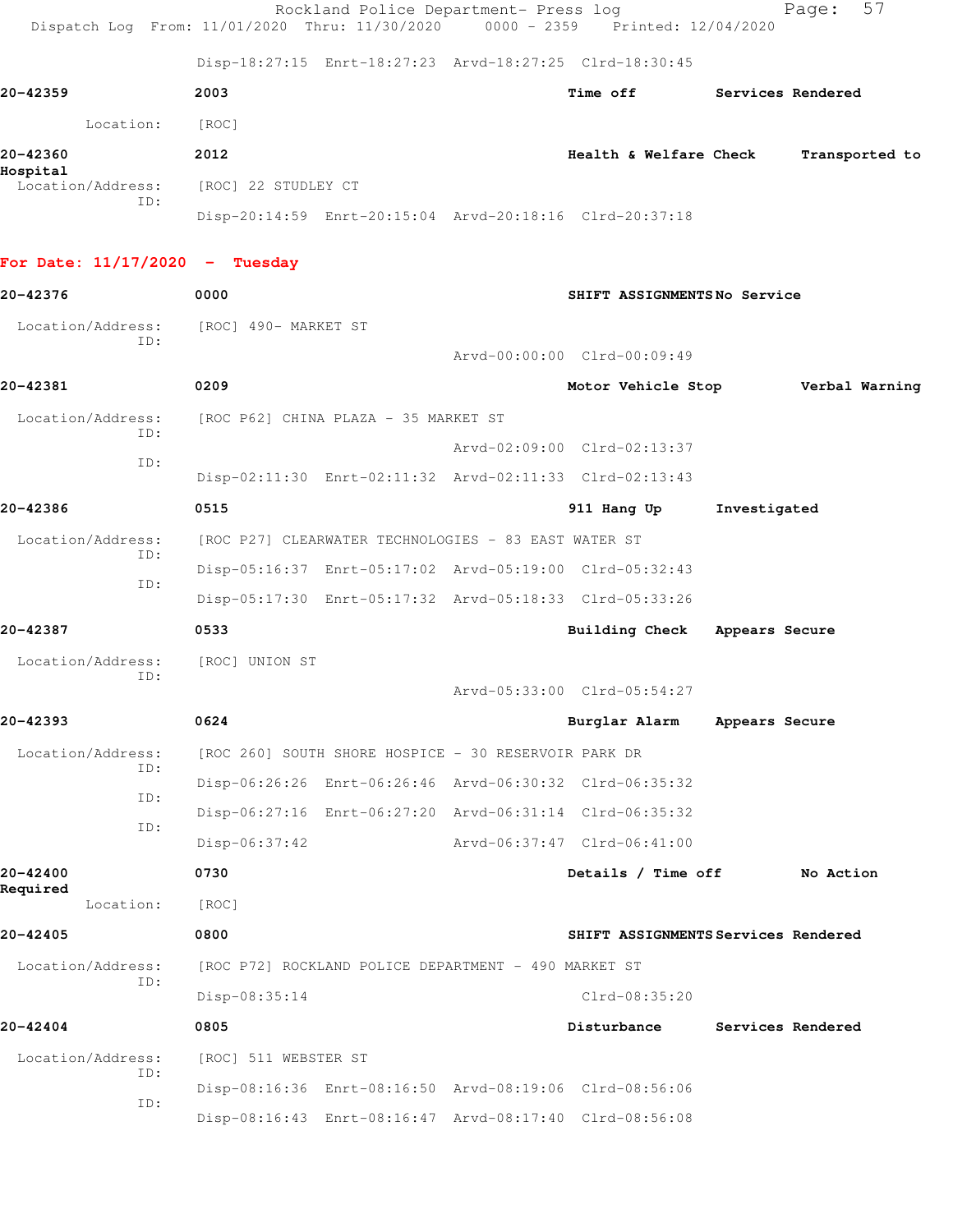Dispatch Log From: 11/01/2020 Thru: 11/30/2020 0000 - 2359 Printed: 12/04/2020 **20-42418 0929 SGT. PER DAY No Action Required** Location: [ROC] **20-42419 0930 CANNCELL TIME OFF No Action Required** Location: [ROC] **20-42425 0950 Suspicious Activity Sent On Way** Location/Address: [ROC] 95 PLEASANT ST ID: Disp-09:51:05 Enrt-09:51:42 Arvd-10:03:20 Clrd-10:09:58 ID: Disp-09:54:17 Enrt-09:54:21 Arvd-10:03:19 Clrd-10:09:55 **20-42435 1044 Suspicious Activity Gone on arrival** Location/Address: [ROC] 95 PLEASANT ST ID: Disp-10:45:22 Enrt-10:45:25 Arvd-10:45:26 Clrd-10:45:27 Original Call #: **20-42436 1049 PERSONAL DAYS OFF Services Rendered** Location/Address: [ROC P72] ROCKLAND POLICE DEPARTMENT - 490 MARKET ST **20-42437 1053 1/2 PERSONAL DAY OFF Services Rendered** Location/Address: [ROC P72] ROCKLAND POLICE DEPARTMENT - 490 MARKET ST **20-42441 1114 Warrant Could Not Locate** Location/Address: [ROC P51] DOUBLE TREE - 929 HINGHAM ST Apt. #316 ID: Disp-11:14:43 Clrd-12:05:49 ID: Disp-11:14:49 Clrd-12:05:45 **20-42444 1137 Animal Complaint Services Rendered** Location/Address: [ROC] 494 UNION ST ID: Disp-11:38:42 Enrt-11:38:45 Clrd-11:39:35 **20-42450 1316 Traffic Enforcement Appears Secure** Location/Address: [ROC] WEBSTER ST ID: Arvd-13:17:27 Clrd-13:17:34 **20-42462 1410 911 Hang Up Gone on arrival** Vicinity of: [ROC] 487 MARKET ST ID: Disp-14:11:25 Enrt-14:12:03 Arvd-14:19:11 Clrd-14:25:44 **20-42464 1427 911 Hang Up Gone on arrival** Location/Address: [ROC] 71 J A DUNN MEM DR Apt. #28 ID: Disp-14:29:35 Enrt-14:30:49 Arvd-14:36:03 Clrd-14:59:41 **20-42468 1500 General Info Services Rendered** Location/Address: [ROC] 143 POND ST **20-42470 1517 Detail Services Rendered** Location/Address: [ROC P72] ROCKLAND POLICE DEPARTMENT - 490 MARKET ST

Rockland Police Department- Press log Fage: 58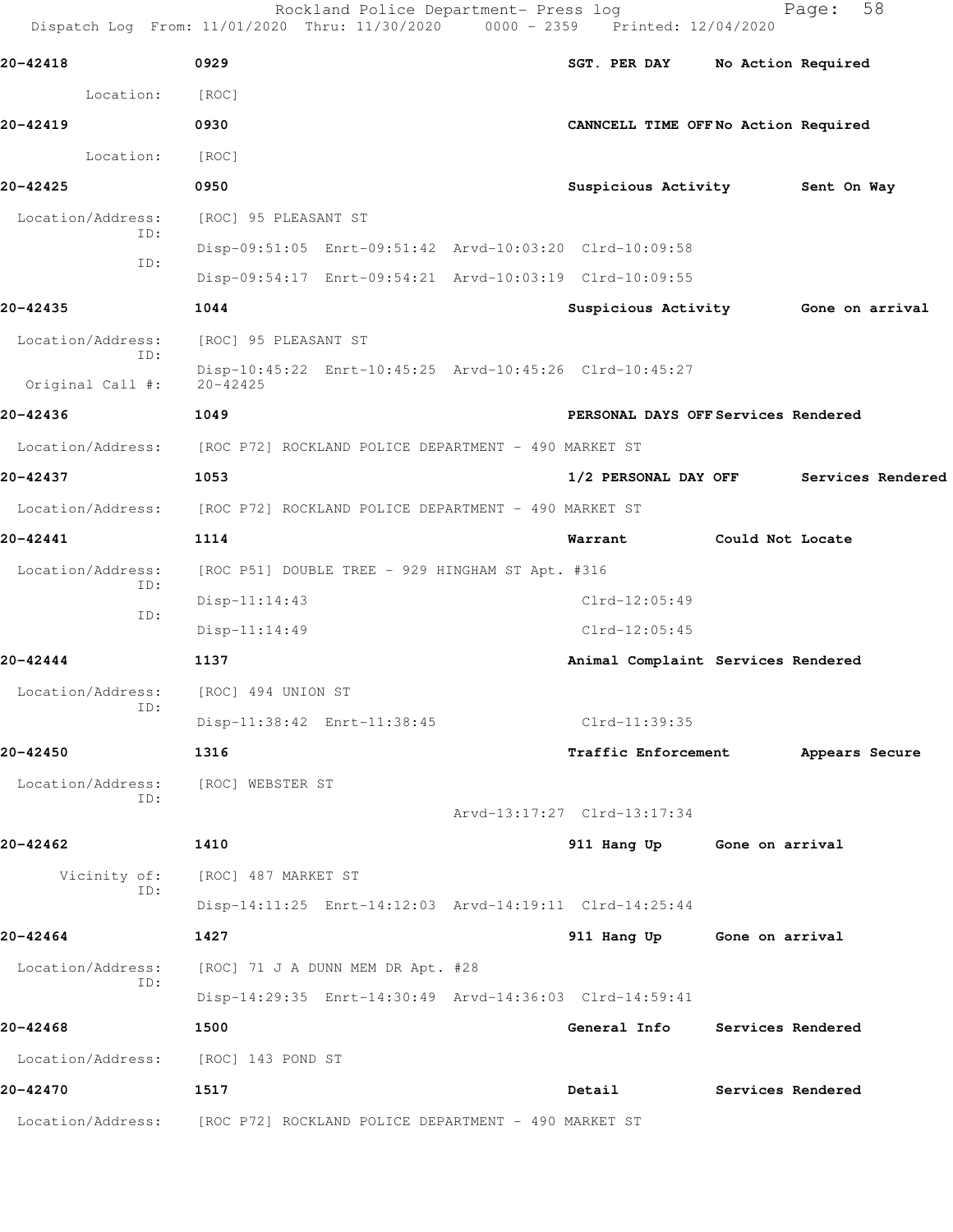| No EMS                                    |
|-------------------------------------------|
|                                           |
|                                           |
|                                           |
| Motor Vehicle Complaint Services Rendered |
|                                           |
|                                           |
|                                           |
|                                           |
|                                           |
|                                           |
| Services Rendered                         |
|                                           |
|                                           |
|                                           |
| Details / Time off 1 HOUR COMP            |
|                                           |
|                                           |
| SHIFT ASSIGNMENTS Services Not Required   |
|                                           |
| Sent On Way                               |
|                                           |
|                                           |
|                                           |
|                                           |
| Building Check Building Checked/Secured   |
|                                           |
|                                           |
|                                           |
| Services Rendered                         |
|                                           |
|                                           |

Disp-06:35:53 Arvd-06:36:12 Clrd-06:41:33

ID: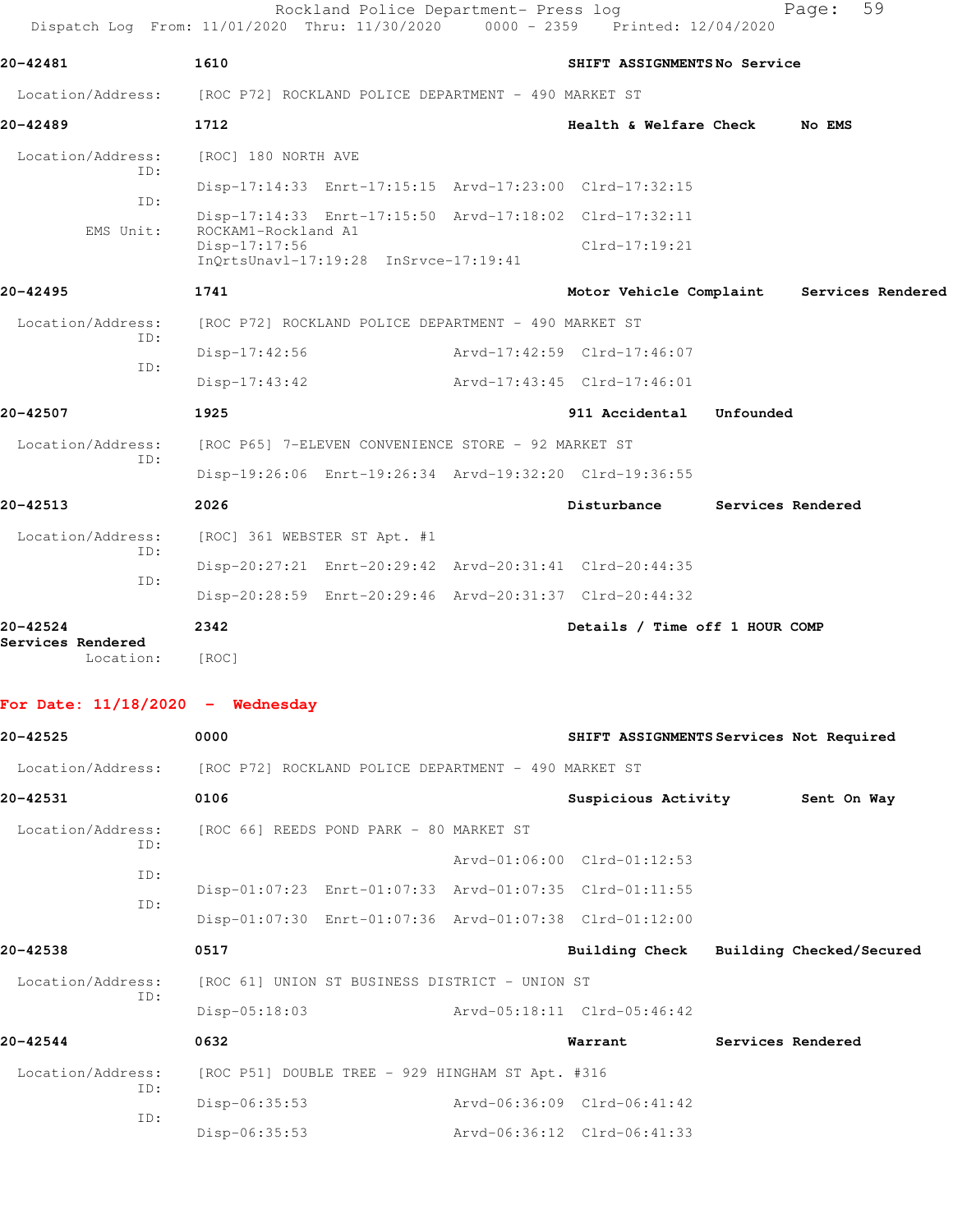Rockland Police Department- Press log Fage: 60 Dispatch Log From: 11/01/2020 Thru: 11/30/2020 0000 - 2359 Printed: 12/04/2020 ID: Disp-06:35:53 Arvd-06:36:15 Clrd-07:07:53 ID: Disp-06:35:53 Arvd-06:36:18 Clrd-06:41:29 Refer To Arrest: Arrest: GARGANO, DAVID P<br>Address: HOMELESS ROCKLA ROCKLAND, MA Age: 53 Charges: Straight Warrant **20-42545 0711 Details / Time off Services Not Required**  Location: [ROC] **20-42547 0722 Motor Vehicle Complaint Gone on arrival** Location/Address: [ROC] EAST WATER ST ID: Disp-07:23:47 Enrt-07:23:49 Arvd-07:25:06 Clrd-07:25:40 **20-42549 0759 Animal Complaint Unfounded**  Location/Address: [ROC] WEBSTER ST **20-42551 0800 SHIFT ASSIGNMENTS Services Rendered** Location/Address: [ROC P72] ROCKLAND POLICE DEPARTMENT - 490 MARKET ST **20-42552 0814 CANCEL PERSONAL DAY Services Rendered** Location/Address: [ROC P72] ROCKLAND POLICE DEPARTMENT - 490 MARKET ST **20-42553 0817 General Info Services Rendered** Location/Address: [ROC P72] ROCKLAND POLICE DEPARTMENT - 490 MARKET ST **20-42554 0819 General Info Services Rendered** Location/Address: [ROC P72] ROCKLAND POLICE DEPARTMENT - 490 MARKET ST **20-42556 0838 Prisioner Transport Taken/Referred to Other Agency**  Location/Address: [HIN 1] HINGHAM COURT - 28 GEORGE WASHINGTON BLVD ID: Disp-08:39:32 Enrt-08:39:37 Arvd-09:26:33 Clrd-10:18:30 **20-42570 1103 Detail Services Rendered** Location/Address: [ROC P72] ROCKLAND POLICE DEPARTMENT - 490 MARKET ST **20-42572 1125 911 Accidental Services Rendered** Location/Address: [ROC] 431 SALEM ST ID: Disp-11:26:17 Enrt-11:26:26 Clrd-11:26:56 ID: Disp-11:26:51 Enrt-11:26:59 Arvd-11:28:26 Clrd-11:28:30 **20-42573 1130 Details / Time off Services Rendered** Location: [ROC] **20-42575 1201 Suspicious Activity Services Rendered** Location/Address: [ROC] 8 CARLYS WAY ID: Disp-12:04:16 Enrt-12:04:19 Arvd-12:08:55 Clrd-12:22:45 **20-42576 1228 Larceny / Forgery/ Fraud Services Rendered** Location/Address: [ROC] 687 MARKET ST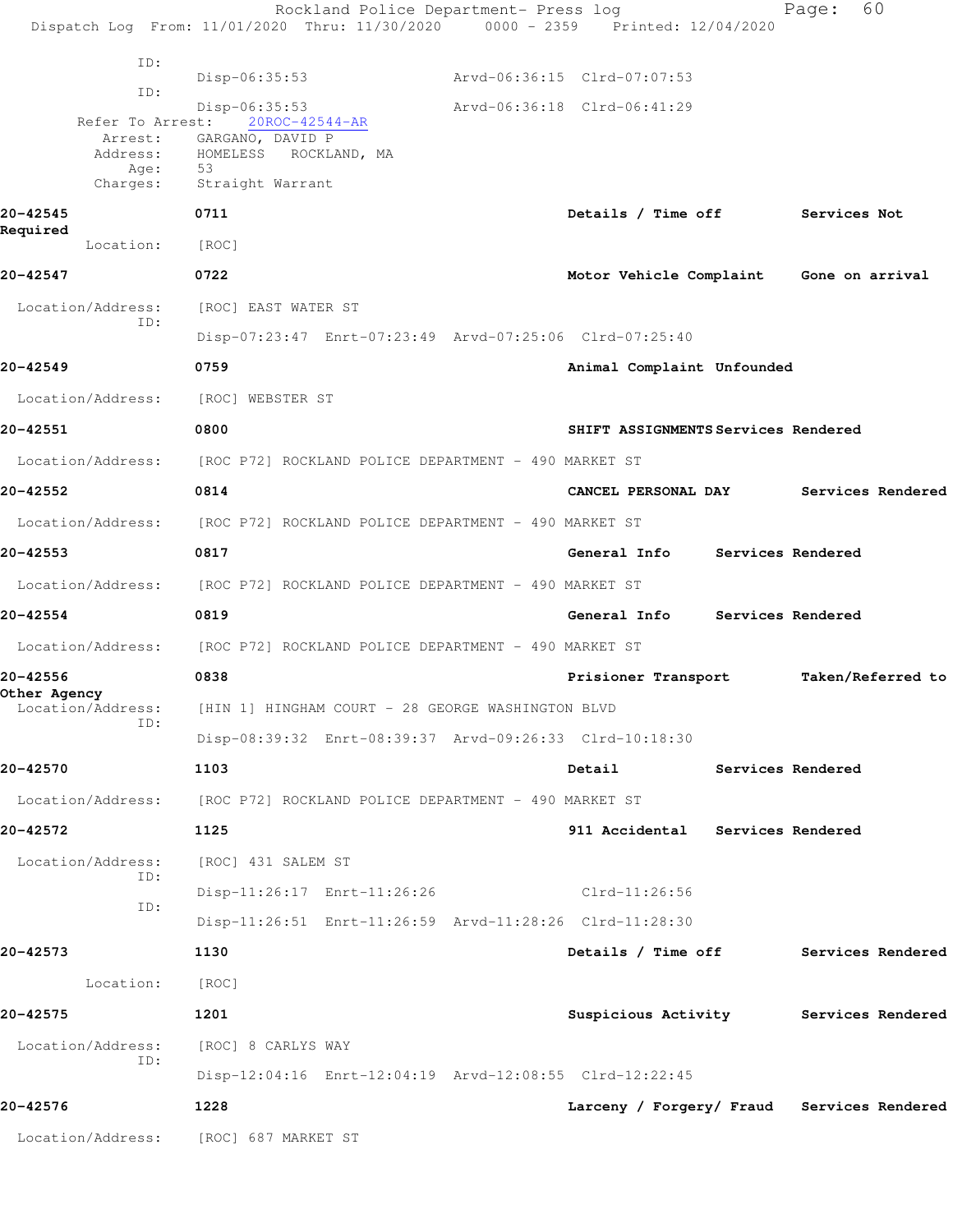|                                                               | Rockland Police Department- Press log<br>Dispatch Log From: 11/01/2020 Thru: 11/30/2020 0000 - 2359 Printed: 12/04/2020                                                                                                                                                                                                                   |              |                                            |                    | Page: | 61                |
|---------------------------------------------------------------|-------------------------------------------------------------------------------------------------------------------------------------------------------------------------------------------------------------------------------------------------------------------------------------------------------------------------------------------|--------------|--------------------------------------------|--------------------|-------|-------------------|
| ID:                                                           | Disp-12:29:31                                                                                                                                                                                                                                                                                                                             |              | $Clrd-12:46:11$                            |                    |       |                   |
| 20-42581                                                      | 1401                                                                                                                                                                                                                                                                                                                                      |              | COMP TIME OFF                              | No Action Required |       |                   |
| Location/Address:                                             | [ROC P72] ROCKLAND POLICE DEPARTMENT - 490 MARKET ST                                                                                                                                                                                                                                                                                      |              |                                            |                    |       |                   |
| ID:                                                           | Disp-14:03:35 Enrt-14:03:42 Arvd-14:03:47 Clrd-14:21:40                                                                                                                                                                                                                                                                                   |              |                                            |                    |       |                   |
| 20-42592                                                      | 1526                                                                                                                                                                                                                                                                                                                                      |              | Details / Time off Services Rendered       |                    |       |                   |
| Location:                                                     | [ROC]                                                                                                                                                                                                                                                                                                                                     |              |                                            |                    |       |                   |
| 20-42595                                                      | 1540                                                                                                                                                                                                                                                                                                                                      |              | COMP DAY                                   | Services Rendered  |       |                   |
| Location:                                                     | [ROC]                                                                                                                                                                                                                                                                                                                                     |              |                                            |                    |       |                   |
| 20-42596                                                      | 1601                                                                                                                                                                                                                                                                                                                                      |              | SHIFT ASSIGNMENTS Services Rendered        |                    |       |                   |
|                                                               | Location/Address: [ROC P72] ROCKLAND POLICE DEPARTMENT - 490 MARKET ST                                                                                                                                                                                                                                                                    |              |                                            |                    |       |                   |
| 20-42598                                                      | 1609                                                                                                                                                                                                                                                                                                                                      |              | Assist Other Agency                        |                    |       | Services Rendered |
| Location/Address:                                             | [ROC] 191 MARTHA DR Apt. #C                                                                                                                                                                                                                                                                                                               |              |                                            |                    |       |                   |
| ID:                                                           | $Disp-16:15:33$                                                                                                                                                                                                                                                                                                                           |              | Arvd-16:25:05 Clrd-17:31:19                |                    |       |                   |
| ID:                                                           | Disp-16:15:33                                                                                                                                                                                                                                                                                                                             |              | Arvd-16:25:03 Clrd-17:05:37                |                    |       |                   |
| 20-42602                                                      | 1615                                                                                                                                                                                                                                                                                                                                      |              | Larceny / Forgery/ Fraud Services Rendered |                    |       |                   |
| Location/Address:                                             | [ROC] 18 CORNET STETSON DR                                                                                                                                                                                                                                                                                                                |              |                                            |                    |       |                   |
| ID:                                                           | $Disp-16:21:25$                                                                                                                                                                                                                                                                                                                           |              | $Clrd-16:21:37$                            |                    |       |                   |
| 20-42605                                                      | 1659                                                                                                                                                                                                                                                                                                                                      |              | Noise Complaint Peace Restored             |                    |       |                   |
| Location/Address:<br>ID:                                      | [ROC] 2ND FLOOR - 37 SALEM ST                                                                                                                                                                                                                                                                                                             |              |                                            |                    |       |                   |
| ID:                                                           | Disp-17:01:32 Enrt-17:01:36 Arvd-17:11:18 Clrd-17:19:17                                                                                                                                                                                                                                                                                   |              |                                            |                    |       |                   |
| ID:                                                           | Disp-17:03:14 Enrt-17:03:17 Arvd-17:10:37 Clrd-17:19:17                                                                                                                                                                                                                                                                                   |              |                                            |                    |       |                   |
|                                                               | Disp-17:05:46 Enrt-17:05:48 Arvd-17:19:13 Clrd-17:19:17                                                                                                                                                                                                                                                                                   |              |                                            |                    |       |                   |
| 20-42612                                                      | 1756                                                                                                                                                                                                                                                                                                                                      |              | Harassment                                 | Report Follows     |       |                   |
| Location/Address:<br>ID:                                      | [ROC 140] 292 MARKET ST Apt. #29                                                                                                                                                                                                                                                                                                          |              |                                            |                    |       |                   |
| Refer To Summons:<br>Summons:<br>Address:<br>Age:<br>Charges: | Disp-18:08:42 Enrt-18:09:01 Arvd-18:09:03 Clrd-18:21:23<br>20ROC-42612-AR<br>POULIN, NICOLE RHEA<br>292 MARKET ST Apt. #32<br>41<br>HARASSMENT PREVENTION ORDER, VIOLATE                                                                                                                                                                  | ROCKLAND, MA |                                            |                    |       |                   |
| 20-42613                                                      | 1849                                                                                                                                                                                                                                                                                                                                      |              | Emergency Medical Transported to Hospital  |                    |       |                   |
| Location/Address:<br>Fire Unit:<br>EMS Unit:<br>EMS Unit:     | [HOL 838] 8 THORNTON RD<br>HOLENG2-Pumper-Holbrook Engine 2<br>Disp-18:52:08 Enrt-18:54:18 Arvd-18:55:18 Clrd-19:17:10<br>InQrtsUnavl-19:18:24 InSrvce-19:18:31<br>ROCKAM1-Rockland A1<br>Disp-18:52:08<br>InQrtsUnavl-19:52:23 InSrvce-19:52:23<br>HOLA1-Holbrook Ambulance 1<br>Disp-18:52:16 Enrt-18:54:16 Arvd-18:55:14 Clrd-19:16:52 |              | $Clrd-19:52:23$                            |                    |       |                   |
| ID:                                                           | Hosp-19:25:48 ClrHosp-19:40:48 InQrtsUnavl-20:07:52 InSrvce-20:07:55                                                                                                                                                                                                                                                                      |              |                                            |                    |       |                   |
| ID:                                                           | Disp-18:52:26 Enrt-18:52:28 Arvd-18:53:59 Clrd-19:15:49                                                                                                                                                                                                                                                                                   |              |                                            |                    |       |                   |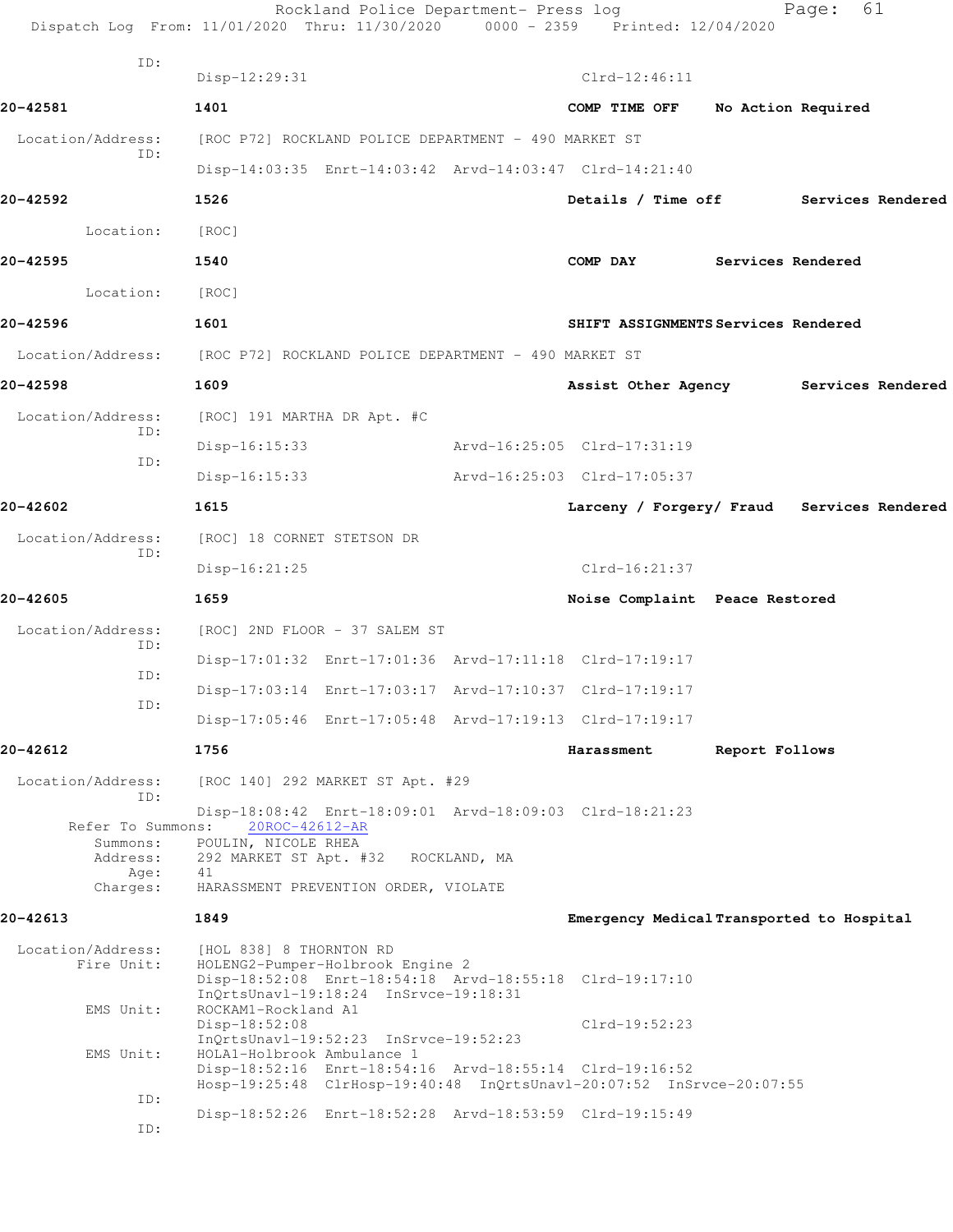|                                   | Rockland Police Department- Press log<br>Dispatch Log From: 11/01/2020 Thru: 11/30/2020 | $0000 - 2359$ | Printed: 12/04/2020                   |                | 62<br>Page:       |  |
|-----------------------------------|-----------------------------------------------------------------------------------------|---------------|---------------------------------------|----------------|-------------------|--|
|                                   | Disp-18:53:04 Enrt-18:53:09 Arvd-18:53:47 Clrd-19:15:53                                 |               |                                       |                |                   |  |
| ID:                               | Disp-18:54:04 Enrt-18:54:09 Arvd-18:54:13 Clrd-19:45:24                                 |               |                                       |                |                   |  |
| 20-42615                          | 1903                                                                                    |               | Time off                              |                | Services Rendered |  |
| Location:                         | [ROC]                                                                                   |               |                                       |                |                   |  |
|                                   |                                                                                         |               |                                       |                |                   |  |
| For Date: $11/19/2020 -$ Thursday |                                                                                         |               |                                       |                |                   |  |
| 20-42633                          | 0003                                                                                    |               | General Info Services Rendered        |                |                   |  |
| Location/Address:<br>ID:          | [ROC P72] ROCKLAND POLICE DEPARTMENT - 490 MARKET ST                                    |               |                                       |                |                   |  |
|                                   | $Disp-00:05:04$                                                                         |               | $Clrd-00:05:07$                       |                |                   |  |
| 20-42650                          | 0502                                                                                    |               | <b>Building Check</b>                 | Appears Secure |                   |  |
| Location/Address:<br>ID:          | [ROC 61] UNION ST BUSINESS DISTRICT - UNION ST                                          |               |                                       |                |                   |  |
|                                   | $Disp-05:04:27$                                                                         |               | Arvd-05:04:30 Clrd-05:21:53           |                |                   |  |
| 20-42652                          | 0619                                                                                    |               | Motor Vehicle Stop                    |                | Verbal Warning    |  |
| Location/Address:<br>ID:          | [ROC] 500 SUMMER ST                                                                     |               |                                       |                |                   |  |
|                                   |                                                                                         |               | Arvd-06:19:00 Clrd-06:24:16           |                |                   |  |
| 20-42656                          | 0718                                                                                    |               | Assist Public Provided Assistance     |                |                   |  |
| Location/Address:                 | [ROC] 443 SUMMER ST                                                                     |               |                                       |                |                   |  |
| ID:                               | Disp-07:29:00                                                                           |               | $Clrd-07:34:54$                       |                |                   |  |
| 20-42657                          | 0741                                                                                    |               | Complaint                             | Verbal Warning |                   |  |
| Location/Address:                 | [ROC] HINGHAM ST                                                                        |               |                                       |                |                   |  |
| ID:                               | Disp-07:43:25 Enrt-07:43:30 Arvd-07:45:48 Clrd-07:50:38                                 |               |                                       |                |                   |  |
| ID:                               | Disp-07:44:03 Enrt-07:44:07 Arvd-07:46:56 Clrd-07:50:34                                 |               |                                       |                |                   |  |
| 20-42664                          | 0800                                                                                    |               | General Info Services Rendered        |                |                   |  |
| Location/Address:                 | [ROC P72] ROCKLAND POLICE DEPARTMENT - 490 MARKET ST                                    |               |                                       |                |                   |  |
| ID:                               | Disp-08:26:13 Enrt-08:26:19 Arvd-08:26:21 Clrd-08:26:26                                 |               |                                       |                |                   |  |
| 20-42661                          | 0818                                                                                    |               | Assist Other Agency Services Rendered |                |                   |  |
| Location/Address:                 | [ROC] 59 SPRING ST                                                                      |               |                                       |                |                   |  |
| ID:                               |                                                                                         |               | Arvd-08:18:00 Clrd-08:40:58           |                |                   |  |
| 20-42666                          | 0827                                                                                    |               | 911 Accidental Gone on arrival        |                |                   |  |
| Location/Address:                 | [ROC] 986 UNION ST                                                                      |               |                                       |                |                   |  |
| ID:                               | Disp-08:29:06 Enrt-08:29:30 Arvd-08:37:57 Clrd-08:45:44                                 |               |                                       |                |                   |  |
| 20-42674                          | 0926                                                                                    |               | Details / Time off                    |                | Services Rendered |  |
| Location:                         | [ROC]                                                                                   |               |                                       |                |                   |  |
| 20-42681                          | 0954                                                                                    |               | General Info Services Rendered        |                |                   |  |
| Location/Address:                 | [ROC] 317 HOWARD ST                                                                     |               |                                       |                |                   |  |
| ID:                               | Disp-10:00:12 Enrt-10:00:19 Arvd-10:00:25 Clrd-10:00:29                                 |               |                                       |                |                   |  |
|                                   |                                                                                         |               |                                       |                |                   |  |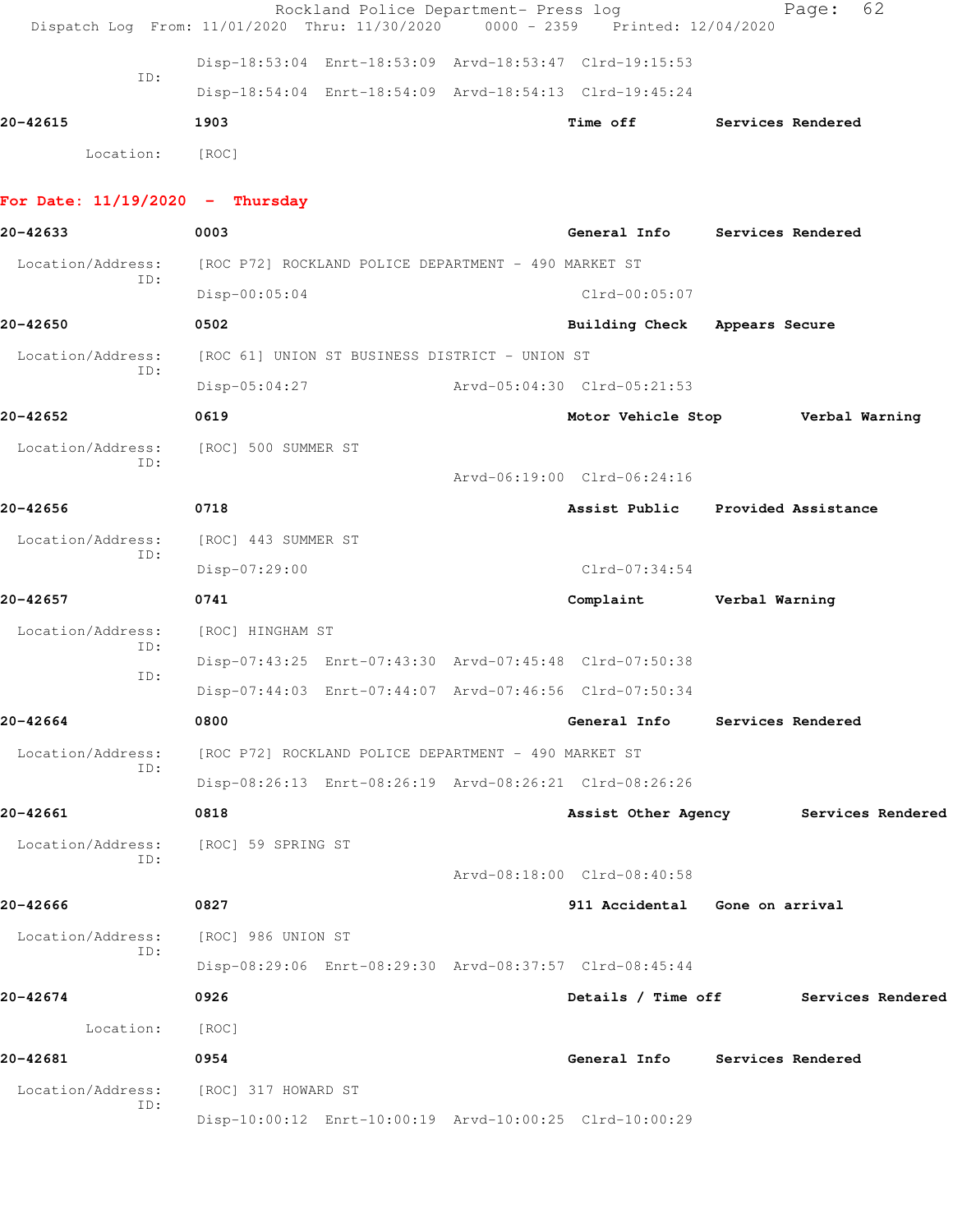|                                 | Rockland Police Department- Press log<br>Dispatch Log From: 11/01/2020 Thru: 11/30/2020 0000 - 2359 Printed: 12/04/2020 |                                         |                          | 63<br>Page:              |
|---------------------------------|-------------------------------------------------------------------------------------------------------------------------|-----------------------------------------|--------------------------|--------------------------|
| 20-42683                        | 1008                                                                                                                    | Building Check Building Checked/Secured |                          |                          |
| Location/Address:               | [ROC] WEBSTER ST                                                                                                        |                                         |                          |                          |
| ID:                             |                                                                                                                         | Arvd-10:10:24 Clrd-10:10:41             |                          |                          |
| 20-42684                        | 1017                                                                                                                    | <b>Building Check</b>                   |                          | Building Checked/Secured |
| Location/Address:<br>ID:        | [ROC] HINGHAM ST                                                                                                        |                                         |                          |                          |
|                                 |                                                                                                                         | Arvd-10:18:30 Clrd-10:18:53             |                          |                          |
| 20-42686                        | 1026                                                                                                                    | General Info                            | Gone on arrival          |                          |
| Location/Address:<br>ID:        | [ROC] SPRING ST                                                                                                         |                                         |                          |                          |
|                                 | Disp-10:32:51 Enrt-10:32:56 Arvd-10:32:59 Clrd-10:33:03                                                                 |                                         |                          |                          |
| 20-42692                        | 1116                                                                                                                    | Details / Time off                      |                          | Services Rendered        |
| Location:                       | [ROC]                                                                                                                   |                                         |                          |                          |
| 20-42694                        | 1129                                                                                                                    | General Info Services Rendered          |                          |                          |
| Location/Address:               | [ROC] 7 MORNINGSIDE DR                                                                                                  |                                         |                          |                          |
| ID:                             | Disp-11:32:52 Enrt-11:32:58 Arvd-11:33:01 Clrd-11:33:05                                                                 |                                         |                          |                          |
| 20-42698                        | 1141                                                                                                                    | Emergency Medical Services Not Required |                          |                          |
| Location/Address:<br>ID:        | [ROC P41] BELLEW TILE & MARBLE INC - 308 HINGHAM ST                                                                     |                                         |                          |                          |
| Fire Unit:                      | Disp-11:43:41 Enrt-11:45:56 Arvd-11:51:10 Clrd-11:51:16<br>ROCKC1-Staff-Rockland Fire Chief                             |                                         |                          |                          |
|                                 | $Disp-11:45:32$<br>InQrtsUnavl-11:48:59 InSrvce-11:48:59                                                                | Arvd-11:47:40 Clrd-11:48:58             |                          |                          |
| EMS Unit:                       | HVRAMB-Hanover Ambulance<br>Disp-11:46:15 Enrt-11:47:07<br>InQrtsUnavl-11:48:48 InSrvce-11:48:48                        | Clrd-11:48:48                           |                          |                          |
| 20-42703                        | 1149                                                                                                                    | Details / Time off                      |                          | Services Rendered        |
| Location:                       | [ROC]                                                                                                                   |                                         |                          |                          |
| 20-42713                        | 1328                                                                                                                    | General Info Services Rendered          |                          |                          |
| Location/Address:               | [ROC] 8 INDIAN HEAD LN                                                                                                  |                                         |                          |                          |
| ID:                             | Disp-13:30:54 Enrt-13:31:21 Arvd-13:31:24 Clrd-13:31:27                                                                 |                                         |                          |                          |
| 20-42714                        | 1331                                                                                                                    | General Info                            | <b>Services Rendered</b> |                          |
| Location/Address:               | [ROC P72] ROCKLAND POLICE DEPARTMENT - 490 MARKET ST                                                                    |                                         |                          |                          |
| ID:                             | Disp-14:46:04 Enrt-14:46:12 Arvd-14:46:16 Clrd-14:46:20                                                                 |                                         |                          |                          |
| 20-42725                        | 1438                                                                                                                    | General Info                            | Services Rendered        |                          |
| Location/Address:               | [ROC P72] ROCKLAND POLICE DEPARTMENT - 490 MARKET ST                                                                    |                                         |                          |                          |
| ID:                             | Disp-14:46:42 Enrt-14:46:57 Arvd-14:47:02 Clrd-14:47:08                                                                 |                                         |                          |                          |
| 20-42726                        | 1445                                                                                                                    | Larceny / Forgery/ Fraud Provided       |                          |                          |
| Assistance<br>Location/Address: | [ROC] 63 EAST WATER ST                                                                                                  |                                         |                          |                          |
| ID:                             | Disp-14:47:19 Enrt-14:47:21 Arvd-14:56:19 Clrd-15:22:24                                                                 |                                         |                          |                          |
| 20-42728                        | 1455                                                                                                                    | General Info Services Rendered          |                          |                          |
| Location/Address:               | [ROC] 1 WHITE RD                                                                                                        |                                         |                          |                          |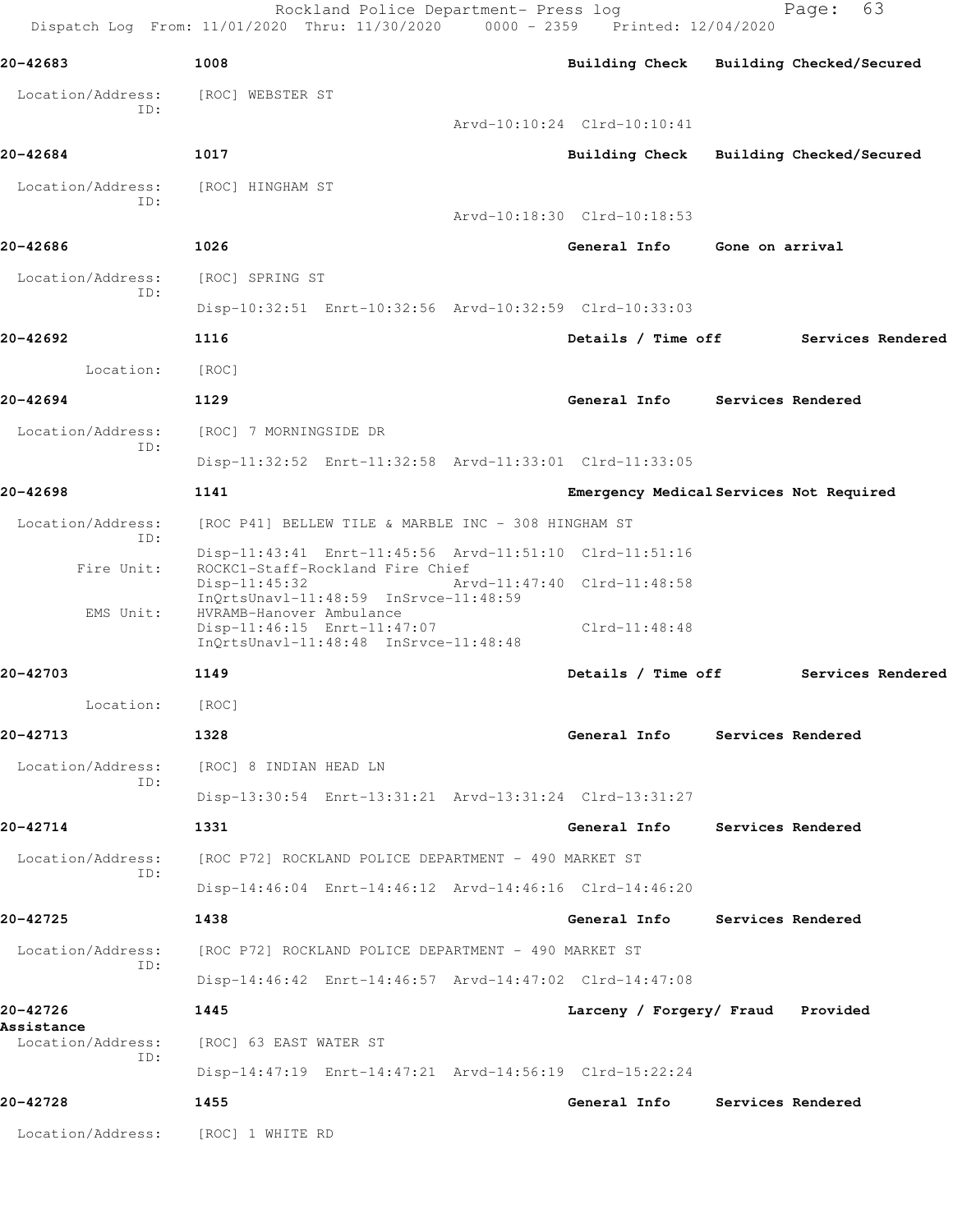| 20-42730                 | 1505                                                                   | General Info Services Rendered          |                                      |
|--------------------------|------------------------------------------------------------------------|-----------------------------------------|--------------------------------------|
|                          | Location/Address: [ROC] 79 SOUTH DOUGLAS ST                            |                                         |                                      |
| 20-42732                 | 1521                                                                   | Building Check Building Checked/Secured |                                      |
| Location/Address:<br>ID: | [ROC] HINGHAM ST                                                       |                                         |                                      |
|                          |                                                                        | Arvd-15:22:24 Clrd-15:22:46             |                                      |
| 20-42733                 | 1526                                                                   | Motor Vehicle Stop Verbal Warning       |                                      |
| Location/Address:<br>ID: | [ROC] 112 PROSPECT ST @ 240 W WATER ST                                 |                                         |                                      |
|                          |                                                                        | Arvd-15:26:00 Clrd-15:32:30             |                                      |
| 20-42735                 | 1541                                                                   | General Info Services Rendered          |                                      |
|                          | Location/Address: [ROC P72] ROCKLAND POLICE DEPARTMENT - 490 MARKET ST |                                         |                                      |
| 20-42738                 | 1555                                                                   | General Info Services Rendered          |                                      |
|                          | Location/Address: [ROC] 317 HOWARD ST                                  |                                         |                                      |
| 20-42739                 | 1607                                                                   | General Info Services Not Required      |                                      |
| Location/Address:<br>TD: | [ROC P72] ROCKLAND POLICE DEPARTMENT - 490 MARKET ST                   |                                         |                                      |
|                          |                                                                        | Arvd-16:07:00 Clrd-16:09:26             |                                      |
| 20-42752                 | 1734                                                                   | General Info Advised to Court           |                                      |
| Location/Address:<br>ID: | [ROC] 340 CENTRE AVE Apt. #5                                           |                                         |                                      |
|                          |                                                                        | Arvd-17:34:00 Clrd-17:42:20             |                                      |
| 20-42755                 | 1751                                                                   | Details / Time off                      | Services Rendered                    |
| Location: [ROC]          |                                                                        |                                         |                                      |
| 20-42762                 | 1922                                                                   | Details / Time off No Service           |                                      |
| Location:                | [ROC]                                                                  |                                         |                                      |
| 20-42771                 | 1951                                                                   | General Info Services Rendered          |                                      |
| ID:                      | Location/Address: [ROC P72] ROCKLAND POLICE DEPARTMENT - 490 MARKET ST |                                         |                                      |
|                          |                                                                        | Arvd-19:51:00 Clrd-19:56:54             |                                      |
| 20-42773                 | 2050                                                                   | Details / Time off No Service           |                                      |
| Location: [ROC]          |                                                                        |                                         |                                      |
| 20-42774                 | 2101                                                                   | General Info Services Rendered          |                                      |
| Location/Address:        | [ROC P72] ROCKLAND POLICE DEPARTMENT - 490 MARKET ST                   |                                         |                                      |
| ID:                      |                                                                        | Arvd-21:01:00 Clrd-21:06:31             |                                      |
| 20-42775                 | 2145                                                                   | Details / Time off No Service           |                                      |
| Location:                | [ROC]                                                                  |                                         |                                      |
| 20-42785                 | 2302                                                                   |                                         | Motor Vehicle Stop Services Rendered |
| Location/Address:        | [ROC 62] JEFFERSON SCHOOL - 63 GEORGE ST                               |                                         |                                      |
| ID:                      | Disp-23:03:09 Enrt-23:03:14 Arvd-23:03:18 Clrd-23:05:11                |                                         |                                      |

Rockland Police Department- Press log Page: 64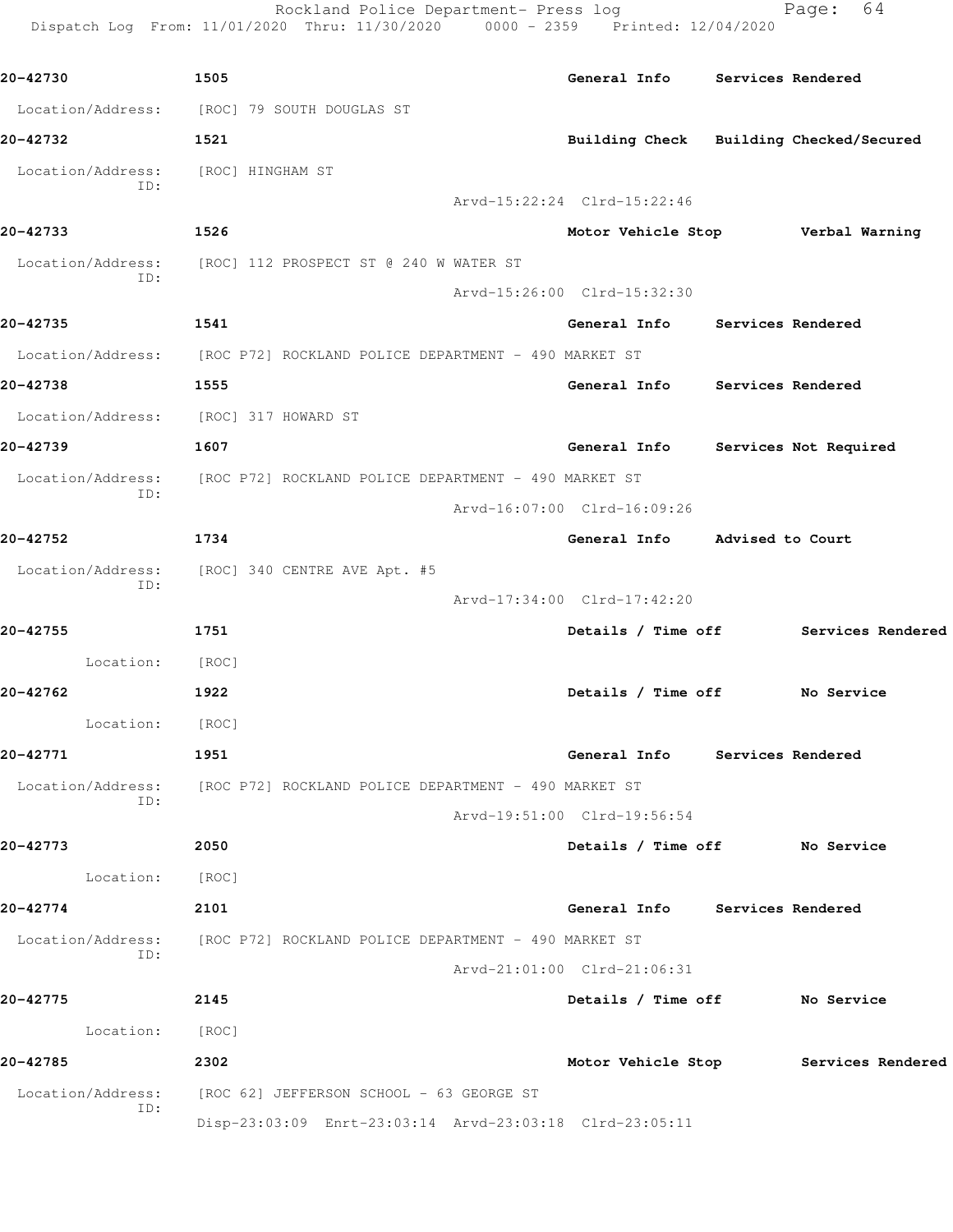**For Date: 11/20/2020 - Friday 20-42790 0012 General Info No Service** Location/Address: [ROC P72] ROCKLAND POLICE DEPARTMENT - 490 MARKET ST ID: Disp-00:14:10 Clrd-00:14:21 **20-42796 0055 Suspicious Activity Unfounded** Location/Address: [ROC] 9 SATUCKET RD ID: Disp-00:55:57 Clrd-00:56:54 ID: Disp-00:55:57 Enrt-00:57:15 Arvd-01:03:49 Clrd-01:15:28 ID: Disp-00:57:00 Enrt-00:57:09 Arvd-01:01:20 Clrd-01:15:24 ID: Disp-00:57:05 Enrt-00:57:12 Arvd-01:01:16 Clrd-01:15:32 **20-42805 0606 Building Check Building Checked/Secured** Location/Address: [ROC 61] UNION ST BUSINESS DISTRICT - UNION ST ID: Arvd-06:08:01 Clrd-06:29:23 **20-42810 0654 Assist Fire Department Provided Assistance**  Location/Address: [ROC] 337 WEBSTER ST ID: Disp-06:55:56 Enrt-06:56:09 Arvd-07:00:42 Clrd-07:00:46 ID: Disp-06:56:01 Enrt-06:56:09 Arvd-06:56:24 Clrd-07:00:46 ID: Disp-06:56:06 Enrt-06:56:09 Arvd-06:56:31 Clrd-07:00:46 **20-42812 0746 Burglar Alarm False Alarm** Location/Address: [ROC P85] ROCKLAND FEDERAL CREDIT UNION - 241 UNION ST ID: Disp-07:48:04 Enrt-07:48:06 Clrd-07:49:26 **20-42813 0800 General Info Services Rendered** Location/Address: [ROC P72] ROCKLAND POLICE DEPARTMENT - 490 MARKET ST ID: Disp-08:06:07 Enrt-08:06:13 Arvd-08:06:17 Clrd-08:06:21 **20-42815 0829 Disabled Motor Vehicle Services Rendered** Location/Address: [ROC] CONCORD ST ID: Disp-08:30:53 Enrt-08:31:01 Arvd-08:31:04 Clrd-08:42:42 **20-42818 0905 Motor Vehicle Complaint Gone on arrival** Location/Address: [ROC] HINGHAM ST ID: Disp-09:05:47 Enrt-09:05:51 Arvd-09:10:18 Clrd-09:17:17 **20-42827 0946 Police Information No Action Required**  Location/Address: [ROC] ELEVATOR EMERGENCY CALL CHECK - 135 GROVE ST **20-42830 1015 Police Information No Action Required**  Location/Address: [ROC] ELEVATOR EMERGENCY PHONE - 119 GROVE ST **20-42839 1103 Motor Vehicle Stop Citation/Warning Issued**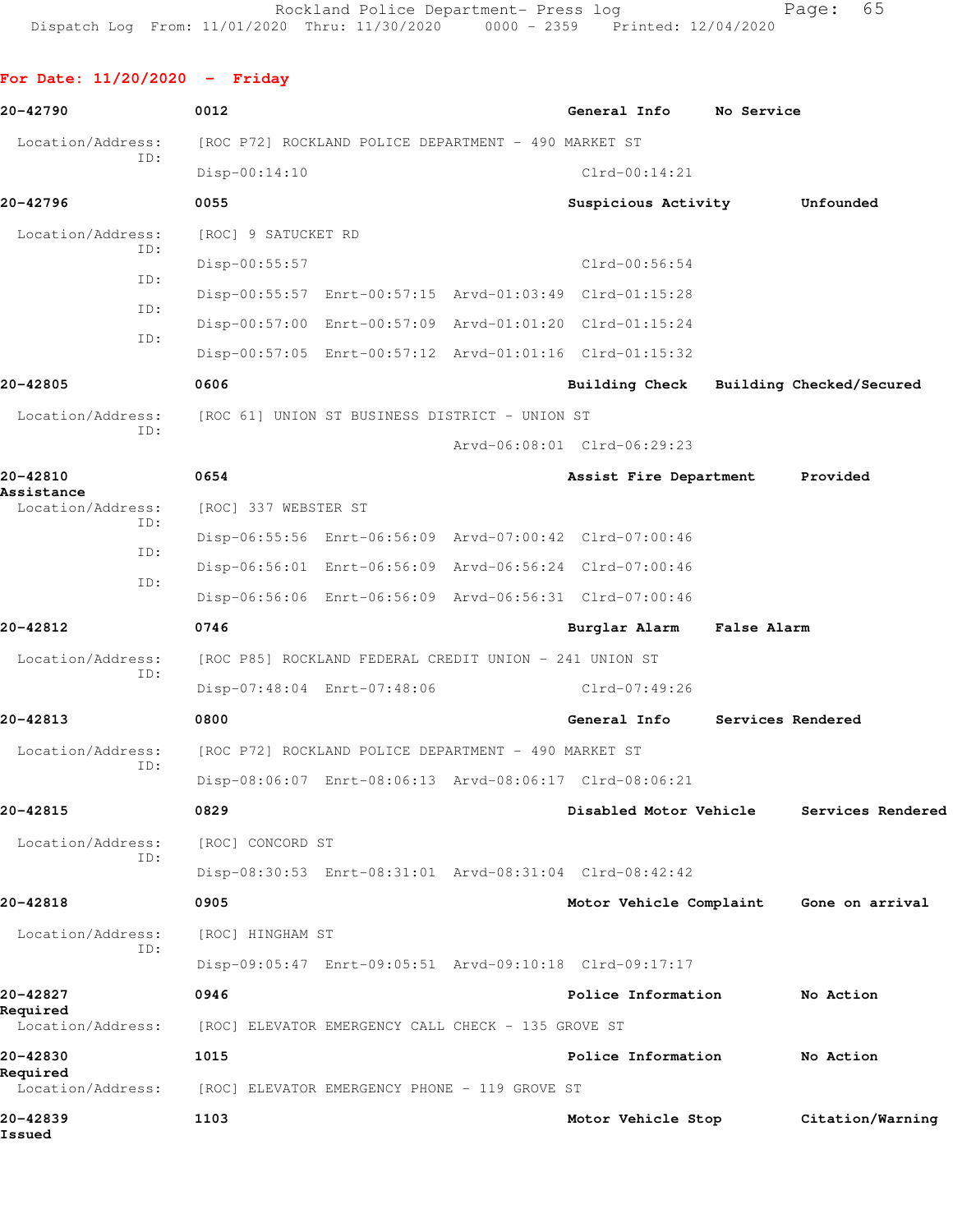| Dispatch Log From: 11/01/2020 Thru: 11/30/2020 0000 - 2359 Printed: 12/04/2020 |                             | Rockland Police Department- Press log                                      |                                                                                                                                 | 66<br>Page:       |  |
|--------------------------------------------------------------------------------|-----------------------------|----------------------------------------------------------------------------|---------------------------------------------------------------------------------------------------------------------------------|-------------------|--|
| Location/Address:                                                              | [ROC] SUMMER ST             |                                                                            |                                                                                                                                 |                   |  |
| ID:                                                                            |                             |                                                                            | Disp-11:08:52 Enrt-11:08:59 Arvd-11:09:03 Clrd-11:09:06                                                                         |                   |  |
| 20-42841                                                                       | 1114                        |                                                                            | Identity Theft                                                                                                                  | Services Rendered |  |
| Location/Address:                                                              | [ROC] 507 FOREST ST         |                                                                            |                                                                                                                                 |                   |  |
| ID:                                                                            | $Disp-11:17:14$             |                                                                            | Arvd-11:33:56 Clrd-11:33:59                                                                                                     |                   |  |
| 20-42846                                                                       | 1157                        |                                                                            | Assist Other Agency                                                                                                             | Report Follows    |  |
| Location/Address:                                                              | [ROC] 408 UNION ST          |                                                                            |                                                                                                                                 |                   |  |
| ID:                                                                            |                             |                                                                            | Arvd-11:57:00 Clrd-12:40:53                                                                                                     |                   |  |
| ID:                                                                            | $Disp-11:57:58$             |                                                                            | Arvd-11:58:15 Clrd-12:40:58                                                                                                     |                   |  |
| ID:                                                                            | Disp-11:58:02               |                                                                            | Arvd-11:58:17 Clrd-12:20:06                                                                                                     |                   |  |
| ID:                                                                            | Disp-11:58:06               |                                                                            | Arvd-11:58:13 Clrd-12:20:34                                                                                                     |                   |  |
| ID:                                                                            | Disp-11:58:10               |                                                                            | Arvd-11:58:18 Clrd-12:41:01                                                                                                     |                   |  |
| 20-42850                                                                       | 1238                        |                                                                            | General Info                                                                                                                    | Services Rendered |  |
| Location/Address:                                                              | [ROC 130] 31 BAY PATH LN    |                                                                            |                                                                                                                                 |                   |  |
| ID:                                                                            |                             |                                                                            | Disp-12:41:08 Enrt-12:41:16 Arvd-12:41:19 Clrd-12:41:22                                                                         |                   |  |
| ID:                                                                            |                             |                                                                            | Disp-12:41:48 Enrt-12:41:54 Arvd-12:41:56 Clrd-12:42:00                                                                         |                   |  |
| 20-42851                                                                       | 1243                        |                                                                            | Details / Time off                                                                                                              | No Service        |  |
| Location:                                                                      | [ROC]                       |                                                                            |                                                                                                                                 |                   |  |
| 20-42852                                                                       | 1244                        |                                                                            | Details / Time off                                                                                                              | No Service        |  |
| Location:                                                                      | [ROC]                       |                                                                            |                                                                                                                                 |                   |  |
| 20-42855                                                                       | 1258                        |                                                                            | Details / Time off                                                                                                              | No Service        |  |
| Location:                                                                      | [ROC]                       |                                                                            |                                                                                                                                 |                   |  |
| 20-42860                                                                       | 1310                        |                                                                            | Burglar Alarm                                                                                                                   | Cancelled Enroute |  |
| Location/Address:                                                              | [ROC] 50 MILLBROOK DR       |                                                                            |                                                                                                                                 |                   |  |
| ID:                                                                            | Disp-13:11:33 Enrt-13:12:48 |                                                                            | $Clrd-13:15:30$                                                                                                                 |                   |  |
| ID:                                                                            | Disp-13:12:45 Enrt-13:12:48 |                                                                            | $Clrd-13:15:30$                                                                                                                 |                   |  |
| 20-42864                                                                       | 1315                        |                                                                            | General Info                                                                                                                    | Services Rendered |  |
| Location/Address:                                                              | [ROC] 54 SUNNYBANK AVE      |                                                                            |                                                                                                                                 |                   |  |
| 20-42868                                                                       | 1345                        |                                                                            | Details / Time off                                                                                                              | No Service        |  |
| Location:                                                                      | [ROC]                       |                                                                            |                                                                                                                                 |                   |  |
| 20-42870                                                                       | 1400                        |                                                                            | Emergency Medical Transported to Hospital                                                                                       |                   |  |
| Location/Address:<br>EMS Unit:<br>Fire Unit:                                   | ROCKAM1-Rockland A1         | [ROC P51] DOUBLE TREE - 929 HINGHAM ST<br>ROCKEN1-Pumper-Rockland Engine 1 | Disp-14:01:51 Enrt-14:04:39 Arvd-14:18:22 Clrd-14:19:23<br>Hosp-14:24:27 ClrHosp-14:46:47 InQrtsUnavl-14:53:12 InSrvce-14:53:12 |                   |  |
|                                                                                | Disp-14:01:55 Enrt-14:04:39 | InQrtsUnavl-14:08:34 InSrvce-14:08:34                                      | $Clrd-14:06:54$                                                                                                                 |                   |  |
| Fire Unit:                                                                     | Disp-14:08:47 Enrt-14:08:52 | ROCKEN1-Pumper-Rockland Engine 1                                           | $Clrd-14:24:32$                                                                                                                 |                   |  |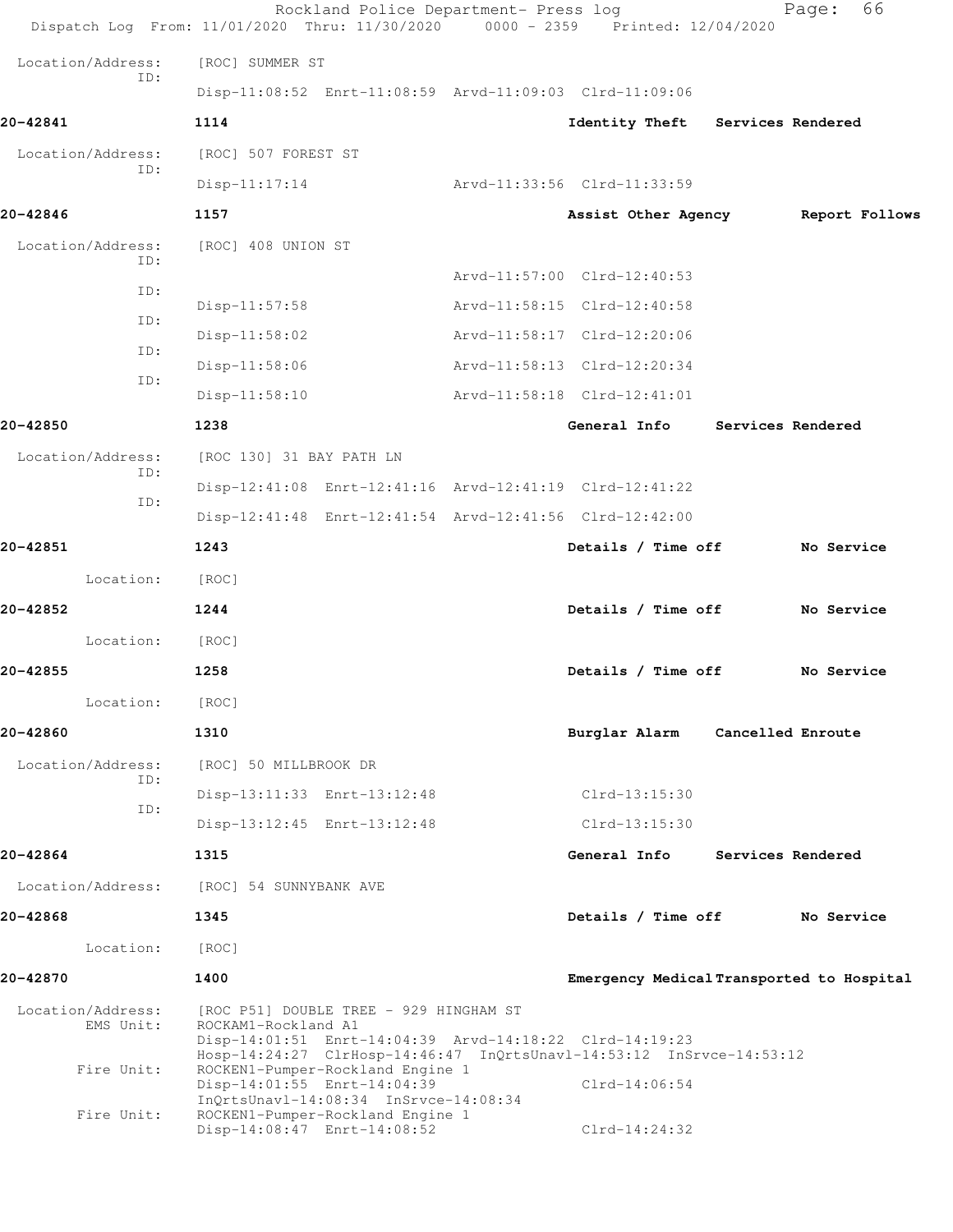|                          |            |                         | Rockland Police Department- Press log<br>Dispatch Log From: 11/01/2020 Thru: 11/30/2020 | 0000 - 2359 Printed: 12/04/2020                         |                   | Page:             | 67                |
|--------------------------|------------|-------------------------|-----------------------------------------------------------------------------------------|---------------------------------------------------------|-------------------|-------------------|-------------------|
|                          |            |                         | InQrtsUnavl-14:36:56 InSrvce-14:36:57                                                   |                                                         |                   |                   |                   |
| ID:                      |            |                         |                                                                                         | Disp-14:11:00 Enrt-14:11:04 Arvd-14:11:08 Clrd-14:20:07 |                   |                   |                   |
| ID:                      |            |                         |                                                                                         | Disp-14:19:53 Enrt-14:19:57 Arvd-14:20:01 Clrd-14:20:13 |                   |                   |                   |
| 20-42872                 |            | 1409                    |                                                                                         | Motor Vehicle Stop                                      |                   | Verbal Warning    |                   |
| Location/Address:        |            |                         | [ROC] 175 UNION ST @ 18 E WATER ST                                                      |                                                         |                   |                   |                   |
| ID:                      |            |                         |                                                                                         | Disp-14:10:15 Enrt-14:10:20 Arvd-14:10:23 Clrd-14:19:00 |                   |                   |                   |
| 20-42886                 |            | 1544                    |                                                                                         | Burglar Alarm                                           | Cancelled Enroute |                   |                   |
| Location/Address:        |            |                         | [ROC P17] THE RUG MERCHANT - 11 COMMERCE RD                                             |                                                         |                   |                   |                   |
| ID:                      |            |                         | Disp-15:44:53 Enrt-15:45:20                                                             | $Clrd-15:46:53$                                         |                   |                   |                   |
| ID:                      |            |                         | Disp-15:46:48 Enrt-15:46:57                                                             | $Clrd-15:49:29$                                         |                   |                   |                   |
| 20-42888                 |            | 1604                    |                                                                                         | Assist Fire Department                                  |                   |                   | Services Rendered |
| Location/Address:        |            |                         | [ROC 62] JEFFERSON SCHOOL - 63 GEORGE ST                                                |                                                         |                   |                   |                   |
| ID:                      |            | Disp-16:05:37           |                                                                                         | $Clrd-16:06:04$                                         |                   |                   |                   |
| ID:                      |            |                         |                                                                                         | Disp-16:05:54 Enrt-16:05:59 Arvd-16:09:12 Clrd-16:37:02 |                   |                   |                   |
| ID:                      |            |                         |                                                                                         | Disp-16:09:43 Enrt-16:09:45 Arvd-16:09:47 Clrd-16:36:57 |                   |                   |                   |
| 20-42891                 |            | 1620                    |                                                                                         | Motor Vehicle Complaint                                 |                   |                   | Services Rendered |
| Location/Address:        |            | [ROC] 269 FOREST ST     |                                                                                         |                                                         |                   |                   |                   |
| ID:                      |            |                         |                                                                                         | Disp-16:20:41 Enrt-16:20:45 Arvd-16:24:16 Clrd-16:30:15 |                   |                   |                   |
| 20-42892                 |            | 1621                    |                                                                                         | General Info                                            |                   | Services Rendered |                   |
| Location/Address:        |            |                         | [ROC P72] ROCKLAND POLICE DEPARTMENT - 490 MARKET ST                                    |                                                         |                   |                   |                   |
| 20-42899                 |            | 1656                    |                                                                                         | Identity Theft                                          |                   | Services Rendered |                   |
| Location/Address:        |            |                         | [ROC P121] 654 UNION ST Apt. #2                                                         |                                                         |                   |                   |                   |
| ID:                      |            |                         |                                                                                         | Disp-16:59:52 Enrt-17:03:55 Arvd-17:03:57 Clrd-17:03:58 |                   |                   |                   |
| 20-42905                 |            | 1724                    |                                                                                         | MVA Property Damage Only Services Rendered              |                   |                   |                   |
| Location/Address:        |            | [ROC] VFW DR            |                                                                                         |                                                         |                   |                   |                   |
|                          | ID:<br>ID: |                         |                                                                                         | Disp-17:25:50 Enrt-17:26:33 Arvd-17:27:50 Clrd-17:49:31 |                   |                   |                   |
|                          |            |                         |                                                                                         | Disp-17:28:04 Enrt-17:28:06 Arvd-17:28:07 Clrd-17:49:24 |                   |                   |                   |
| 20-42912                 |            | 1851                    |                                                                                         | Disturbance                                             | Gone on arrival   |                   |                   |
| Location/Address:        | ID:        | [ROC] 702 BROOKLINE WAY |                                                                                         |                                                         |                   |                   |                   |
|                          | ID:        |                         |                                                                                         | Disp-18:52:55 Enrt-18:53:00 Arvd-18:53:46 Clrd-18:58:20 |                   |                   |                   |
|                          | ID:        |                         |                                                                                         | Disp-18:53:33 Enrt-18:53:43 Arvd-18:53:52 Clrd-18:58:16 |                   |                   |                   |
|                          |            |                         |                                                                                         | Disp-18:53:38 Enrt-18:53:45 Arvd-18:55:54 Clrd-18:58:24 |                   |                   |                   |
| 20-42916                 |            | 1913                    |                                                                                         | Suspicious Activity                                     |                   | Investigated      |                   |
| Location/Address:<br>ID: |            |                         | [ROC] 53 PAYSON AVE @ 74 ARLINGTON ST                                                   |                                                         |                   |                   |                   |
| ID:                      |            |                         |                                                                                         | Disp-19:15:19 Enrt-19:18:09 Arvd-19:18:12 Clrd-19:30:05 |                   |                   |                   |
|                          |            |                         |                                                                                         | Disp-19:15:19 Enrt-19:18:07 Arvd-19:18:11 Clrd-19:30:08 |                   |                   |                   |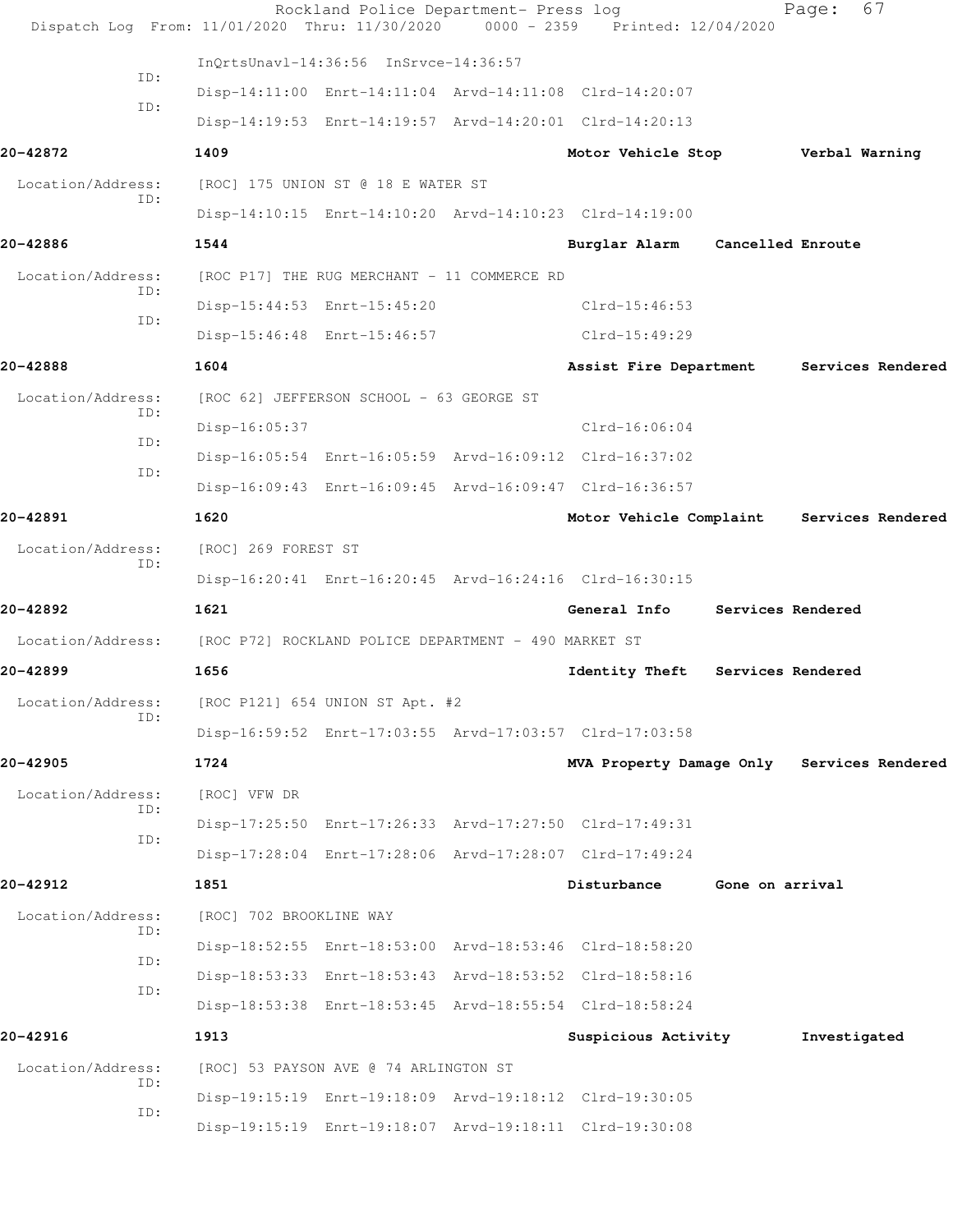Rockland Police Department- Press log extending Page: 68 Dispatch Log From: 11/01/2020 Thru: 11/30/2020 0000 - 2359 Printed: 12/04/2020

**20-42923 2020 Motor Vehicle Complaint Services Rendered** Location/Address: [ROC] BILL DELAHUNT PKWY ID: Disp-20:20:32 Enrt-20:20:40 Arvd-20:26:44 Clrd-20:27:47 **20-42924 2021 911 Accidental No Action Required** Location/Address: [ROC 70] WEBSTER PARK NURSING AND REHAB - 56 WEBSTER ST Apt. #3FL ID: Disp-20:29:32 Enrt-20:29:34 Clrd-20:30:23 ID: Disp-20:30:33 Enrt-20:30:37 Arvd-20:32:44 Clrd-20:34:39 **20-42928 2037 Motor Vehicle Complaint Gone on arrival** Location/Address: [ROC] POND ST ID: Disp-20:38:43 Enrt-20:38:48 Arvd-20:45:15 Clrd-20:51:32 ID: Disp-20:42:42 Enrt-20:42:44 Arvd-20:45:12 Clrd-20:51:20 **20-42931 2051 Motor Vehicle Complaint Unfounded** Location/Address: [ROC] HINGHAM ST ID: Disp-20:53:02 Enrt-20:53:06 Arvd-20:53:07 Clrd-20:53:09 **20-42939 2156 Unwanted Party Services Rendered** Location/Address: [ROC P77] BURGER KING - 157 MARKET ST ID: Disp-21:57:54 Enrt-21:58:00 Arvd-21:58:29 Clrd-22:10:44 ID: Disp-21:57:58 Enrt-21:58:02 Arvd-21:59:12 Clrd-22:10:41 **20-42942 2234 Motor Vehicle Complaint Services Rendered** Location/Address: [ROC P72] ROCKLAND POLICE DEPARTMENT - 490 MARKET ST ID: Disp-22:34:57 Enrt-22:34:59 Arvd-22:35:01 Clrd-22:46:07 **20-42946 2307 911 Accidental Services Rendered** Location/Address: [ROC] 487 HINGHAM ST Apt. #B ID: Disp-23:10:42 Enrt-23:10:51 Arvd-23:18:48 Clrd-23:21:46 **20-42951 2328 911 Hang Up Investigated** Location/Address: [ROC] 340 CENTRE AVE Apt. #4 ID: Disp-23:31:31 Enrt-23:32:05 Arvd-23:37:21 Clrd-23:49:49 **20-42952 2343 Disturbance Peace Restored** Location/Address: [ROC 69] SOUTH SHORE REHAB & NURSING - 115 NORTH AVE ID: Disp-23:44:42 Enrt-23:46:07 Arvd-23:55:16 Clrd-11/21/2020 @ 00:00:15 ID: Disp-23:44:50 Enrt-23:46:10 Arvd-23:46:56 Clrd-11/21/2020 @ 00:00:21 **20-42953 2350 Threats Peace Restored** Location/Address: [ROC 206] 51 MAPLE ST Apt. #221 ID: Disp-23:57:36 Enrt-23:57:41 Arvd-00:04:00 Clrd-11/21/2020 @ 00:33:03

**For Date: 11/21/2020 - Saturday**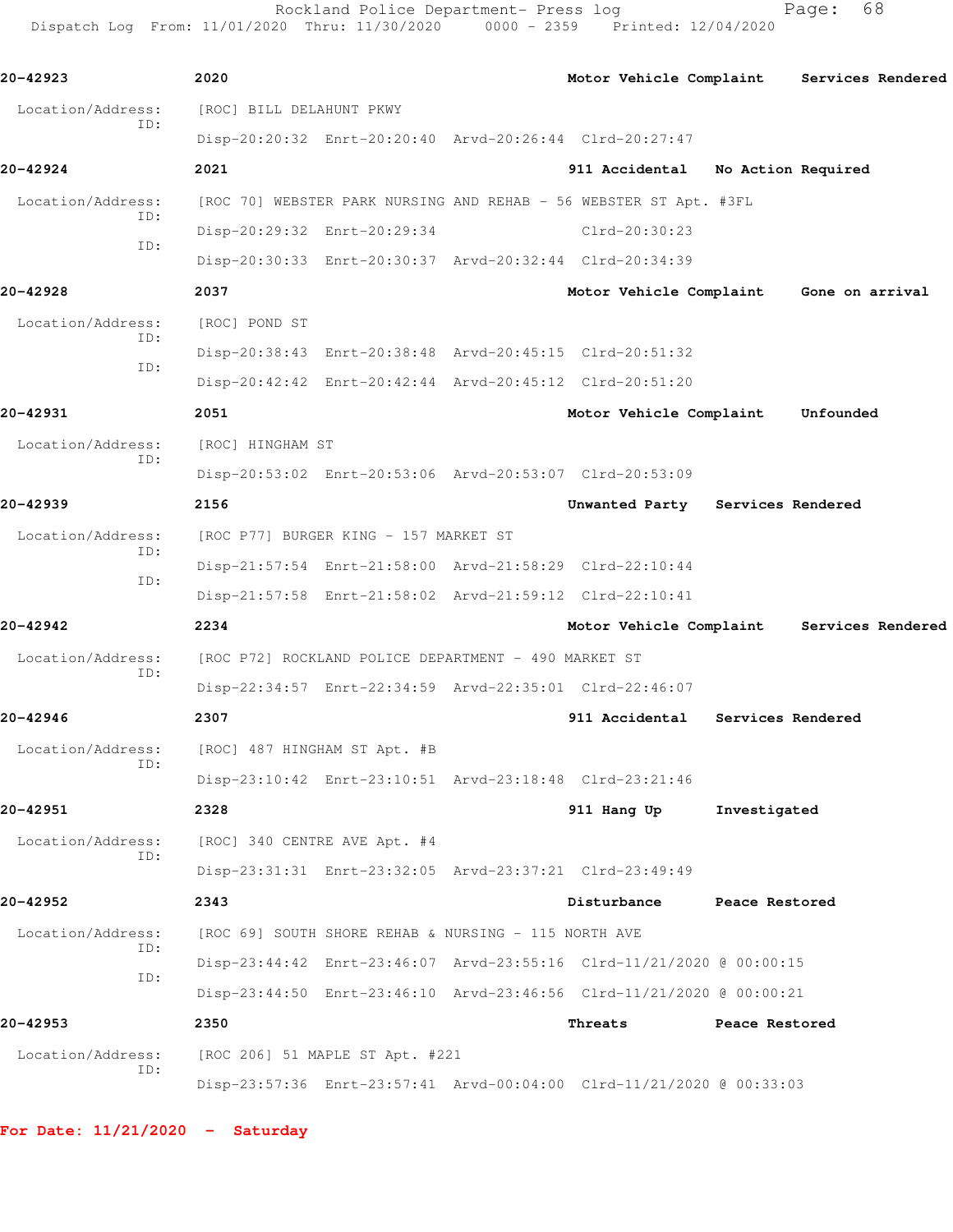Rockland Police Department- Press log Fage: 69 Dispatch Log From: 11/01/2020 Thru: 11/30/2020 0000 - 2359 Printed: 12/04/2020

**20-42961 0000 SHIFT ASSIGNMENTS No Service** Location/Address: [ROC P72] ROCKLAND POLICE DEPARTMENT - 490 MARKET ST ID: Arvd-00:00:00 Clrd-00:39:03 **20-42955 0005 Assist Other Agency No Service** Location/Address: [ROC] 604 UNION ST ID: Arvd-00:05:00 Clrd-00:17:58 ID: Disp-00:09:05 Enrt-00:09:10 Arvd-00:09:12 Clrd-00:17:58 **20-42959 0028 Suspicious Activity Investigated** Location/Address: [ROC P53] TK O'SHEA'S - 934 HINGHAM ST ID: Arvd-00:28:00 Clrd-00:34:11 ID: Disp-00:30:32 Enrt-00:30:35 Arvd-00:31:18 Clrd-00:34:11 **20-42960 0034 Details / Time off 1 HOUR COMP Services Rendered**  Location: [ROC] **20-42971 0620 Building Check Appears Secure** Location/Address: [ROC] UNION ST ID: Arvd-06:20:38 Clrd-06:37:39 **20-42979 0855 Motor Vehicle Collision W/PI Services Rendered**  Location/Address: [ROC 34] 388 VFW DRIVE LLC - 388 VFW DR ID: Disp-08:59:32 Enrt-08:59:55 Clrd-09:07:42 ID: Disp-08:59:39 Enrt-08:59:55 Arvd-09:00:07 Clrd-09:29:39 ID: Disp-08:59:46 Enrt-08:59:55 Clrd-09:07:45 ID: Disp-08:59:50 Enrt-08:59:55 Arvd-09:00:21 Clrd-09:29:44 ID: Disp-09:08:10 Arvd-09:08:17 Clrd-09:29:49 ID: Disp-09:08:14 Arvd-09:08:17 Clrd-09:29:55 **20-42983 0949 Building Check Services Rendered** Location/Address: [ROC] HINGHAM ST ID: Arvd-09:50:07 Clrd-09:50:35 **20-42985 1005 Building Check Services Rendered** Location/Address: [ROC] HARTSUFF ST ID: Arvd-10:05:57 Clrd-10:06:21 **20-42988 1020 BULLET FOUND IN RENTAL Services Rendered** Location/Address: [ROC P72] ROCKLAND POLICE DEPARTMENT - 490 MARKET ST **20-42990 1035 Time off Services Rendered** Location: [ROC] **20-42991 1053 911 Accidental Services Rendered**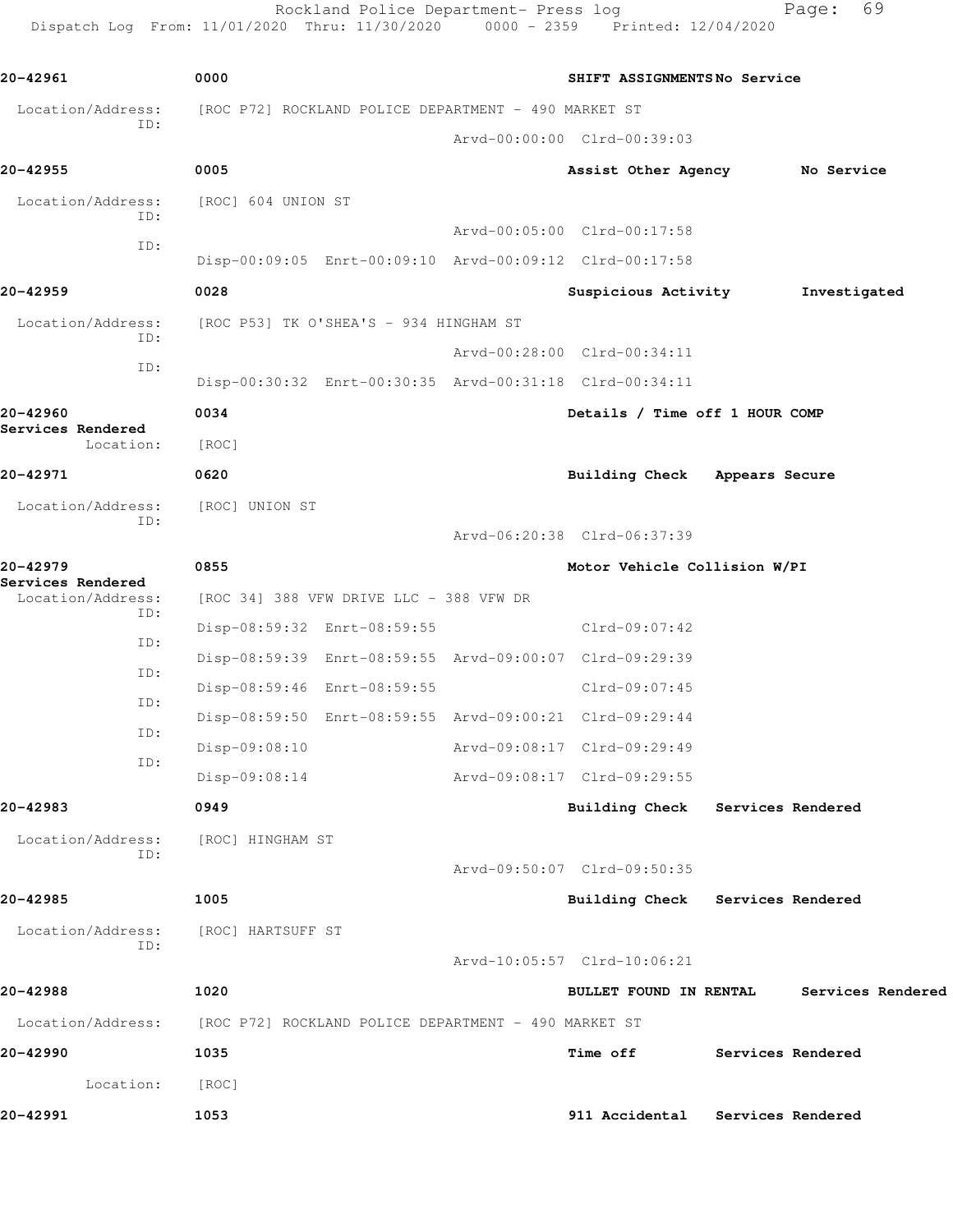|                          | Rockland Police Department- Press log<br>Dispatch Log From: 11/01/2020 Thru: 11/30/2020 0000 - 2359 Printed: 12/04/2020 |                                   |                          | 70<br>Page:                         |  |
|--------------------------|-------------------------------------------------------------------------------------------------------------------------|-----------------------------------|--------------------------|-------------------------------------|--|
| Location/Address:        | [ROC] 30 DAMON RD                                                                                                       |                                   |                          |                                     |  |
| ID:                      | Disp-10:57:10 Enrt-10:57:17                                                                                             | $Clrd-10:57:35$                   |                          |                                     |  |
| ID:                      | Disp-10:57:31 Enrt-10:57:39 Arvd-10:59:30 Clrd-11:02:04                                                                 |                                   |                          |                                     |  |
| 20-42998                 | 1117                                                                                                                    | Motor Vehicle Stop Verbal Warning |                          |                                     |  |
| Location/Address:<br>ID: | [ROC P64] CVS PHARMACY - 80 MARKET ST                                                                                   |                                   |                          |                                     |  |
|                          |                                                                                                                         | Arvd-11:17:00 Clrd-11:21:51       |                          |                                     |  |
| 20-43001                 | 1153                                                                                                                    | SUS MV                            | Investigated             |                                     |  |
| Location/Address:<br>ID: | [ROC] 2 PLEASANT VIEW RD                                                                                                |                                   |                          |                                     |  |
|                          | Disp-11:55:35                                                                                                           | Arvd-12:00:28 Clrd-12:42:18       |                          |                                     |  |
| 20-43003                 | 1210                                                                                                                    | Time off                          | <b>Services Rendered</b> |                                     |  |
| Location:                | [ROC]                                                                                                                   |                                   |                          |                                     |  |
| 20-43005                 | 1226                                                                                                                    | Motor Vehicle Stop                |                          | Verbal Warning                      |  |
| Location/Address:        | [ROC] 40 BEECH ST @ 329 SUMMER ST                                                                                       |                                   |                          |                                     |  |
| ID:                      |                                                                                                                         | Arvd-12:26:00 Clrd-12:38:19       |                          |                                     |  |
| 20-43007                 | 1236                                                                                                                    | 911 Hang Up Services Rendered     |                          |                                     |  |
| Location/Address:<br>ID: | [ROC] 110 MARTHA DR                                                                                                     |                                   |                          |                                     |  |
|                          | Disp-12:38:19 Enrt-12:39:20 Arvd-12:42:09 Clrd-12:52:11                                                                 |                                   |                          |                                     |  |
| 20-43008                 | 1239                                                                                                                    | Burglar Alarm                     |                          | Building Checked/Secured            |  |
| Location/Address:<br>ID: | [ROC] 1 COL BRIAN DUFFY WAY                                                                                             |                                   |                          |                                     |  |
| ID:                      | Disp-12:41:23 Enrt-12:41:27 Arvd-12:47:03 Clrd-12:51:26                                                                 |                                   |                          |                                     |  |
|                          | Disp-12:44:46 Enrt-12:44:51                                                                                             | $Clrd-12:51:31$                   |                          |                                     |  |
| 20-43012                 | 1256                                                                                                                    | Disabled Motor Vehicle            |                          | Services Rendered                   |  |
| Location/Address:<br>ID: | [ROC] LARRY'S AUTO - UNION ST                                                                                           |                                   |                          |                                     |  |
|                          |                                                                                                                         | Arvd-12:56:00 Clrd-13:11:01       |                          |                                     |  |
| 20-43014                 | 1338                                                                                                                    | <b>Time off</b>                   | <b>Services Rendered</b> |                                     |  |
| Location:                | [ROC]                                                                                                                   |                                   |                          |                                     |  |
| 20-43015                 | 1358                                                                                                                    |                                   |                          | Suspicious Activity Gone on arrival |  |
| Location/Address:<br>ID: | [ROC] FOREST ST                                                                                                         |                                   |                          |                                     |  |
| ID:                      |                                                                                                                         | Arvd-13:58:00 Clrd-14:05:30       |                          |                                     |  |
|                          | $Disp-13:59:47$                                                                                                         | Arvd-13:59:51 Clrd-14:25:13       |                          |                                     |  |
| 20-43017                 | 1444                                                                                                                    | Motor Vehicle Stop Verbal Warning |                          |                                     |  |
| Location/Address:<br>ID: | [ROC] EAST WATER ST                                                                                                     |                                   |                          |                                     |  |
| ID:                      |                                                                                                                         | Arvd-14:45:00 Clrd-14:46:55       |                          |                                     |  |
|                          | $Disp-14:47:42$                                                                                                         | Arvd-14:47:47 Clrd-14:50:18       |                          |                                     |  |
| 20-43019                 | 1451                                                                                                                    | MV COMPLAINT                      | Unfounded                |                                     |  |
|                          | Location/Address: [ROC] TOWN FOREST - NORTH AVE                                                                         |                                   |                          |                                     |  |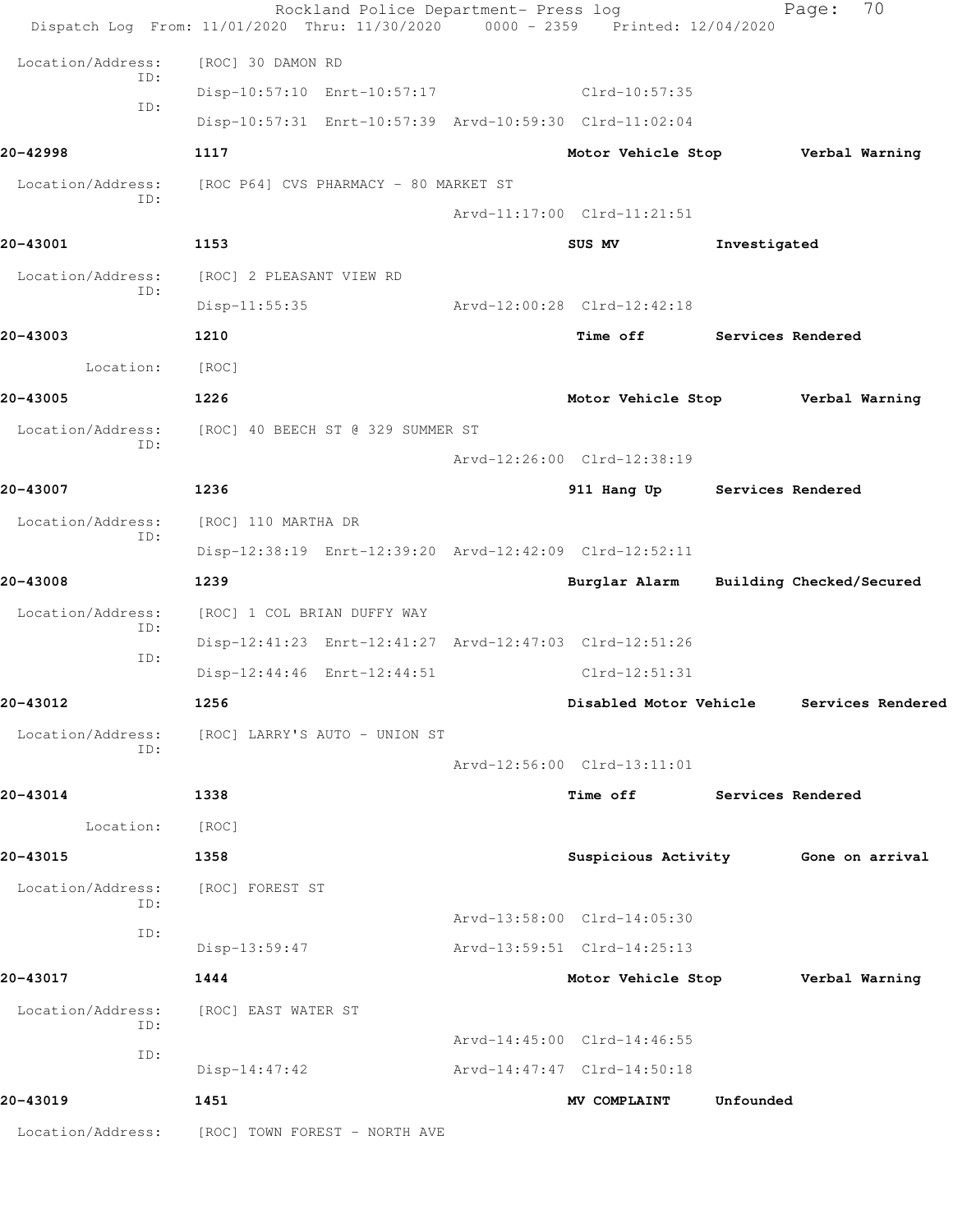|                             | Rockland Police Department- Press log<br>Dispatch Log From: 11/01/2020 Thru: 11/30/2020 0000 - 2359 Printed: 12/04/2020              |                             | 71<br>Page:                                |
|-----------------------------|--------------------------------------------------------------------------------------------------------------------------------------|-----------------------------|--------------------------------------------|
| ID:                         |                                                                                                                                      |                             |                                            |
| ID:                         | $Disp-14:53:57$                                                                                                                      | $Clrd-15:21:11$             |                                            |
| ID:                         | $Disp-14:55:14$                                                                                                                      | Arvd-14:56:43 Clrd-15:21:11 |                                            |
|                             | $Disp-15:41:28$                                                                                                                      | $Clrd-15:41:35$             |                                            |
| 20-43020                    | 1512                                                                                                                                 | Lost Property               | Services Rendered                          |
| Location/Address:           | [ROC] 191 MARTHA DR Apt. #A                                                                                                          |                             |                                            |
| 20-43021                    | 1518                                                                                                                                 | <b>SUS PARTY</b>            | Services Rendered                          |
| Location/Address:<br>ID:    | [ROC] FOREST ST                                                                                                                      |                             |                                            |
| ID:                         | Disp-15:21:11 Enrt-15:29:33 Arvd-15:40:53 Clrd-15:40:57                                                                              |                             |                                            |
| Refer To Arrest:            | Disp-15:21:11 Enrt-15:29:27 Arvd-15:40:50 Clrd-15:57:49<br>20ROC-43021-AR<br>Arrest: KING, MICHAEL D                                 |                             |                                            |
| Address:                    | 26 LONG RD<br>HARWICH, MA<br>29                                                                                                      |                             |                                            |
| Age:<br>Charges:            | Default Warrant<br>Straight Warrant                                                                                                  |                             |                                            |
| 20-43022                    | 1521                                                                                                                                 |                             | Larceny / Forgery/ Fraud Services Rendered |
| Location/Address:           | [ROC] 139 BELMONT ST                                                                                                                 |                             |                                            |
| 20-43025                    | 1601                                                                                                                                 | General Info No Service     |                                            |
| Location/Address:           | [ROC P72] ROCKLAND POLICE DEPARTMENT - 490 MARKET ST                                                                                 |                             |                                            |
| ID:                         | Disp-16:03:30                                                                                                                        | $Clrd-16:03:37$             |                                            |
| 20-43026                    | 1621                                                                                                                                 | General Info                | Services Rendered                          |
| Location/Address:<br>ID:    | [ROC P72] ROCKLAND POLICE DEPARTMENT - 490 MARKET ST                                                                                 |                             |                                            |
|                             | Disp-16:23:01                                                                                                                        | $Clrd-16:23:08$             |                                            |
| 20-43027                    | 1623                                                                                                                                 | 911 Hang Up                 | Services Rendered                          |
| Location/Address:           | [ROC P47] BEST WESTERN - 909 HINGHAM ST                                                                                              |                             |                                            |
| ID:                         | Disp-16:24:53 Enrt-16:24:59 Arvd-16:34:25 Clrd-16:40:17                                                                              |                             |                                            |
| 20-43031                    | 1704                                                                                                                                 | Building Check              | Services Rendered                          |
| Location/Address:<br>ID:    | [ROC] HINGHAM ST                                                                                                                     |                             |                                            |
|                             |                                                                                                                                      | Arvd-17:04:58 Clrd-17:05:24 |                                            |
| 20-43032                    | 1705                                                                                                                                 | Building Check              | Appears Secure                             |
| Location/Address:<br>ID:    | [ROC] HARTSUFF ST                                                                                                                    |                             |                                            |
|                             |                                                                                                                                      | Arvd-17:06:15 Clrd-17:06:38 |                                            |
| 20-43033                    | 1713                                                                                                                                 | Disturbance                 | Taken/Referred to Other                    |
| Agency<br>Location/Address: | [ROC] 8 DOGWOOD CIR                                                                                                                  |                             |                                            |
| ID:                         | Disp-17:14:49 Enrt-17:14:58 Arvd-17:19:24 Clrd-17:52:17                                                                              |                             |                                            |
| ID:                         | Disp-17:14:56 Enrt-17:15:01 Arvd-17:19:21 Clrd-17:52:15                                                                              |                             |                                            |
| ID:                         | Disp-17:15:01 Enrt-17:15:06 Arvd-17:19:27 Clrd-18:08:37                                                                              |                             |                                            |
| Fire Unit:                  | ROCKEN1-Pumper-Rockland Engine 1<br>Disp-17:31:50 Enrt-17:32:09 Arvd-17:33:49 Clrd-17:52:30<br>InQrtsUnavl-18:01:14 InSrvce-18:01:14 |                             |                                            |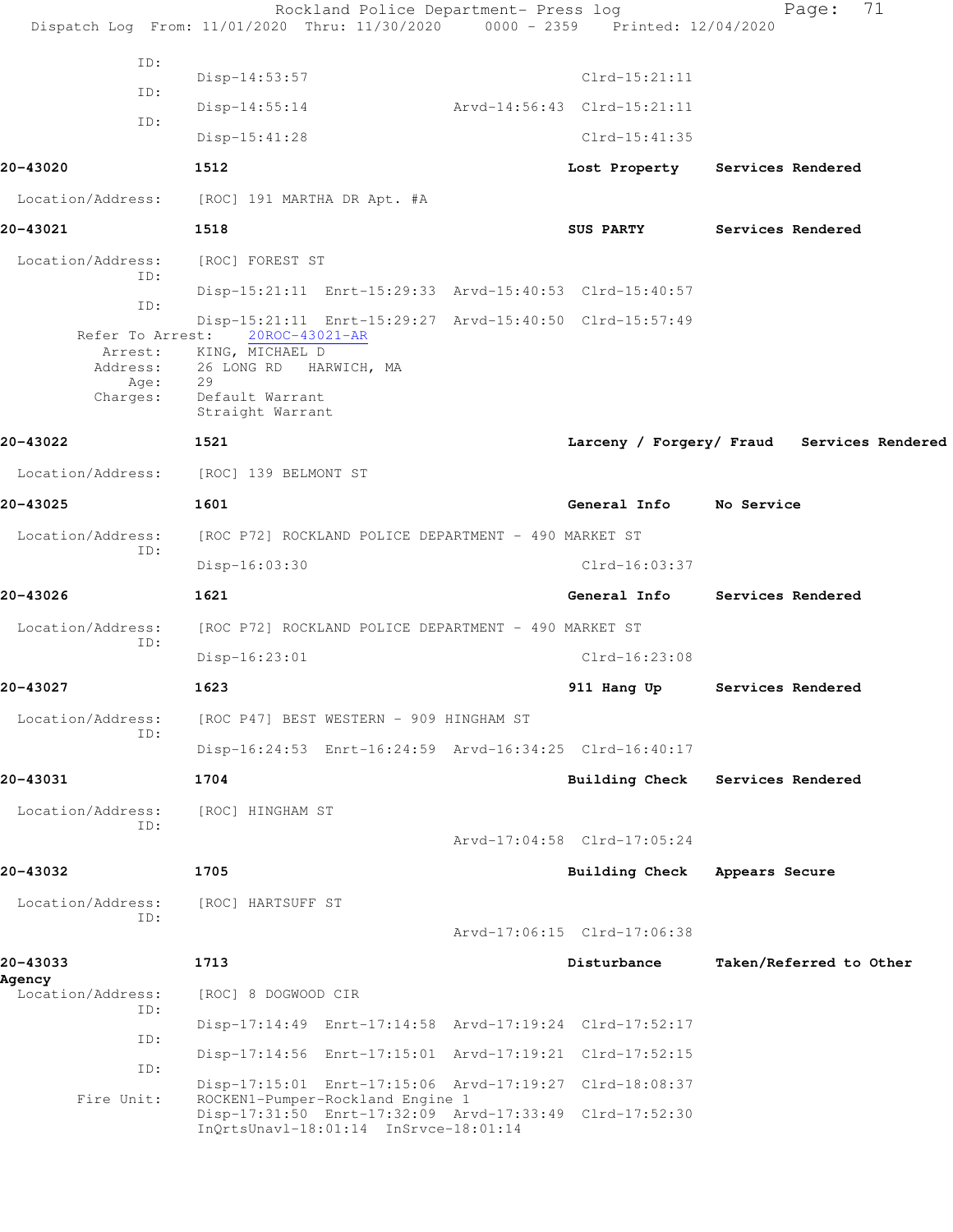|                          | Rockland Police Department- Press log<br>Dispatch Log From: 11/01/2020 Thru: 11/30/2020 0000 - 2359 Printed: 12/04/2020                                |                                      | Page:              | 72              |                   |
|--------------------------|--------------------------------------------------------------------------------------------------------------------------------------------------------|--------------------------------------|--------------------|-----------------|-------------------|
| EMS Unit:                | ROCKAM2-Rockland A2<br>Disp-17:32:00 Enrt-17:32:09 Arvd-17:33:49 Clrd-17:52:14<br>Hosp-18:01:30 ClrHosp-18:10:48 InQrtsUnavl-18:10:48 InSrvce-18:10:48 |                                      |                    |                 |                   |
| 20-43041                 | 1823                                                                                                                                                   | General Info                         | Services Rendered  |                 |                   |
| Location/Address:        | [ROC P72] ROCKLAND POLICE DEPARTMENT - 490 MARKET ST                                                                                                   |                                      |                    |                 |                   |
| ID:                      | Disp-18:24:54                                                                                                                                          | $Clrd-18:25:02$                      |                    |                 |                   |
| 20-43042                 | 1827                                                                                                                                                   | Details / Time off Services Rendered |                    |                 |                   |
| Location:                | [ROC]                                                                                                                                                  |                                      |                    |                 |                   |
| 20-43045                 | 1920                                                                                                                                                   | 911 Accidental Unfounded             |                    |                 |                   |
| Location/Address:        | [ROC] 305 UNION ST                                                                                                                                     |                                      |                    |                 |                   |
| ID:                      | Disp-19:21:16 Enrt-19:28:03 Arvd-19:30:33 Clrd-19:32:08                                                                                                |                                      |                    |                 |                   |
| 20-43047                 | 1928                                                                                                                                                   | 911 Accidental Could Not Locate      |                    |                 |                   |
| Location/Address:        | [ROC 109] ACCORD PARK OFFICE BUILDING - 55 ACCORD PARK DR                                                                                              |                                      |                    |                 |                   |
| ID:                      | Disp-19:38:41 Enrt-19:38:43 Arvd-19:38:52 Clrd-19:49:55                                                                                                |                                      |                    |                 |                   |
| 20-43049                 | 1934                                                                                                                                                   | Details / Time off                   |                    |                 | Services Rendered |
| Location:                | [ROC]                                                                                                                                                  |                                      |                    |                 |                   |
| 20-43052                 | 2000                                                                                                                                                   | 911 Accidental Unfounded             |                    |                 |                   |
| Location/Address:        | [ROC] 507 BEECH ST                                                                                                                                     |                                      |                    |                 |                   |
| ID:                      | Disp-20:02:50 Enrt-20:03:05 Arvd-20:06:34 Clrd-20:24:05                                                                                                |                                      |                    |                 |                   |
| 20-43055                 | 2015                                                                                                                                                   | Police Information                   |                    |                 | Services Rendered |
| Location/Address:        | [ROC P72] ROCKLAND POLICE DEPARTMENT - 490 MARKET ST                                                                                                   |                                      |                    |                 |                   |
| ID:                      |                                                                                                                                                        | Arvd-20:18:50 Clrd-20:19:45          |                    |                 |                   |
| 20-43061                 | 2143                                                                                                                                                   | Building Check Services Rendered     |                    |                 |                   |
| Location/Address:<br>ID: | [ROC] HINGHAM ST                                                                                                                                       |                                      |                    |                 |                   |
|                          |                                                                                                                                                        | Arvd-21:43:58 Clrd-21:44:11          |                    |                 |                   |
| 20-43062                 | 2144                                                                                                                                                   | Building Check Appears Secure        |                    |                 |                   |
| Location/Address:<br>ID: | [ROC] HARTSUFF ST                                                                                                                                      |                                      |                    |                 |                   |
|                          |                                                                                                                                                        | Arvd-21:44:42 Clrd-21:44:55          |                    |                 |                   |
| 20-43064                 | 2152                                                                                                                                                   | 911 Accidental                       | Investigated       |                 |                   |
| Location/Address:<br>ID: | [ROC P47] BEST WESTERN - 909 HINGHAM ST                                                                                                                |                                      |                    |                 |                   |
|                          | Disp-21:53:23 Enrt-21:54:58 Arvd-22:13:09 Clrd-22:13:12                                                                                                |                                      |                    |                 |                   |
| 20-43070                 | 2232                                                                                                                                                   | Disturbance                          | No Action Required |                 |                   |
| Location/Address:<br>ID: | [ROC 357] 476 LIBERTY ST                                                                                                                               |                                      |                    |                 |                   |
| ID:                      | Disp-22:35:30 Enrt-22:35:32 Arvd-22:41:06 Clrd-22:48:40                                                                                                |                                      |                    |                 |                   |
|                          | Disp-22:42:49 Enrt-22:42:54                                                                                                                            | Clrd-22:48:09                        |                    |                 |                   |
| 20-43071                 | 2234                                                                                                                                                   | Motor Vehicle Stop                   |                    | Arrest (s) Made |                   |
| Location/Address:        | [ROC] 476 E WATER STREET - EAST WATER ST                                                                                                               |                                      |                    |                 |                   |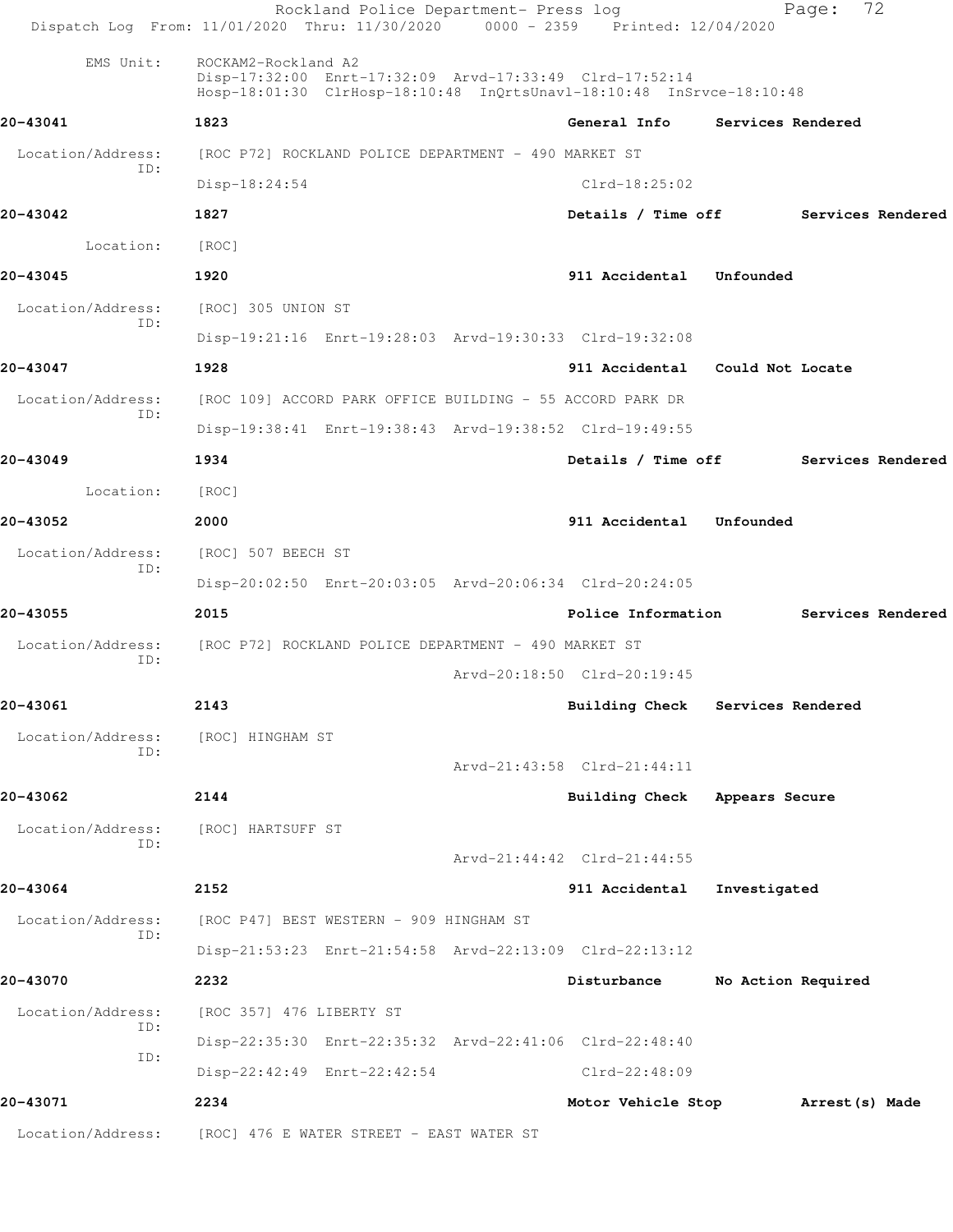|                          | Rockland Police Department- Press log<br>Dispatch Log From: 11/01/2020 Thru: 11/30/2020 0000 - 2359 Printed: 12/04/2020                                                                             |                                       | 73<br>Page: |
|--------------------------|-----------------------------------------------------------------------------------------------------------------------------------------------------------------------------------------------------|---------------------------------------|-------------|
| ID:                      |                                                                                                                                                                                                     | Arvd-22:34:00 Clrd-22:49:20           |             |
| ID:                      |                                                                                                                                                                                                     |                                       |             |
| ID:                      | $Disp-22:35:59$                                                                                                                                                                                     | Arvd-22:36:01 Clrd-22:50:34           |             |
|                          | Disp-22:36:47                                                                                                                                                                                       | Arvd-22:36:55 Clrd-22:50:36           |             |
| ID:<br>Refer To Arrest:  | Disp-22:48:26 Enrt-22:48:32 Arvd-22:48:34 Clrd-23:01:44<br>20ROC-43071-AR<br>Arrest: HUTCHENS, DAVID JAMES                                                                                          |                                       |             |
| Age:<br>Charges:         | Address: 48 AZALEA DR NORWOOD, MA<br>55<br>OUI-LIQUOR OR .08%, 4TH OR GREATER OFFENSE<br>MARKED LANES VIOLATION<br>ALCOHOL IN MV, POSSESS OPEN CONTAINER OF<br>NEGLIGENT OPERATION OF MOTOR VEHICLE |                                       |             |
| 20-43072                 | 2323                                                                                                                                                                                                | Noise Complaint Services Rendered     |             |
| Location/Address:        | [ROC] 28 JOSH GRAY RD                                                                                                                                                                               |                                       |             |
| ID:<br>ID:               | Disp-23:25:09 Enrt-23:25:51                                                                                                                                                                         | $C1rd-23:27:16$                       |             |
|                          | Disp-23:39:56 Enrt-23:39:58 Arvd-23:46:29 Clrd-23:52:59                                                                                                                                             |                                       |             |
| 20-43073                 | 2324                                                                                                                                                                                                | Suspicious Activity Services Rendered |             |
| Location/Address:<br>ID: | [ROC P51] DOUBLE TREE - 929 HINGHAM ST                                                                                                                                                              |                                       |             |
|                          | Disp-23:28:01 Enrt-23:28:05 Arvd-23:32:50 Clrd-23:39:37                                                                                                                                             |                                       |             |
| TD:                      | Disp-23:32:58 Enrt-23:33:01 Arvd-23:33:03 Clrd-11/22/2020 @ 00:24:57                                                                                                                                |                                       |             |

## **For Date: 11/22/2020 - Sunday**

| 20-43077          | 0002                                                    | General Info                            | No Service |                   |  |
|-------------------|---------------------------------------------------------|-----------------------------------------|------------|-------------------|--|
| Location/Address: | [ROC P72] ROCKLAND POLICE DEPARTMENT - 490 MARKET ST    |                                         |            |                   |  |
| ID:               | $Disp-00:04:40$                                         | $Clrd-00:04:49$                         |            |                   |  |
| TD:               | $Disp-00:04:40$                                         | $Clrd-00:04:51$                         |            |                   |  |
| 20-43087          | 0215                                                    | Motor Vehicle Stop                      |            | Sent On Way       |  |
| Location/Address: | [ROC] ROCKLAND BAPTIST CHURCH - 200 UNION ST            |                                         |            |                   |  |
| ID:               |                                                         | Arvd-02:15:00 Clrd-02:18:40             |            |                   |  |
| ID:               | $Disp-02:16:00$                                         | Arvd-02:16:03 Clrd-02:18:38             |            |                   |  |
| 20-43091          | 0307                                                    | Suspicious Activity 6one on arrival     |            |                   |  |
| Location/Address: | [ROC] 189 RICE AVE                                      |                                         |            |                   |  |
| ID:               | Disp-03:08:29 Enrt-03:09:21 Arvd-03:15:38 Clrd-03:20:27 |                                         |            |                   |  |
| 20-43095          | 0610                                                    | Building Check Appears Secure           |            |                   |  |
| Location/Address: | [ROC] UNION ST                                          |                                         |            |                   |  |
| TD:               |                                                         | Arvd-06:11:07 Clrd-06:35:48             |            |                   |  |
| 20-43101          | 0657                                                    | Details / Time off                      |            | Services Rendered |  |
| Location:         | [ROC]                                                   |                                         |            |                   |  |
| 20-43105          | 0745                                                    | MVA Property Damage Only Paper Exchange |            |                   |  |
| Vicinity of:      | [ROC] 180 WEYMOUTH ST                                   |                                         |            |                   |  |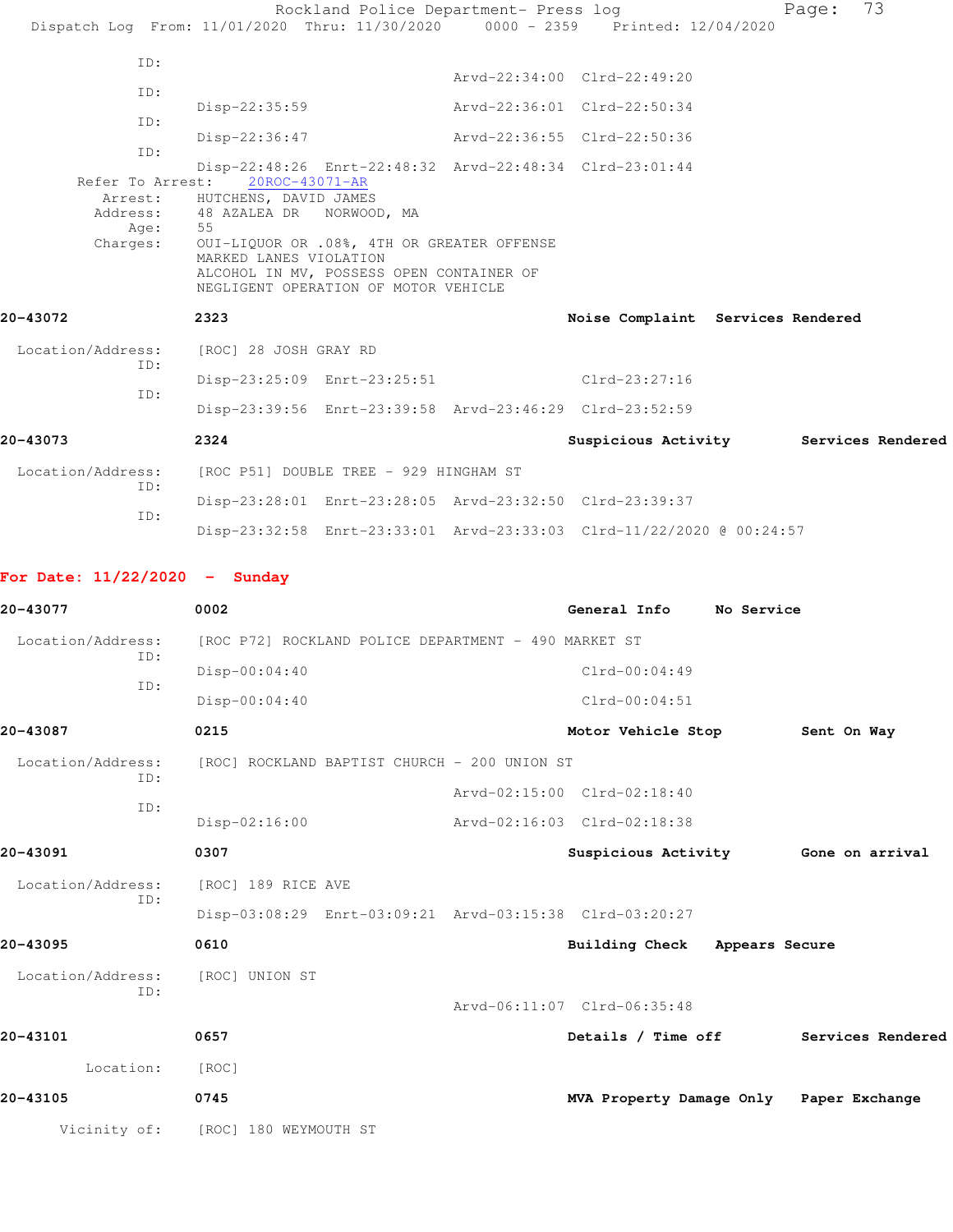|                          | Rockland Police Department- Press log<br>Dispatch Log From: 11/01/2020 Thru: 11/30/2020 0000 - 2359 Printed: 12/04/2020 |                                          |                   | 74<br>Page:       |  |
|--------------------------|-------------------------------------------------------------------------------------------------------------------------|------------------------------------------|-------------------|-------------------|--|
| ID:                      |                                                                                                                         |                                          |                   |                   |  |
| ID:                      | Disp-07:46:48 Enrt-07:46:56 Arvd-07:49:46 Clrd-07:59:17                                                                 |                                          |                   |                   |  |
|                          | Disp-07:46:53 Enrt-07:46:56 Arvd-07:49:42 Clrd-07:59:30                                                                 |                                          |                   |                   |  |
| 20-43107                 | 0801                                                                                                                    | Information Call No Action Required      |                   |                   |  |
|                          | Location/Address: [ROC P72] ROCKLAND POLICE DEPARTMENT - 490 MARKET ST                                                  |                                          |                   |                   |  |
| 20-43111<br>Required     | 0832                                                                                                                    | Details / Time off No Action             |                   |                   |  |
| Location:                | [ROC]                                                                                                                   |                                          |                   |                   |  |
| 20-43116                 | 0914                                                                                                                    | Suspicious Activity Services Rendered    |                   |                   |  |
| Location/Address:        | [ROC] 256 WEYMOUTH ST                                                                                                   |                                          |                   |                   |  |
| ID:                      | $Disp-09:16:06$                                                                                                         | Arvd-09:17:53 Clrd-09:52:54              |                   |                   |  |
| 20-43118                 | 0939                                                                                                                    | Assist Fire Department Services Rendered |                   |                   |  |
| Location/Address:        | [ROC] 11 NOBSCOT BROOK LN                                                                                               |                                          |                   |                   |  |
| ID:                      | Disp-09:39:49 Enrt-09:39:56 Arvd-09:48:12 Clrd-09:56:45                                                                 |                                          |                   |                   |  |
| 20-43119                 | 1002                                                                                                                    | Details / Time off                       |                   | No Service        |  |
| Location:                | [ROC]                                                                                                                   |                                          |                   |                   |  |
| 20-43120                 | 1022                                                                                                                    | Vehicle Maintenance                      |                   | Services Rendered |  |
| Location/Address:        | [ROC P72] ROCKLAND POLICE DEPARTMENT - 490 MARKET ST                                                                    |                                          |                   |                   |  |
| ID:                      | $Disp-10:26:04$                                                                                                         | $Clrd-10:27:01$                          |                   |                   |  |
| 20-43124                 | 1057                                                                                                                    | Motor Vehicle Stop Verbal Warning        |                   |                   |  |
| Location/Address:        | [ROC] 171 BEECH ST                                                                                                      |                                          |                   |                   |  |
| ID:                      |                                                                                                                         | Arvd-10:57:00 Clrd-11:10:50              |                   |                   |  |
| 20-43125                 | 1103                                                                                                                    | 911 Hang Up                              | Gone on arrival   |                   |  |
| Vicinity of:             | [ROC P55] HOME DEPOT - 1149 HINGHAM ST                                                                                  |                                          |                   |                   |  |
| ID:                      | Disp-11:03:58 Enrt-11:04:04                                                                                             | $Clrd-11:15:54$                          |                   |                   |  |
| 20-43126                 | 1111                                                                                                                    | Suspicious Activity Services Rendered    |                   |                   |  |
| Location/Address:        | [ROC 62] JEFFERSON SCHOOL - 63 GEORGE ST                                                                                |                                          |                   |                   |  |
| ID:                      |                                                                                                                         | Arvd-11:11:00 Clrd-11:28:00              |                   |                   |  |
| 20-43129                 | 1129                                                                                                                    | 911 Accidental Services Rendered         |                   |                   |  |
| Location/Address:        | [ROC] 709 UNION ST                                                                                                      |                                          |                   |                   |  |
| ID:                      | Disp-11:30:16 Enrt-11:30:22 Arvd-11:36:09 Clrd-11:38:12                                                                 |                                          |                   |                   |  |
| 20-43137                 | 1227                                                                                                                    | 911 Accidental                           | Services Rendered |                   |  |
| Location/Address:        | [ROC P107] DUNKIN DONUTS - 165 MARKET ST                                                                                |                                          |                   |                   |  |
| ID:                      | Disp-12:30:22                                                                                                           | Clrd-12:30:31                            |                   |                   |  |
| ID:                      | Disp-12:30:22                                                                                                           | Arvd-12:30:36 Clrd-12:33:35              |                   |                   |  |
| 20-43142                 | 1302                                                                                                                    | 911 Accidental                           | Gone on arrival   |                   |  |
| Location/Address:<br>ID: | [ROC] 119 GROVE ST                                                                                                      |                                          |                   |                   |  |
|                          |                                                                                                                         |                                          |                   |                   |  |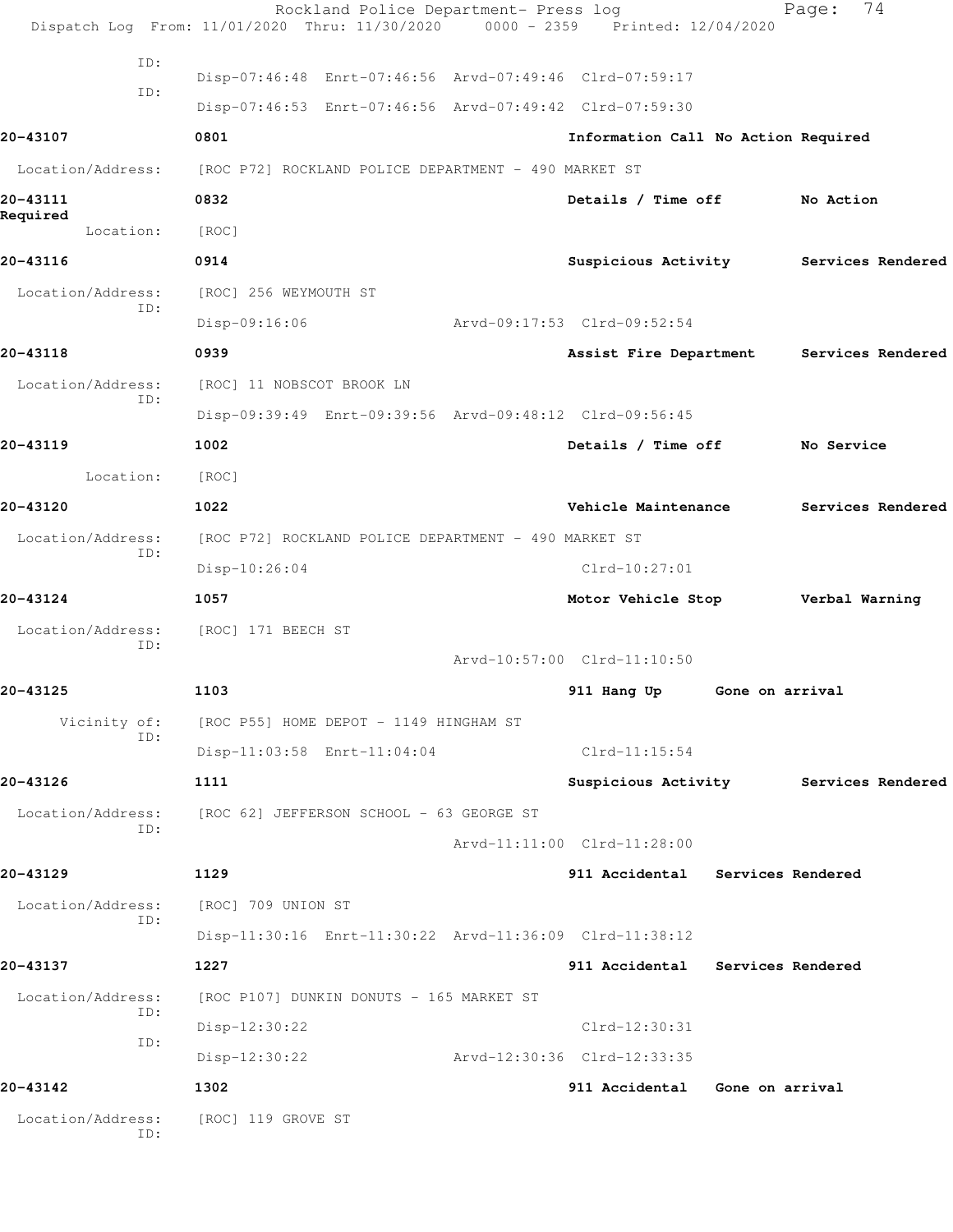| Dispatch Log From: 11/01/2020 Thru: 11/30/2020 0000 - 2359 Printed: 12/04/2020 |                                      | Rockland Police Department- Press log                |                                                         |                | 75<br>Page:       |  |
|--------------------------------------------------------------------------------|--------------------------------------|------------------------------------------------------|---------------------------------------------------------|----------------|-------------------|--|
|                                                                                |                                      |                                                      | Disp-13:04:11 Enrt-13:04:21 Arvd-13:06:06 Clrd-13:09:26 |                |                   |  |
| 20-43151                                                                       | 1422                                 |                                                      | Assist Fire Department                                  |                | Services Rendered |  |
| Location/Address:                                                              | [ROC] 174 GREENWOOD ST               |                                                      |                                                         |                |                   |  |
| ID:                                                                            | $Disp-14:24:18$                      |                                                      | Arvd-14:24:23 Clrd-14:41:24                             |                |                   |  |
| 20-43160                                                                       | 1617                                 |                                                      | General Info                                            | Appears Secure |                   |  |
| Location/Address:                                                              |                                      | [ROC P72] ROCKLAND POLICE DEPARTMENT - 490 MARKET ST |                                                         |                |                   |  |
| 20-43164                                                                       | 1634                                 |                                                      | <b>Health &amp; Welfare Check</b>                       |                | Services Rendered |  |
| Location/Address:<br>ID:                                                       | [ROC] 7 CORN MILL LN                 |                                                      |                                                         |                |                   |  |
|                                                                                |                                      |                                                      | Disp-16:38:50 Enrt-16:39:04 Arvd-16:44:10 Clrd-17:03:35 |                |                   |  |
| 20-43177                                                                       | 1830                                 |                                                      | MVA Property Damage Only Vehicle Towed                  |                |                   |  |
| Location/Address:                                                              | [ROC] 1126 UNION ST                  |                                                      |                                                         |                |                   |  |
| ID:<br>ID:                                                                     |                                      |                                                      | Disp-18:31:12 Enrt-18:31:16 Arvd-18:33:55 Clrd-18:40:15 |                |                   |  |
|                                                                                |                                      |                                                      | Disp-18:35:06 Enrt-18:35:09 Arvd-18:35:11 Clrd-19:11:58 |                |                   |  |
| 20-43178                                                                       | 1836                                 |                                                      | Disturbance                                             |                | Services Rendered |  |
| Location/Address:<br>ID:                                                       | [ROC] 50 CONCORD ST Apt. #2L         |                                                      |                                                         |                |                   |  |
| ID:                                                                            |                                      |                                                      | Disp-18:38:26 Enrt-18:38:33 Arvd-18:40:17 Clrd-19:23:08 |                |                   |  |
| ID:                                                                            |                                      |                                                      | Disp-18:38:31 Enrt-18:38:35 Arvd-18:41:58 Clrd-18:44:45 |                |                   |  |
| ID:                                                                            |                                      |                                                      | Disp-18:40:21 Enrt-18:40:23 Arvd-18:44:51 Clrd-19:27:51 |                |                   |  |
| Fire Unit:                                                                     |                                      | ROCKEN3-Pumper-Rockland Engine 3                     | Disp-18:45:50 Enrt-18:45:51 Arvd-18:45:52 Clrd-19:27:48 |                |                   |  |
|                                                                                | Disp-18:46:56                        | InQrtsUnavl-18:47:29 InSrvce-18:47:29                | $Clrd-18:47:29$                                         |                |                   |  |
| EMS Unit:                                                                      | ROCKAM1-Rockland A1<br>Disp-18:47:02 | InQrtsUnavl-18:47:21 InSrvce-18:47:21                | $Clrd-18:47:21$                                         |                |                   |  |
| 20-43185                                                                       | 1930                                 |                                                      | Details / Time off Appears Secure                       |                |                   |  |
| Location:                                                                      | [ROC]                                |                                                      |                                                         |                |                   |  |
| 20-43190                                                                       | 2022                                 |                                                      | Burglar Alarm Investigated                              |                |                   |  |
| Location/Address:                                                              |                                      | [ROC 84] HARMON GOLF & FITNESS CLUB - 168 CONCORD ST |                                                         |                |                   |  |
| ID:                                                                            |                                      |                                                      | Disp-20:23:38 Enrt-20:23:43 Arvd-20:27:23 Clrd-20:34:55 |                |                   |  |
| 20-43201                                                                       | 2329                                 |                                                      | <b>SGT. PER DAY</b>                                     |                | Services Rendered |  |
| Location:                                                                      | [ROC]                                |                                                      |                                                         |                |                   |  |
| For Date: $11/23/2020 -$ Monday                                                |                                      |                                                      |                                                         |                |                   |  |
| 20-43202                                                                       | 0004                                 |                                                      | SHIFT ASSIGNMENTSNo Service                             |                |                   |  |
| Location/Address:<br>ID:                                                       |                                      | [ROC P72] ROCKLAND POLICE DEPARTMENT - 490 MARKET ST |                                                         |                |                   |  |
|                                                                                | Disp-00:06:26                        |                                                      | $Clrd-00:06:29$                                         |                |                   |  |
| 20-43217                                                                       | 0520                                 |                                                      | Building Check Appears Secure                           |                |                   |  |
| Location/Address: [ROC 61] UNION ST BUSINESS DISTRICT - UNION ST<br>ID:        |                                      |                                                      |                                                         |                |                   |  |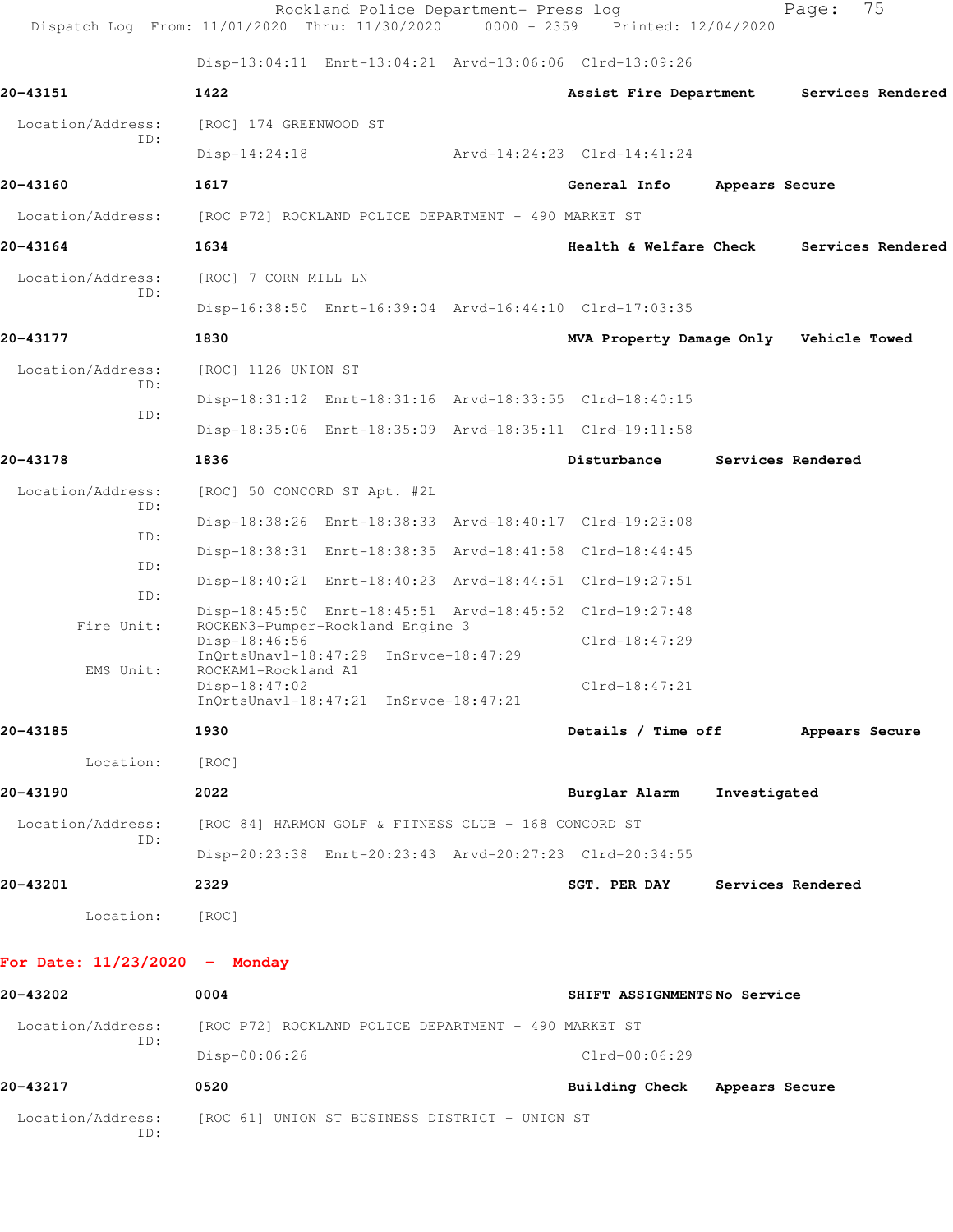|                   | Rockland Police Department- Press log<br>Dispatch Log From: 11/01/2020 Thru: 11/30/2020 0000 - 2359 Printed: 12/04/2020 |                             | 76<br>Page:                            |
|-------------------|-------------------------------------------------------------------------------------------------------------------------|-----------------------------|----------------------------------------|
|                   | $Disp-05:21:29$                                                                                                         | Arvd-05:21:35 Clrd-05:39:14 |                                        |
| 20-43218          | 0538                                                                                                                    |                             | Burglar Alarm Building Checked/Secured |
| Location/Address: | [ROC 62] JEFFERSON SCHOOL - 63 GEORGE ST                                                                                |                             |                                        |
| ID:<br>ID:        | Disp-05:39:04 Enrt-05:39:40 Arvd-05:39:41 Clrd-05:47:19                                                                 |                             |                                        |
|                   | Disp-05:39:11 Enrt-05:39:44                                                                                             | Clrd-05:47:23               |                                        |
| 20-43222          | 0726                                                                                                                    |                             | Details / Time off Services Rendered   |
| Location:         | [ROC]                                                                                                                   |                             |                                        |
| 20-43224          | 0800                                                                                                                    |                             | SHIFT ASSIGNMENTS Services Rendered    |
|                   | Location/Address: [ROC P72] ROCKLAND POLICE DEPARTMENT - 490 MARKET ST                                                  |                             |                                        |
| 20-43235          | 0932                                                                                                                    |                             | PERSONAL DAY OFF Services Rendered     |
|                   | Location/Address: [ROC P72] ROCKLAND POLICE DEPARTMENT - 490 MARKET ST                                                  |                             |                                        |
| 20-43239          | 0956                                                                                                                    | Detail                      | Services Rendered                      |
|                   | Location/Address: [ROC P72] ROCKLAND POLICE DEPARTMENT - 490 MARKET ST                                                  |                             |                                        |
| 20-43241          | 1003                                                                                                                    |                             | 1/2 VACATION DAY OFF Services Rendered |
|                   | Location/Address: [ROC P72] ROCKLAND POLICE DEPARTMENT - 490 MARKET ST                                                  |                             |                                        |
| 20-43247          | 1058                                                                                                                    | Disturbance                 | Advised to Court                       |
| Location/Address: | [ROC P86] MOBIL GAS STATION - 158 MARKET ST                                                                             |                             |                                        |
| ID:               | Disp-11:01:24 Enrt-11:01:28 Arvd-11:06:28 Clrd-11:12:55                                                                 |                             |                                        |
| 20-43253          | 1155                                                                                                                    |                             | 911 Accidental Services Rendered       |
| Location/Address: | [ROC] 270 UNION ST                                                                                                      |                             |                                        |
| ID:               | Disp-11:56:19 Enrt-11:56:21 Arvd-11:57:56 Clrd-11:58:51                                                                 |                             |                                        |
| 20-43263          | 1257                                                                                                                    |                             | VACATION DAY OFF Services Rendered     |
| Location/Address: | [ROC P72] ROCKLAND POLICE DEPARTMENT - 490 MARKET ST                                                                    |                             |                                        |
| 20-43266          | 1327                                                                                                                    | Health & Welfare Check      | No EMS                                 |
| Location/Address: | [ROC 206] 51 MAPLE ST Apt. #323                                                                                         |                             |                                        |
| ID:               | Disp-13:31:34 Enrt-13:31:38 Arvd-13:39:27 Clrd-13:45:03                                                                 |                             |                                        |
| EMS Unit:         | ROCKAM2-Rockland A2<br>Disp-13:31:56 Enrt-13:32:15 Arvd-13:34:17 Clrd-13:42:48                                          |                             |                                        |
| Fire Unit:        | InQrtsUnavl-13:46:33 InSrvce-13:46:36<br>ROCKEN1-Pumper-Rockland Engine 1                                               |                             |                                        |
|                   | Disp-13:32:07 Enrt-13:32:12 Arvd-13:34:14 Clrd-13:42:45<br>InQrtsUnavl-13:46:44 InSrvce-13:46:47                        |                             |                                        |
| 20-43267          | 1342                                                                                                                    | <b>SICK OFFICER</b>         | Services Rendered                      |
| Location/Address: | [ROC P72] ROCKLAND POLICE DEPARTMENT - 490 MARKET ST                                                                    |                             |                                        |
| 20-43270          | 1353                                                                                                                    | COMP TIME OFF               | Services Rendered                      |
| Location/Address: | [ROC P72] ROCKLAND POLICE DEPARTMENT - 490 MARKET ST                                                                    |                             |                                        |
| 20-43271          | 1354                                                                                                                    |                             | Animal Complaint Services Rendered     |
| Location/Address: | [ROC] 71 UNION ST @ 15 CRESCENT ST                                                                                      |                             |                                        |
| ID:               | Disp-13:55:31                                                                                                           | Arvd-13:55:38 Clrd-14:07:46 |                                        |
|                   |                                                                                                                         |                             |                                        |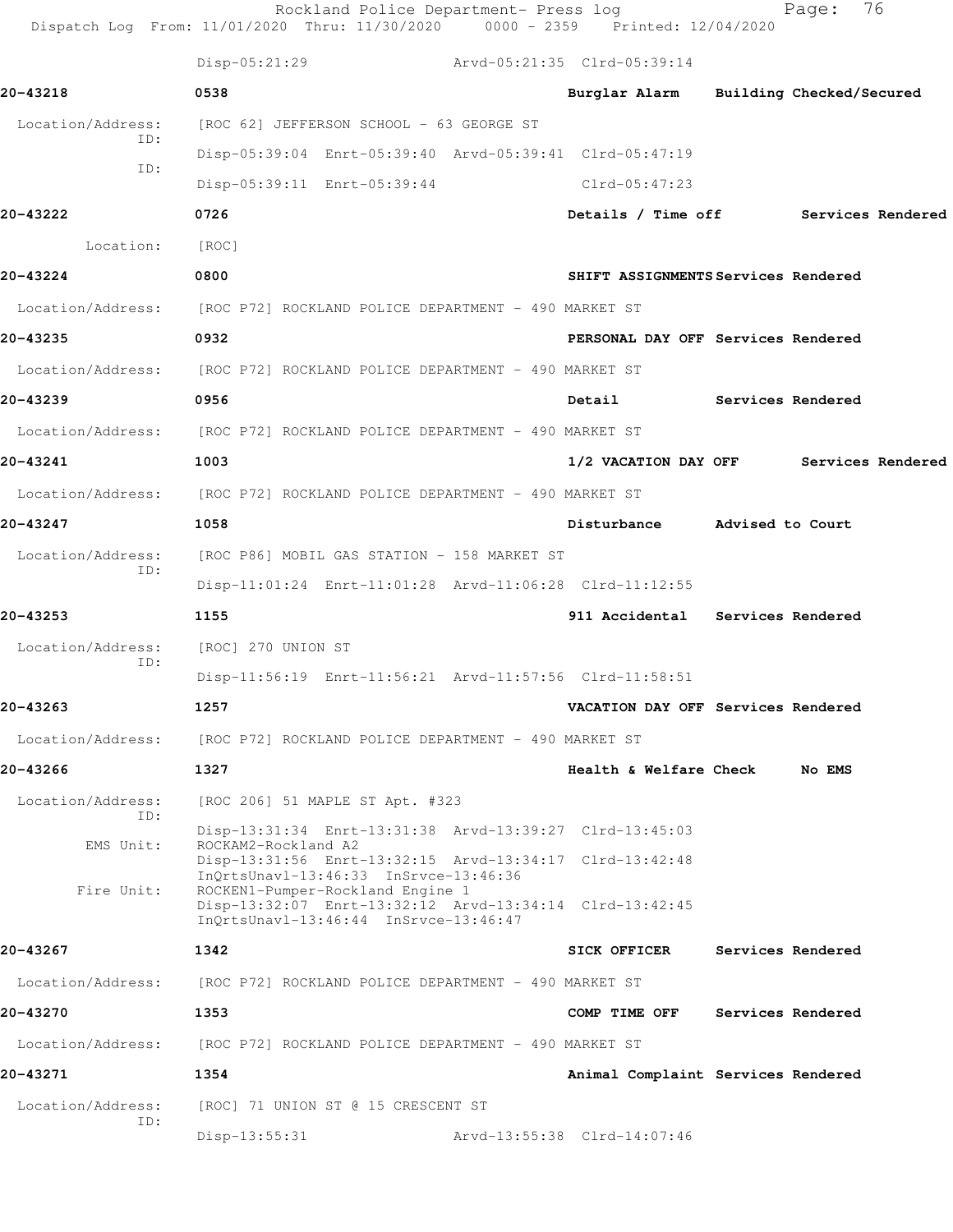Rockland Police Department- Press log entitled Page: 77 Dispatch Log From: 11/01/2020 Thru: 11/30/2020 0000 - 2359 Printed: 12/04/2020

| 20-43274                     | 1414                                                                                                                                                                                                         | Animal Complaint Services Rendered         |                |                   |  |
|------------------------------|--------------------------------------------------------------------------------------------------------------------------------------------------------------------------------------------------------------|--------------------------------------------|----------------|-------------------|--|
| Location/Address:<br>ID:     | [ROC] 111 FOREST ST                                                                                                                                                                                          |                                            |                |                   |  |
|                              | Disp-14:15:04 Enrt-14:15:09 Arvd-14:15:10 Clrd-14:46:30                                                                                                                                                      |                                            |                |                   |  |
| 20-43277                     | 1437                                                                                                                                                                                                         | Suspicious Activity Marrest (s) Made       |                |                   |  |
| Location/Address:<br>ID:     | [ROC] 82/90 - REED ST                                                                                                                                                                                        |                                            |                |                   |  |
| ID:                          | Disp-14:38:29 Enrt-14:38:37 Arvd-14:39:00 Clrd-15:55:13                                                                                                                                                      |                                            |                |                   |  |
| ID:                          | Disp-14:38:34 Enrt-14:38:36 Arvd-14:39:02 Clrd-15:55:15                                                                                                                                                      |                                            |                |                   |  |
| Address:<br>Age:<br>Charges: | Disp-14:38:51 Enrt-14:38:54 Arvd-14:38:58 Clrd-15:01:58<br>Refer To Arrest: 20ROC-43277-AR<br>Arrest: LACASSE, NICOLAS R<br>75 TAUNTON AVE ROCKLAND, MA<br>37<br>DRUG, POSSESS CLASS A<br>DISORDERLY CONDUCT |                                            |                |                   |  |
| 20-43278                     | 1439                                                                                                                                                                                                         | Detail                                     |                | Services Rendered |  |
|                              | Location/Address: [ROC P72] ROCKLAND POLICE DEPARTMENT - 490 MARKET ST                                                                                                                                       |                                            |                |                   |  |
| 20-43282                     | 1600                                                                                                                                                                                                         | General Info Services Rendered             |                |                   |  |
|                              | Location/Address: [ROC P72] ROCKLAND POLICE DEPARTMENT - 490 MARKET ST                                                                                                                                       |                                            |                |                   |  |
| 20-43288                     | 1644                                                                                                                                                                                                         | General Info Services Rendered             |                |                   |  |
|                              | Location/Address: [ROC P72] ROCKLAND POLICE DEPARTMENT - 490 MARKET ST                                                                                                                                       |                                            |                |                   |  |
| 20-43292                     | 1704                                                                                                                                                                                                         | Larceny / Forgery/ Fraud Services Rendered |                |                   |  |
| Location/Address:<br>ID:     | [ROC 59] RICE BUILDING - 346 UNION ST Apt. #13                                                                                                                                                               |                                            |                |                   |  |
|                              | Disp-17:06:59 Enrt-17:07:10 Arvd-17:07:41 Clrd-17:07:43                                                                                                                                                      |                                            |                |                   |  |
| 20-43294                     | 1707                                                                                                                                                                                                         | Harassment Services Rendered               |                |                   |  |
| Location/Address:<br>ID:     | [ROC P110] VINFEN - 155 EAST WATER ST                                                                                                                                                                        |                                            |                |                   |  |
| ID:                          | Disp-17:13:05                                                                                                                                                                                                | Arvd-17:14:14 Clrd-17:14:25                |                |                   |  |
|                              | $Disp-17:13:10$                                                                                                                                                                                              | Arvd-17:14:16 Clrd-17:14:19                |                |                   |  |
| 20-43297                     | 1725                                                                                                                                                                                                         | Sudden Death                               | Report Follows |                   |  |
| Location/Address:<br>ID:     | [ROC] 289 NORTH AVE                                                                                                                                                                                          |                                            |                |                   |  |
| ID:                          | Disp-17:26:48 Enrt-17:26:59 Arvd-17:30:07 Clrd-20:06:07                                                                                                                                                      |                                            |                |                   |  |
| ID:                          | Disp-17:26:53 Enrt-17:26:56 Arvd-17:29:56 Clrd-17:59:02                                                                                                                                                      |                                            |                |                   |  |
| ID:                          | Disp-17:27:41 Enrt-17:27:44 Arvd-17:27:45 Clrd-18:28:29                                                                                                                                                      |                                            |                |                   |  |
| ID:                          | Disp-17:35:39 Enrt-17:35:41 Arvd-17:35:42 Clrd-17:59:29                                                                                                                                                      |                                            |                |                   |  |
| ID:                          | Disp-18:13:30 Enrt-18:13:43 Arvd-18:24:10 Clrd-20:38:56                                                                                                                                                      |                                            |                |                   |  |
|                              | Disp-20:06:18 Enrt-20:06:20 Arvd-20:07:14 Clrd-20:15:22                                                                                                                                                      |                                            |                |                   |  |
| 20-43298                     | 1755                                                                                                                                                                                                         | Suspicious Activity Gone on arrival        |                |                   |  |
| Location/Address:<br>ID:     | [ROC P63] WALGREENS - 75 MARKET ST<br>Disp-17:59:07                                                                                                                                                          | Arvd-17:59:10 Clrd-17:59:38                |                |                   |  |
| ID:                          |                                                                                                                                                                                                              |                                            |                |                   |  |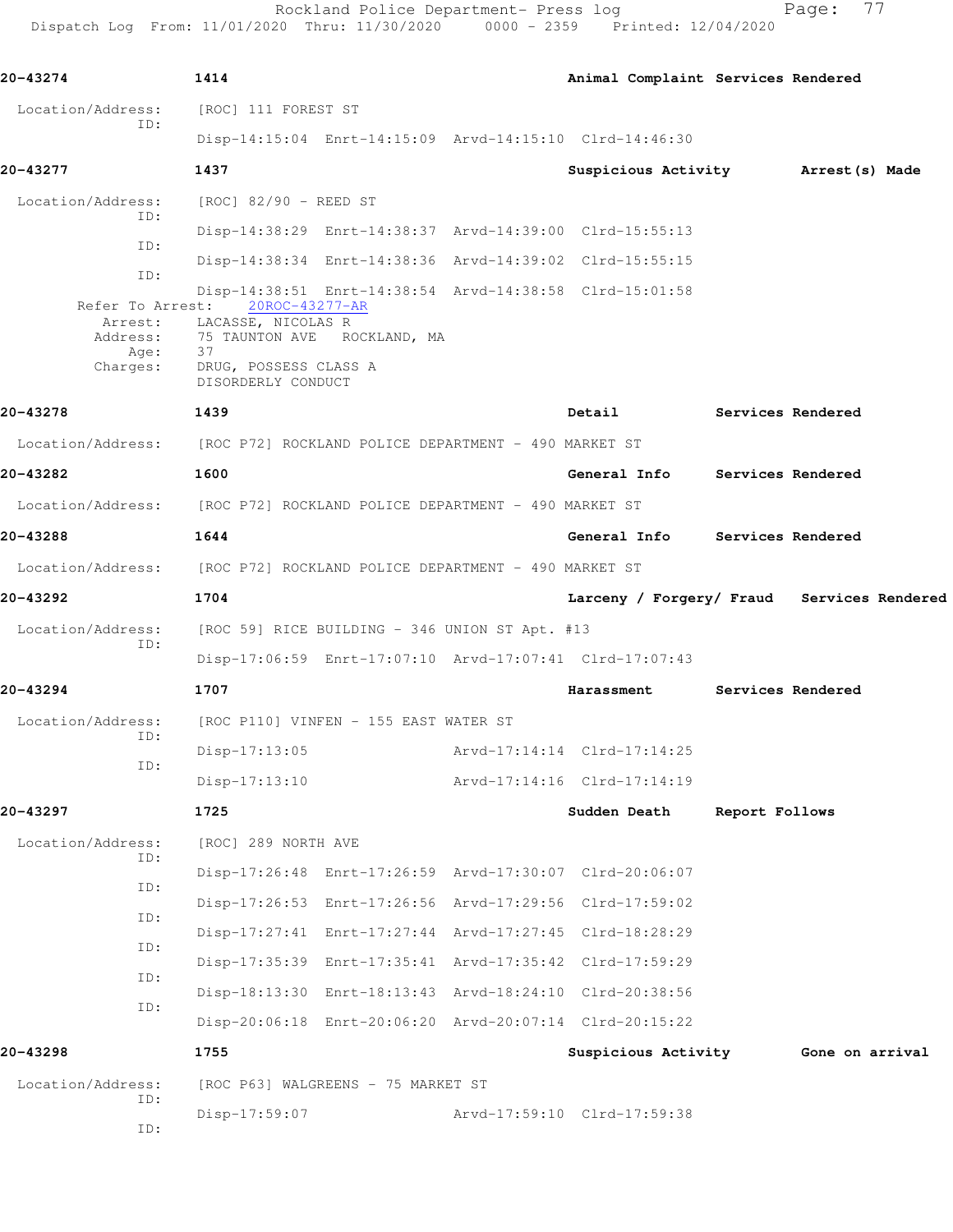| 0000                                                                                    | SHIFT ASSIGNMENTS Services Not Required |                          |
|-----------------------------------------------------------------------------------------|-----------------------------------------|--------------------------|
| For Date: $11/24/2020 -$ Tuesday                                                        |                                         |                          |
| [ROC]                                                                                   |                                         |                          |
| 2240                                                                                    | Time off                                | Services Rendered        |
| $Disp-22:33:43$                                                                         | Arvd-22:33:49 Clrd-22:35:38             |                          |
| $Disp-22:33:43$                                                                         | Arvd-22:33:56 Clrd-22:35:41             |                          |
| [ROC P51] DOUBLE TREE - 929 HINGHAM ST                                                  |                                         |                          |
| 2232                                                                                    | Suspicious Activity                     | Services Rendered        |
| Disp-22:22:38 Enrt-22:22:40                                                             | Clrd-22:32:10                           |                          |
| Disp-22:22:35 Enrt-22:22:39                                                             | $Clrd-22:32:01$                         |                          |
| Disp-22:22:22 Enrt-22:22:24 Arvd-22:25:37 Clrd-22:31:57                                 |                                         |                          |
| [ROC P47] BEST WESTERN - 909 HINGHAM ST                                                 |                                         |                          |
| 2221                                                                                    | Unwanted Party                          | Services Not Required    |
| Disp-21:57:31 Enrt-21:57:43 Arvd-21:57:44 Clrd-21:57:46                                 |                                         |                          |
| [ROC P72] ROCKLAND POLICE DEPARTMENT - 490 MARKET ST                                    |                                         |                          |
| 2156                                                                                    | Prisoner Information                    | Services Rendered        |
| $Disp-21:45:54$                                                                         | Arvd-21:45:58 Clrd-21:47:55             |                          |
| Disp-21:44:35 Enrt-21:44:38 Arvd-21:47:18 Clrd-21:47:21                                 |                                         |                          |
| [ROC P68] AL PRIME - 327 MARKET ST<br>Disp-21:44:27                                     | $Clrd-21:44:43$                         |                          |
|                                                                                         | Burglar Alarm                           | Building Checked/Secured |
| [ROC P72] ROCKLAND POLICE DEPARTMENT - 490 MARKET ST<br>2141                            |                                         |                          |
|                                                                                         |                                         |                          |
| Disp-20:23:41 Enrt-20:23:48 Arvd-20:23:58 Clrd-20:24:00<br>2106                         | <b>BOLO</b>                             | Services Rendered        |
| Disp-20:23:28 Enrt-20:23:46 Arvd-20:23:54 Clrd-20:23:56                                 |                                         |                          |
| Disp-20:23:23 Enrt-20:23:44 Arvd-20:23:50 Clrd-20:23:53                                 |                                         |                          |
| [ROC P72] ROCKLAND POLICE DEPARTMENT - 490 MARKET ST                                    |                                         |                          |
| 2021                                                                                    | <b>BOLO</b>                             | Services Rendered        |
|                                                                                         | Arvd-20:11:18 Clrd-20:19:44             |                          |
| Disp-20:07:07 Enrt-20:07:09 Arvd-20:09:20 Clrd-20:19:10                                 |                                         |                          |
| [ROC] 102 ARLINGTON ST                                                                  |                                         |                          |
| 2005                                                                                    | Motor Vehicle Complaint                 | Services Rendered        |
| Disp-18:00:15 Enrt-18:00:17 Arvd-18:00:22 Clrd-18:06:38                                 |                                         |                          |
| Disp-17:59:29 Enrt-18:00:19 Arvd-18:00:24 Clrd-18:06:29                                 |                                         |                          |
| Rockland Police Department- Press log<br>Dispatch Log From: 11/01/2020 Thru: 11/30/2020 | Printed: 12/04/2020                     | 78<br>Page:              |
|                                                                                         |                                         | $0000 - 2359$            |

Location/Address: [ROC P72] ROCKLAND POLICE DEPARTMENT - 490 MARKET ST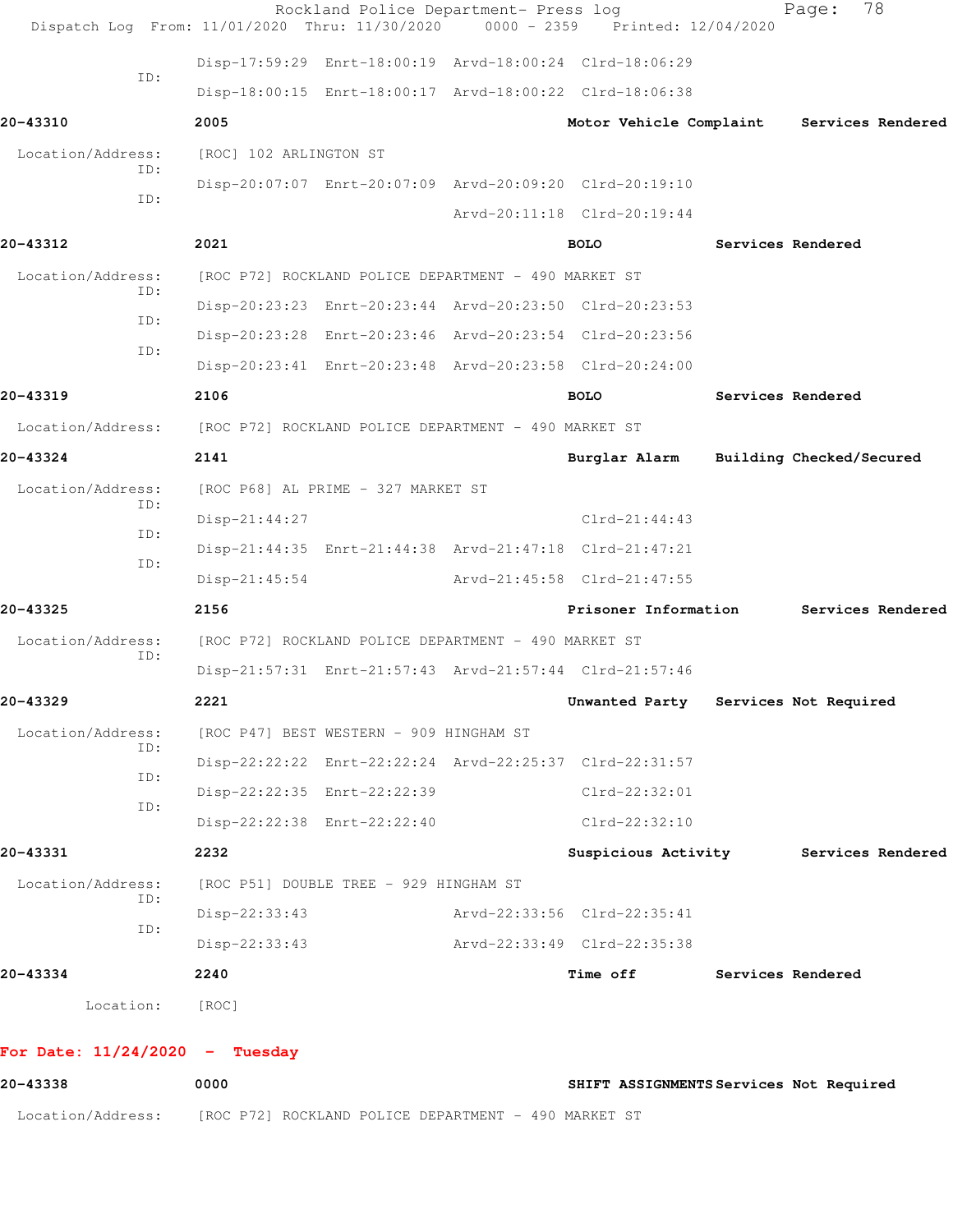Rockland Police Department- Press log entitled and Page: 79

Dispatch Log From: 11/01/2020 Thru: 11/30/2020 0000 - 2359 Printed: 12/04/2020

| 20-43340                       |      | 0020                                        |                                                       | Disturbance                                             | Peace Restored    |
|--------------------------------|------|---------------------------------------------|-------------------------------------------------------|---------------------------------------------------------|-------------------|
| Vicinity of:                   | ID:  | [ROC] 219 UNION ST                          |                                                       |                                                         |                   |
|                                | ID:  | $Disp-00:21:54$                             |                                                       | $Clrd-00:22:25$                                         |                   |
|                                | ID:  |                                             |                                                       | Disp-00:21:57 Enrt-00:22:29 Arvd-00:25:02 Clrd-00:41:55 |                   |
|                                |      |                                             |                                                       | Disp-00:22:17 Enrt-00:22:29 Arvd-00:25:02 Clrd-00:41:41 |                   |
|                                | ID:  | Disp-00:27:58                               |                                                       | Arvd-00:28:03 Clrd-00:34:52                             |                   |
| 20-43341                       |      | 0024                                        |                                                       | Details / Time off 1 HOUR COMP                          |                   |
| Services Rendered<br>Location: |      | [ROC]                                       |                                                       |                                                         |                   |
| 20-43343                       |      | 0030                                        |                                                       | Disturbance                                             | Investigated      |
| Location/Address:              |      |                                             | [ROC P47] BEST WESTERN - 909 HINGHAM ST               |                                                         |                   |
|                                | ID:  |                                             |                                                       | Disp-00:31:00 Enrt-00:31:02 Arvd-00:35:16 Clrd-00:53:45 |                   |
|                                | ID:  |                                             |                                                       | Disp-00:31:05 Enrt-00:31:06 Arvd-00:33:16 Clrd-00:53:43 |                   |
|                                | ID:  |                                             |                                                       | Disp-00:34:58 Enrt-00:35:01 Arvd-00:38:56 Clrd-00:53:32 |                   |
|                                | ID:  | $Disp-00:41:46$                             |                                                       | Arvd-00:41:51 Clrd-01:31:52                             |                   |
|                                | ID:  | $Disp-01:04:39$                             |                                                       | Arvd-01:04:42 Clrd-01:21:43                             |                   |
| 20-43347                       |      | 0140                                        |                                                       | Motor Vehicle Stop                                      | Verbal Warning    |
| Location/Address:              |      |                                             | [ROC] ROUTE 3 OVERPASS - HINGHAM ST                   |                                                         |                   |
|                                | ID:  |                                             |                                                       | Arvd-01:40:00 Clrd-01:46:52                             |                   |
| 20-43348                       |      | 0159                                        |                                                       | Motor Vehicle Stop                                      | Arrest (s) Made   |
| Vicinity of:                   |      |                                             | [ROC] 130 SUMMIT ST @ 660 LIBERTY ST                  |                                                         |                   |
|                                | ID:  |                                             |                                                       | Disp-01:59:56 Enrt-02:00:01 Arvd-02:10:11 Clrd-02:37:38 |                   |
|                                | ID:  | $Disp-02:00:04$                             |                                                       | Arvd-02:10:13 Clrd-02:32:19                             |                   |
|                                | ID:  | $Disp-02:31:53$                             |                                                       | Arvd-02:32:17 Clrd-02:37:18                             |                   |
| Refer To Arrest:<br>Arrest:    |      | 20ROC-43348-AR<br>CUNHA, VITOR ANTUNES      |                                                       |                                                         |                   |
| Address:                       | Age: | 619 UNION ST Apt. #1 ROCKLAND, MA<br>26     |                                                       |                                                         |                   |
| Charges:                       |      | 0UI-LIQUOR OR .08%<br>STOP FOR POLICE, FAIL |                                                       |                                                         |                   |
|                                |      |                                             | RECKLESS OPERATION OF MOTOR VEHICLE                   |                                                         |                   |
|                                |      | MARKED LANES VIOLATION                      | SPEEDING RATE OF SPEED EXCEEDING POSTED LIMIT         |                                                         |                   |
|                                |      | STOP/YIELD, FAIL TO<br>STOP/YIELD, FAIL TO  |                                                       |                                                         |                   |
|                                |      | SEAT BELT, FAIL WEAR                        |                                                       |                                                         |                   |
|                                |      | INSPECTION/STICKER, NO<br>LIGHTS VIOLATION  |                                                       |                                                         |                   |
|                                |      | RESIST ARREST                               | DESTRUCTION OF PROPERTY -\$1200, MALICIOUS c266 \$127 |                                                         |                   |
| 20-43353<br>Required           |      | 0459                                        |                                                       | Vehicle Maintenance                                     | No Action         |
| Location/Address:              | ID:  |                                             | [ROC P72] ROCKLAND POLICE DEPARTMENT - 490 MARKET ST  |                                                         |                   |
|                                |      | Disp-05:01:31                               |                                                       | Clrd-05:01:39                                           |                   |
| 20-43355                       |      | 0520                                        |                                                       | Prisoner Information                                    | Services Rendered |
| Location/Address:              | ID:  |                                             | [ROC P72] ROCKLAND POLICE DEPARTMENT - 490 MARKET ST  |                                                         |                   |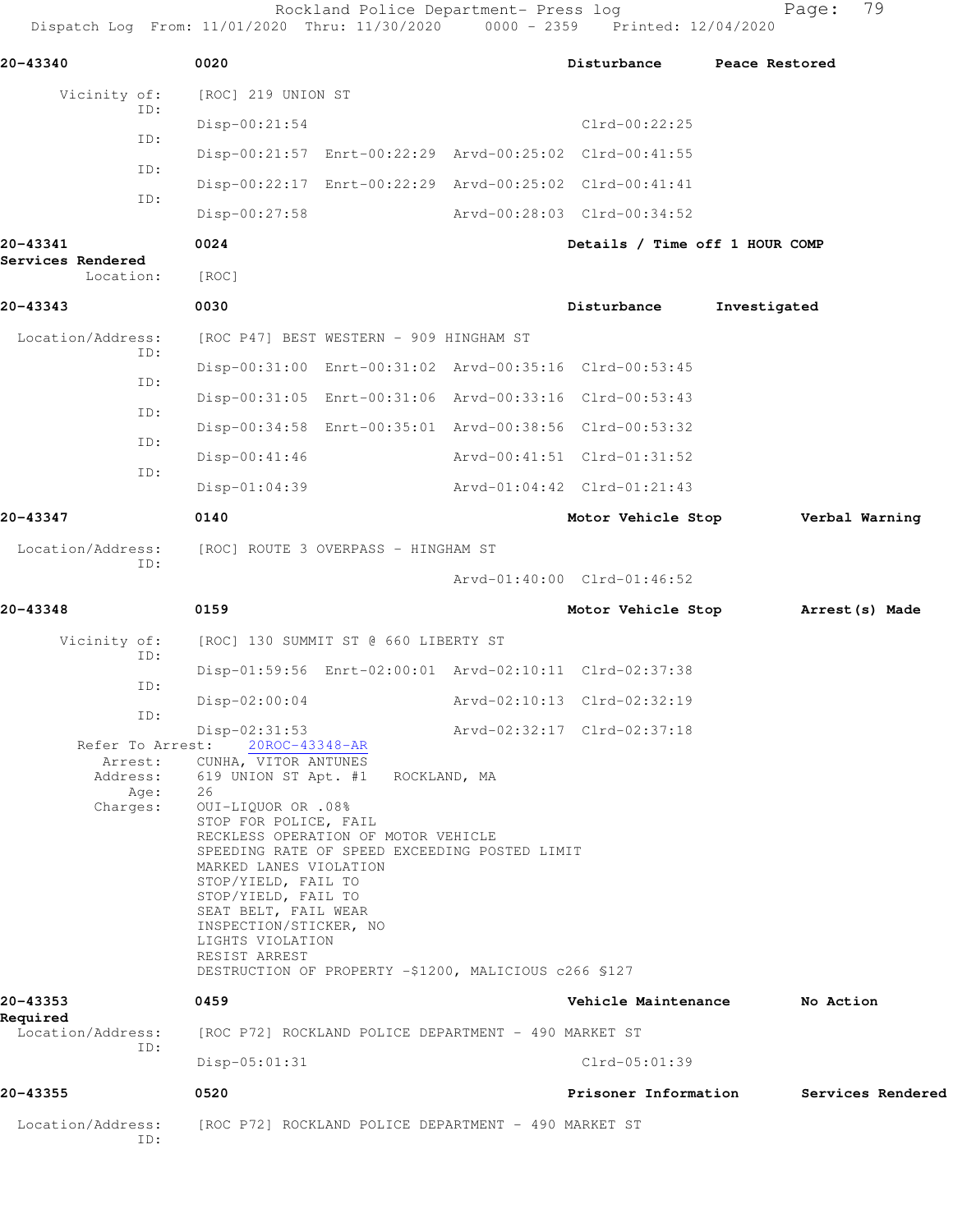|                               | Rockland Police Department- Press log<br>Dispatch Log From: 11/01/2020 Thru: 11/30/2020 | 0000 - 2359 Printed: 12/04/2020         | 80<br>Page:                           |
|-------------------------------|-----------------------------------------------------------------------------------------|-----------------------------------------|---------------------------------------|
|                               | Disp-05:25:20                                                                           | $Clrd-05:25:25$                         |                                       |
| 20-43356                      | 0525                                                                                    | Prisoner Information                    | No Action                             |
| Required<br>Location/Address: | [ROC P72] ROCKLAND POLICE DEPARTMENT - 490 MARKET ST                                    |                                         |                                       |
| TD:                           | Disp-05:26:32                                                                           | $Clrd-05:27:14$                         |                                       |
| 20-43357                      | 0526                                                                                    | Building Check Building Checked/Secured |                                       |
| Location/Address:             | [ROC 61] UNION ST BUSINESS DISTRICT - UNION ST                                          |                                         |                                       |
| ID:                           | $Disp-05:27:05$                                                                         | $Clrd-05:39:41$                         |                                       |
| 20-43362                      | 0613                                                                                    | Burglar Alarm                           | Building Checked/Secured              |
| Location/Address:             | [ROC 52] UPPABABY - 276 WEYMOUTH ST                                                     |                                         |                                       |
| ID:                           | Disp-06:14:18 Enrt-06:14:47 Arvd-06:20:48 Clrd-06:28:27                                 |                                         |                                       |
| 20-43367                      | 0702                                                                                    | Burglar Alarm                           | <b>Services Rendered</b>              |
| Location/Address:             | [ROC 52] UPPA BABY - 276 WEYMOUTH ST                                                    |                                         |                                       |
| ID:                           | Disp-07:03:18 Enrt-07:03:20 Arvd-07:06:34 Clrd-07:21:12                                 |                                         |                                       |
| 20-43368                      | 0730                                                                                    | Detail                                  | Services Not Required                 |
| Location:                     | [ROC]                                                                                   |                                         |                                       |
| 20-43369                      | 0800                                                                                    | SHIFT ASSIGNMENTS Services Rendered     |                                       |
| Location/Address:             | [ROC P72] ROCKLAND POLICE DEPARTMENT - 490 MARKET ST                                    |                                         |                                       |
| 20-43370                      | 0835                                                                                    | PERSONAL DAY OFF Services Rendered      |                                       |
|                               | Location/Address: [ROC P72] ROCKLAND POLICE DEPARTMENT - 490 MARKET ST                  |                                         |                                       |
| 20-43371                      | 0837                                                                                    | COMP TIME OFF                           | Services Rendered                     |
| Location/Address:             | [ROC P72] ROCKLAND POLICE DEPARTMENT - 490 MARKET ST                                    |                                         |                                       |
| 20-43373                      | 0843                                                                                    | Prisioner Transport                     | Services Rendered                     |
| Location:                     | [HIN] HINGHAM DISTRICT COURT                                                            |                                         |                                       |
| ID:                           | Disp-08:44:24 Enrt-08:44:28 Arvd-09:37:38 Clrd-11:16:30                                 |                                         |                                       |
| 20-43386                      | 1032                                                                                    | Detail                                  | Services Rendered                     |
|                               | Location/Address: [ROC P72] ROCKLAND POLICE DEPARTMENT - 490 MARKET ST                  |                                         |                                       |
| 20-43389                      | 1107                                                                                    | Building Check Building Checked/Secured |                                       |
| Location/Address:             | [ROC] 24 WOODSBURY RD                                                                   |                                         |                                       |
| ID:                           | $Disp-11:08:37$                                                                         | Arvd-11:16:51 Clrd-11:22:43             |                                       |
| 20-43391                      | 1119                                                                                    | <b>SICK OFFICER</b>                     | Services Rendered                     |
|                               | Location/Address: [ROC P72] ROCKLAND POLICE DEPARTMENT - 490 MARKET ST                  |                                         |                                       |
| 20-43516                      | 1245                                                                                    | Animal Complaint Services Rendered      |                                       |
| Location/Address:             | [ROC] 16 LINWOOD TER                                                                    |                                         |                                       |
| 20-43411                      | 1351                                                                                    |                                         | Assist Other Agency Services Rendered |
| Location/Address:             | [ROC 59] RICE BUILDING - 346 UNION ST                                                   |                                         |                                       |
| ID:                           | Disp-13:52:13 Enrt-13:52:26 Arvd-13:55:28 Clrd-14:42:39                                 |                                         |                                       |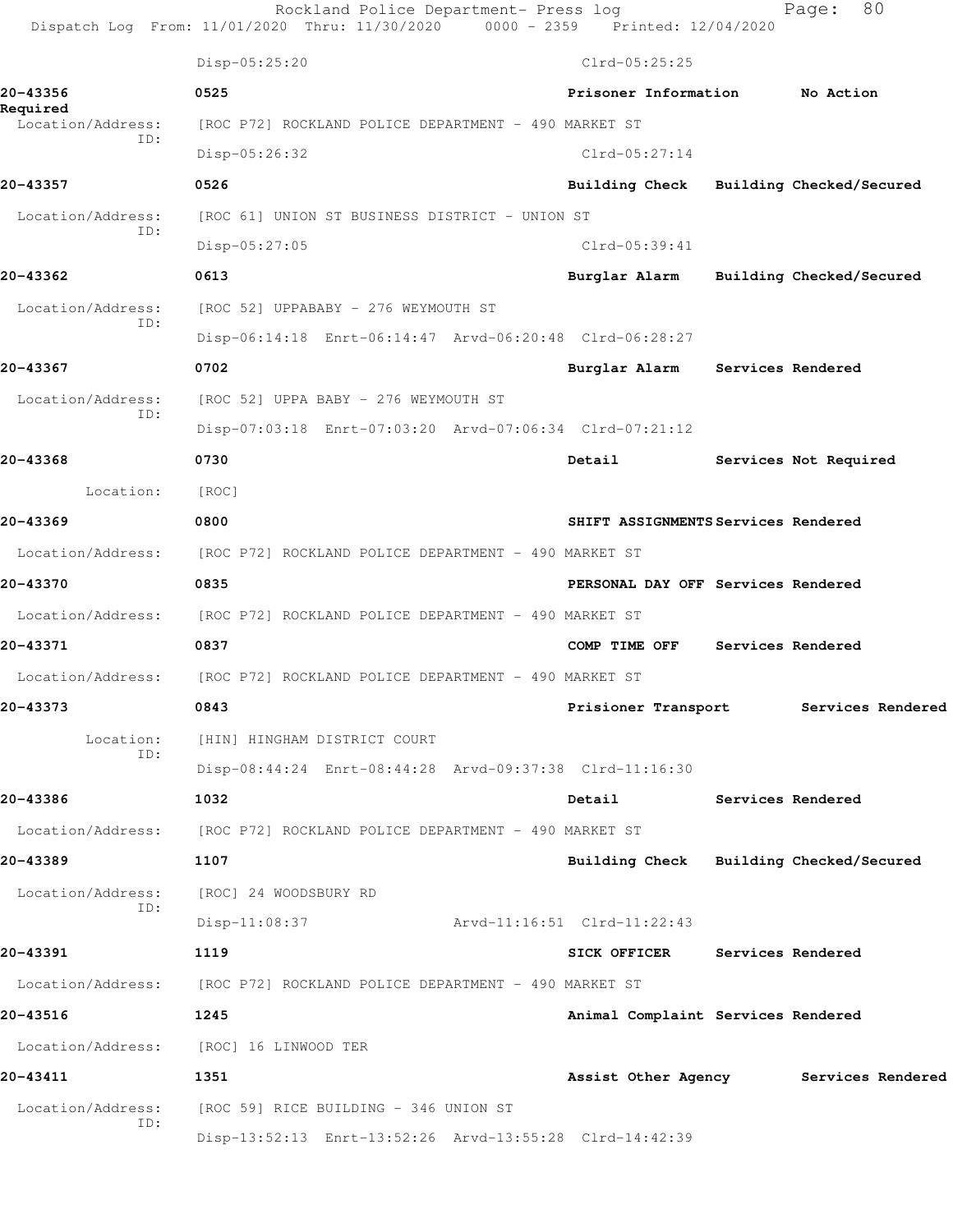|                          | Rockland Police Department- Press log<br>Dispatch Log From: 11/01/2020 Thru: 11/30/2020 0000 - 2359 Printed: 12/04/2020 |                                     |                   | 81<br>Page:                                |
|--------------------------|-------------------------------------------------------------------------------------------------------------------------|-------------------------------------|-------------------|--------------------------------------------|
| ID:                      |                                                                                                                         |                                     |                   |                                            |
| ID:                      | Disp-13:52:20 Enrt-13:52:24 Arvd-13:56:46 Clrd-14:42:36                                                                 |                                     |                   |                                            |
|                          |                                                                                                                         | Arvd-14:00:18 Clrd-14:17:15         |                   |                                            |
| 20-43420                 | 1456                                                                                                                    | COMP TIME OFF                       | Services Rendered |                                            |
|                          | Location/Address: [ROC P72] ROCKLAND POLICE DEPARTMENT - 490 MARKET ST                                                  |                                     |                   |                                            |
| 20-43424                 | 1515                                                                                                                    | Burglar Alarm                       |                   | Building Checked/Secured                   |
| Location/Address:<br>ID: | [ROC] 307 STANDPIPE DR                                                                                                  |                                     |                   |                                            |
| ID:                      | Disp-15:15:59                                                                                                           | $Clrd-15:16:45$                     |                   |                                            |
|                          | Disp-15:16:38 Enrt-15:16:42 Arvd-15:22:35 Clrd-15:28:02                                                                 |                                     |                   |                                            |
| 20-43425                 | 1525                                                                                                                    | Disturbance                         |                   | Services Rendered                          |
| Location/Address:<br>ID: | [ROC P76] COUTURE CLEANERS & TAILOR - 146 MARKET ST                                                                     |                                     |                   |                                            |
| ID:                      | Disp-15:26:24 Enrt-15:26:57 Arvd-15:28:57 Clrd-15:37:25                                                                 |                                     |                   |                                            |
|                          | Disp-15:28:47 Enrt-15:28:54 Arvd-15:32:31 Clrd-15:37:22                                                                 |                                     |                   |                                            |
| 20-43426                 | 1546                                                                                                                    | Details / Time off                  |                   | Appears Secure                             |
| Location:                | [ROC]                                                                                                                   |                                     |                   |                                            |
| 20-43429                 | 1604                                                                                                                    | SHIFT ASSIGNMENTS Services Rendered |                   |                                            |
| Location/Address:        | [ROC P72] ROCKLAND POLICE DEPARTMENT - 490 MARKET ST                                                                    |                                     |                   |                                            |
| 20-43432                 | 1632                                                                                                                    | 911 Accidental Services Rendered    |                   |                                            |
| Location/Address:<br>ID: | [ROC P51] DOUBLE TREE - 929 HINGHAM ST                                                                                  |                                     |                   |                                            |
|                          | Disp-16:32:47 Enrt-16:32:51 Arvd-16:41:04 Clrd-16:44:08                                                                 |                                     |                   |                                            |
| 20-43452                 | 1905                                                                                                                    | Motor Vehicle Stop                  |                   | Services Rendered                          |
| Location/Address:<br>ID: | [ROC P77] BURGER KING - 157 MARKET ST                                                                                   |                                     |                   |                                            |
| ID:                      |                                                                                                                         | Arvd-19:05:00 Clrd-19:48:21         |                   |                                            |
| ID:                      | Disp-19:08:16 Enrt-19:08:19 Arvd-19:08:20 Clrd-19:48:28                                                                 |                                     |                   |                                            |
|                          | Disp-19:18:29                                                                                                           | Arvd-19:18:33 Clrd-19:48:24         |                   |                                            |
| 20-43457                 | 1917                                                                                                                    |                                     |                   | MVA Property Damage Only Services Rendered |
| Location/Address:<br>ID: | [ROC] MARKET ST                                                                                                         |                                     |                   |                                            |
|                          | Disp-19:29:49                                                                                                           | Clrd-19:29:55                       |                   |                                            |
| 20-43472                 | 2157                                                                                                                    | Suspicious Activity                 |                   | Gone on arrival                            |
| Location/Address:<br>ID: | [ROC] MONCRIEF RD                                                                                                       |                                     |                   |                                            |
| ID:                      | Disp-21:58:33 Enrt-21:59:45 Arvd-22:02:51 Clrd-22:08:23                                                                 |                                     |                   |                                            |
|                          | Disp-21:59:36 Enrt-21:59:42 Arvd-22:00:08 Clrd-22:08:27                                                                 |                                     |                   |                                            |
| 20-43474                 | 2207                                                                                                                    | Disturbance                         |                   | Services Rendered                          |
| Location/Address:<br>ID: | [ROC] 147 MYRTLE ST                                                                                                     |                                     |                   |                                            |
| ID:                      | Disp-22:08:54                                                                                                           | Arvd-22:11:08 Clrd-22:15:53         |                   |                                            |
|                          | $Disp-22:08:54$                                                                                                         | Arvd-22:11:04 Clrd-22:15:50         |                   |                                            |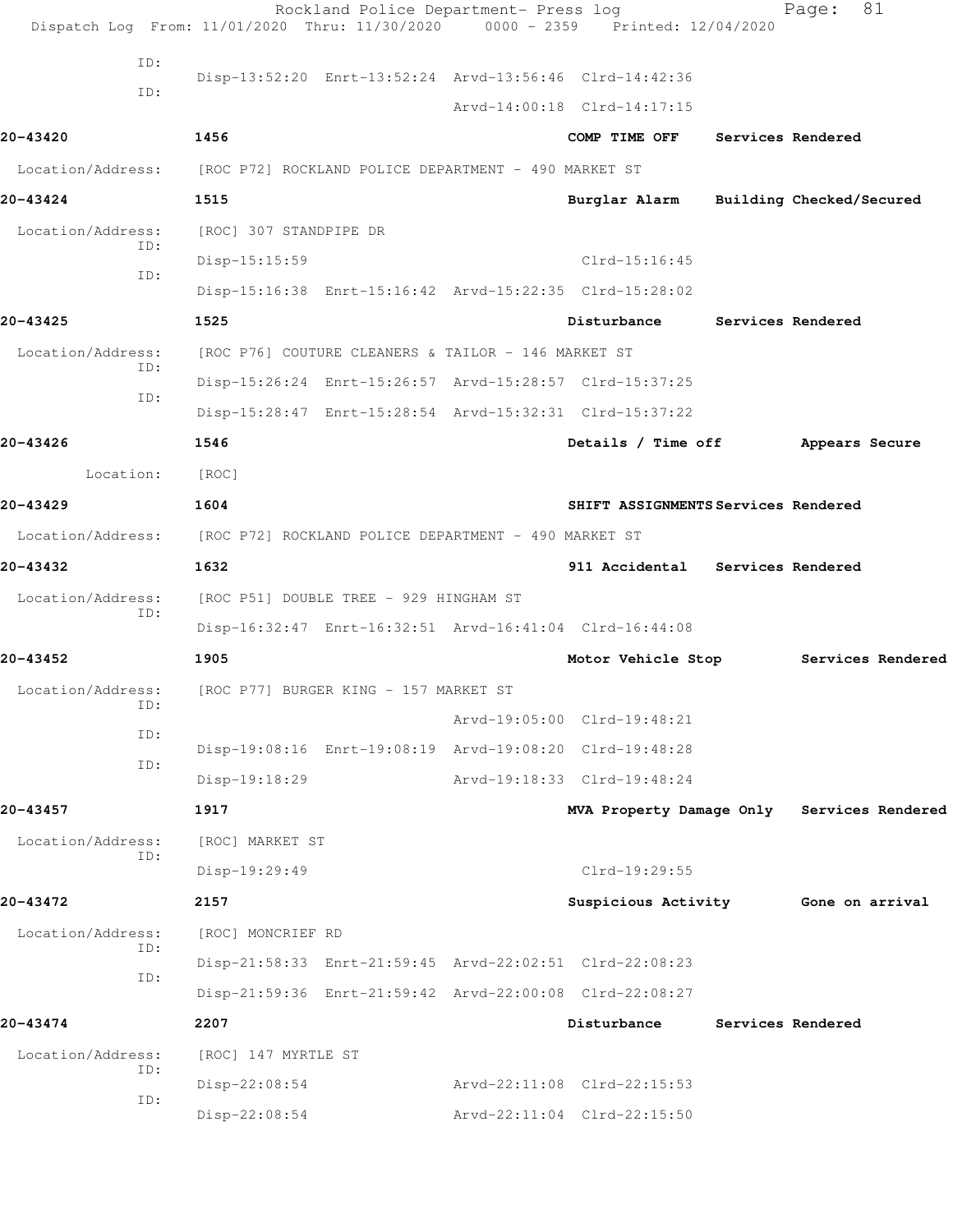Rockland Police Department- Press log entitled Page: 82 Dispatch Log From: 11/01/2020 Thru: 11/30/2020 0000 - 2359 Printed: 12/04/2020

Disp-23:16:54 Arvd-23:17:08 Clrd-23:21:27

| 20-43478          | 2241                                                    | Time off            | Services Rendered |
|-------------------|---------------------------------------------------------|---------------------|-------------------|
| Location:         | [ROC]                                                   |                     |                   |
| 20-43481          | 2310                                                    | 911 Accidental      | Services Rendered |
| Location/Address: | [ROC] 203 GARDEN TER                                    |                     |                   |
| ID:               | Disp-23:11:38 Enrt-23:14:14 Arvd-23:15:51 Clrd-23:21:14 |                     |                   |
| 20-43482          | 2312                                                    | Suspicious Activity | Services Rendered |
| Vicinity of:      | [ROC 114] Magoun-Biggins Funeral Home - 132 UNION ST    |                     |                   |
| ID:               | Disp-23:14:03 Enrt-23:14:11 Arvd-23:15:59 Clrd-23:22:48 |                     |                   |

**For Date: 11/25/2020 - Wednesday**

ID:

| 20-43488          |                   | 0001                                                    | General Info                   | Services Rendered                   |
|-------------------|-------------------|---------------------------------------------------------|--------------------------------|-------------------------------------|
|                   | Location/Address: | [ROC P72] ROCKLAND POLICE DEPARTMENT - 490 MARKET ST    |                                |                                     |
|                   | ID:               | $Disp-00:07:10$                                         | Clrd-00:07:13                  |                                     |
| 20-43489          |                   | 0021                                                    | Details / Time off 1 HOUR COMP |                                     |
| Services Rendered | Location:         | [ROC]                                                   |                                |                                     |
| 20-43502          |                   | 0520                                                    | Building Check Appears Secure  |                                     |
|                   | Location/Address: | [ROC 61] UNION ST BUSINESS DISTRICT - UNION ST          |                                |                                     |
|                   | ID:               | Disp-05:21:30                                           | Arvd-05:21:34 Clrd-05:44:25    |                                     |
| 20-43508          |                   | 0645                                                    |                                | Noise Complaint Services Rendered   |
|                   | Location/Address: | [ROC] BISHOP LN                                         |                                |                                     |
|                   | ID:               | Disp-06:46:35                                           | Arvd-06:54:09 Clrd-06:54:15    |                                     |
| 20-43510          |                   | 0718                                                    | Motor Vehicle Stop             | Verbal Warning                      |
|                   | Vicinity of:      | [ROC P79] JEFF'S CARPET - 222 WEBSTER ST                |                                |                                     |
|                   | ID:               | $Disp-07:19:30$                                         | Arvd-07:19:37 Clrd-07:21:55    |                                     |
| 20-43517          |                   | 0805                                                    |                                | Information Call No Action Required |
|                   | Location/Address: | [ROC P72] ROCKLAND POLICE DEPARTMENT - 490 MARKET ST    |                                |                                     |
| 20-43521          |                   | 0834                                                    | Details / Time off             | No Action                           |
| Required          | Location:         | [ROC]                                                   |                                |                                     |
| 20-43522          |                   | 0849                                                    | Details / Time off             | No Action                           |
| Required          | Location:         | [ROC]                                                   |                                |                                     |
| 20-43523          |                   | 0851                                                    | Details / Time off             | No Action                           |
| Required          | Location:         | [ROC]                                                   |                                |                                     |
| 20-43529          |                   | 0929                                                    | Sex offender or dissemination  |                                     |
| Services Rendered | Location/Address: | [ROC P72] ROCKLAND POLICE DEPARTMENT - 490 MARKET ST    |                                |                                     |
| ID:               |                   | Disp-09:35:57 Enrt-10:32:12 Arvd-10:32:15 Clrd-10:32:19 |                                |                                     |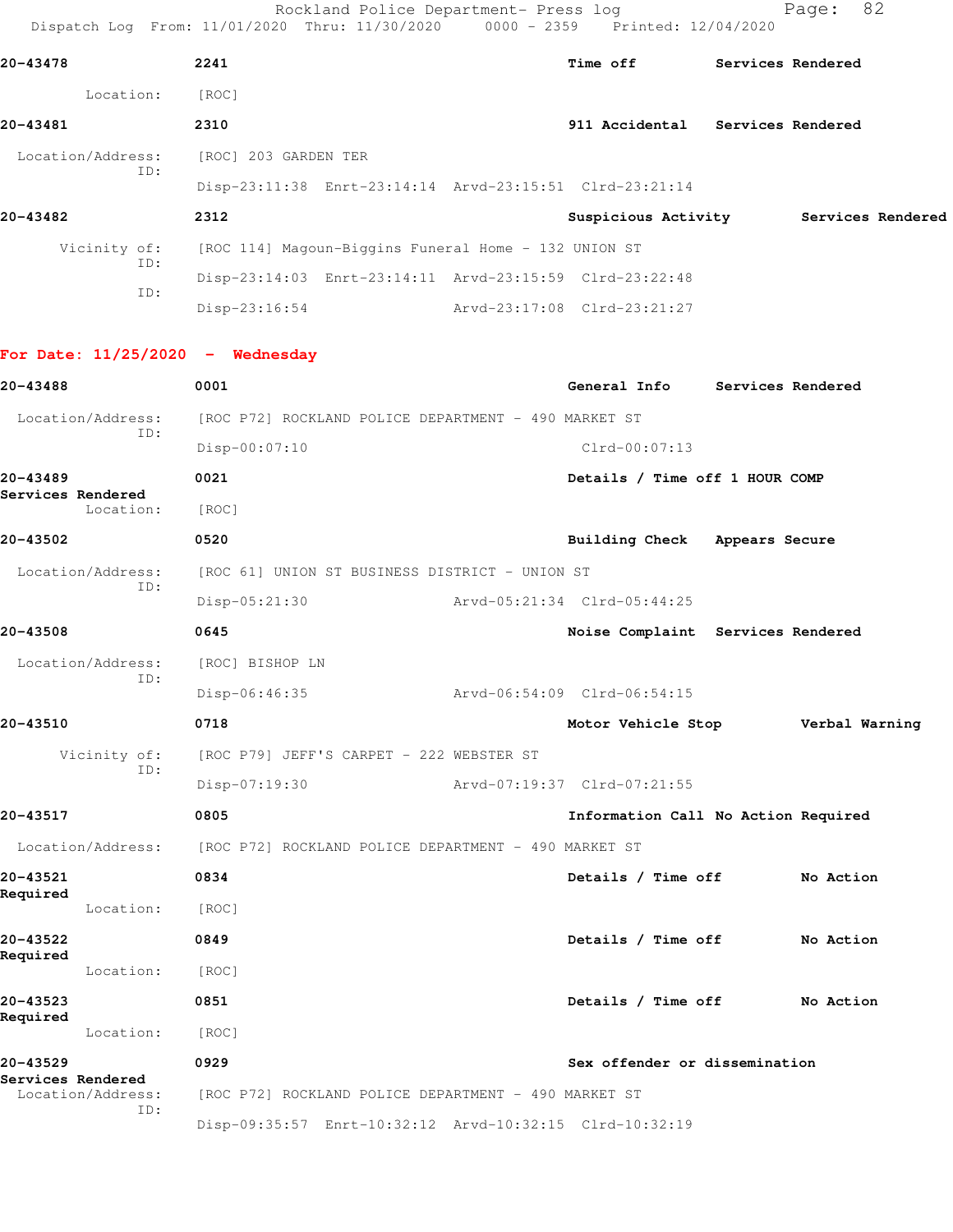Rockland Police Department- Press log Fage: 83 Dispatch Log From: 11/01/2020 Thru: 11/30/2020 0000 - 2359 Printed: 12/04/2020 **20-43536 1033 Warrant No Service** Location/Address: [ROC] 8 DOGWOOD CIR ID: Arvd-10:34:21 Clrd-10:37:21 ID: Arvd-10:35:39 Clrd-10:37:24 ID: Arvd-10:36:14 Clrd-10:37:27 **20-43539 1058 Building Check Building Checked/Secured** Location/Address: [ROC] HINGHAM ST ID: Arvd-11:00:07 Clrd-11:00:23 **20-43542 1113 Information Call No Action Required** Location/Address: [ROC P72] ROCKLAND POLICE DEPARTMENT - 490 MARKET ST ID: Arvd-11:16:04 Clrd-11:16:57 **20-43543 1135 General Info Services Rendered** Location/Address: [ROC P72] ROCKLAND POLICE DEPARTMENT - 490 MARKET ST ID: Disp-13:36:51 Enrt-13:37:02 Arvd-13:37:13 Clrd-13:37:18 **20-43548 1228 Details / Time off No Service** Location: [ROC] **20-43554 1303 Motor Vehicle Stop Verbal Warning** Location/Address: [ROC] 565 WEBSTER ST @ 1 SAW MILL LN ID: Arvd-13:03:00 Clrd-13:07:18 **20-43555 1307 General Info Services Rendered** Location/Address: [ROC] CENTRE AVE ID: Disp-13:08:55 Enrt-13:09:20 Arvd-13:09:30 Clrd-13:11:11 ID: Disp-13:09:12 Clrd-13:09:26 **20-43556 1311 Larceny / Forgery/ Fraud Services Rendered** Location/Address: [ROC] 167 LEVIN RD ID: Arvd-13:11:00 Clrd-13:13:04 **20-43558 1312 MVA Property Damage Only Paper Exchange** Location/Address: [ROC P55] HOME DEPOT - 1149 HINGHAM ST ID: Disp-13:16:42 Clrd-13:17:12 ID: Disp-13:18:07 Enrt-13:18:12 Arvd-13:20:46 Clrd-13:39:12 ID: Disp-13:18:21 Enrt-13:18:25 Clrd-13:25:18 **20-43564 1354 Health & Welfare Check Transported to Hospital**  Location/Address: [ROC] 60 WILLOW POND DR Fire Unit: ROCKEN1-Pumper-Rockland Engine 1 Disp-13:58:00 Enrt-14:00:21 Arvd-14:04:06 Clrd-14:14:50 InQrtsUnavl-14:19:46 InSrvce-14:19:50 EMS Unit: ROCKAM1-Rockland A1 Disp-13:58:11 Enrt-14:00:25 Arvd-14:04:02 Clrd-14:14:53 Hosp-14:25:30 ClrHosp-14:52:35 InQrtsUnavl-14:52:49 InSrvce-14:52:52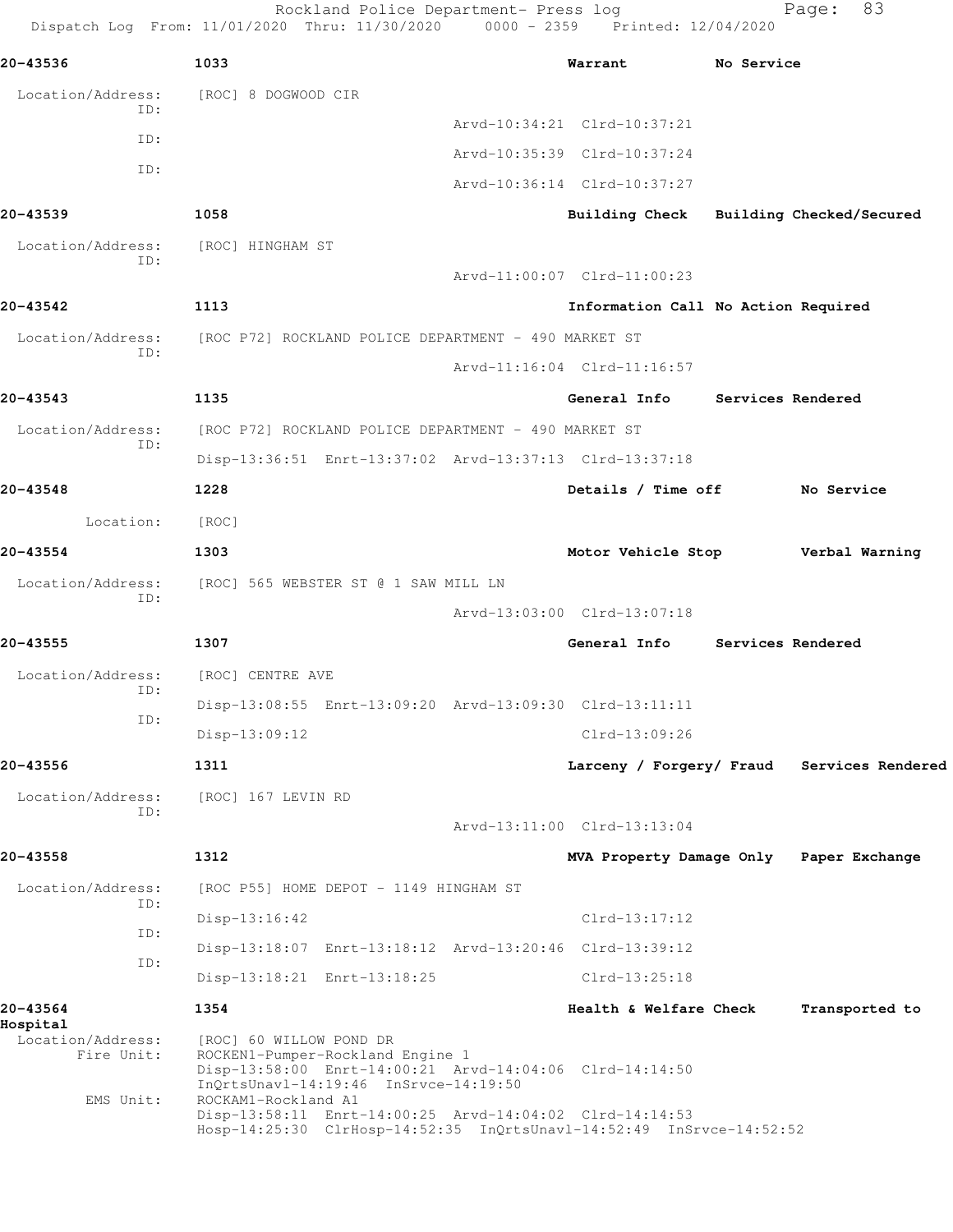|                                   | Rockland Police Department- Press log<br>Dispatch Log From: 11/01/2020 Thru: 11/30/2020 0000 - 2359 Printed: 12/04/2020 |                                  |              | 84<br>Page:           |
|-----------------------------------|-------------------------------------------------------------------------------------------------------------------------|----------------------------------|--------------|-----------------------|
| ID:                               |                                                                                                                         |                                  |              |                       |
| ID:                               | Disp-13:59:16 Enrt-13:59:22 Arvd-14:04:38 Clrd-14:20:57                                                                 |                                  |              |                       |
|                                   |                                                                                                                         | Arvd-14:16:34 Clrd-14:19:48      |              |                       |
| 20-43566                          | 1406                                                                                                                    | Details / Time off               |              | No Service            |
| Location:                         | [ROC]                                                                                                                   |                                  |              |                       |
| 20-43571                          | 1443                                                                                                                    | Motor Vehicle Stop               |              | Verbal Warning        |
| Location/Address:<br>ID:          | [ROC] 725 MARKET ST                                                                                                     |                                  |              |                       |
|                                   |                                                                                                                         | Arvd-14:43:00 Clrd-14:46:07      |              |                       |
| 20-43583                          | 1610                                                                                                                    | General Info                     |              | Services Not Required |
| Location/Address:<br>ID:          | [ROC P72] ROCKLAND POLICE DEPARTMENT - 490 MARKET ST                                                                    |                                  |              |                       |
|                                   |                                                                                                                         | Arvd-16:10:00 Clrd-16:19:54      |              |                       |
| 20-43589                          | 1718                                                                                                                    | General Info                     |              | Services Rendered     |
| Location/Address:<br>ID:          | [ROC P72] ROCKLAND POLICE DEPARTMENT - 490 MARKET ST                                                                    |                                  |              |                       |
|                                   |                                                                                                                         | Arvd-17:18:00 Clrd-17:26:40      |              |                       |
| 20-43590<br>Required              | 1729                                                                                                                    | Police Information               |              | No Action             |
| Location/Address:                 | [ROC 140] 292 MARKET ST Apt. #46                                                                                        |                                  |              |                       |
| 20-43610                          | 2048                                                                                                                    | Assist Public                    | Investigated |                       |
| Location/Address:<br>ID:          | [ROC] 361 UNION ST Apt. #3L                                                                                             |                                  |              |                       |
| ID:                               |                                                                                                                         | Arvd-20:48:00 Clrd-21:06:41      |              |                       |
|                                   | Disp-20:58:05                                                                                                           | Arvd-20:58:12 Clrd-21:06:48      |              |                       |
| 20-43613                          | 2107                                                                                                                    | Suspicious Activity              |              | Sent On Way           |
| Location/Address:<br>ID:          | [ROC 63] MIKES PIZZA - 315 UNION ST                                                                                     |                                  |              |                       |
| ID:                               |                                                                                                                         | Arvd-21:07:00 Clrd-21:13:36      |              |                       |
|                                   | $Disp-21:08:05$                                                                                                         | Arvd-21:08:09 Clrd-21:13:40      |              |                       |
| 20-43614                          | 2107                                                                                                                    | Suspicious Activity              |              | Investigated          |
| ID:                               | Location/Address: [ROC] 149 WEBSTER ST                                                                                  |                                  |              |                       |
|                                   |                                                                                                                         | Arvd-21:07:00 Clrd-21:12:42      |              |                       |
| For Date: $11/26/2020 -$ Thursday |                                                                                                                         |                                  |              |                       |
| 20-43632                          | 0000                                                                                                                    | SHIFT ASSIGNMENTS Appears Secure |              |                       |
|                                   | Location/Address: [ROC P72] ROCKLAND POLICE DEPARTMENT - 490 MARKET ST                                                  |                                  |              |                       |
| ID:                               |                                                                                                                         | Arvd-00:00:00 Clrd-00:02:12      |              |                       |
| 20-43650                          | 0005                                                                                                                    | General Info Services Rendered   |              |                       |
|                                   | Location/Address: [ROC P72] ROCKLAND POLICE DEPARTMENT - 490 MARKET ST                                                  |                                  |              |                       |
| ID:                               |                                                                                                                         | Arvd-06:38:33 Clrd-06:39:25      |              |                       |
| 20-43640                          | 0144                                                                                                                    | Details / Time off No Service    |              |                       |
| Location:                         |                                                                                                                         |                                  |              |                       |
|                                   | [ROC]                                                                                                                   |                                  |              |                       |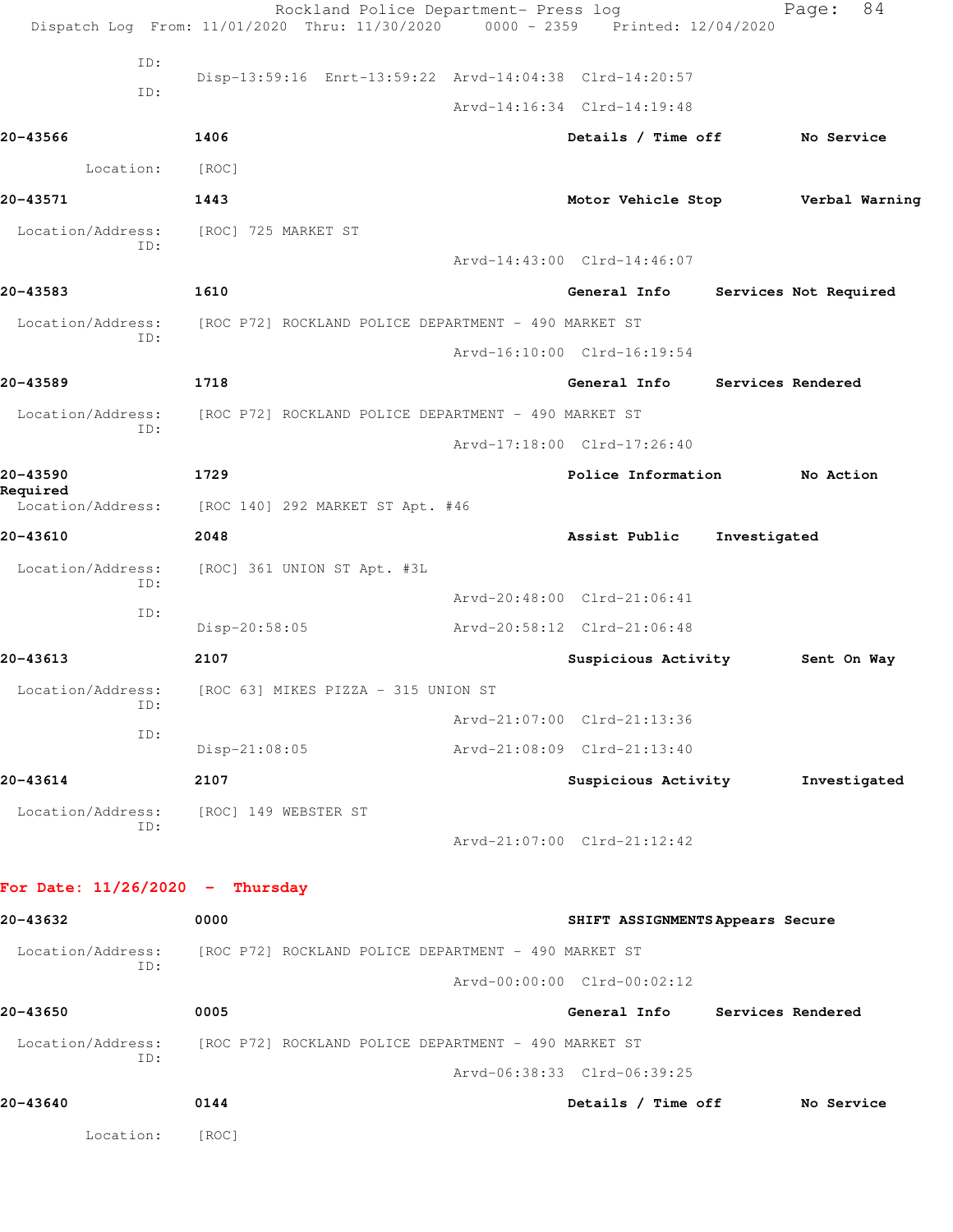Rockland Police Department- Press log Fage: 85 Dispatch Log From: 11/01/2020 Thru: 11/30/2020 0000 - 2359 Printed: 12/04/2020 **20-43641 0155 Motor Vehicle Stop Verbal Warning** Vicinity of: [ROC] 50 J A DUNN MEM DR @ 35 MARKET ST ID: Arvd-01:55:00 Clrd-01:59:09 ID: Disp-01:57:36 Arvd-01:57:43 Clrd-01:59:09 **20-43647 0606 Details / Time off No Service** Location: [ROC] **20-43648 0614 Building Check Building Checked/Secured** Location/Address: [ROC] UNION ST ID: Arvd-06:15:00 Clrd-06:31:10 **20-43653 0657 Burglar Alarm Services Rendered** Location/Address: [ROC 260] SOUTH SHORE HOSPICE - 30 RESERVOIR PARK DR ID: Disp-06:58:44 Enrt-06:58:49 Arvd-07:02:22 Clrd-07:03:00 ID: Disp-06:58:48 Enrt-06:58:51 Clrd-07:02:52 **20-43659 0756 Motor Vehicle Complaint Peace Restored** Location/Address: [ROC P75] UNION POINT - BILL DELAHUNT PKWY ID: Disp-08:03:55 Enrt-08:04:18 Arvd-08:11:19 Clrd-08:17:48 ID: Disp-08:04:28 Clrd-08:04:37 ID: Disp-08:11:26 Arvd-08:11:37 Clrd-08:18:41 ID: Disp-08:11:31 Arvd-08:11:34 Clrd-08:18:46

**20-43657 0800 General Info Services Rendered** Location/Address: [ROC P72] ROCKLAND POLICE DEPARTMENT - 490 MARKET ST ID: Disp-08:02:42 Clrd-08:03:11 ID: Disp-08:02:42 Clrd-08:03:14 ID: Disp-08:02:42 Clrd-08:03:07

**20-43661 0806 General Info Services Rendered** Location/Address: [ROC P72] ROCKLAND POLICE DEPARTMENT - 490 MARKET ST ID: Disp-08:09:13 Enrt-08:09:19 Arvd-08:09:22 Clrd-08:09:28 **20-43662 0809 Burglar Alarm Building Checked/Secured** Location/Address: [ROC 84] HARMON GOLF & FITNESS CLUB - 168 CONCORD ST ID: Disp-08:17:53 Enrt-08:17:55 Arvd-08:22:28 Clrd-08:38:35 ID: Disp-08:24:25 Enrt-08:24:28 Arvd-08:27:15 Clrd-08:35:05

**20-43668 0851 Motor Vehicle Complaint Gone on arrival** Location/Address: [ROC P75] UNION POINT - BILL DELAHUNT PKWY ID: Disp-08:51:59 Enrt-08:52:04 Arvd-08:56:34 Clrd-09:00:15 ID: Disp-08:52:03 Clrd-08:52:07 ID: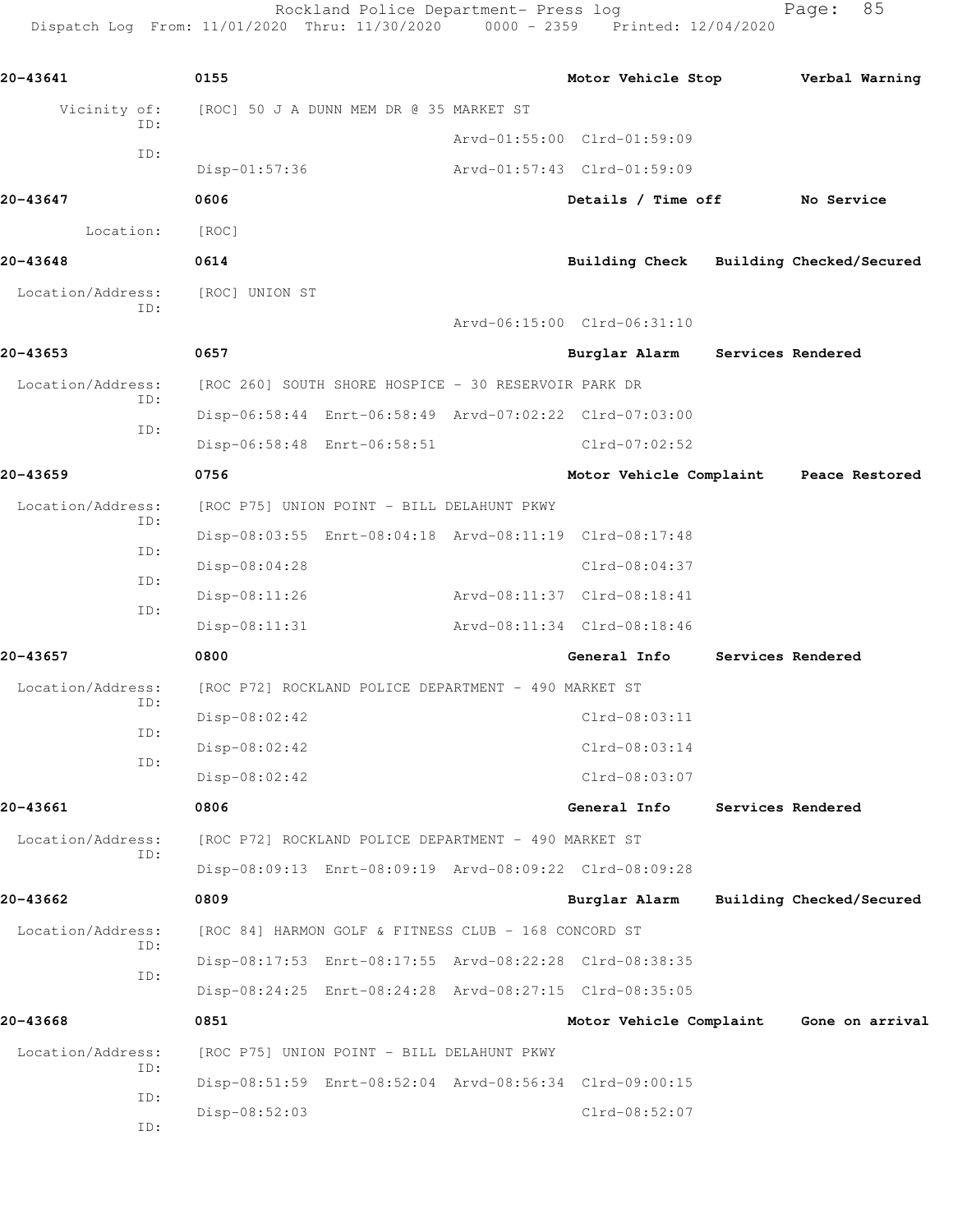| Dispatch Log From: 11/01/2020 Thru: 11/30/2020 0000 - 2359 Printed: 12/04/2020 |                                                      | Rockland Police Department- Press log |                                                         | 86<br>Page:       |  |
|--------------------------------------------------------------------------------|------------------------------------------------------|---------------------------------------|---------------------------------------------------------|-------------------|--|
| Original Call #:                                                               | $20 - 43659$                                         |                                       | Disp-08:52:10 Enrt-08:52:13 Arvd-08:56:33 Clrd-09:00:13 |                   |  |
| 20-43674                                                                       | 1020                                                 |                                       | MVA Property Damage Only Vehicle Towed                  |                   |  |
| Location/Address:                                                              | [ROC] 507 WEST WATER ST                              |                                       |                                                         |                   |  |
| ID:                                                                            |                                                      |                                       | Disp-10:22:55 Enrt-10:23:04 Arvd-10:25:34 Clrd-10:33:53 |                   |  |
| ID:                                                                            |                                                      |                                       | Disp-10:22:58 Enrt-10:23:04 Arvd-10:25:33 Clrd-10:52:04 |                   |  |
| ID:                                                                            |                                                      |                                       | Disp-10:23:01 Enrt-10:23:04 Arvd-10:24:57 Clrd-10:52:06 |                   |  |
| 20-43688                                                                       | 1230                                                 |                                       | 911 Accidental Services Rendered                        |                   |  |
| Location/Address:                                                              | [ROC] 4 FIR CIR                                      |                                       |                                                         |                   |  |
| ID:                                                                            |                                                      |                                       | Disp-12:32:44 Enrt-12:32:53 Arvd-12:40:38 Clrd-12:43:39 |                   |  |
| 20-43691                                                                       | 1243                                                 |                                       | Details / Time off                                      | Services Rendered |  |
| Location:                                                                      | [ROC]                                                |                                       |                                                         |                   |  |
| 20-43692                                                                       | 1305                                                 |                                       | 911 Accidental Services Rendered                        |                   |  |
| Location/Address:                                                              | [ROC] 33 ARTHUR ST                                   |                                       |                                                         |                   |  |
| ID:                                                                            |                                                      |                                       | Disp-13:07:37 Enrt-13:07:39 Arvd-13:13:10 Clrd-13:16:28 |                   |  |
| 20-43706                                                                       | 1530                                                 |                                       | Motor Vehicle Complaint Vehicle Towed                   |                   |  |
| Location/Address:                                                              | [ROC] 399 MARKET ST                                  |                                       |                                                         |                   |  |
| ID:                                                                            |                                                      |                                       | Disp-15:31:37 Enrt-15:31:47 Arvd-15:44:36 Clrd-15:44:58 |                   |  |
| ID:                                                                            |                                                      |                                       | Disp-15:31:43 Enrt-15:31:48 Arvd-15:32:35 Clrd-15:44:38 |                   |  |
| 20-43709                                                                       | 1600                                                 |                                       | General Info Services Rendered                          |                   |  |
| Location/Address:                                                              | [ROC P72] ROCKLAND POLICE DEPARTMENT - 490 MARKET ST |                                       |                                                         |                   |  |
| 20-43721                                                                       | 1730                                                 |                                       | Building Check Building Checked/Secured                 |                   |  |
| Location/Address:                                                              | [ROC] HINGHAM ST                                     |                                       |                                                         |                   |  |
| ID:                                                                            |                                                      |                                       | Arvd-17:31:22 Clrd-17:31:34                             |                   |  |
| 20-43723                                                                       | 1754                                                 |                                       | Building Check Appears Secure                           |                   |  |
| Location/Address:                                                              | [ROC] HARTSUFF ST                                    |                                       |                                                         |                   |  |
| ID:                                                                            |                                                      |                                       | Arvd-17:55:10 Clrd-17:55:32                             |                   |  |
| 20-43728                                                                       | 1853                                                 |                                       | Larceny / Forgery/ Fraud Services Rendered              |                   |  |
| Location/Address:                                                              | [ROC] 197 UNION ST                                   |                                       |                                                         |                   |  |
| ID:                                                                            |                                                      |                                       | Disp-18:57:13 Enrt-18:57:22 Arvd-19:02:19 Clrd-19:12:30 |                   |  |
| ID:                                                                            | $Disp-19:02:36$                                      |                                       | Arvd-19:02:40 Clrd-19:11:48                             |                   |  |
| 20-43734                                                                       | 1948                                                 |                                       | Health & Welfare Check                                  | Services Rendered |  |
| Location/Address:                                                              | [ROC P47] BEST WESTERN - 909 HINGHAM ST              |                                       |                                                         |                   |  |
| ID:                                                                            |                                                      |                                       | Disp-19:49:25 Enrt-19:52:51 Arvd-19:54:19 Clrd-20:28:18 |                   |  |
| ID:                                                                            |                                                      |                                       | Disp-19:49:25 Enrt-19:52:55 Arvd-19:54:43 Clrd-20:28:22 |                   |  |
| ID:                                                                            |                                                      |                                       | Disp-20:05:46 Enrt-20:05:49 Arvd-20:16:49 Clrd-20:16:52 |                   |  |
|                                                                                |                                                      |                                       |                                                         |                   |  |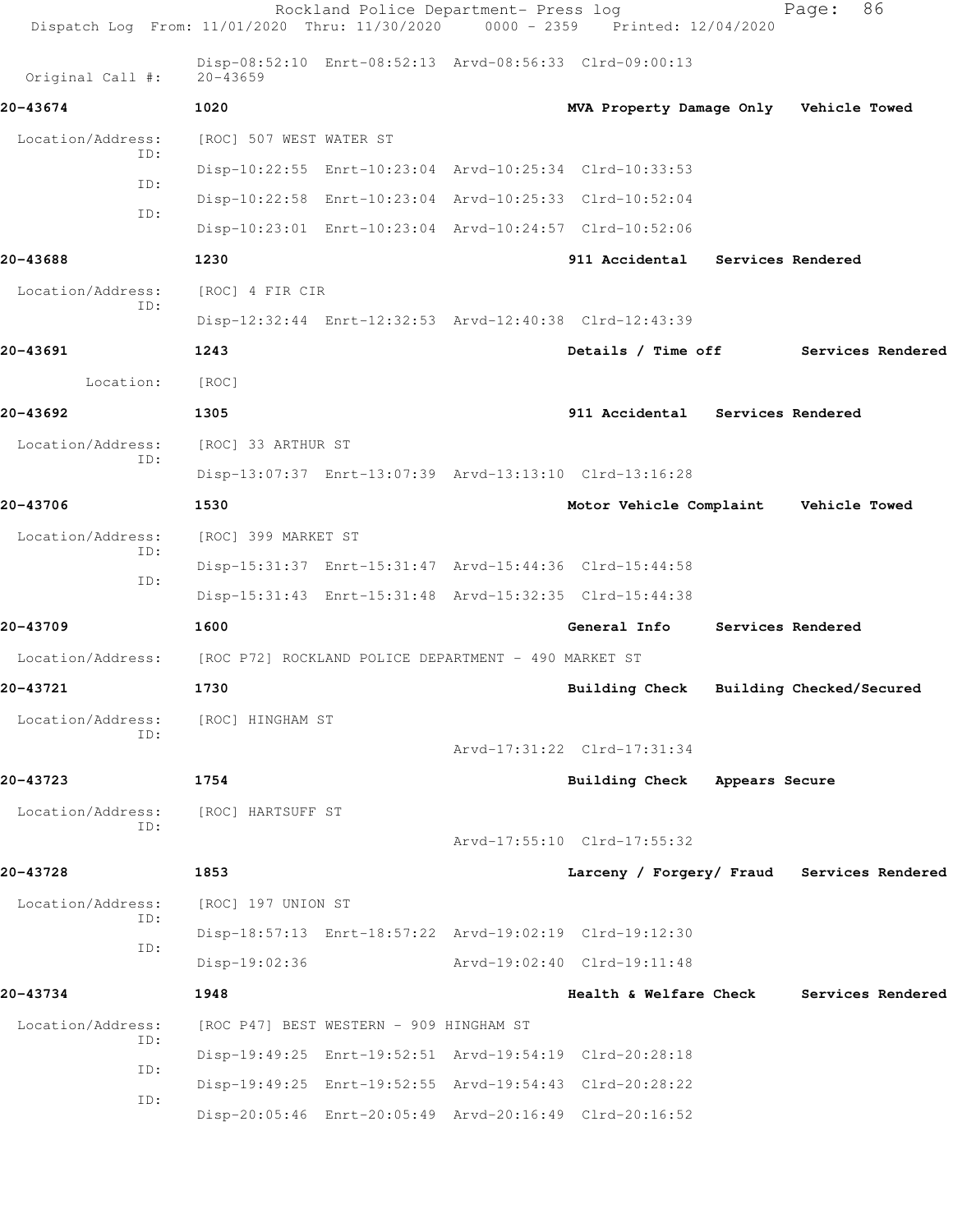|                                 | Rockland Police Department- Press log<br>Dispatch Log From: 11/01/2020 Thru: 11/30/2020 0000 - 2359 Printed: 12/04/2020 |                                 | 87<br>Page:                             |  |
|---------------------------------|-------------------------------------------------------------------------------------------------------------------------|---------------------------------|-----------------------------------------|--|
| 20-43739                        | 2025                                                                                                                    | General Info                    | Services Rendered                       |  |
| Location/Address:               | [ROC P72] ROCKLAND POLICE DEPARTMENT - 490 MARKET ST                                                                    |                                 |                                         |  |
| 20-43740<br>Issued              | 2037                                                                                                                    | Motor Vehicle Stop              | Citation/Warning                        |  |
| Vicinity of:<br>ID:             | [ROC] 215 MARKET ST @ 13 CONCORD ST                                                                                     |                                 |                                         |  |
|                                 |                                                                                                                         | Arvd-20:37:00 Clrd-20:44:25     |                                         |  |
| 20-43748                        | 2200                                                                                                                    | Building Check Appears Secure   |                                         |  |
| Location/Address:<br>ID:        | [ROC] HINGHAM ST                                                                                                        |                                 |                                         |  |
|                                 |                                                                                                                         | Arvd-22:00:48 Clrd-22:01:43     |                                         |  |
| 20-43749                        | 2201                                                                                                                    | Motor Vehicle Complaint         | Appears Secure                          |  |
| Location/Address:<br>ID:        | [ROC] HARTSUFF ST                                                                                                       |                                 |                                         |  |
|                                 |                                                                                                                         | Arvd-22:01:00 Clrd-22:03:08     |                                         |  |
| 20-43751                        | 2226                                                                                                                    | Motor Vehicle Complaint         | Unfounded                               |  |
| Location/Address:<br>ID:        | [ROC] BILL DELAHUNT PKWY                                                                                                |                                 |                                         |  |
|                                 | Disp-22:29:31 Enrt-22:29:38 Arvd-22:38:56 Clrd-22:44:24                                                                 |                                 |                                         |  |
| 20-43753                        | 2259                                                                                                                    | Road Obstruction Appears Secure |                                         |  |
| Vicinity of:<br>ID:             | [ROC] 537 HINGHAM ST                                                                                                    |                                 |                                         |  |
| ID:                             | Disp-23:01:47                                                                                                           | $Clrd-23:01:54$                 |                                         |  |
|                                 | Disp-23:02:14 Enrt-23:02:21                                                                                             | $Clrd-23:02:34$                 |                                         |  |
| 20-43752                        | 2300                                                                                                                    |                                 | Building Check Building Checked/Secured |  |
| Location/Address:<br>ID:        | [ROC] HINGHAM ST                                                                                                        |                                 |                                         |  |
|                                 |                                                                                                                         | Arvd-23:01:22 Clrd-23:01:47     |                                         |  |
| 20-43754                        | 2317                                                                                                                    | Building Check Appears Secure   |                                         |  |
| Location/Address:<br>ID:        | [ROC] HARTSUFF ST                                                                                                       |                                 |                                         |  |
|                                 |                                                                                                                         | Arvd-23:17:42 Clrd-23:24:58     |                                         |  |
| 20-43757                        | 2330                                                                                                                    |                                 | 911 Accidental Services Rendered        |  |
| Location/Address:<br>ID:        | [ROC] 18 CORN MILL WAY                                                                                                  |                                 |                                         |  |
|                                 | Disp-23:33:56 Enrt-23:34:02 Arvd-23:38:49 Clrd-23:41:08                                                                 |                                 |                                         |  |
| For Date: $11/27/2020 -$ Friday |                                                                                                                         |                                 |                                         |  |
| 20-43760                        | 0001                                                                                                                    | SHIFT ASSIGNMENTSNo Service     |                                         |  |
| Location/Address:<br>ID:        | [ROC P72] ROCKLAND POLICE DEPARTMENT - 490 MARKET ST                                                                    |                                 |                                         |  |
|                                 |                                                                                                                         | Arvd-00:01:00 Clrd-00:04:53     |                                         |  |
| 20-43767                        | 0054                                                                                                                    | Noise Complaint Peace Restored  |                                         |  |
| Location/Address:               | [ROC] 136 HUGGINS RD                                                                                                    |                                 |                                         |  |
| ID:                             |                                                                                                                         | Arvd-00:54:00 Clrd-01:04:21     |                                         |  |
| ID:                             | Disp-00:56:59                                                                                                           | Arvd-00:57:04 Clrd-01:04:21     |                                         |  |
|                                 |                                                                                                                         |                                 |                                         |  |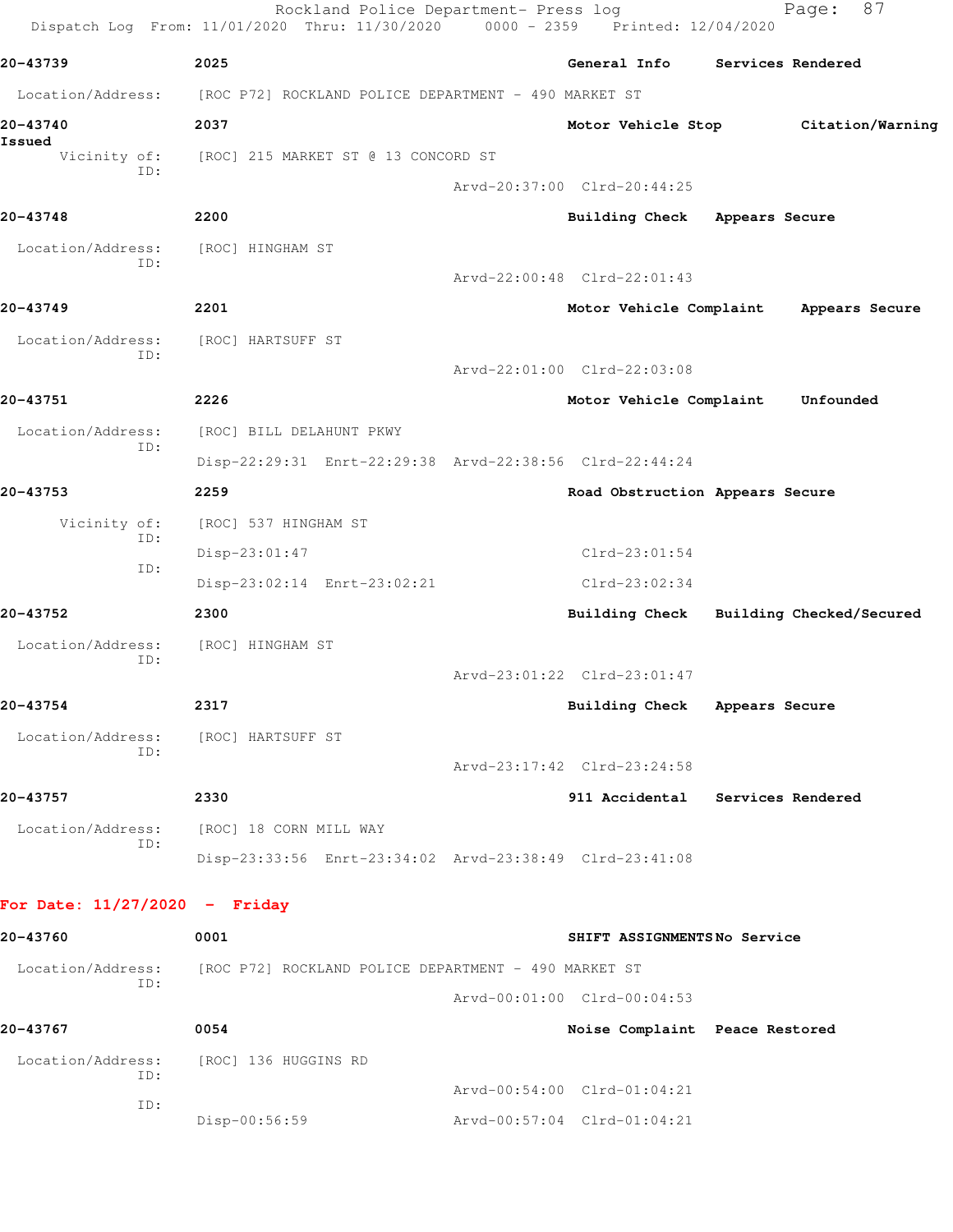Rockland Police Department- Press log Fage: 88 Dispatch Log From: 11/01/2020 Thru: 11/30/2020 0000 - 2359 Printed: 12/04/2020 **20-43773 0339 Noise Complaint Services Rendered** Location/Address: [ROC 116] 261 UNION ST Apt. #39 ID: Arvd-03:39:00 Clrd-03:59:34 ID: Disp-03:41:35 Arvd-03:41:40 Clrd-03:59:30 **20-43778 0605 Building Check Building Checked/Secured** Location/Address: [ROC 61] UNION ST BUSINESS DISTRICT - UNION ST ID: Arvd-06:06:26 Clrd-06:27:46 **20-43782 0713 Burglar Alarm Services Rendered** Location/Address: [ROC P122] BUENA VISTA ENTERPRISES LLC (LARRYS AUTO) - 688 UNION ST Apt. #3 ID: Disp-07:14:20 Enrt-07:14:53 Arvd-07:19:09 Clrd-07:19:12 ID: Disp-07:15:10 Enrt-07:15:12 Arvd-07:19:10 Clrd-07:19:16 **20-43784 0716 Disabled Motor Vehicle Sent On Way** Location/Address: [ROC P122] TOWNLINE - MARKET ST Apt. #3 ID: Arvd-07:16:00 Clrd-07:20:57 **20-43789 0801 SHIFT ASSIGNMENTS No Service** Location/Address: [ROC P72] ROCKLAND POLICE DEPARTMENT - 490 MARKET ST **20-43790 0810 Burglar Alarm Building Checked/Secured** Location/Address: [ROC 260] SOUTH SHORE HOSPICE - 30 RESERVOIR PARK DR ID: Disp-08:11:40 Enrt-08:12:54 Arvd-08:18:31 Clrd-08:20:46 **20-43791 0836 Building Check Services Rendered** Location/Address: [ROC] HINGHAM ST ID: Arvd-08:37:26 Clrd-08:37:41 **20-43792 0836 Details / Time off No Service** Location: [ROC] **20-43793 0839 Building Check Services Rendered** Location/Address: [ROC] HARTSUFF ST ID: Arvd-08:40:22 Clrd-08:40:45 **20-43795 0910 Details / Time off No Service** Location: [ROC] **20-43813 1134 Disabled Motor Vehicle Services Rendered** Location/Address: [ROC P112] 440 UNION ST ID: Arvd-11:34:00 Clrd-11:44:41 **20-43817 1205 911 Accidental Services Rendered** Location/Address: [ROC] 135 GROVE ST ID: Disp-12:07:23 Enrt-12:08:01 Arvd-12:12:58 Clrd-12:16:00 **20-43819 1212 911 Hang Up Services Rendered**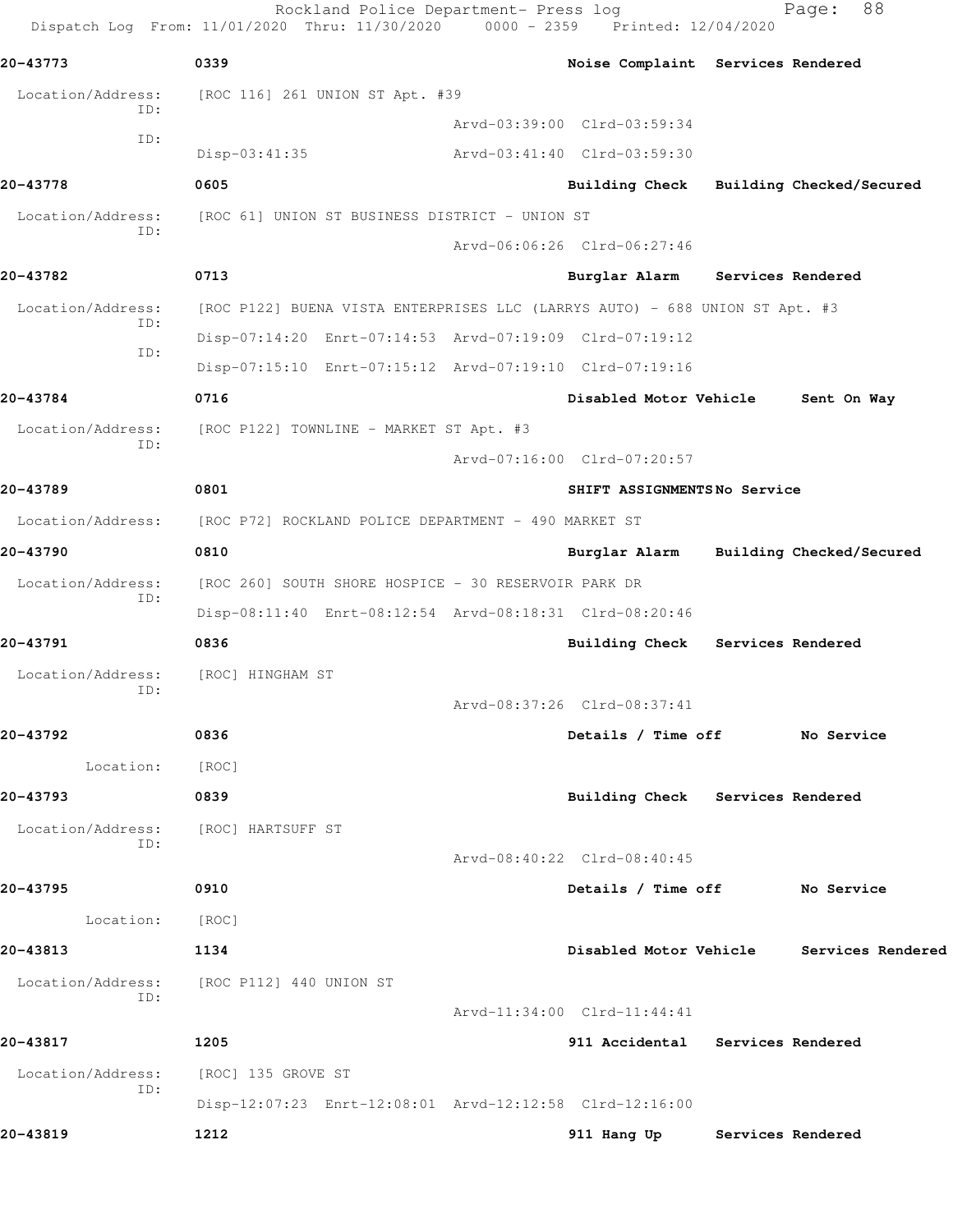|                                 | Rockland Police Department- Press log<br>Dispatch Log From: 11/01/2020 Thru: 11/30/2020 0000 - 2359 Printed: 12/04/2020                                      |                             | 89<br>Page:                               |
|---------------------------------|--------------------------------------------------------------------------------------------------------------------------------------------------------------|-----------------------------|-------------------------------------------|
| Location/Address:               | [ROC] 119 GROVE ST                                                                                                                                           |                             |                                           |
| ID:                             | $Disp-12:17:12$                                                                                                                                              | Arvd-12:17:16 Clrd-12:19:34 |                                           |
| 20-43822                        | 1255                                                                                                                                                         |                             | Building Check Services Rendered          |
| Location/Address:               | [ROC] HARTSUFF ST                                                                                                                                            |                             |                                           |
| ID:                             |                                                                                                                                                              | Arvd-12:55:51 Clrd-12:56:20 |                                           |
| 20-43823                        | 1256                                                                                                                                                         |                             | Building Check Services Rendered          |
| Location/Address:               | [ROC] HINGHAM ST                                                                                                                                             |                             |                                           |
| ID:                             |                                                                                                                                                              | Arvd-12:57:21 Clrd-12:57:35 |                                           |
| 20-43825                        | 1313                                                                                                                                                         |                             | Assist Other Agency Services Rendered     |
| Location/Address:               | [ROC] 40 DEXTER RD                                                                                                                                           |                             |                                           |
| ID:                             | Disp-13:15:28 Enrt-13:15:54 Arvd-13:19:18 Clrd-13:21:25                                                                                                      |                             |                                           |
| 20-43832                        | 1425                                                                                                                                                         |                             | Building Check Services Rendered          |
| Location/Address:               | [ROC] HARTSUFF ST                                                                                                                                            |                             |                                           |
| ID:                             |                                                                                                                                                              | Arvd-14:27:14 Clrd-14:27:35 |                                           |
| 20-43835                        | 1442                                                                                                                                                         | Sudden Death                | Report Follows                            |
| Location/Address:               | [ROC 299] 5 UNION ST                                                                                                                                         |                             |                                           |
| ID:<br>ID:                      | Disp-14:44:01 Enrt-14:44:05                                                                                                                                  | $Clrd-14:44:21$             |                                           |
| ID:                             | Disp-14:44:46 Enrt-14:44:57 Arvd-14:45:50 Clrd-17:36:54                                                                                                      |                             |                                           |
| ID:                             | $Disp-14:57:22$                                                                                                                                              | Arvd-15:01:00 Clrd-15:49:23 |                                           |
|                                 | Disp-17:47:22 Enrt-17:47:27 Arvd-17:47:31 Clrd-18:30:39                                                                                                      |                             |                                           |
| 20-43836                        | 1442                                                                                                                                                         | Warrant                     | No Service                                |
| Location/Address:<br>ID:        | [ROC P47] BEST WESTERN - 909 HINGHAM ST Apt. #114                                                                                                            |                             |                                           |
| ID:                             | $Disp-14:44:21$                                                                                                                                              | Arvd-14:44:32 Clrd-14:57:29 |                                           |
|                                 | $Disp-14:44:21$                                                                                                                                              | Arvd-14:44:42 Clrd-14:57:22 |                                           |
| 20-43840                        | 1515                                                                                                                                                         | Warrant                     | No Service                                |
| Location/Address:<br>ID:        | [ROC P47] BEST WESTERN - 909 HINGHAM ST Apt. #114                                                                                                            |                             |                                           |
|                                 | Disp-15:16:02 Enrt-15:16:06 Arvd-15:23:20 Clrd-15:33:53                                                                                                      |                             |                                           |
| 20-43849                        | 1541                                                                                                                                                         | General Info                | No Service                                |
| Location/Address:               | [ROC] 289 NORTH AVE                                                                                                                                          |                             |                                           |
| 20-43846                        | 1542                                                                                                                                                         |                             | Building Check Services Rendered          |
| Location/Address:<br>ID:        | [ROC] HINGHAM ST                                                                                                                                             |                             |                                           |
|                                 |                                                                                                                                                              | Arvd-15:44:14 Clrd-15:44:33 |                                           |
| 20-43847                        | 1545                                                                                                                                                         |                             | Emergency Medical Transported to Hospital |
| Location/Address:<br>Fire Unit: | [ROC] 36 WHEELER AVE<br>ROCKEN3-Pumper-Rockland Engine 3<br>Disp-15:46:54 Enrt-15:48:26 Arvd-15:51:15 Clrd-16:08:25<br>InQrtsUnavl-16:08:25 InSrvce-16:08:25 |                             |                                           |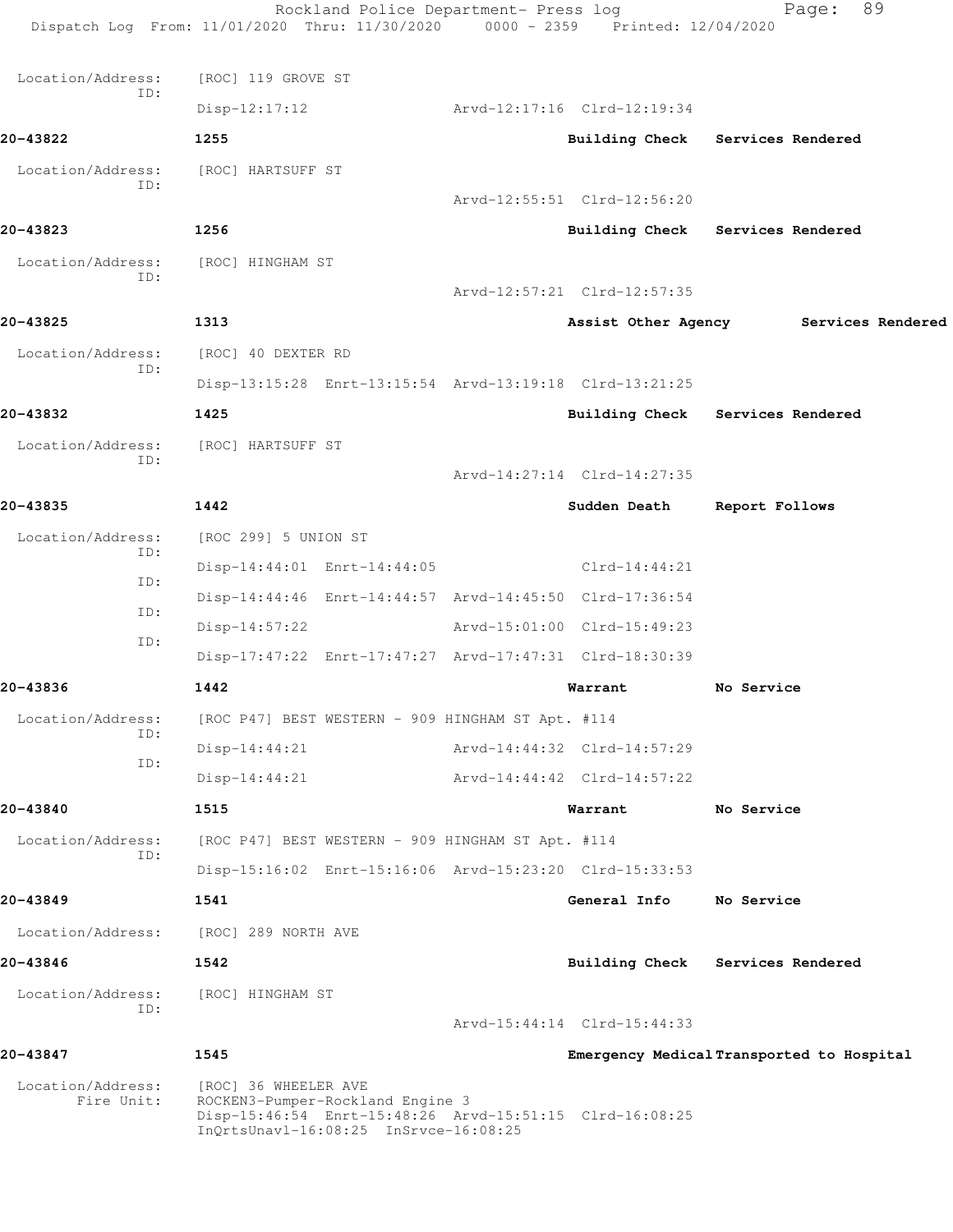|                          | Rockland Police Department- Press log<br>Dispatch Log From: 11/01/2020 Thru: 11/30/2020 0000 - 2359 Printed: 12/04/2020         |                                         |                          | 90<br>Page:              |  |
|--------------------------|---------------------------------------------------------------------------------------------------------------------------------|-----------------------------------------|--------------------------|--------------------------|--|
| ID:                      |                                                                                                                                 |                                         |                          |                          |  |
| EMS Unit:                | HVRAMB-Hanover Ambulance                                                                                                        | Arvd-15:49:13 Clrd-16:04:06             |                          |                          |  |
|                          | Disp-15:49:58 Enrt-15:50:03 Arvd-15:56:50 Clrd-16:07:42<br>Hosp-16:42:34 ClrHosp-16:42:37 InQrtsUnavl-16:42:37 InSrvce-16:42:37 |                                         |                          |                          |  |
| 20-43848                 | 1545                                                                                                                            | Building Check                          |                          | Building Checked/Secured |  |
| Location/Address:<br>ID: | [ROC] HARTSUFF ST                                                                                                               |                                         |                          |                          |  |
|                          |                                                                                                                                 | Arvd-15:46:49 Clrd-15:48:23             |                          |                          |  |
| 20-43855                 | 1621                                                                                                                            | SHIFT ASSIGNMENTS                       |                          | Services Rendered        |  |
| Location/Address:        | [ROC P72] ROCKLAND POLICE DEPARTMENT - 490 MARKET ST                                                                            |                                         |                          |                          |  |
| ID:                      | $Disp-16:23:46$                                                                                                                 | $Clrd-16:24:07$                         |                          |                          |  |
| 20-43862                 | 1706                                                                                                                            | <b>LOST WALLET</b>                      |                          | Services Rendered        |  |
| Location/Address:        | [ROC P72] ROCKLAND POLICE DEPARTMENT - 490 MARKET ST                                                                            |                                         |                          |                          |  |
| ID:                      | Disp-17:09:28                                                                                                                   | $Clrd-17:09:37$                         |                          |                          |  |
| 20-43863                 | 1716                                                                                                                            | Building Check Building Checked/Secured |                          |                          |  |
| Location/Address:        | [ROC] HINGHAM ST                                                                                                                |                                         |                          |                          |  |
| ID:                      |                                                                                                                                 | Arvd-17:17:26 Clrd-17:17:44             |                          |                          |  |
| 20-43868                 | 1736                                                                                                                            | Motor Vehicle Stop                      |                          | Verbal Warning           |  |
| Location/Address:        | [ROC] 10 SPRING ST @ 7 MARKET ST                                                                                                |                                         |                          |                          |  |
| TD:                      |                                                                                                                                 | Arvd-17:36:00 Clrd-17:40:20             |                          |                          |  |
| 20-43870                 | 1814                                                                                                                            | Burglar Alarm                           | <b>Cancelled Enroute</b> |                          |  |
| Location/Address:        | [ROC] 27 ROBIN LN                                                                                                               |                                         |                          |                          |  |
| ID:                      | Disp-18:15:59 Enrt-18:16:07                                                                                                     | $Clrd-18:26:17$                         |                          |                          |  |
| ID:                      | $Disp-18:16:53$                                                                                                                 | Arvd-18:16:57 Clrd-18:26:21             |                          |                          |  |
| 20-43872                 | 1820                                                                                                                            | Police Information                      |                          | Services Rendered        |  |
|                          | Location/Address: [ROC] 44 GEORGE ST Apt. #2                                                                                    |                                         |                          |                          |  |
| 20-43873                 | 1822                                                                                                                            | <b>BOLO OFFICER SAFETY</b>              |                          | Services Rendered        |  |
| Location/Address:        | [ROC] 44 GEORGE ST Apt. #GEAOR                                                                                                  |                                         |                          |                          |  |
| ID:                      | Disp-18:26:38                                                                                                                   | $Clrd-18:26:48$                         |                          |                          |  |
| 20-43883                 | 1900                                                                                                                            | Details / Time off                      |                          | Services Rendered        |  |
| Location:                | [ROC]                                                                                                                           |                                         |                          |                          |  |
| 20-43884                 | 2020                                                                                                                            | Details / Time off Services Rendered    |                          |                          |  |
| Location:                | [ROC]                                                                                                                           |                                         |                          |                          |  |
| 20-43885                 | 2024                                                                                                                            | Assist Other Agency Services Rendered   |                          |                          |  |
| Location/Address:        | [ROC] 59 SPRING ST                                                                                                              |                                         |                          |                          |  |
| ID:                      | Disp-20:27:34 Enrt-20:27:42 Arvd-20:33:09 Clrd-20:38:33                                                                         |                                         |                          |                          |  |
| ID:                      | Disp-20:33:03 Enrt-20:33:06 Arvd-20:33:15 Clrd-20:38:35                                                                         |                                         |                          |                          |  |
| 20-43888                 | 2107                                                                                                                            | Motor Vehicle Complaint                 |                          | Unfounded                |  |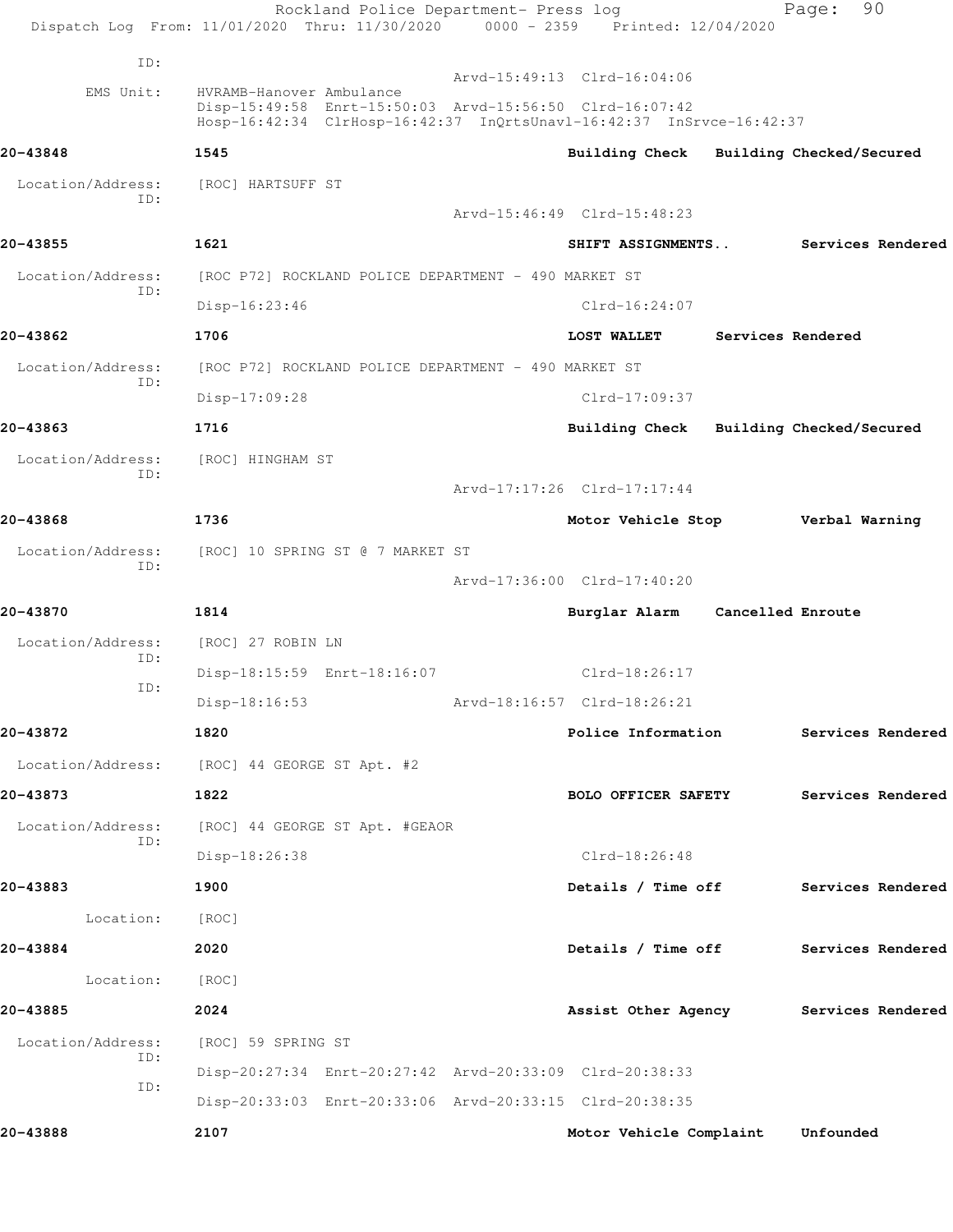| Dispatch Log From: 11/01/2020 Thru: 11/30/2020 0000 - 2359 Printed: 12/04/2020 |                          | Rockland Police Department- Press log                |                                                         |                   | Page: 91                            |
|--------------------------------------------------------------------------------|--------------------------|------------------------------------------------------|---------------------------------------------------------|-------------------|-------------------------------------|
| Location/Address:                                                              | [ROC] BILL DELAHUNT PKWY |                                                      |                                                         |                   |                                     |
| ID:                                                                            |                          |                                                      | Disp-21:08:42 Enrt-21:08:51 Arvd-21:14:28 Clrd-21:18:28 |                   |                                     |
| 20-43897                                                                       | 2255                     |                                                      | Noise Complaint Services Rendered                       |                   |                                     |
| Location/Address:                                                              | [ROC] 41 GEORGE ST       |                                                      |                                                         |                   |                                     |
| ID:                                                                            |                          |                                                      | Disp-22:57:17 Enrt-22:58:03 Arvd-23:01:03 Clrd-23:13:08 |                   |                                     |
| ID:                                                                            |                          | Disp-22:57:17 Enrt-22:58:06                          | Clrd-23:13:05                                           |                   |                                     |
| ID:                                                                            |                          |                                                      | Disp-23:00:43 Enrt-23:00:47 Arvd-23:00:59 Clrd-23:12:58 |                   |                                     |
| For Date: $11/28/2020 -$ Saturday                                              |                          |                                                      |                                                         |                   |                                     |
| 20-43899                                                                       | 0001                     |                                                      | SHIFT ASSIGNMENTS Services Rendered                     |                   |                                     |
| Location/Address:                                                              |                          | [ROC P72] ROCKLAND POLICE DEPARTMENT - 490 MARKET ST |                                                         |                   |                                     |
| ID:                                                                            | Disp-00:02:18            |                                                      | $Clrd-00:02:23$                                         |                   |                                     |
| 20-43911                                                                       | 0613                     |                                                      | Building Check Appears Secure                           |                   |                                     |
| Location/Address:                                                              | [ROC] UNION ST           |                                                      |                                                         |                   |                                     |
| TD:                                                                            |                          |                                                      | Arvd-06:13:37 Clrd-06:32:02                             |                   |                                     |
| 20-43918                                                                       | 0803                     |                                                      | Burglar Alarm Services Rendered                         |                   |                                     |
| Location/Address:                                                              | [ROC] 256 WEYMOUTH ST    |                                                      |                                                         |                   |                                     |
| ID:                                                                            |                          |                                                      | Disp-08:04:12 Enrt-08:04:45 Arvd-08:12:07 Clrd-08:16:31 |                   |                                     |
| 20-43919                                                                       | 0804                     |                                                      | General Info                                            | Services Rendered |                                     |
| Location/Address:                                                              |                          | [ROC P72] ROCKLAND POLICE DEPARTMENT - 490 MARKET ST |                                                         |                   |                                     |
| ID:                                                                            |                          |                                                      | Disp-08:06:15 Enrt-08:06:21 Arvd-08:06:24 Clrd-08:06:27 |                   |                                     |
| 20-43922                                                                       | 0830                     |                                                      | General Info                                            | Advised to Court  |                                     |
| Location/Address:                                                              | [ROC] 10 ALPINE ST       |                                                      |                                                         |                   |                                     |
| ID:                                                                            |                          |                                                      | Disp-08:33:41 Enrt-08:33:48 Arvd-08:33:51 Clrd-09:22:18 |                   |                                     |
| 20-43928                                                                       | 0940                     |                                                      | 911 Accidental Services Rendered                        |                   |                                     |
| Location/Address:                                                              |                          | [ROC P64] CVS PHARMACY - 80 MARKET ST                |                                                         |                   |                                     |
| ID:                                                                            |                          |                                                      | Disp-09:43:47 Enrt-09:44:01 Arvd-09:51:24 Clrd-09:52:15 |                   |                                     |
| 20-43937                                                                       | 1048                     |                                                      |                                                         |                   | Motor Vehicle Stop Citation/Warning |
| Issued<br>Location/Address:                                                    | [ROC] 203 BEECH ST       |                                                      |                                                         |                   |                                     |
| ID:                                                                            |                          |                                                      | Arvd-10:48:00 Clrd-10:58:58                             |                   |                                     |
| 20-43938                                                                       | 1100                     |                                                      | Follow-Up Investigation                                 |                   | Investigated                        |
| Location/Address:                                                              |                          | [ROC P47] BEST WESTERN - 909 HINGHAM ST              |                                                         |                   |                                     |
| ID:                                                                            |                          |                                                      | Arvd-11:00:00 Clrd-11:25:38                             |                   |                                     |
| ID:                                                                            |                          |                                                      | Disp-11:01:42 Enrt-11:01:44 Arvd-11:03:42 Clrd-11:25:59 |                   |                                     |
| ID:                                                                            |                          |                                                      | Disp-11:04:14 Enrt-11:04:20 Arvd-11:07:45 Clrd-11:25:48 |                   |                                     |
| 20-43946                                                                       | 1220                     |                                                      | Motor Vehicle Stop                                      |                   | Citation/Warning                    |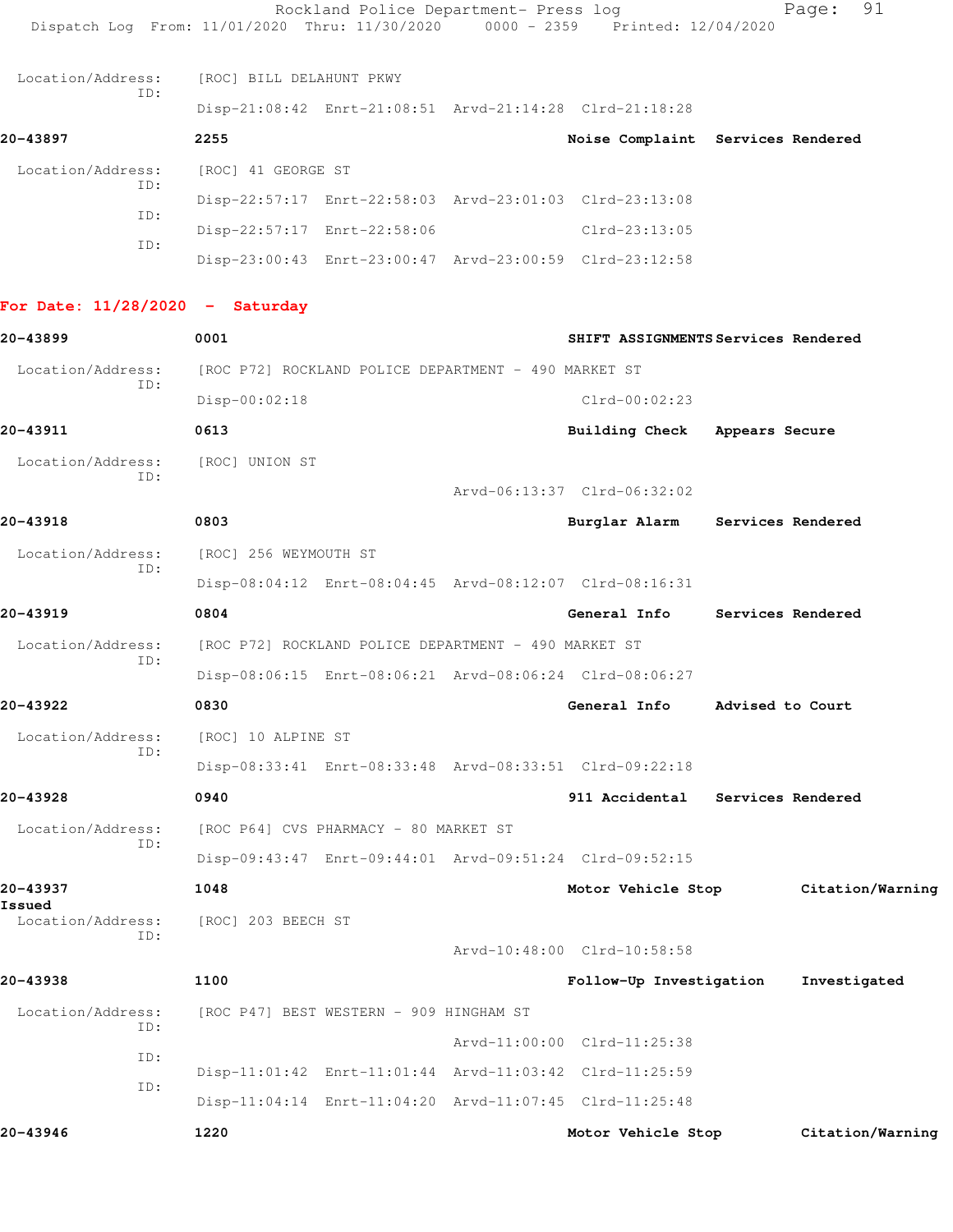|                             | Rockland Police Department- Press log<br>Dispatch Log From: 11/01/2020 Thru: 11/30/2020                                                                                           | $0000 - 2359$ | Printed: 12/04/2020                        |                    | Page:        | 92 |
|-----------------------------|-----------------------------------------------------------------------------------------------------------------------------------------------------------------------------------|---------------|--------------------------------------------|--------------------|--------------|----|
| Issued<br>Location/Address: | [ROC] 300 BEECH ST                                                                                                                                                                |               |                                            |                    |              |    |
| ID:                         |                                                                                                                                                                                   |               | Arvd-12:20:00 Clrd-12:29:45                |                    |              |    |
| 20-43950<br>Required        | 1328                                                                                                                                                                              |               | Details / Time off                         |                    | Services Not |    |
| Location:                   | [ROC]                                                                                                                                                                             |               |                                            |                    |              |    |
| 20-43951                    | 1329                                                                                                                                                                              |               | General Info                               | No Action Required |              |    |
| Location/Address:           | [ROC P72] ROCKLAND POLICE DEPARTMENT - 490 MARKET ST                                                                                                                              |               |                                            |                    |              |    |
| 20-43955                    | 1357                                                                                                                                                                              |               | Information Call No Action Required        |                    |              |    |
| Location/Address:           | [ROC P72] ROCKLAND POLICE DEPARTMENT - 490 MARKET ST                                                                                                                              |               |                                            |                    |              |    |
| 20-43960                    | 1446                                                                                                                                                                              |               | MVA Property Damage Only Services Rendered |                    |              |    |
| Location/Address:           | [ROC P77] BURGER KING - 157 MARKET ST                                                                                                                                             |               |                                            |                    |              |    |
| ID:                         | Disp-14:49:01 Enrt-14:49:04 Arvd-14:51:12 Clrd-15:11:42                                                                                                                           |               |                                            |                    |              |    |
| 20-43961                    | 1449                                                                                                                                                                              |               | Burglar Alarm                              | Services Rendered  |              |    |
| Location/Address:           | [ROC] 562 SALEM ST                                                                                                                                                                |               |                                            |                    |              |    |
| ID:                         | $Disp-14:53:52$                                                                                                                                                                   |               | Arvd-14:58:41 Clrd-15:04:21                |                    |              |    |
| ID:                         | $Disp-14:53:59$                                                                                                                                                                   |               | Arvd-14:58:45 Clrd-15:04:26                |                    |              |    |
| 20-43965                    | 1527                                                                                                                                                                              |               | Disturbance                                | Arrest (s) Made    |              |    |
| Location/Address:           | [ROC 93] 163 SALEM ST                                                                                                                                                             |               |                                            |                    |              |    |
| ID:                         | $Disp-15:28:04$                                                                                                                                                                   |               | Arvd-15:28:14 Clrd-15:30:32                |                    |              |    |
| ID:                         | $Disp-15:28:04$                                                                                                                                                                   |               | Arvd-15:28:18 Clrd-15:35:35                |                    |              |    |
| ID:                         | Disp-15:39:38                                                                                                                                                                     |               | Arvd-15:40:05 Clrd-16:07:19                |                    |              |    |
| ID:                         | Disp-15:40:21<br>Refer To Arrest: 20ROC-43965-AR                                                                                                                                  |               | Arvd-15:40:25 Clrd-16:07:22                |                    |              |    |
|                             | Arrest: IMBERGAMO, ALEXANDER V<br>Address: 808 PLYMOUTH ST ABINGTON, MA<br>Age: 51<br>Charges: Straight Warrant                                                                   |               |                                            |                    |              |    |
| 20-43966                    | 1534                                                                                                                                                                              |               | Assist Other Agency Services Rendered      |                    |              |    |
| ID:                         | Location/Address: [ROC] 247 HOWARD ST                                                                                                                                             |               |                                            |                    |              |    |
| Age: 28                     | Disp-15:35:35<br>Refer To Arrest: 20ROC-43966-AR<br>Arrest: PEASLEE, DEVEN ANTHONY<br>Address: 247 HOWARD ST ROCKLAND, MA<br>Charges: MOTOR VEH, MALICIOUS DAMAGE TO c266 \$28(a) |               | Clrd-15:39:38                              |                    |              |    |
| 20-43967                    | 1539                                                                                                                                                                              |               | 911 Accidental Services Rendered           |                    |              |    |
| Location/Address:<br>ID:    | [ROC] 43 SUMMER ST                                                                                                                                                                |               |                                            |                    |              |    |
|                             | Disp-15:40:28 Enrt-15:41:51 Arvd-15:46:54 Clrd-15:50:16                                                                                                                           |               |                                            |                    |              |    |
| 20-43968                    | 1551                                                                                                                                                                              |               | Assist Other Agency Services Rendered      |                    |              |    |
|                             | Location/Address: [ROC P72] ROCKLAND POLICE DEPARTMENT - 490 MARKET ST                                                                                                            |               |                                            |                    |              |    |
| 20-43973                    | 1600                                                                                                                                                                              |               | SHIFT ASSIGNMENTSNo Service                |                    |              |    |
|                             |                                                                                                                                                                                   |               |                                            |                    |              |    |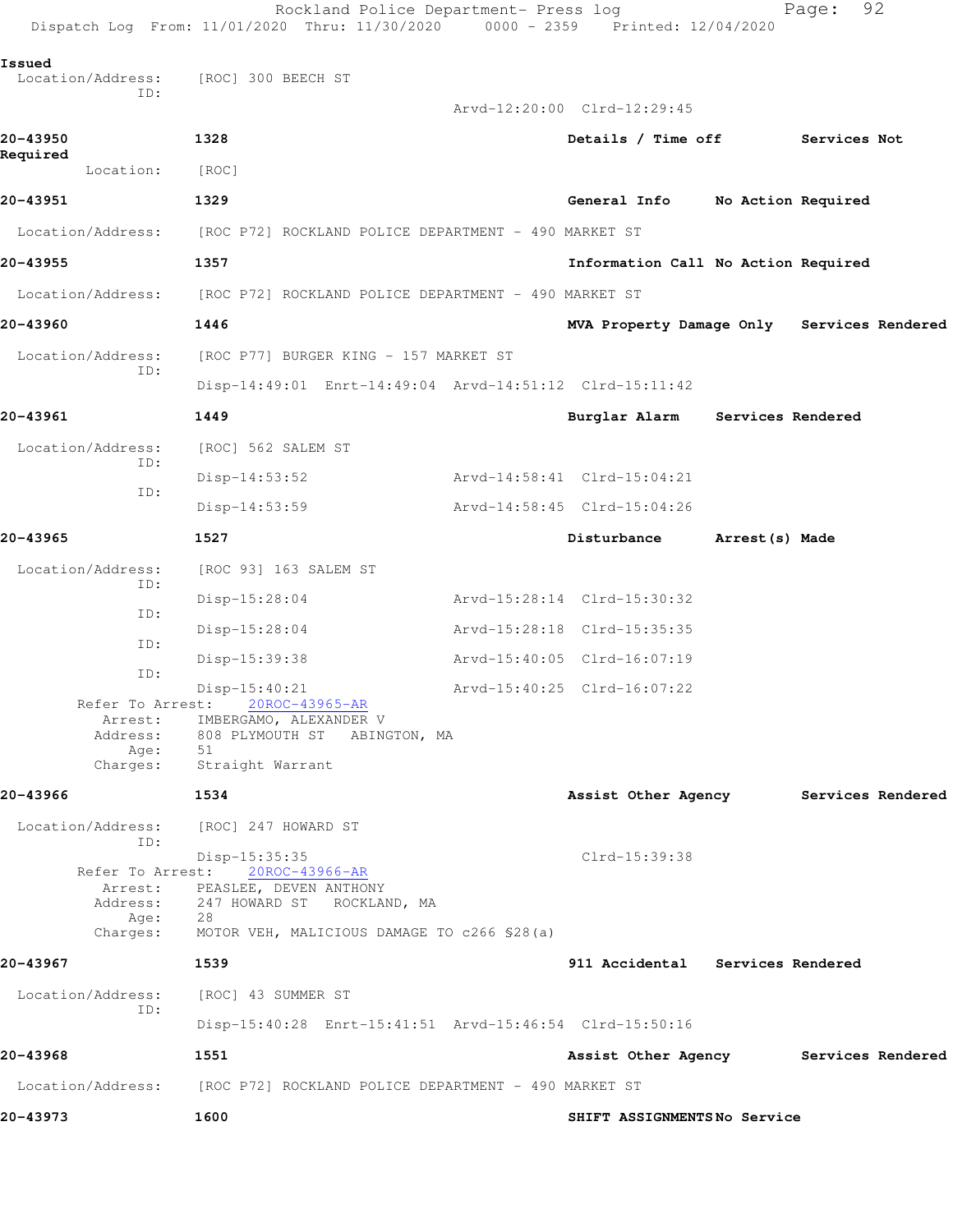|                                          | Rockland Police Department- Press log<br>Dispatch Log From: 11/01/2020 Thru: 11/30/2020 0000 - 2359 Printed: 12/04/2020 |                                   |                | 93<br>Page:       |
|------------------------------------------|-------------------------------------------------------------------------------------------------------------------------|-----------------------------------|----------------|-------------------|
| Location/Address:                        | [ROC P72] ROCKLAND POLICE DEPARTMENT - 490 MARKET ST                                                                    |                                   |                |                   |
| ID:                                      |                                                                                                                         | Arvd-16:00:00 Clrd-16:17:47       |                |                   |
| 20-43976                                 | 1637                                                                                                                    | Assault Offenses Arrest (s) Made  |                |                   |
| Location/Address:<br>ID:                 | [ROC P47] BEST WESTERN - 909 HINGHAM ST                                                                                 |                                   |                |                   |
| ID:                                      | Disp-16:37:58 Enrt-16:38:13 Arvd-16:43:23 Clrd-16:58:35                                                                 |                                   |                |                   |
| ID:                                      | Disp-16:37:58 Enrt-16:38:08                                                                                             | $Clrd-16:36:00$                   |                |                   |
| ID:                                      |                                                                                                                         | Arvd-16:36:00 Clrd-17:11:56       |                |                   |
|                                          | $Disp-16:46:21$<br>Refer To Summons: 20ROC-43976-AR                                                                     | Arvd-16:46:27 Clrd-16:51:20       |                |                   |
| Summons:<br>Address:<br>Age:<br>Charges: | RUSSO, MAX J<br>22 DALE RD E WEYMOUTH, MA<br>30<br>ASSAULT W/DANGEROUS WEAPON                                           |                                   |                |                   |
| 20-43980                                 | 1658                                                                                                                    | Building Check Appears Secure     |                |                   |
| Location/Address:                        | [ROC] HINGHAM ST                                                                                                        |                                   |                |                   |
| ID:                                      |                                                                                                                         | Arvd-16:59:05 Clrd-16:59:18       |                |                   |
| 20-43983                                 | 1706                                                                                                                    | Building Check                    | Appears Secure |                   |
| Location/Address:                        | [ROC] HARTSUFF ST                                                                                                       |                                   |                |                   |
| ID:                                      |                                                                                                                         | Arvd-17:07:26 Clrd-17:07:41       |                |                   |
| 20-43994                                 | 1810                                                                                                                    | Emergency Medical Patient Refusal |                |                   |
| Location/Address:                        | [ROC P72] ROCKLAND POLICE DEPARTMENT - 490 MARKET ST                                                                    |                                   |                |                   |
| ID:                                      |                                                                                                                         | Arvd-18:10:00 Clrd-18:43:09       |                |                   |
| ID:                                      | Disp-18:13:08                                                                                                           | Arvd-18:13:15 Clrd-18:43:06       |                |                   |
| 20-44000                                 | 1936                                                                                                                    | Suspicious Activity               |                | Services Rendered |
| Location/Address:                        | [ROC] HARTSUFF PARK - HARTSUFF ST                                                                                       |                                   |                |                   |
| ID:                                      |                                                                                                                         | Arvd-19:36:00 Clrd-19:45:52       |                |                   |
| ID:<br>ID:                               | Disp-19:40:24 Enrt-19:40:26 Arvd-19:40:40 Clrd-19:47:37                                                                 |                                   |                |                   |
|                                          | Disp-19:40:31 Enrt-19:40:35 Arvd-19:40:37 Clrd-19:47:36                                                                 |                                   |                |                   |
| 20-44005                                 | 2015                                                                                                                    | Suspicious Activity               |                | Verbal Warning    |
| Location/Address:<br>ID:                 | [ROC] 186 HINGHAM ST                                                                                                    |                                   |                |                   |
| ID:                                      |                                                                                                                         | Arvd-20:15:00 Clrd-20:26:30       |                |                   |
|                                          | Disp-20:18:20                                                                                                           | Arvd-20:18:23 Clrd-20:26:28       |                |                   |
| 20-44007                                 | 2050                                                                                                                    | Motor Vehicle Stop                |                | Verbal Warning    |
| Location/Address:<br>ID:                 | [ROC 54] AREA OF HARTSUFF PARK - HINGHAM ST                                                                             |                                   |                |                   |
| ID:                                      |                                                                                                                         | Arvd-20:50:00 Clrd-20:59:00       |                |                   |
|                                          | Disp-20:53:05                                                                                                           | Arvd-20:53:08 Clrd-20:59:02       |                |                   |
| 20-44008                                 | 2052                                                                                                                    | General Info                      | No Service     |                   |
| Location:                                | [ROC] BOLO FORRANDOLPH                                                                                                  |                                   |                |                   |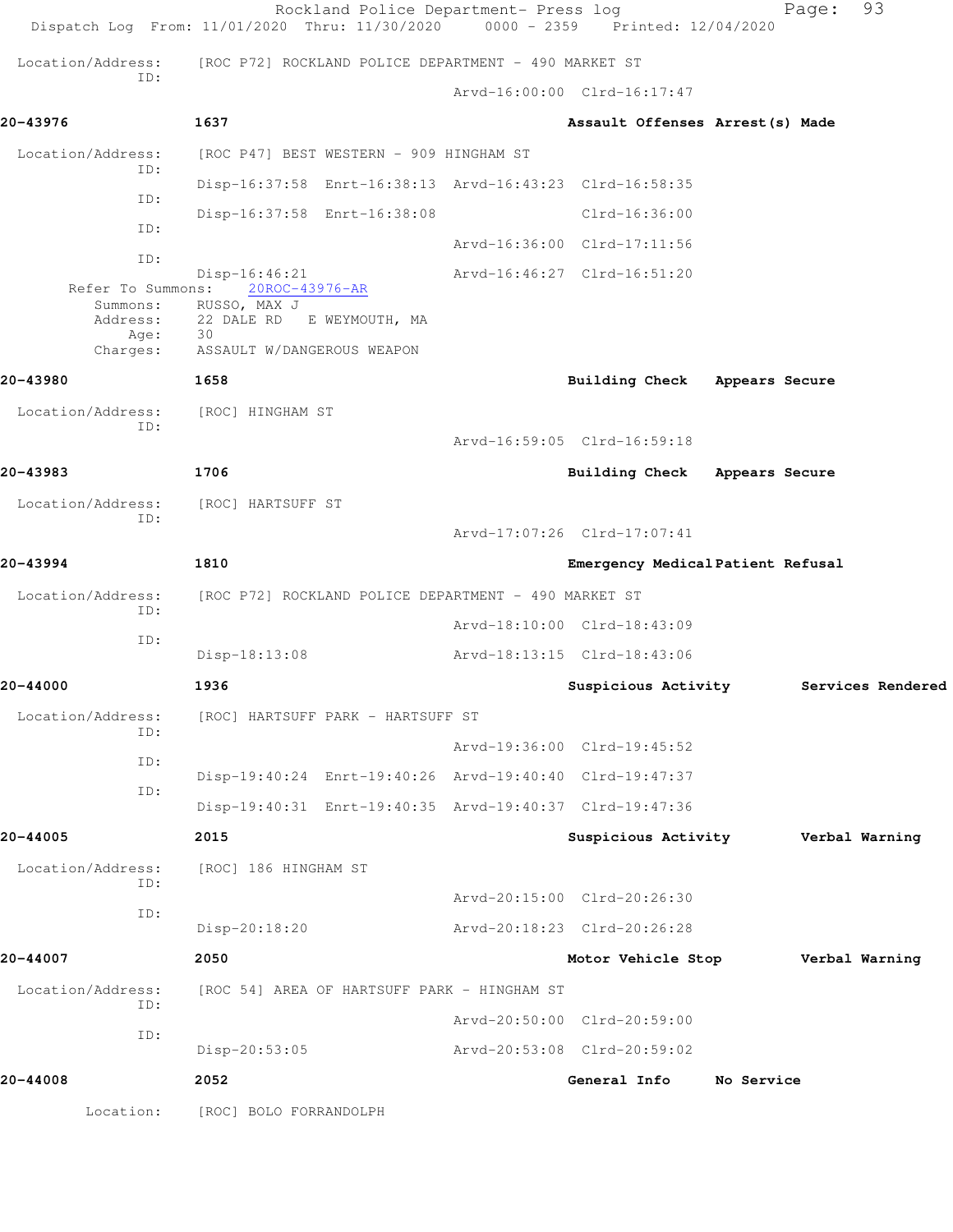| Dispatch Log From: 11/01/2020 Thru: 11/30/2020                         |                             | Rockland Police Department- Press log                | 0000 - 2359 Printed: 12/04/2020                         |                   | Page:          | 94 |
|------------------------------------------------------------------------|-----------------------------|------------------------------------------------------|---------------------------------------------------------|-------------------|----------------|----|
| 20-44009                                                               | 2059                        |                                                      | Motor Vehicle Stop                                      |                   | Verbal Warning |    |
| Location/Address:                                                      |                             | [ROC] 102 SPRING ST @ 1 DOMIGAN DR                   |                                                         |                   |                |    |
| ID:                                                                    |                             |                                                      | Arvd-20:59:00 Clrd-21:02:34                             |                   |                |    |
| 20-44010                                                               | 2105                        |                                                      | Disturbance                                             | Peace Restored    |                |    |
| Location/Address:                                                      | [ROC 162] 49 BLANCHARD ST   |                                                      |                                                         |                   |                |    |
| ID:                                                                    |                             |                                                      | Disp-21:05:57 Enrt-21:05:59 Arvd-21:06:01 Clrd-21:22:50 |                   |                |    |
| ID:                                                                    |                             |                                                      | Disp-21:06:04 Enrt-21:06:06 Arvd-21:06:08 Clrd-21:22:48 |                   |                |    |
| 20-44017                                                               | 2211                        |                                                      | Motor Vehicle Complaint                                 |                   | Sent On Way    |    |
| Vicinity of:                                                           |                             | [ROC] 10 HINGHAM ST @ 440 WEBSTER ST                 |                                                         |                   |                |    |
| ID:                                                                    |                             |                                                      | Disp-22:13:06 Enrt-22:13:15 Arvd-22:15:13 Clrd-22:23:56 |                   |                |    |
| 20-44024                                                               | 2311                        |                                                      | MVA Property Damage Only Vehicle Towed                  |                   |                |    |
| Location/Address:                                                      | [ROC] UNION ST              |                                                      |                                                         |                   |                |    |
| ID:                                                                    | $Disp-23:11:57$             |                                                      | Arvd-23:12:14 Clrd-23:53:14                             |                   |                |    |
| ID:                                                                    | $Disp-23:12:09$             |                                                      | Arvd-23:12:12 Clrd-23:34:32                             |                   |                |    |
| ID:                                                                    |                             |                                                      | Disp-23:13:52 Enrt-23:13:55 Arvd-23:13:57 Clrd-23:42:03 |                   |                |    |
| 20-44027                                                               | 2343                        |                                                      | Noise Complaint Peace Restored                          |                   |                |    |
| Location/Address:                                                      | [ROC] 110 MARTHA DR Apt. #F |                                                      |                                                         |                   |                |    |
| ID:                                                                    |                             |                                                      | Disp-23:44:41 Enrt-23:44:44 Arvd-23:46:56 Clrd-23:53:05 |                   |                |    |
| ID:                                                                    |                             |                                                      | Disp-23:44:48 Enrt-23:44:50 Arvd-23:46:58 Clrd-23:53:04 |                   |                |    |
| For Date: $11/29/2020 -$ Sunday                                        |                             |                                                      |                                                         |                   |                |    |
| 20-44029                                                               | 0000                        |                                                      | SHIFT ASSIGNMENTSNo Service                             |                   |                |    |
| Location/Address:                                                      |                             | [ROC P72] ROCKLAND POLICE DEPARTMENT - 490 MARKET ST |                                                         |                   |                |    |
| ID:                                                                    |                             |                                                      | Arvd-00:00:00 Clrd-00:11:58                             |                   |                |    |
| 20-44036                                                               | 0126                        |                                                      | Disturbance                                             | Services Rendered |                |    |
| Location/Address:                                                      | [ROC] 78 GREENWOOD ST       |                                                      |                                                         |                   |                |    |
| ID:                                                                    |                             |                                                      | Disp-01:27:46 Enrt-01:28:04 Arvd-01:31:10 Clrd-01:40:14 |                   |                |    |
| ID:                                                                    |                             |                                                      | Disp-01:27:46 Enrt-01:28:06 Arvd-01:31:12 Clrd-01:40:17 |                   |                |    |
| ID:                                                                    |                             |                                                      | Disp-01:27:54 Enrt-01:28:01 Arvd-01:32:22 Clrd-01:40:19 |                   |                |    |
| 20-44044                                                               | 0530                        |                                                      | BUILDING CHECKS Appears Secure                          |                   |                |    |
| Location/Address:<br>ID:                                               | [ROC] UNION ST              |                                                      |                                                         |                   |                |    |
|                                                                        |                             |                                                      | Arvd-05:30:00 Clrd-05:58:40                             |                   |                |    |
| 20-44045                                                               | 0557                        |                                                      | Details / Time off                                      |                   | No Service     |    |
| Location:                                                              | [ROC]                       |                                                      |                                                         |                   |                |    |
| 20-44056                                                               | 0807                        |                                                      | SHIFT ASSIGNMENTS Services Rendered                     |                   |                |    |
| Location/Address: [ROC P72] ROCKLAND POLICE DEPARTMENT - 490 MARKET ST |                             |                                                      |                                                         |                   |                |    |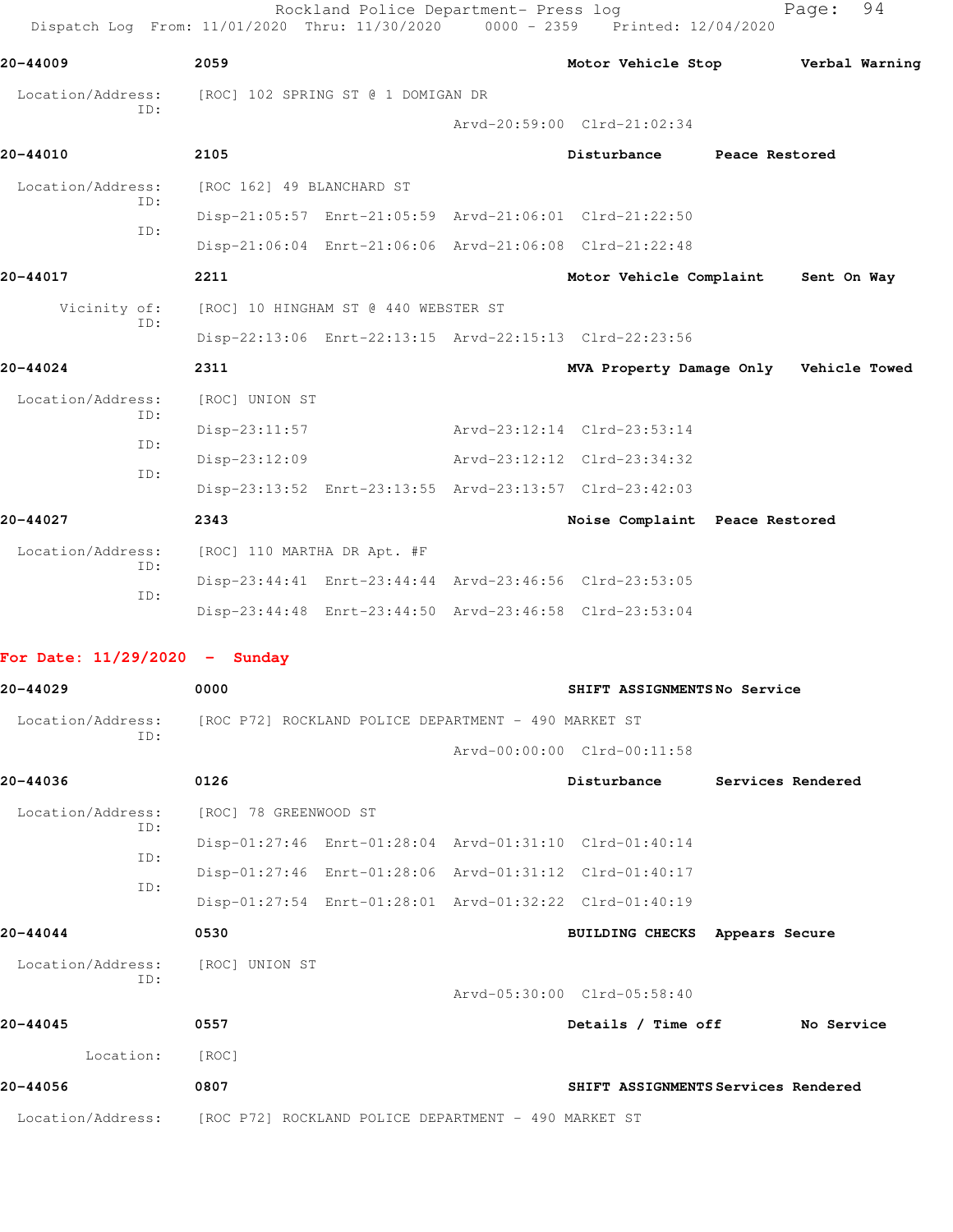Dispatch Log From: 11/01/2020 Thru: 11/30/2020 0000 - 2359 Printed: 12/04/2020 **20-44062 0906 Sudden Death Report Follows** Location/Address: [ROC 159] 113 MARKET ST Apt. #27 ID: Disp-09:07:12 Enrt-09:07:52 Arvd-09:10:01 Clrd-10:02:58 ID: Disp-09:07:18 Enrt-09:07:49 Arvd-09:09:58 Clrd-12:07:43 ID: Disp-09:14:21 Enrt-09:14:25 Arvd-09:14:30 Clrd-10:03:11 ID: Disp-09:54:31 Arvd-09:54:35 Clrd-12:07:39 **20-44072 1151 VACATION DAY Services Rendered** Location: [ROC] **20-44076 1243 911 Accidental Unfounded**  Location/Address: [ROC] 119 GROVE ST ID: Disp-12:44:02 Clrd-12:44:50 ID: Disp-12:44:45 Enrt-12:46:10 Arvd-12:52:31 Clrd-12:57:14 **20-44079 1300 SICK TIME Services Rendered** Location: [ROC] **20-44080 1307 CANCELING COMP TIME Services Rendered** Location: [ROC] **20-44082 1359 Wire down (Police) Taken/Referred to Other Agency**  Vicinity of: [ROC] NE SECTOR - 21 BISHOP LN ID: Disp-14:01:00 Enrt-14:01:07 Arvd-14:02:10 Clrd-14:11:28 ID: Disp-14:01:04 Enrt-14:01:07 Arvd-14:02:10 Clrd-14:30:42 ID: Disp-14:04:22 Enrt-14:04:26 Arvd-14:04:29 Clrd-14:11:52 **20-44085 1402 Breaking & Entering Report Follows** Location/Address: [ROC] 730 LIBERTY ST ID: Disp-14:38:22 Arvd-14:38:32 Clrd-15:20:17 **20-44084 1411 Drug Offenses Services Rendered** Location/Address: [ROC P114] ROCKLAND FIRE DEPARTMENT - 360 UNION ST ID: Disp-14:13:01 Enrt-14:13:11 Arvd-14:13:28 Clrd-14:29:45 ID: Disp-14:13:09 Enrt-14:13:11 Arvd-14:13:55 Clrd-14:31:01 **20-44088 1516 Suspicious Activity Provided Assistance**  [ROC P81] OCEAN STATE JOB LOT - 360 MARKET ST ID: Disp-15:20:57 Enrt-15:21:04 Arvd-15:25:16 Clrd-15:44:57 **20-44093 1604 SHIFT ASSIGNMENTS No Service** Location/Address: [ROC P72] ROCKLAND POLICE DEPARTMENT - 490 MARKET ST **20-44099 1650 Disturbance No Action Required** Location/Address: [ROC] 91 HANNAH WAY Apt. #D **20-44100 1652 Disturbance Report Follows**

Rockland Police Department- Press log Fage: 95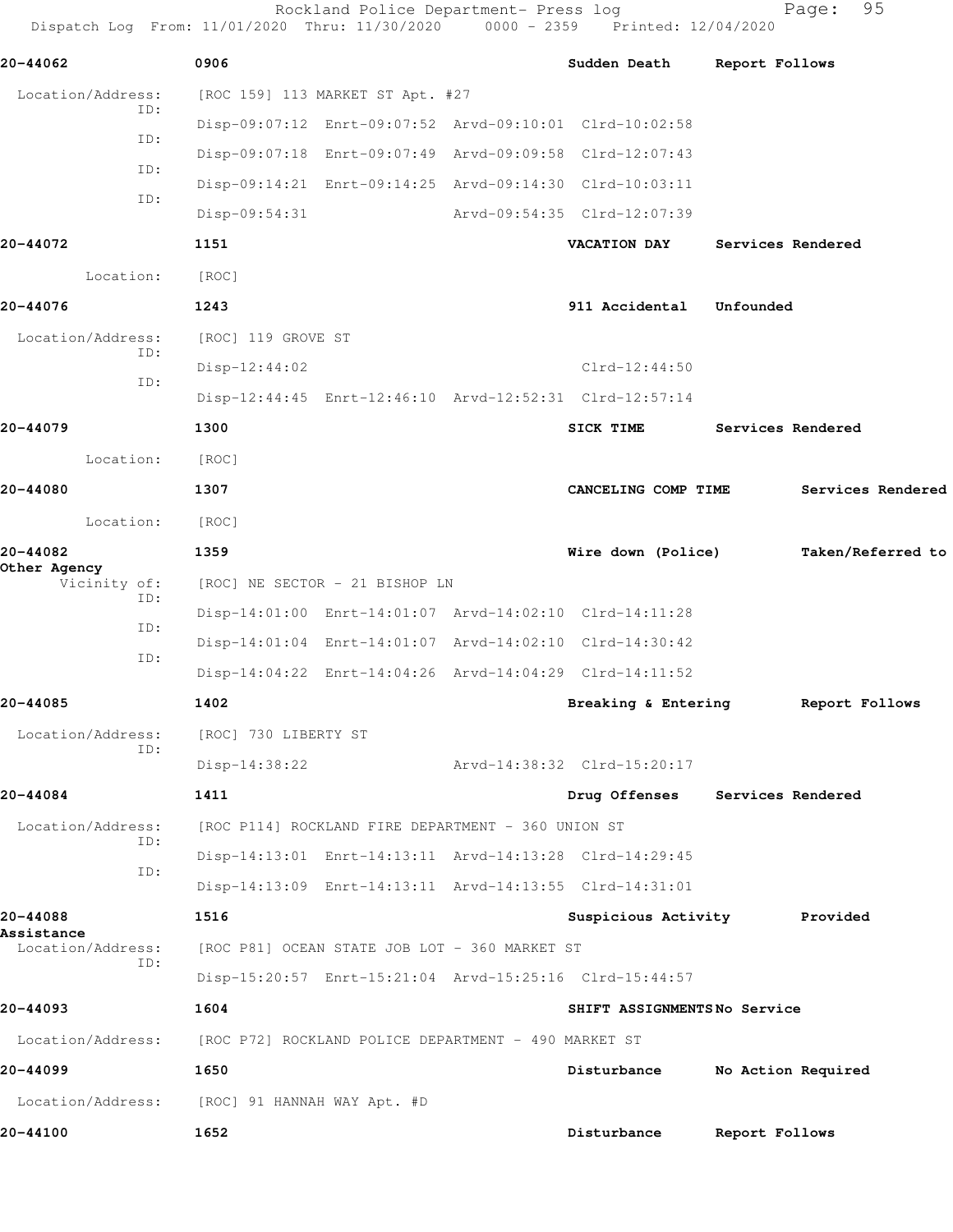| Dispatch Log From: 11/01/2020 Thru: 11/30/2020                         |                                       | Rockland Police Department- Press log                | $0000 - 2359$ | Printed: 12/04/2020                                     |                | 96<br>Page:       |
|------------------------------------------------------------------------|---------------------------------------|------------------------------------------------------|---------------|---------------------------------------------------------|----------------|-------------------|
| Location/Address:                                                      | [ROC] 91 HANNAH WAY Apt. #D           |                                                      |               |                                                         |                |                   |
| ID:                                                                    |                                       |                                                      |               | Disp-16:54:09 Enrt-16:54:23 Arvd-16:54:58 Clrd-17:01:08 |                |                   |
| ID:                                                                    |                                       |                                                      |               | Disp-16:54:20 Enrt-16:54:23 Arvd-16:54:55 Clrd-17:18:36 |                |                   |
| ID:                                                                    |                                       |                                                      |               | Disp-17:01:31 Enrt-17:01:35 Arvd-17:01:36 Clrd-17:18:42 |                |                   |
| 20-44104                                                               | 1721                                  |                                                      |               | 911 Accidental                                          | Appears Secure |                   |
| Location/Address:                                                      | [ROC] 119 GROVE ST                    |                                                      |               |                                                         |                |                   |
| ID:                                                                    |                                       |                                                      |               | Disp-17:24:17 Enrt-17:24:27 Arvd-17:36:52 Clrd-17:37:05 |                |                   |
| 20-44113                                                               | 1823                                  |                                                      |               | 911 Hang Up                                             | Unfounded      |                   |
| Location/Address:                                                      | [ROC] 21 BISHOP LN                    |                                                      |               |                                                         |                |                   |
| ID:                                                                    |                                       |                                                      |               | Disp-18:24:09 Enrt-18:25:20 Arvd-18:31:25 Clrd-18:34:01 |                |                   |
| 20-44120                                                               | 1931                                  |                                                      |               | Details / Time off No Service                           |                |                   |
| Location:                                                              | [ROC]                                 |                                                      |               |                                                         |                |                   |
| 20-44123                                                               | 2018                                  |                                                      |               | Prisoner Information                                    |                | Services Rendered |
| Location/Address:                                                      |                                       | [ROC P72] ROCKLAND POLICE DEPARTMENT - 490 MARKET ST |               |                                                         |                |                   |
| ID:                                                                    | Disp-20:20:04                         |                                                      |               | Clrd-20:20:36                                           |                |                   |
| 20-44129                                                               | 2114                                  |                                                      |               | Disturbance                                             | Unfounded      |                   |
| Location/Address:                                                      | [ROC] 57 MILLBROOK DR                 |                                                      |               |                                                         |                |                   |
| ID:                                                                    |                                       |                                                      |               | Disp-21:15:11 Enrt-21:15:52 Arvd-21:22:41 Clrd-21:54:48 |                |                   |
| ID:                                                                    |                                       |                                                      |               | Disp-21:15:16 Enrt-21:15:44 Arvd-21:22:40 Clrd-21:54:20 |                |                   |
| ID:                                                                    |                                       |                                                      |               | Disp-21:15:37 Enrt-21:15:50 Arvd-21:22:42 Clrd-21:54:23 |                |                   |
| 20-44135                                                               | 2200                                  |                                                      |               | Suspicious Activity                                     |                | No Service        |
| Location/Address:                                                      | [ROC P62] CHINA PLAZA - 147 MARKET ST |                                                      |               |                                                         |                |                   |
| ID:                                                                    |                                       |                                                      |               | Arvd-22:00:00 Clrd-22:04:13                             |                |                   |
| ID:                                                                    |                                       | Disp-22:01:49 Enrt-22:01:53                          |               | $Clrd-22:03:42$                                         |                |                   |
|                                                                        |                                       |                                                      |               |                                                         |                |                   |
| For Date: $11/30/2020 -$ Monday                                        |                                       |                                                      |               |                                                         |                |                   |
| 20-44142                                                               | 0001                                  |                                                      |               | SHIFT ASSIGNMENTS Services Not Required                 |                |                   |
| Location/Address: [ROC P72] ROCKLAND POLICE DEPARTMENT - 490 MARKET ST |                                       |                                                      |               |                                                         |                |                   |
| 20-44143<br>Services Rendered                                          | 0010                                  |                                                      |               | Details / Time off 1 HOUR COMP                          |                |                   |
| Location:                                                              | [ROC]                                 |                                                      |               |                                                         |                |                   |
| 20-44152                                                               | 0332                                  |                                                      |               | MVA Property Damage Only Investigated                   |                |                   |
| Location/Address:<br>ID:                                               |                                       | [ROC] 22 HARLOW RD @ 248 SUMMER ST                   |               |                                                         |                |                   |
| ID:                                                                    |                                       |                                                      |               | Disp-03:34:32 Enrt-03:34:51 Arvd-03:37:11 Clrd-03:45:30 |                |                   |
|                                                                        |                                       |                                                      |               | Disp-03:34:36 Enrt-03:34:51 Arvd-03:37:08 Clrd-03:45:33 |                |                   |

 ID: Disp-03:35:58 Enrt-03:36:11 Arvd-03:37:04 Clrd-03:45:27

**20-44154 0357 Assist Public Services Rendered**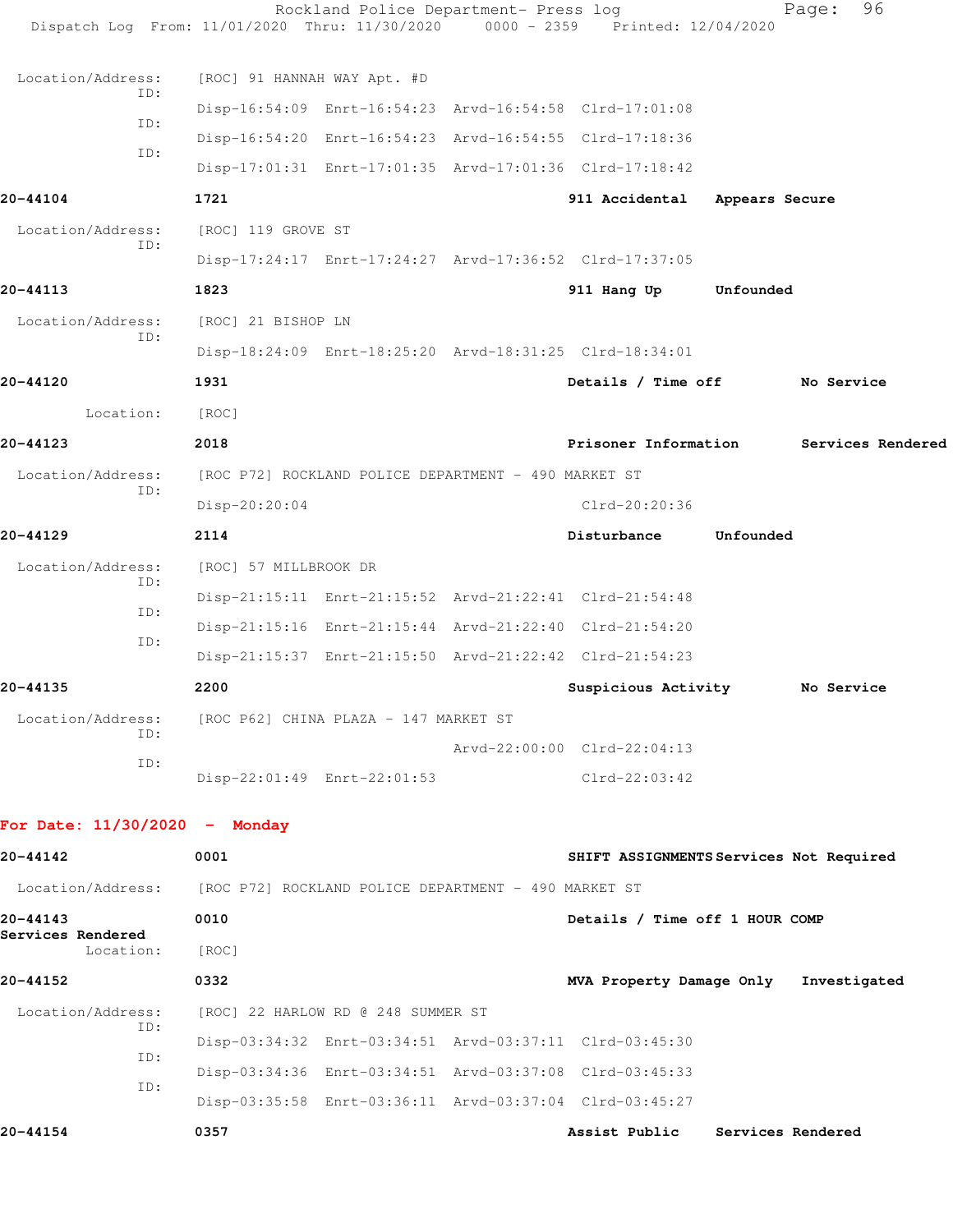|                          | Rockland Police Department- Press log<br>Dispatch Log From: 11/01/2020 Thru: 11/30/2020 0000 - 2359 Printed: 12/04/2020 |                                          | Page:             | 97                |  |
|--------------------------|-------------------------------------------------------------------------------------------------------------------------|------------------------------------------|-------------------|-------------------|--|
| Location/Address:        | [ROC] 5 UNION ST @ 158 MARKET ST                                                                                        |                                          |                   |                   |  |
| ID:                      |                                                                                                                         | Arvd-03:57:00 Clrd-04:08:34              |                   |                   |  |
| 20-44159                 | 0636                                                                                                                    | Motor Vehicle Stop <b>Werbal Warning</b> |                   |                   |  |
| Location/Address:        | [ROC] SUMMER ST                                                                                                         |                                          |                   |                   |  |
| ID:                      |                                                                                                                         | Arvd-06:36:00 Clrd-06:40:21              |                   |                   |  |
| 20-44162                 | 0653                                                                                                                    | Motor Vehicle Stop                       | Verbal Warning    |                   |  |
| Location/Address:        | [ROC] 197 VFW DR @ 244 PLEASANT ST                                                                                      |                                          |                   |                   |  |
| ID:                      |                                                                                                                         | Arvd-06:53:00 Clrd-06:54:29              |                   |                   |  |
| ID:                      | Disp-06:53:53 Enrt-06:53:55 Arvd-06:53:57 Clrd-06:54:25                                                                 |                                          |                   |                   |  |
| 20-44165<br>Required     | 0710                                                                                                                    | Details / Time off                       | Services Not      |                   |  |
| Location:                | [ROC]                                                                                                                   |                                          |                   |                   |  |
| 20-44171                 | 0800                                                                                                                    | SHIFT ASSIGNMENTS Services Rendered      |                   |                   |  |
|                          | Location/Address: [ROC P72] ROCKLAND POLICE DEPARTMENT - 490 MARKET ST                                                  |                                          |                   |                   |  |
| 20-44170                 | 0834                                                                                                                    | Prisioner Transport Services Rendered    |                   |                   |  |
| Location/Address:        | [HIN] HINGHAM DISTRICT COURT - 28 GEORGE WASHINGTON BLVD                                                                |                                          |                   |                   |  |
| ID:                      | Disp-08:36:35 Enrt-08:36:39                                                                                             | Clrd-09:43:09                            |                   |                   |  |
| 20-44172                 | 0838                                                                                                                    | General Info Services Rendered           |                   |                   |  |
|                          | Location/Address: [ROC P72] ROCKLAND POLICE DEPARTMENT - 490 MARKET ST                                                  |                                          |                   |                   |  |
| 20-44173                 | 0839                                                                                                                    | 911 Accidental Services Rendered         |                   |                   |  |
|                          | Location/Address: [ROC 222] SERONO LABS - 1 TECHNOLOGY PL                                                               |                                          |                   |                   |  |
| 20-44174                 | 0839                                                                                                                    | General Info                             | Services Rendered |                   |  |
|                          | Location/Address: [ROC P72] ROCKLAND POLICE DEPARTMENT - 490 MARKET ST                                                  |                                          |                   |                   |  |
| 20-44178                 | 0901                                                                                                                    | Assist Fire Department                   |                   | Services Rendered |  |
| Location/Address:        | [ROC 68] 204 MONCRIEF RD                                                                                                |                                          |                   |                   |  |
| ID:                      | Disp-09:03:11 Enrt-09:03:16 Arvd-09:06:29 Clrd-09:14:05                                                                 |                                          |                   |                   |  |
| 20-44425                 | 0915                                                                                                                    | Animal Complaint Services Rendered       |                   |                   |  |
| Location/Address:        | [ROC] 65 UNION ST                                                                                                       |                                          |                   |                   |  |
| 20-44183                 | 0941                                                                                                                    | Road Obstruction Services Rendered       |                   |                   |  |
| Location/Address:<br>ID: | [ROC] 165 LIBERTY ST                                                                                                    |                                          |                   |                   |  |
|                          | Disp-09:42:58 Enrt-09:43:02 Arvd-09:43:05 Clrd-09:47:19                                                                 |                                          |                   |                   |  |
| 20-44186                 | 1017                                                                                                                    | Building Check Building Checked/Secured  |                   |                   |  |
| Location/Address:<br>ID: | [ROC] HINGHAM ST                                                                                                        |                                          |                   |                   |  |
|                          |                                                                                                                         | Arvd-10:18:29 Clrd-10:18:49              |                   |                   |  |
| 20-44188<br>Issued       | 1042                                                                                                                    | Motor Vehicle Stop                       |                   | Citation/Warning  |  |
| Location/Address:<br>ID: | [ROC] 498 SALEM ST                                                                                                      |                                          |                   |                   |  |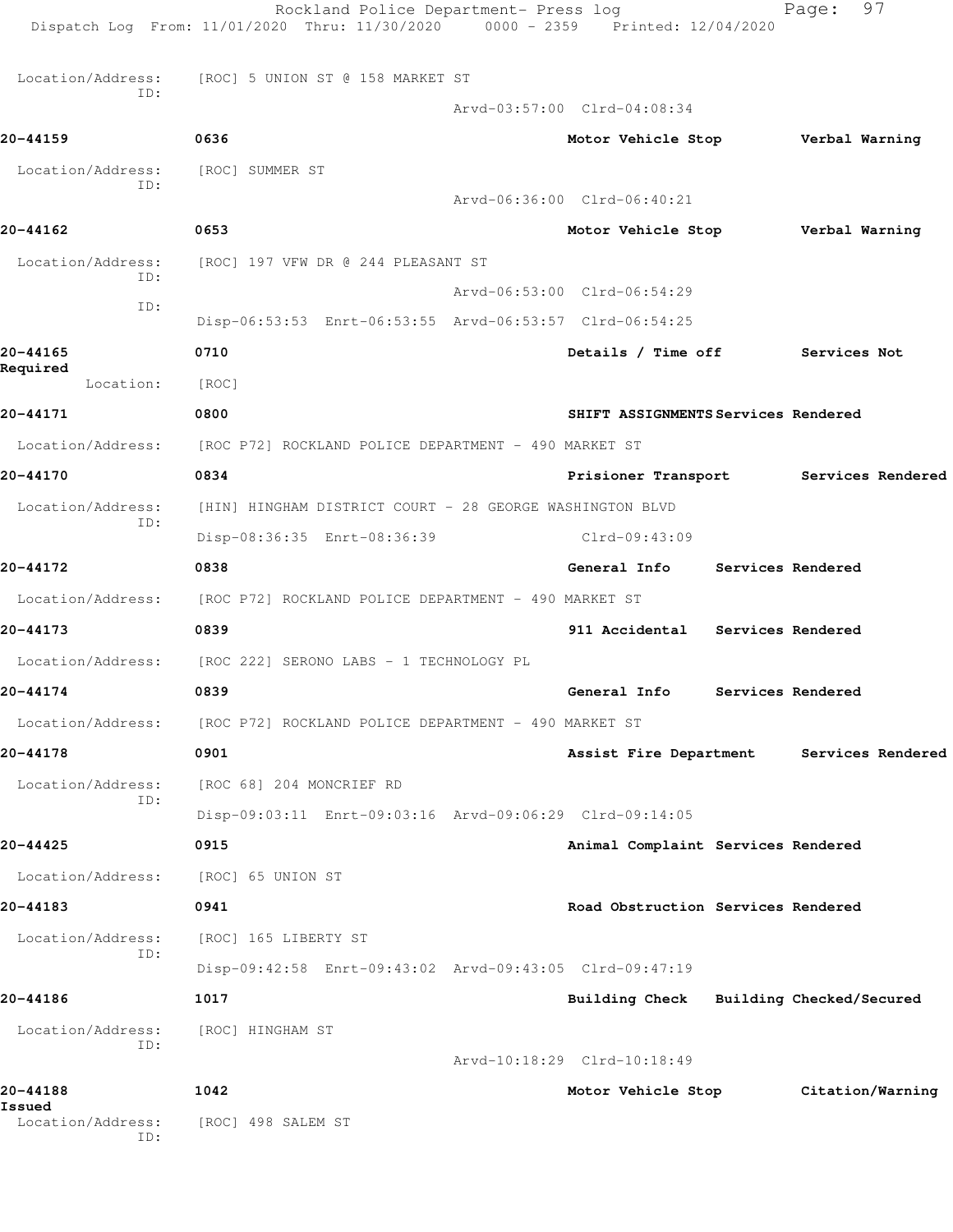Rockland Police Department- Press log entitled Page: 98

Dispatch Log From: 11/01/2020 Thru: 11/30/2020 0000 - 2359 Printed: 12/04/2020

Arvd-10:42:00 Clrd-10:45:29

| 20-44192                           | 1047                                                 |                                                      | Warrant                                                 | Arrest(s) Made |                                            |  |
|------------------------------------|------------------------------------------------------|------------------------------------------------------|---------------------------------------------------------|----------------|--------------------------------------------|--|
| Location/Address:                  | [ROC] 74 MARTHA DR Apt. #F                           |                                                      |                                                         |                |                                            |  |
| ID:                                |                                                      |                                                      | Disp-10:49:26 Enrt-11:12:48 Arvd-11:19:37 Clrd-11:39:19 |                |                                            |  |
| ID:                                |                                                      |                                                      | Disp-10:51:07 Enrt-11:12:48 Arvd-11:19:37 Clrd-12:42:18 |                |                                            |  |
| ID:<br>Refer To Arrest:<br>Arrest: | 20ROC-44192-AR<br>DAVENPORT, LEWIS F III             |                                                      | Disp-10:51:13 Enrt-11:12:48 Arvd-11:19:37 Clrd-11:39:16 |                |                                            |  |
| Address:<br>Age:<br>Charges:       | 72 MILL ST PEMBROKE, MA<br>31<br>Straight Warrant    |                                                      |                                                         |                |                                            |  |
| 20-44193                           | 1059                                                 |                                                      |                                                         |                | Larceny / Forgery/ Fraud Services Rendered |  |
| Location/Address:                  | [ROC P72] ROCKLAND POLICE DEPARTMENT - 490 MARKET ST |                                                      |                                                         |                |                                            |  |
| ID:                                | Disp-11:03:09                                        |                                                      | $Clrd-12:05:11$                                         |                |                                            |  |
| 20-44203                           | 1318                                                 |                                                      | Disturbance                                             |                | Services Rendered                          |  |
| Location/Address:                  | [ROC P47] BEST WESTERN - 909 HINGHAM ST              |                                                      |                                                         |                |                                            |  |
| ID:                                |                                                      |                                                      | Disp-13:20:04 Enrt-13:20:15 Arvd-13:27:36 Clrd-13:41:49 |                |                                            |  |
| ID:                                |                                                      |                                                      | Disp-13:20:11 Enrt-13:20:15 Arvd-13:27:40 Clrd-13:41:53 |                |                                            |  |
| 20-44208                           | 1348                                                 |                                                      | Building Check Building Checked/Secured                 |                |                                            |  |
| Location/Address:                  | [ROC] HINGHAM ST                                     |                                                      |                                                         |                |                                            |  |
| ID:                                |                                                      |                                                      | Arvd-13:49:24 Clrd-13:49:41                             |                |                                            |  |
| 20-44212                           | 1400                                                 |                                                      | COMP TIME OFF                                           |                | Services Rendered                          |  |
| Location/Address:                  |                                                      | [ROC P72] ROCKLAND POLICE DEPARTMENT - 490 MARKET ST |                                                         |                |                                            |  |
| ID:                                | Disp-14:03:31                                        |                                                      | $Clrd-14:04:55$                                         |                |                                            |  |
| 20-44213                           | 1421                                                 |                                                      | Larceny / Forgery/ Fraud Report Follows                 |                |                                            |  |
| Location/Address:                  | [ROC] 730 LIBERTY ST                                 |                                                      |                                                         |                |                                            |  |
| ID:                                |                                                      |                                                      | Arvd-14:21:00 Clrd-14:23:13                             |                |                                            |  |
| 20-44424                           | 1430                                                 |                                                      | Animal Complaint Services Rendered                      |                |                                            |  |
| Location/Address:                  | [ROC] ROCKLAND PD HQ - MARKET ST                     |                                                      |                                                         |                |                                            |  |
| 20-44219                           | 1452                                                 |                                                      | Breaking & Entering                                     |                | Building                                   |  |
| Checked/Secured                    |                                                      |                                                      |                                                         |                |                                            |  |
| Location/Address:<br>ID:           | [ROC] 24 MILLBROOK DR                                |                                                      |                                                         |                |                                            |  |
| ID:                                |                                                      |                                                      | Disp-14:55:38 Enrt-14:55:52 Arvd-14:59:57 Clrd-15:05:53 |                |                                            |  |
|                                    |                                                      |                                                      | Disp-14:55:47 Enrt-14:55:52 Arvd-15:00:06 Clrd-15:05:53 |                |                                            |  |
| 20-44227                           | 1517                                                 |                                                      | Unwanted Party Gone on arrival                          |                |                                            |  |
| Location/Address:<br>ID:           | [ROC] 29 CRESTVIEW ST                                |                                                      |                                                         |                |                                            |  |
| ID:                                |                                                      |                                                      | Disp-15:18:58 Enrt-15:19:35 Arvd-15:23:15 Clrd-15:34:43 |                |                                            |  |
|                                    |                                                      |                                                      | Disp-15:19:11 Enrt-15:21:50 Arvd-15:23:25 Clrd-15:29:32 |                |                                            |  |
| 20-44229                           | 1526                                                 |                                                      | Unwanted Party Provided Assistance                      |                |                                            |  |
|                                    |                                                      |                                                      |                                                         |                |                                            |  |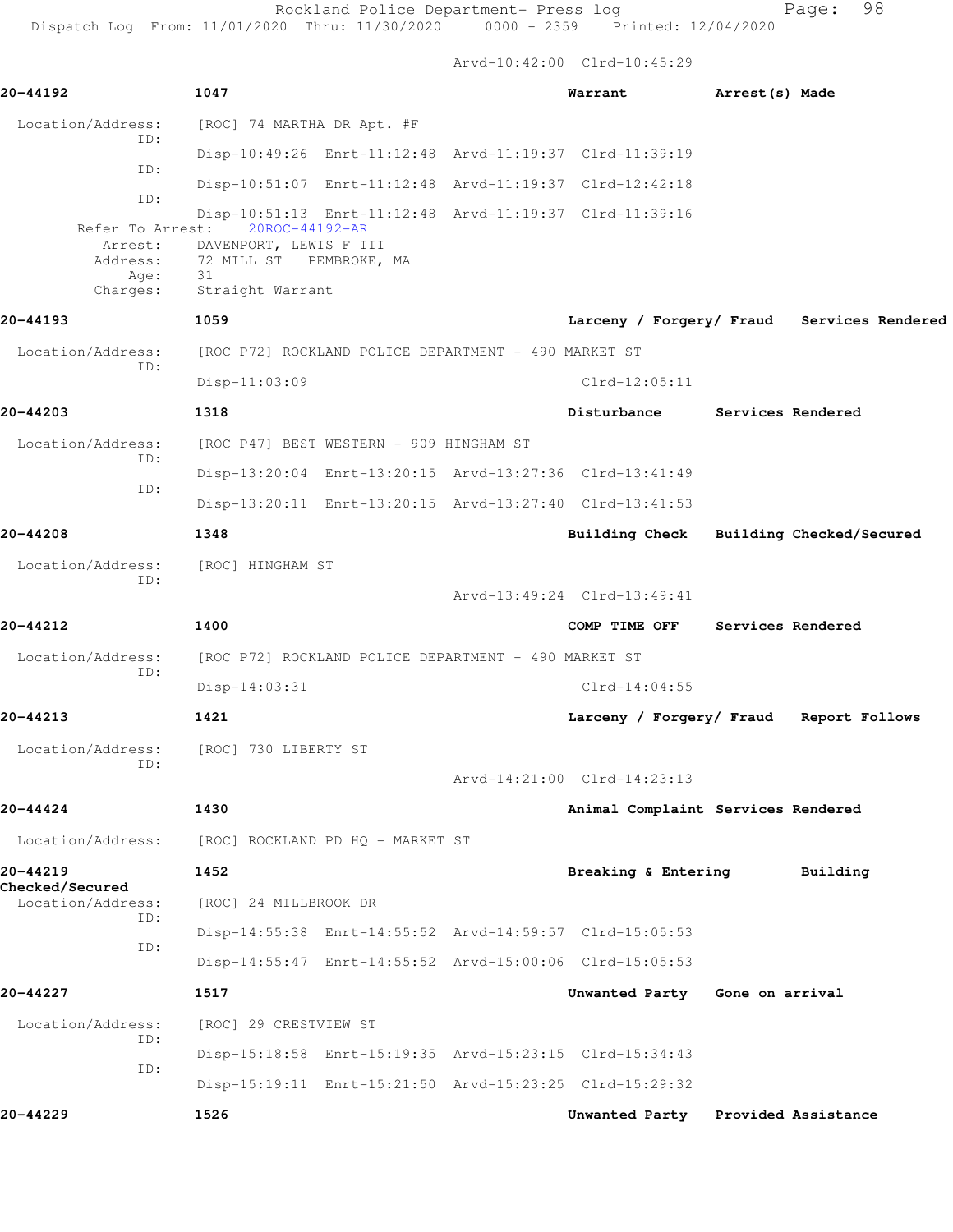|                                 | Rockland Police Department- Press log<br>Dispatch Log From: 11/01/2020 Thru: 11/30/2020 | $0000 - 2359$ | Printed: 12/04/2020                     |  | 99<br>Page:              |  |
|---------------------------------|-----------------------------------------------------------------------------------------|---------------|-----------------------------------------|--|--------------------------|--|
| Location/Address:<br>TD:        | [ROC P52] LUCCA'S RESTAURANT - 933 HINGHAM ST                                           |               |                                         |  |                          |  |
|                                 | Disp-15:27:50 Enrt-15:28:10 Arvd-15:33:40 Clrd-15:37:35                                 |               |                                         |  |                          |  |
| 20-44231                        | 1531                                                                                    |               | Burglar Alarm                           |  | Services Not Required    |  |
| Location/Address:<br>TD:<br>ID: | [ROC P81] OCEAN STATE JOB LOT - 360 MARKET ST                                           |               |                                         |  |                          |  |
|                                 | Disp-15:32:16 Enrt-15:32:20 Arvd-15:33:43 Clrd-15:38:14                                 |               |                                         |  |                          |  |
|                                 | Disp-15:32:52 Enrt-15:33:01 Arvd-15:33:04 Clrd-15:38:14                                 |               |                                         |  |                          |  |
| 20-44235                        | 1544                                                                                    |               | 911 Hang Up No Service                  |  |                          |  |
| Location/Address:               | [ROC] 135 GROVE ST                                                                      |               |                                         |  |                          |  |
| 20-44239                        | 1558<br>SHIFT ASSIGNMENTS Services Rendered                                             |               |                                         |  |                          |  |
|                                 | Location/Address: [ROC P72] ROCKLAND POLICE DEPARTMENT - 490 MARKET ST                  |               |                                         |  |                          |  |
| 20-44265                        | 1741                                                                                    |               | MVA Property Damage Only Report Follows |  |                          |  |
| Location/Address:<br>ID:<br>ID: | [ROC P100] ROCKLAND - 347 MARKET ST                                                     |               |                                         |  |                          |  |
|                                 | Disp-17:43:39 Enrt-17:47:11                                                             |               | $Clrd-17:58:31$                         |  |                          |  |
|                                 | Disp-17:43:49 Enrt-17:47:11 Arvd-17:58:29 Clrd-17:58:36                                 |               |                                         |  |                          |  |
| 20-44274                        | 1825                                                                                    |               | Motor Vehicle Complaint                 |  | Unfounded                |  |
| Vicinity of:<br>ID:<br>ID:      | [ROC] 21 SCHOOL ST @ 223 UNION ST                                                       |               |                                         |  |                          |  |
|                                 | $Disp-18:26:00$                                                                         |               | Arvd-18:26:08 Clrd-18:33:39             |  |                          |  |
|                                 | Disp-18:27:17                                                                           |               | Arvd-18:27:22 Clrd-18:33:43             |  |                          |  |
| 20-44276                        | 1827                                                                                    |               | 911 Accidental Services Rendered        |  |                          |  |
| Location/Address:<br>ID:        | [ROC] 21 LEISUREWOODS DR                                                                |               |                                         |  |                          |  |
|                                 | Disp-18:28:48 Enrt-18:29:15 Arvd-18:35:07 Clrd-18:40:53                                 |               |                                         |  |                          |  |
| 20-44282                        | 1920                                                                                    |               | Motor Vehicle Stop                      |  | Citation/Warning         |  |
| Issued<br>Vicinity of:<br>ID:   | [ROC] 11 NORTH AVE @ 408 UNION ST                                                       |               |                                         |  |                          |  |
|                                 |                                                                                         |               | Arvd-19:20:00 Clrd-19:23:08             |  |                          |  |
| 20-44285                        | 1943                                                                                    |               | Health & Welfare Check                  |  | Services Rendered        |  |
| Location/Address:<br>ID:        | [ROC] 54 EMERSON ST                                                                     |               |                                         |  |                          |  |
|                                 | Disp-19:47:18                                                                           |               | Arvd-19:50:24 Clrd-19:52:28             |  |                          |  |
| 20-44293                        | 2022                                                                                    |               | Burglar Alarm                           |  | Building Checked/Secured |  |
| Location/Address:               | [ROC 84] HARMON GOLF & FITNESS CLUB - 168 CONCORD ST                                    |               |                                         |  |                          |  |
| ID:<br>ID:                      | Disp-20:25:37 Enrt-20:25:48 Arvd-20:28:00 Clrd-20:33:59                                 |               |                                         |  |                          |  |
|                                 | Disp-20:25:37 Enrt-20:25:52 Arvd-20:31:33 Clrd-20:33:50                                 |               |                                         |  |                          |  |
| 20-44300                        | 2047                                                                                    |               | Road Obstruction Services Rendered      |  |                          |  |
| Location/Address:<br>ID:        | [ROC P75] UNION POINT - BILL DELAHUNT PKWY                                              |               |                                         |  |                          |  |
|                                 | $Disp-20:48:02$                                                                         |               | Arvd-20:48:08 Clrd-20:56:05             |  |                          |  |
| 20-44306                        | 2117                                                                                    |               | Road Obstruction Services Rendered      |  |                          |  |
| Location/Address:               | [ROC 361] 137 J A DUNN MEM DR                                                           |               |                                         |  |                          |  |
|                                 |                                                                                         |               |                                         |  |                          |  |